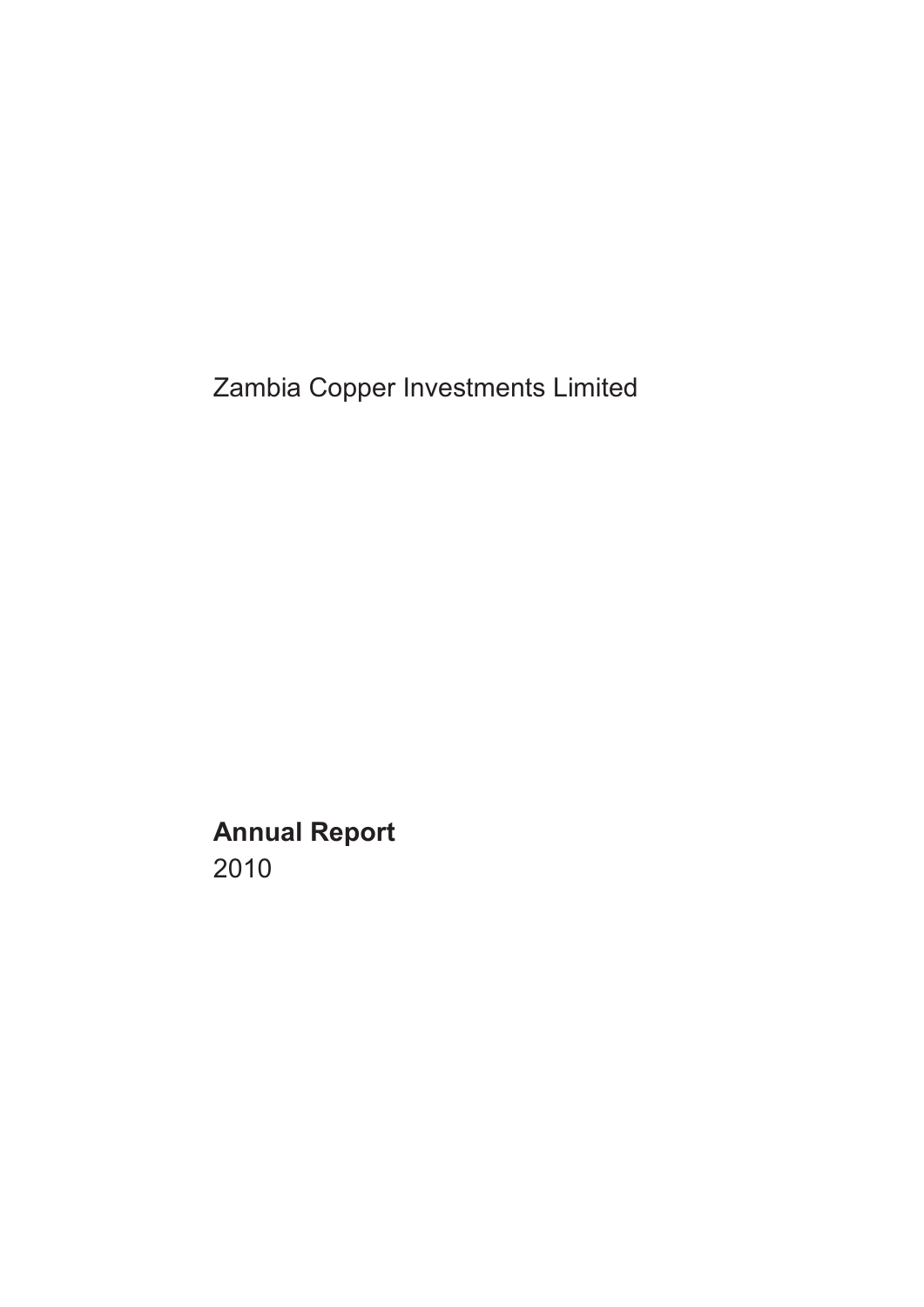# **ZCI Limited Table of Contents**

| Chairman's report                              | 1  |
|------------------------------------------------|----|
| Corporate governance                           | 3  |
| Board of directors                             | 6  |
| Mining and mineral reserves                    | 10 |
| Shareholders' analysis                         | 14 |
| Directors' responsibility statement            | 15 |
| Independent auditor's report                   | 16 |
| Directors' report                              | 18 |
| Consolidated statement of comprehensive income | 21 |
| Consolidated statement of financial position   | 22 |
| Consolidated statement of changes in equity    | 23 |
| Consolidated statement of cash flows           | 24 |
| Notes to the annual financial statements       | 25 |
| Notice of annual general meeting               | 59 |
| Administration                                 | 63 |
| Addendum – Mineral resources and reserves      | 64 |

\_\_\_\_\_\_\_\_\_\_\_\_\_\_\_\_\_\_\_\_\_\_\_\_\_\_\_\_\_\_\_\_\_\_\_\_\_\_\_\_\_\_\_\_\_\_\_\_\_\_\_\_\_\_\_\_\_\_\_\_\_\_\_\_\_\_\_\_\_\_\_\_\_\_\_\_\_\_\_\_\_\_\_\_\_\_\_\_\_\_\_\_\_\_\_\_\_\_\_\_\_ \_\_\_\_\_\_\_\_\_\_\_\_\_\_\_\_\_\_\_\_\_\_\_\_\_\_\_\_\_\_\_\_\_\_\_\_\_\_\_\_\_\_\_\_\_\_\_\_\_\_\_\_\_\_\_\_\_\_\_\_\_\_\_\_\_\_\_\_\_\_\_\_\_\_\_\_\_\_\_\_\_\_\_\_\_\_\_\_\_\_\_\_\_\_\_\_\_\_\_\_\_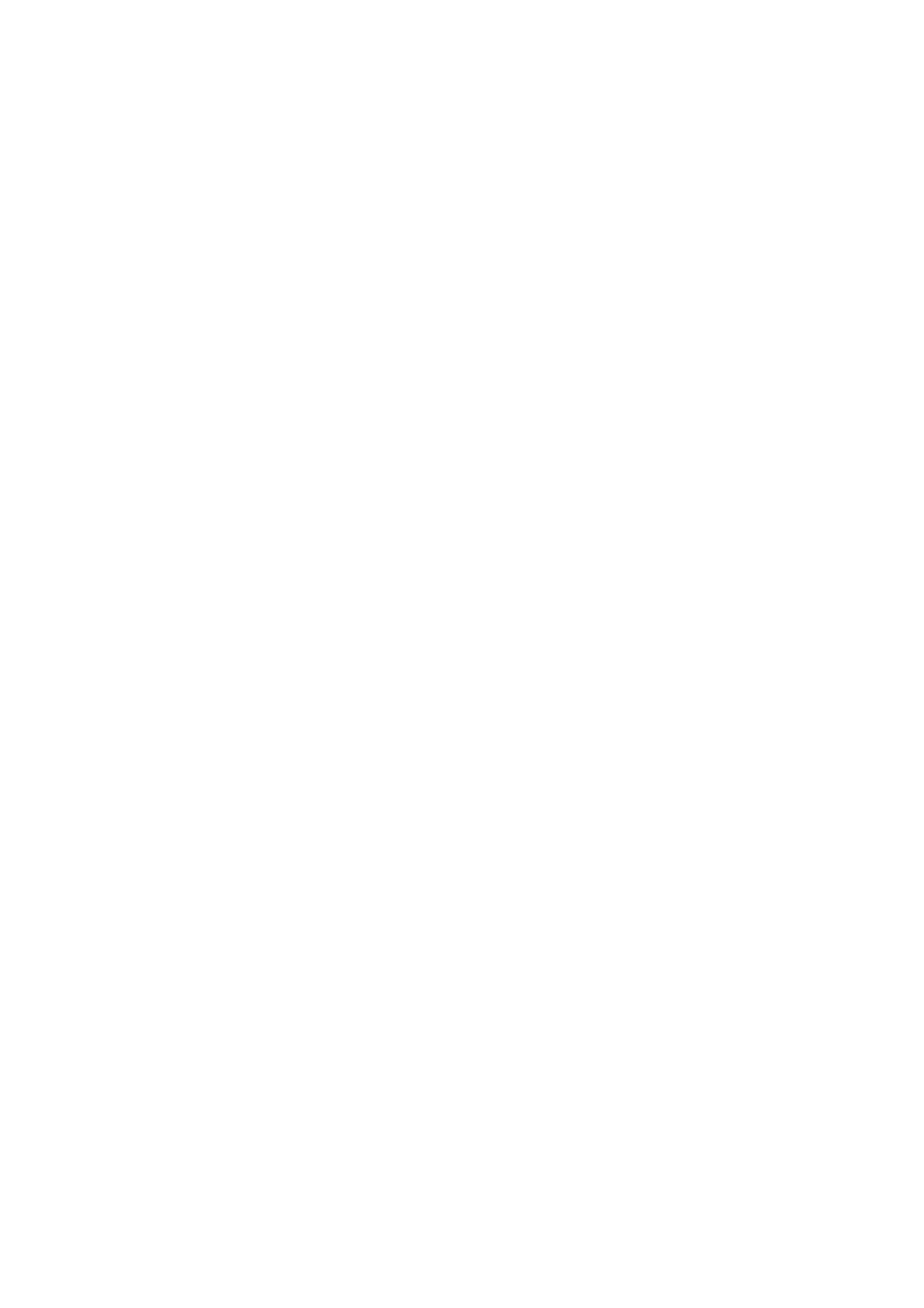# **ZCI Limited Chairman's report**

(Formerly Zambia Copper Investments Limited) (Registered in Bermuda) (Bermudian registration number 661:1969) (South African registration number 1970/000023/10) JSE code: ZCI ISIN: BMG9887P1068 Euronext share code: BMG9887P1068

("ZCI" or "the Company")

I am pleased to present the consolidated annual results for the year ended 31 March 2010. Shareholders will observe that the Company returned a profit of USD 16.8 million (2009: USD 0.5 million). The results are a reflection of the effect of the acquisition of African Copper Plc ("ACU"). The Company commenced the financial year with a Net Asset Value per share ("NAVPS") of USD 1.84 and closed the financial year with a NAVPS of USD 2.14.

\_\_\_\_\_\_\_\_\_\_\_\_\_\_\_\_\_\_\_\_\_\_\_\_\_\_\_\_\_\_\_\_\_\_\_\_\_\_\_\_\_\_\_\_\_\_\_\_\_\_\_\_\_\_\_\_\_\_\_\_\_\_\_\_\_\_\_\_\_\_\_\_\_\_\_\_\_\_\_\_\_\_\_\_\_\_\_\_\_\_\_\_\_\_\_\_\_\_\_\_\_ **\_\_\_\_\_\_\_\_\_\_\_\_\_\_\_\_\_\_\_\_\_\_\_\_\_\_\_\_\_\_\_\_\_\_\_\_\_\_\_\_\_\_\_\_\_\_\_\_\_\_\_\_\_\_\_\_\_\_\_\_\_\_\_\_\_\_\_\_\_\_\_\_\_\_\_\_\_\_\_\_\_\_\_\_\_\_\_\_\_\_\_\_\_\_\_\_\_\_\_\_\_**

The year under review was marked by significant change. On 21 May 2009, ZCI subscribed for and acquired 676,570,500 ordinary shares in ACU a public limited Company incorporated and domiciled in England, listed on the AIM market of the London Stock Exchange as well as the Botswana Stock Exchange, effectively obtaining control of this group. The financing transaction of ACU's operations, which was approved by the Company's shareholders at an extraordinary general meeting held on 11 January 2010 effectively ended the Company's classification as a cash shell on the JSE Ltd ("JSE"). The investment became the basis for the Company's relisting on the non-ferrous metal section of the JSE's main board, which was finalised on 15 January 2010. To mark this new era in its history, the Company finalised its name change in May 2010 and is now trading on both its primary and secondary listings under its new name, ZCI Limited, and with a new share code, BMG9887P1068.

The Company's newly acquired subsidiary is the focus of ZCI's business plan, as published in the Company's Circular to Shareholders dated 2 September 2008, and it is an investment of which the Group is justifiably proud. ACU holds exclusive rights for the exploration and development of copper deposits in an extensive area of Botswana. As a prerequisite to its relisting on the JSE, the Company commissioned the preparation of a Competent Persons Report ("CPR") from Read, Swatman & Voigt (Pty) Ltd ("RSV"), in South Africa on ACU's mining and exploration assets. An executive summary of the CPR was included in a Circular to Shareholders dated 17 December 2009 and is one of the many factors engendering an optimistic outlook for the future of the investment.

The year was not without its difficulties however, not least of which was the adverse economic climate in which the Company did business.

Against this background the Company concentrated its investment focus on bringing the newly acquired subsidiary to achieving full commercial production at its open-pit Mowana mine, which had been placed under care and maintenance since January 2009. Production recommenced in late August 2009 and ZCI is confident that significant progress has been made towards achieving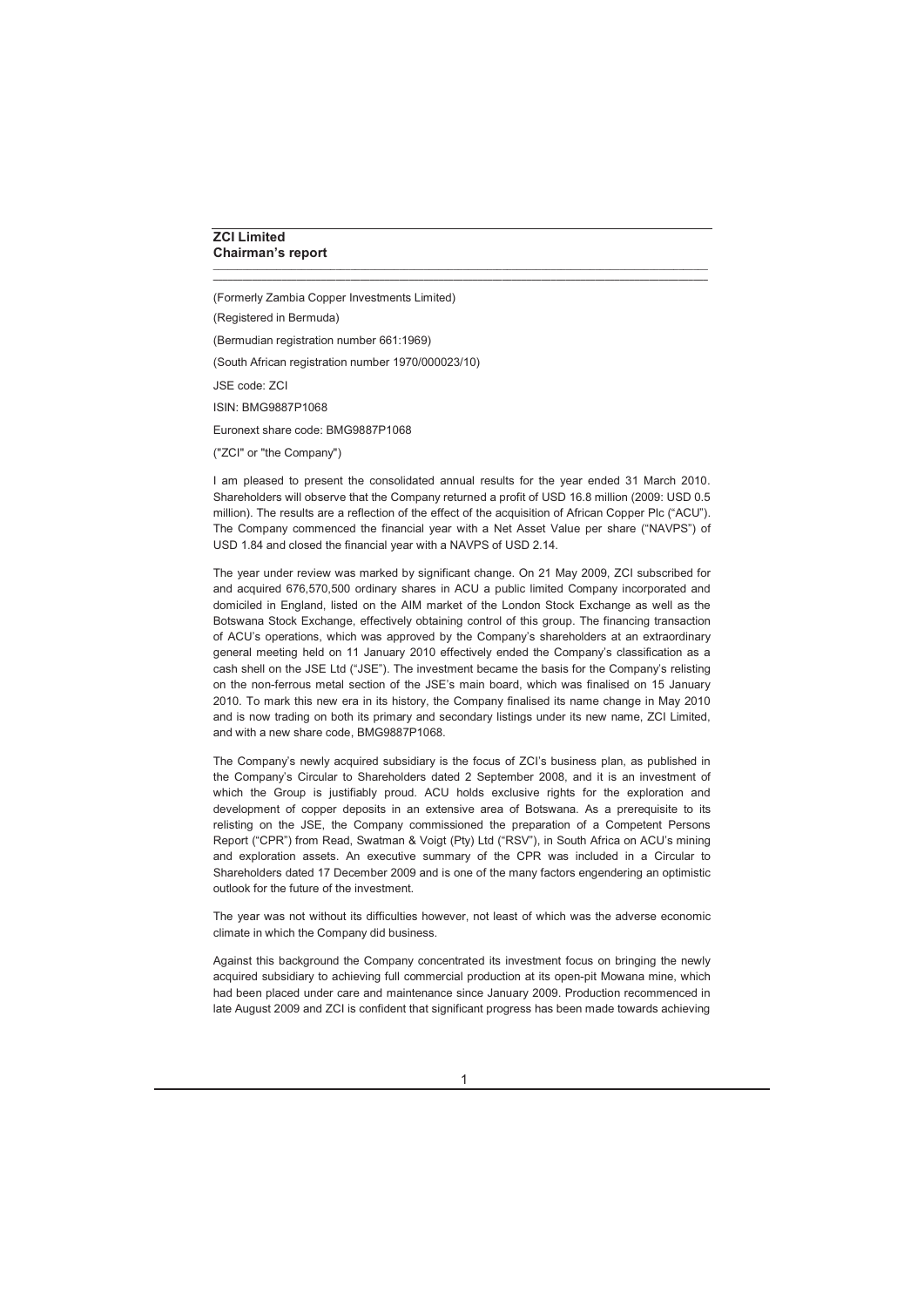# **ZCI Limited Chairman's report**

sustainable optimum production levels. The subsidiary has turned its attention to exploiting and developing the Thakadu-Makala deposit, situated on the Matsitama belt and conserving its prospecting licences in the areas believed by management to be the most promising (or already hosting known mineralization) based on exploration work completed in and prior to 2008.

\_\_\_\_\_\_\_\_\_\_\_\_\_\_\_\_\_\_\_\_\_\_\_\_\_\_\_\_\_\_\_\_\_\_\_\_\_\_\_\_\_\_\_\_\_\_\_\_\_\_\_\_\_\_\_\_\_\_\_\_\_\_\_\_\_\_\_\_\_\_\_\_\_\_\_\_\_\_\_\_\_\_\_\_\_\_\_\_\_\_\_\_\_\_\_\_\_\_\_\_\_ **\_\_\_\_\_\_\_\_\_\_\_\_\_\_\_\_\_\_\_\_\_\_\_\_\_\_\_\_\_\_\_\_\_\_\_\_\_\_\_\_\_\_\_\_\_\_\_\_\_\_\_\_\_\_\_\_\_\_\_\_\_\_\_\_\_\_\_\_\_\_\_\_\_\_\_\_\_\_\_\_\_\_\_\_\_\_\_\_\_\_\_\_\_\_\_\_\_\_\_\_\_**

The Company continues to review other investment opportunities in accordance with its business plan. In the last quarter of the financial year the Company advanced a loan of USD 6 million at attractive rates of return to the Zambia-based Ndola Lime Company, which is the leading supplier of quicklime to the mining industry in the Zambian/Congolese Copperbelt.

In conclusion, significant progress has been made in implementing the Company's business plan and achieving long-term optimal production at ACU.

I take this opportunity of welcoming Kathryn Bergkoetter as financial director of the Company with effect from 8 September 2009. I can confirm that Ms Bergkoetter's expertise and in-depth knowledge of ZCI has made significant contributions to the Company during a time of considerable change and activity, confirming that the shareholders' faith in her is well-placed.

In accordance with the JSE listing requirements and the recommendations of the King Code and Report on Governance for South Africa ("King Report"), the Company appointed Professor Stephen Simukanga as the Lead Independent non-Executive Director with effect from 8 April 2010. I am confident that Professor Simukanga's integrity and diligence will be of invaluable assistance to the Company in meeting the expectations of the new era of corporate governance.

The Company is in the process of complying with the JSE's Listing Requirements to appoint a Chief Executive Officer. In accordance with a temporary dispensation granted by the JSE, ZCI will settle this issue by 31 March 2011.

It is thus on a note of determination and with a certain measure of optimism that ZCI looks to the year ahead in the belief that it is both strategically and financially placed to aggressively pursue its business plan for the coming year.

Thomas Kamwendo Chairman, Bermuda 30 August 2010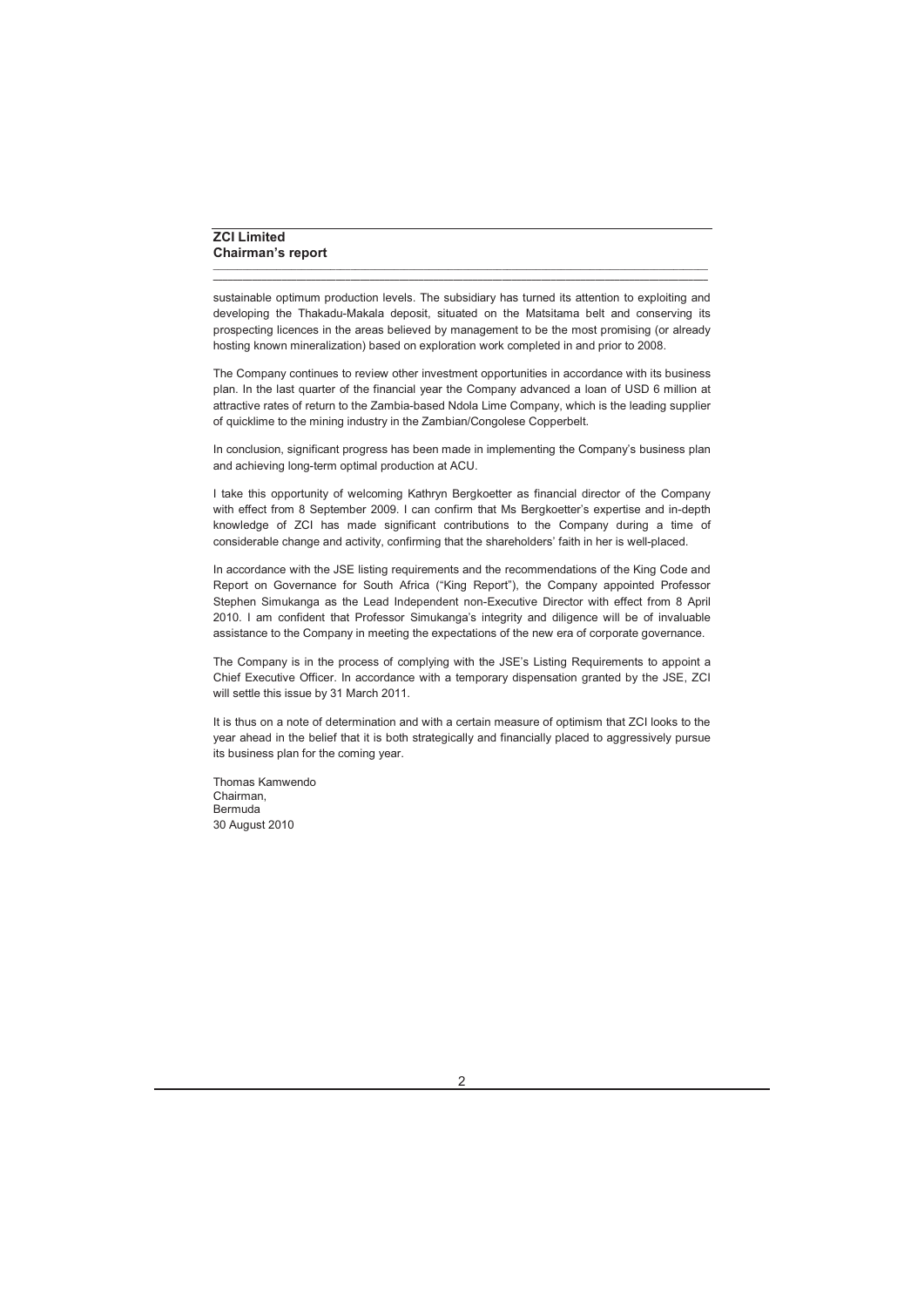# **ZCI Limited Corporate governance**

ZCI is committed to the principles of openness, integrity and accountability as advocated in the King Report. The directors endorse the Code of Corporate Practices and Conduct (the "Code"), as set out in the report. During the financial year under review, the Board actively implemented the Code and in order to keep abreast of change and within the constraints of its resources and the nature of its investment operations is actively taking steps to meet the requirement that will come into effect on 1 April 2011.

\_\_\_\_\_\_\_\_\_\_\_\_\_\_\_\_\_\_\_\_\_\_\_\_\_\_\_\_\_\_\_\_\_\_\_\_\_\_\_\_\_\_\_\_\_\_\_\_\_\_\_\_\_\_\_\_\_\_\_\_\_\_\_\_\_\_\_\_\_\_\_\_\_\_\_\_\_\_\_\_\_\_\_\_\_\_\_\_\_\_\_\_\_\_\_\_\_\_\_\_\_ **\_\_\_\_\_\_\_\_\_\_\_\_\_\_\_\_\_\_\_\_\_\_\_\_\_\_\_\_\_\_\_\_\_\_\_\_\_\_\_\_\_\_\_\_\_\_\_\_\_\_\_\_\_\_\_\_\_\_\_\_\_\_\_\_\_\_\_\_\_\_\_\_\_\_\_\_\_\_\_\_\_\_\_\_\_\_\_\_\_\_\_\_\_\_\_\_\_\_\_\_\_**

# **Application**

Having regard to the fact that the Company has no employees or administrative infrastructure of its own, many of the requirements of the Code are not applicable to it. The Directors of ZCI have formed board committees and will be implementing procedures in line with the Code as is practical and appropriate. The company presently maintains the following committees which meet at least quarterly, although additional *ad hoc* meetings are envisaged as and when required.

# **Remuneration Committee**

The Remuneration Committee of the Board is responsible, *inter alia*, for considering, reviewing and making recommendations to the Board on remuneration packages and related matters of the Board members and periodically for reviewing ongoing appropriateness and relevance of their remuneration and expense policies. The remuneration committee met on four occasions.

Members: S. Georgala (Chairman) S. Simukanga M.M. du Toit

# **Audit Committee**

The ZCI Audit Committee, comprised of four Non-Executive Directors, is responsible, inter alia, for the appointment of a Financial Director, the review of the procedures and policies of internal control, the review of the measures taken in mitigating risk, the review and recommendation of the annual budget, the review of the adjudication of tenders and award of contracts where appropriate, and the review of any statement on ethical standards for ZCI. Their responsibilities also include the review of the accounting principles, policies and practices adopted in the preparation of the statutory financial statements, the consideration of the appointment and remuneration of external auditors, and the establishment of principles for recommending the use of external auditors for non-audit services. In the year under review the company appointed independent external auditors to carry out non audit services. Such appointments excluded employing the company's external auditors (KPMG) for such services. The audit committee met on six occasions.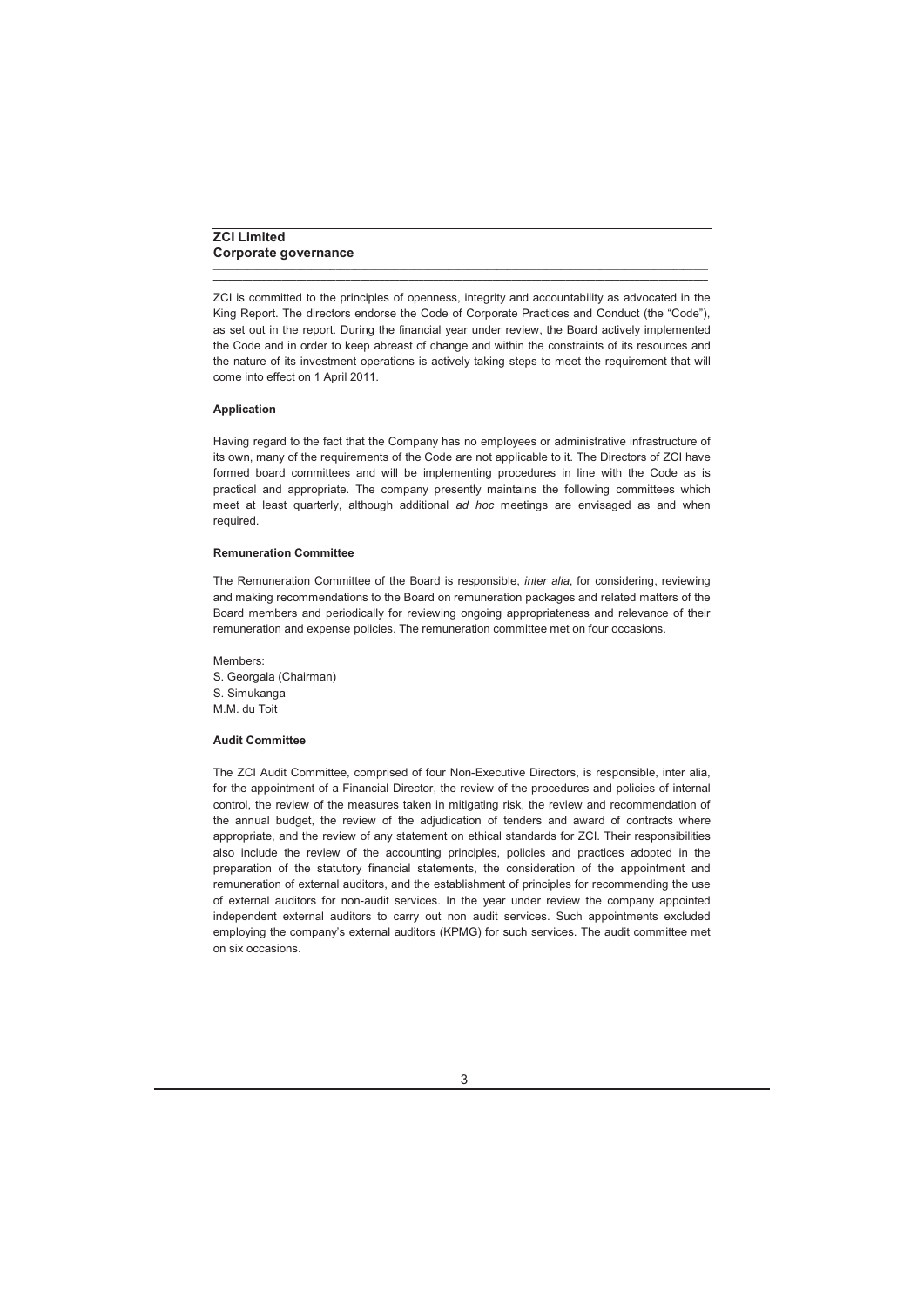# **ZCI Limited Corporate governance**

## Members:

- E. Hamuwele (Chairman)
- D. Rodier
- S. Georgala
- S. Simukanga

## **Investment Committee**

Until 14 January 2010, the Company maintained an Investment Committee, which was responsible *inter alia* for considering investment proposals presented to it by the Company's investment adviser and making recommendations thereon to the Board for consideration and approval. The Investment Committee was also responsible for monitoring, through the reports of the investment adviser, progress with ongoing investments and for making the appropriate recommendations in this regard.

\_\_\_\_\_\_\_\_\_\_\_\_\_\_\_\_\_\_\_\_\_\_\_\_\_\_\_\_\_\_\_\_\_\_\_\_\_\_\_\_\_\_\_\_\_\_\_\_\_\_\_\_\_\_\_\_\_\_\_\_\_\_\_\_\_\_\_\_\_\_\_\_\_\_\_\_\_\_\_\_\_\_\_\_\_\_\_\_\_\_\_\_\_\_\_\_\_\_\_\_\_ **\_\_\_\_\_\_\_\_\_\_\_\_\_\_\_\_\_\_\_\_\_\_\_\_\_\_\_\_\_\_\_\_\_\_\_\_\_\_\_\_\_\_\_\_\_\_\_\_\_\_\_\_\_\_\_\_\_\_\_\_\_\_\_\_\_\_\_\_\_\_\_\_\_\_\_\_\_\_\_\_\_\_\_\_\_\_\_\_\_\_\_\_\_\_\_\_\_\_\_\_\_**

At a meeting of the Board of Directors on 14 January 2010, the Board reviewed the efficacy of the committee and resolved to dissolve it. The main motivation for the dissolution was that due to the materiality and weight of matters pending before the committee it was deemed appropriate for these matters to be dealt with and resolved upon by the full board of the company.

# **Board of directors**

As at 31 March 2010, the company's board of directors consisted of seven non-executive directors and the Financial Director. In compliance with the JSE's Listing requirements and the recommendations of the King III report on Corporate Governance, the Board appointed Professor Stephen Simukanga as its Lead Independent Non-Executive Director, who will act in circumstances where the chairman is conflicted or in when the chairman's performance is evaluated. The Board retains full and effective control over the Company. To fulfil their responsibilities, the Company's board of directors has access to accurate, relevant and timely information and to the advice and services of the company secretary who is responsible to the Board for ensuring the board's procedures are followed. In addition, the directors are entitled to obtain independent professional advice at the Company's expense, should they deem this necessary. All decisions requiring consideration by the board are debated openly and no director has unfettered powers of decision making.

The ZCI board of directors met on fifteen occasions during the year to consider issues of operational strategy, capital expenditure, major projects and other matters having a material effect on the company. All non-executive directors are individuals of high calibre with diverse backgrounds and expertise, which ensures that their views carry significant weight in deliberations and decisions.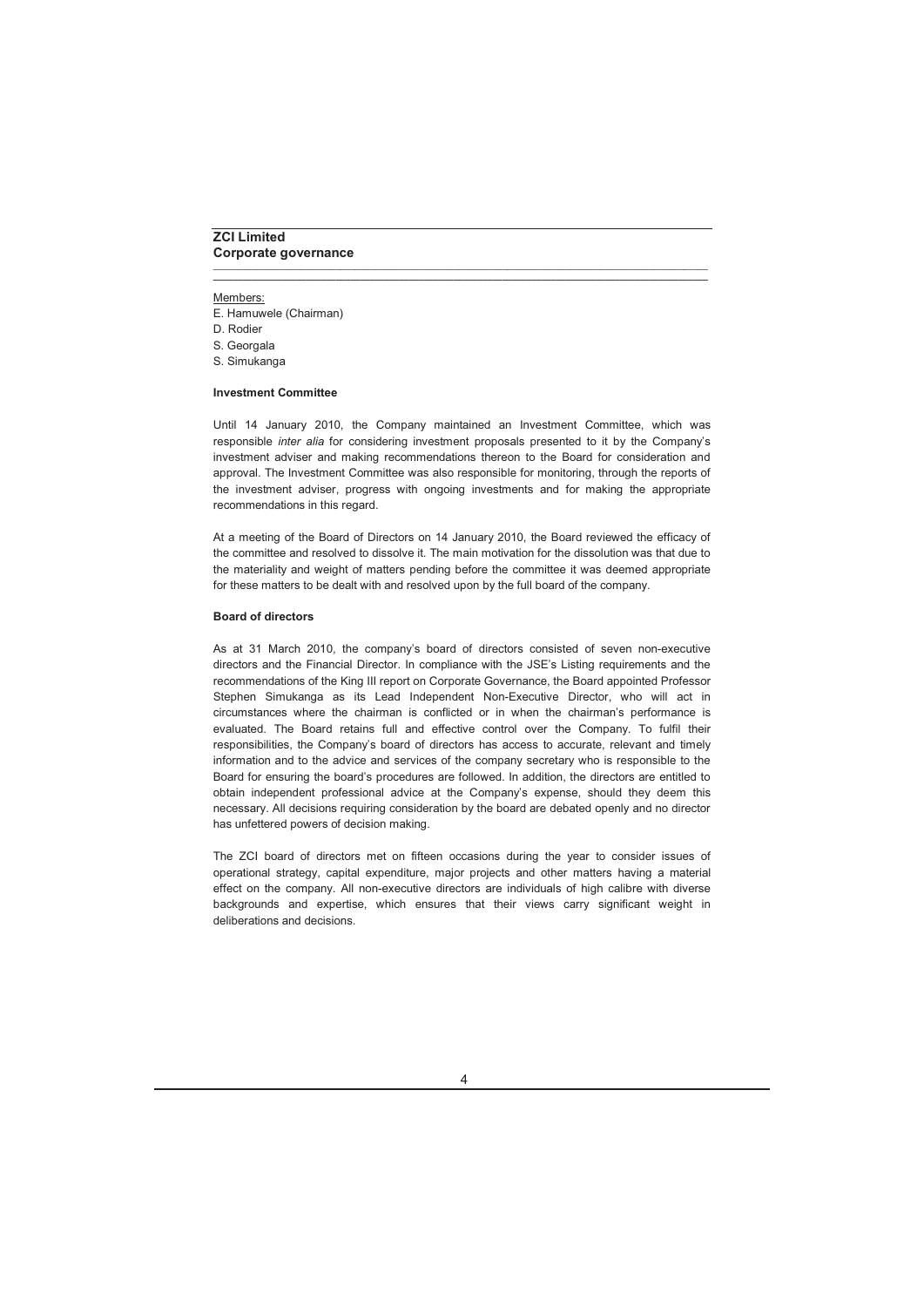# **ZCI Limited Corporate governance**

## **Policy for appointment of new board members**

The Company's bye laws provide formal and transparent procedures for the appointment and retirement of directors. In summary, the shareholders elect the directors at the Annual General Meeting, having received appropriate notice of the persons being proposed to hold office as directors. The Directors do have the power to fill a casual vacancy, but any Director so appointed can hold office only until the next Annual General Meeting and shall then be eligible for reelection.

\_\_\_\_\_\_\_\_\_\_\_\_\_\_\_\_\_\_\_\_\_\_\_\_\_\_\_\_\_\_\_\_\_\_\_\_\_\_\_\_\_\_\_\_\_\_\_\_\_\_\_\_\_\_\_\_\_\_\_\_\_\_\_\_\_\_\_\_\_\_\_\_\_\_\_\_\_\_\_\_\_\_\_\_\_\_\_\_\_\_\_\_\_\_\_\_\_\_\_\_\_ **\_\_\_\_\_\_\_\_\_\_\_\_\_\_\_\_\_\_\_\_\_\_\_\_\_\_\_\_\_\_\_\_\_\_\_\_\_\_\_\_\_\_\_\_\_\_\_\_\_\_\_\_\_\_\_\_\_\_\_\_\_\_\_\_\_\_\_\_\_\_\_\_\_\_\_\_\_\_\_\_\_\_\_\_\_\_\_\_\_\_\_\_\_\_\_\_\_\_\_\_\_**

## **Code of conduct**

The Company requires that all directors and officers conduct themselves with honesty and integrity in all business practices to achieve the highest standard of ethical behaviour. In accordance with this objective, ZCI is in the process of adopting a code of ethics to provide a clear guide as to the behaviour expected of directors and officers.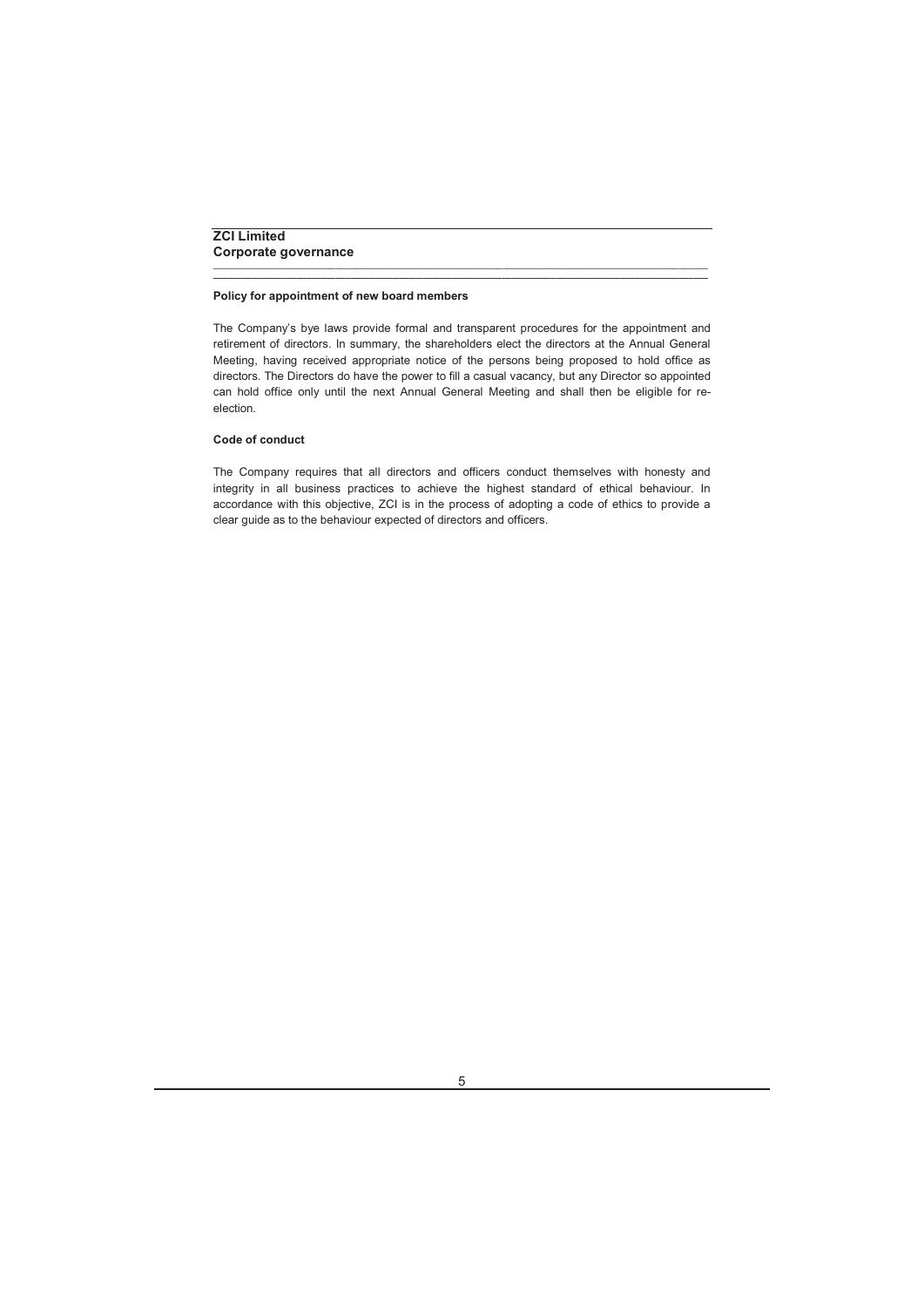# **ZCI Limited Board of directors**

# Thomas Kamwendo

Thomas Kamwendo is the chairman of the company. He was born on 14 May 1958 in Mpika Zambia. He has a Bachelor of Science degree in Mechanical Engineering obtained from Brighton Polytechnic in the United Kingdom in 1983.

\_\_\_\_\_\_\_\_\_\_\_\_\_\_\_\_\_\_\_\_\_\_\_\_\_\_\_\_\_\_\_\_\_\_\_\_\_\_\_\_\_\_\_\_\_\_\_\_\_\_\_\_\_\_\_\_\_\_\_\_\_\_\_\_\_\_\_\_\_\_\_\_\_\_\_\_\_\_\_\_\_\_\_\_\_\_\_\_\_\_\_\_\_\_\_\_\_\_\_\_\_ **\_\_\_\_\_\_\_\_\_\_\_\_\_\_\_\_\_\_\_\_\_\_\_\_\_\_\_\_\_\_\_\_\_\_\_\_\_\_\_\_\_\_\_\_\_\_\_\_\_\_\_\_\_\_\_\_\_\_\_\_\_\_\_\_\_\_\_\_\_\_\_\_\_\_\_\_\_\_\_\_\_\_\_\_\_\_\_\_\_\_\_\_\_\_\_\_\_\_\_\_\_**

He has more than 20 years experience in the Zambian mining industry having started his professional career as an engineer in what is today KCM's Nchanga Division. He has been CEO of three engineering companies and is currently managing Partner of his own multidisciplinary consulting firm. He has served on the boards of directors of several companies and is chairman of the Copperbelt Development Foundation.

He served on a Presidential Commission of Enquiry into university education in Zambia. He has previously chaired the Environmental Council of Zambia and was, until December 2005, President of the Engineering Institution of Zambia.

# David Rodier

David Rodier was born in Montreal, Canada, on 26 June 1943. He obtained a Bachelor's degree in Metallurgical Engineering from McGill University, Montreal, in 1966.

He gained his extensive working experience in the non-ferrous industry, starting with Cominco in British Columbia, (now Teck-Cominco) and later for Noranda Inc., where he was employed for 35 years and where he was involved with zinc and copper recycling. His experience includes a wide group of technical and managerial positions in zinc and copper businesses. His most recent positions were: Senior Vice President, Environment Safety and Health at Noranda between 1998 and 2002; Senior Vice President, Copper & Recycling at Noranda between 1995 and 1997; and President of Canadian Electrolytic Zinc between 1992 and 1995.

Mr. Rodier was Noranda's delegate to the World Business Council for Sustainable Development, the International Council for Mining and Metals, the International Zinc Association, the International Copper Association, the Mining Association of Canada and the Canadian Chemical Producers Association. From 2002 to 2007 he worked as a Senior Consultant, Sustainability for Hatch Associates, a global engineering company located in Ontario, Canada, which is devoted to the support of the Mining and Metallurgical industries.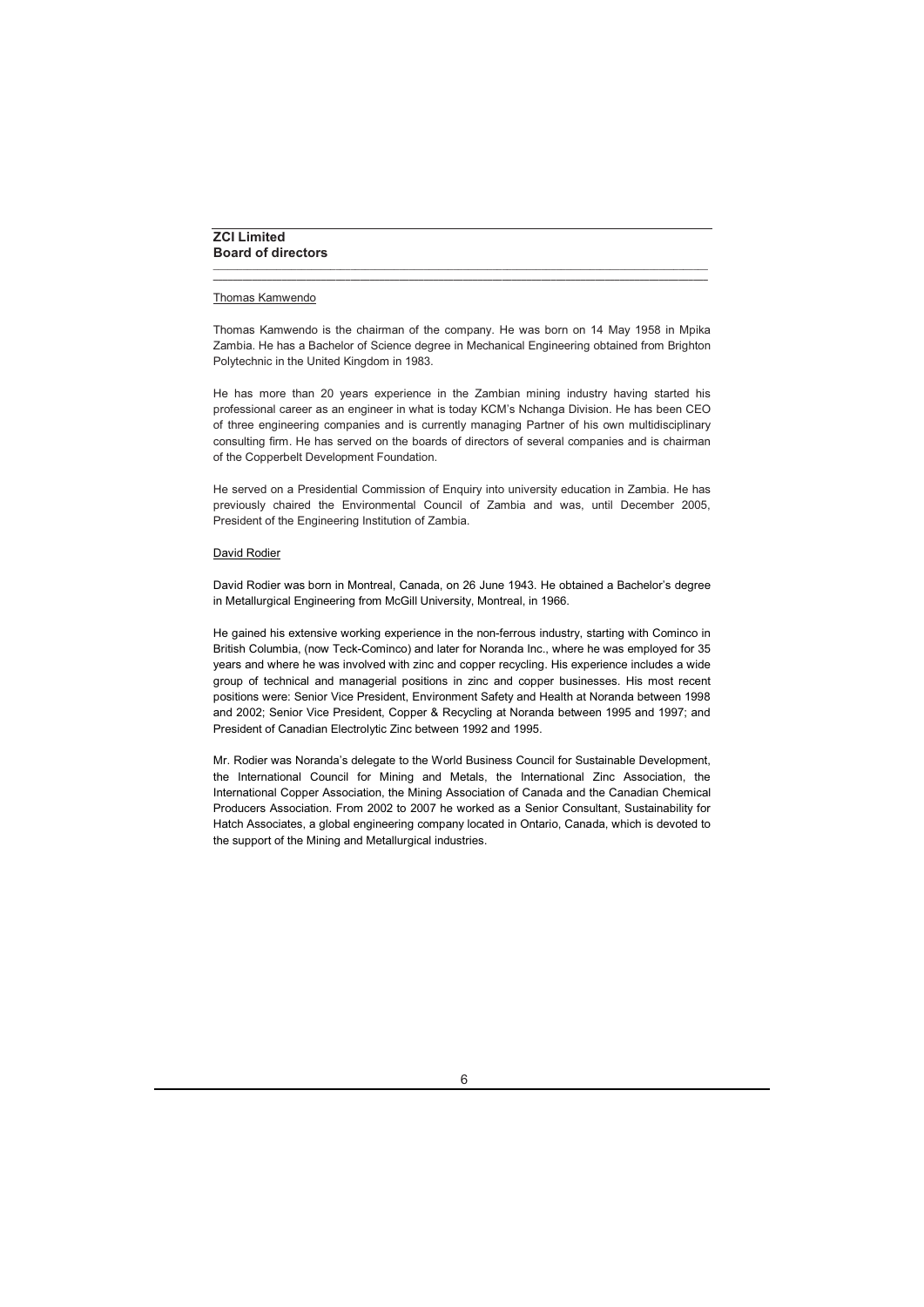# **ZCI Limited Board of directors**

# Steven Georgala

Steven Georgala was born in Nelspruit, South Africa on 26 April 1957. He obtained a Bachelor of Commerce degree from the University of Stellenbosch in 1979 and a LL.B. degree from the same University in 1981. He completed his Articles with Webber Wentzel Bowens and was admitted as an Attorney and Notary in June 1984. In 1984 he obtained a Higher Diploma in Company Law from the University of the Witwatersrand. In December 1984, he was posted to the Luxembourg office of Webber Wentzel Bowens (now Maitland) where he became a partner of the firm in 1987. In 1995 Mr Georgala was admitted as a Solicitor of the High Court of England and Wales. Mr Georgala, who resides in London, is now the Managing Director of Maitland.

\_\_\_\_\_\_\_\_\_\_\_\_\_\_\_\_\_\_\_\_\_\_\_\_\_\_\_\_\_\_\_\_\_\_\_\_\_\_\_\_\_\_\_\_\_\_\_\_\_\_\_\_\_\_\_\_\_\_\_\_\_\_\_\_\_\_\_\_\_\_\_\_\_\_\_\_\_\_\_\_\_\_\_\_\_\_\_\_\_\_\_\_\_\_\_\_\_\_\_\_\_ **\_\_\_\_\_\_\_\_\_\_\_\_\_\_\_\_\_\_\_\_\_\_\_\_\_\_\_\_\_\_\_\_\_\_\_\_\_\_\_\_\_\_\_\_\_\_\_\_\_\_\_\_\_\_\_\_\_\_\_\_\_\_\_\_\_\_\_\_\_\_\_\_\_\_\_\_\_\_\_\_\_\_\_\_\_\_\_\_\_\_\_\_\_\_\_\_\_\_\_\_\_**

# Michel Clerc

Michel Clerc was born in Vernon, France on 27 June 1921. He obtained degrees in Law and Political Science in France and in English literature at Cambridge. Mr. Clerc is a journalist by profession, specializing in financial issues and has had several books published. He is also the former editor of Paris-Match magazine and was manager of Radio Luxembourg. Mr. Clerc was a founder of AMZCI in 1999, an association of ZCI shareholders in France and is currently the president of this association.

# Stephen Simukanga

Stephen Simukanga was born in Mufulira, Zambia on 20 May 1957. He is Professor of Metallurgy and Mineral Processing at the University of Zambia and was visiting professor at the University of Cape Town for 10 years. He is also Chief Executive Officer (Vice Chancellor) of the University of Zambia and has a Bachelor's degree (1982) and a Master's degree (1986), both in Metallurgy and Mineral Processing from the University of Zambia, and a doctorate (1990) in Process Metallurgy from the University of Strathclyde in the United Kingdom. He is a United Kingdom Chartered Engineer and a Fellow of the Institute of Materials, Minerals and Mining and the Engineering Institution of Zambia.

He has 26 years experience in the mining industry and academia having started his working life in the Luanshya mine of Zambia Consolidated Copper Mines Limited in 1982. He has been involved in consultancy and research in the areas of mine and quarry evaluation, mineral processing and the environment.

He chairs the boards of the National Institute for Scientific and Industrial Research and is a member of three other boards of directors.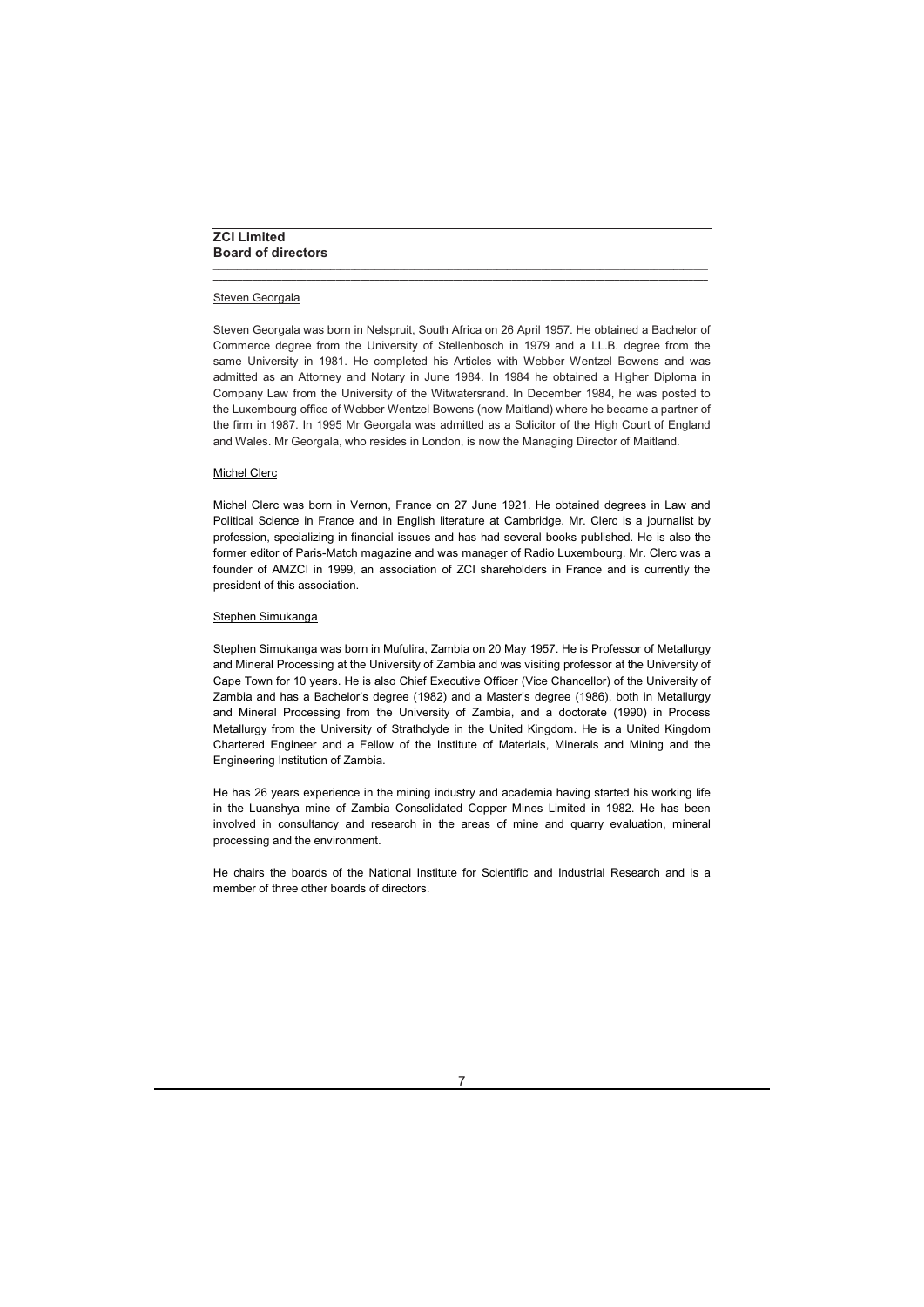# **ZCI Limited Board of directors**

# Edgar Hamuwele

Edgar Hamuwele was born on 16 May 1963 in Mazabuka, Zambia. He is a fellow of the Association of Chartered Certified Accountants of the United Kingdom and also a fellow of the Zambia Institute of Chartered Accountants ("ZICA").

\_\_\_\_\_\_\_\_\_\_\_\_\_\_\_\_\_\_\_\_\_\_\_\_\_\_\_\_\_\_\_\_\_\_\_\_\_\_\_\_\_\_\_\_\_\_\_\_\_\_\_\_\_\_\_\_\_\_\_\_\_\_\_\_\_\_\_\_\_\_\_\_\_\_\_\_\_\_\_\_\_\_\_\_\_\_\_\_\_\_\_\_\_\_\_\_\_\_\_\_\_ **\_\_\_\_\_\_\_\_\_\_\_\_\_\_\_\_\_\_\_\_\_\_\_\_\_\_\_\_\_\_\_\_\_\_\_\_\_\_\_\_\_\_\_\_\_\_\_\_\_\_\_\_\_\_\_\_\_\_\_\_\_\_\_\_\_\_\_\_\_\_\_\_\_\_\_\_\_\_\_\_\_\_\_\_\_\_\_\_\_\_\_\_\_\_\_\_\_\_\_\_\_**

He qualified as an accountant in 1986 at the London School of Accountancy. He trained as an accountant under a scholarship from Zambia Consolidated Copper Mines Limited ("ZCCM") and remained with ZCCM from 1981 to 1987.

From 1987 to date Mr Hamuwele has worked for the accountancy firms of Deloitte and Touche, Coopers & Lybrand and now Grant Thornton. He has been a partner in the last two firms from 1994. He is currently the Senior Partner of Grant Thornton Zambia. His work has at times previously involved being an auditor on mining companies and various prospecting companies.

He has been actively involved in the development of the accountancy profession in Zambia and is the immediate past president of ZICA.

He has served on various boards of directors of several companies. He is currently a board member of the Copperbelt Development Foundation, Zambia Centre for Accountancy Studies and various other companies.

# Thys du Toit

Thys du Toit was born on 22 December 1958 in Warden, South Africa. In 1980 he graduated with a Bachelor of Science degree. Thereafter he completed a MBA, cum laude in 1982. His working career started in 1984 at George Huysamer & Partners (stockbrokers) and in 1985 was admitted as a member to the Johannesburg Stock Exchange. He became a partner in 1986 aged 28 and continued until 1990.

In 1990 he joined Syfrets Managed Assets (SMA) as a portfolio manager. In 1993 he and four colleagues broke away to form a new fund management business – Coronation Fund Managers ("Coronation"). Mr du Toit was CEO of Coronation for 10 years from April 1997 until November 2007. Under Mr du Toit's leadership Coronation grew from a small fund management business to the second largest independent fund manager in South Africa and was listed on the Johannesburg Stock Exchange in June 2003. He has extensive industry involvement and initiated the formation of the Investment Management Association of South Africa.

Mr du Toit serves on the boards of a number of companies and runs an investment management business for family offices, Rootstock Investment Management.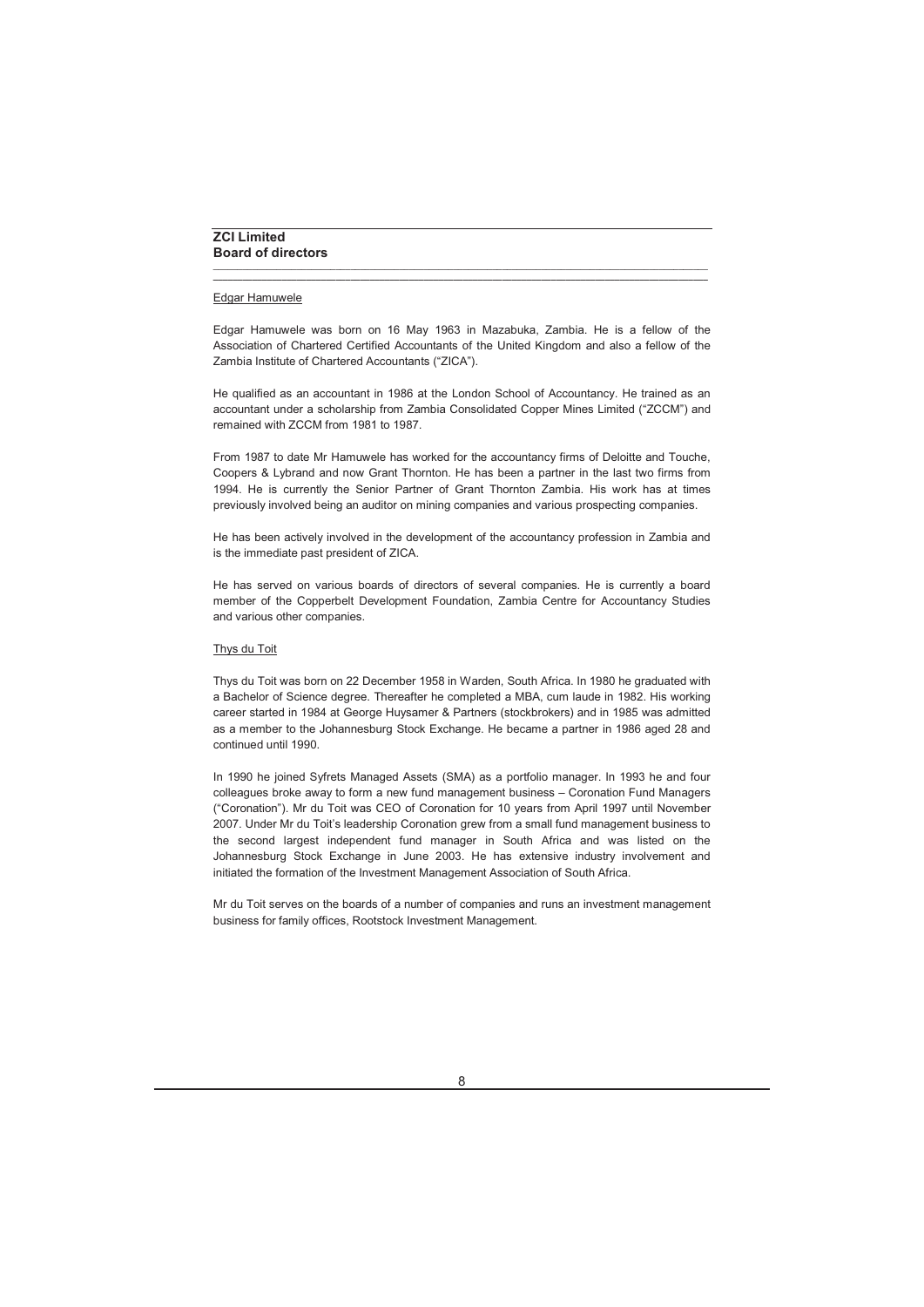# Kathryn Bergkoetter

Kathryn Bergkoetter was born in Belleville, Illinois, in the United States of America on 25 March 1964. She obtained a Bachelor of Science Degree with a double major in Accounting and Finance from the Southern Illinois University at Carbondale, Illinois, USA in 1985. She has completed the following professional certifications: Certified Public Accountant in 1985, Certified Management Accountant in 1988, Certified Bank Auditor in 1993, Certified Internal Auditor in 1997 and Certified Financial Manager in 1997.

\_\_\_\_\_\_\_\_\_\_\_\_\_\_\_\_\_\_\_\_\_\_\_\_\_\_\_\_\_\_\_\_\_\_\_\_\_\_\_\_\_\_\_\_\_\_\_\_\_\_\_\_\_\_\_\_\_\_\_\_\_\_\_\_\_\_\_\_\_\_\_\_\_\_\_\_\_\_\_\_\_\_\_\_\_\_\_\_\_\_\_\_\_\_\_\_\_\_\_\_\_ **\_\_\_\_\_\_\_\_\_\_\_\_\_\_\_\_\_\_\_\_\_\_\_\_\_\_\_\_\_\_\_\_\_\_\_\_\_\_\_\_\_\_\_\_\_\_\_\_\_\_\_\_\_\_\_\_\_\_\_\_\_\_\_\_\_\_\_\_\_\_\_\_\_\_\_\_\_\_\_\_\_\_\_\_\_\_\_\_\_\_\_\_\_\_\_\_\_\_\_\_\_**

From 1985 to 1988, Kathryn was employed with Ernst and Young as a senior auditor and public accountant and became a member of the American Institute of Certified Public Accountants and the Institute of Management Accountants. From 1988 to 1995, Kathryn occupied senior internal auditing positions with a leading American financial institution and was the controller for an independent banking institution. In 1995, Kathryn moved into operational and compliance auditing for aerospace and energy companies. In 1998, Kathryn relocated to Luxembourg, where she took up a senior managerial and financial advisory appointment with the Maitland Group, an international firm that provides cross-border advisory, fiduciary and asset management services to commercial entities and high net worth individuals. In this capacity, since 2002, she has effectively been responsible for the financial reporting of ZCI.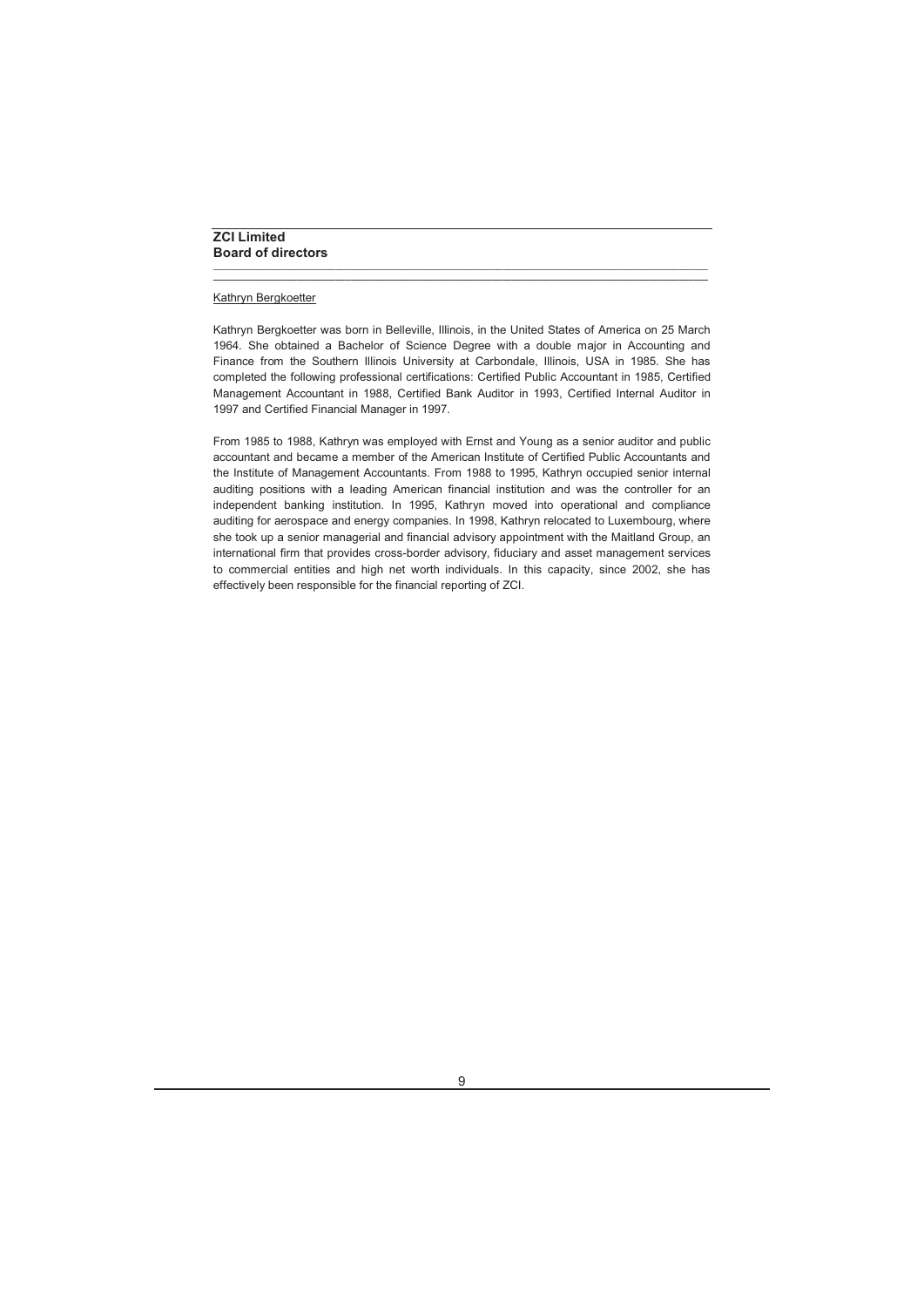# **ZCI Limited Mining and mineral reserves**

## **General Statement**

In October 2009, ZCI commissioned RSV, an independent consultant, to prepare a Competent Person's Report ("the CPR") of the Thakadu and Mowana assets of ACU.

\_\_\_\_\_\_\_\_\_\_\_\_\_\_\_\_\_\_\_\_\_\_\_\_\_\_\_\_\_\_\_\_\_\_\_\_\_\_\_\_\_\_\_\_\_\_\_\_\_\_\_\_\_\_\_\_\_\_\_\_\_\_\_\_\_\_\_\_\_\_\_\_\_\_\_\_\_\_\_\_\_\_\_\_\_\_\_\_\_\_\_\_\_\_\_\_\_\_\_\_\_ **\_\_\_\_\_\_\_\_\_\_\_\_\_\_\_\_\_\_\_\_\_\_\_\_\_\_\_\_\_\_\_\_\_\_\_\_\_\_\_\_\_\_\_\_\_\_\_\_\_\_\_\_\_\_\_\_\_\_\_\_\_\_\_\_\_\_\_\_\_\_\_\_\_\_\_\_\_\_\_\_\_\_\_\_\_\_\_\_\_\_\_\_\_\_\_\_\_\_\_\_\_**

An executive summary of the CPR and mine asset valuation on the Thadaku and Mowana assets of ACU, is attached as an addendum to the company's Annual Report at page 64 and is provided in compliance with the company's disclosure obligations as set out in 8.63(l) of the JSE's Listing Requirements.

The company's disclosure in accordance with 8.63(l) complies with the South African Code for Reporting Mineral Resources and Mineral Reserves (the SAMREC Code).

## **Competence**

## *Full name of Lead/Mining Competent Person:*

Lancelot Charles Stilwell

## *Address:*

Read, Swatman & Voigt (Pty) Ltd, 86 Main Street, Johannesburg, South Africa

*Professional qualifications:*

Pr.Eng., C.Eng.

# *Academic qualifications:*

A.C.S.M., G.D.E., M.Phil., Ph.D.

# *Professional memberships:*

Member of the Southern African Institute of Mining & Metallurgy. Member of the Institute of Materials, Minerals and Mining.

# *Experience***:**

Dr Stilwell is employed by Read, Swatman & Voigt (Pty) Ltd as a mining consultant. He has over thirty years' experience in the South African mining industry, and has practised continuously as a mining engineer since graduating from the Camborne School of Mines in 1972, apart from one year working as a road surveyor in 1974.

## *Independence*

Dr Stilwell does not have, nor does he expect to have, any direct or indirect interest in either African Copper PLC or ZCI Limited, or any of their subsidiaries or associated companies.

Written confirmation has been obtained from the Lead Competent Person that the information set out in the executive summary of the CPR, attached as an addendum to the annual report and provided in satisfaction of the company's disclosure obligations as set out in 8.63 (l) may be published in the form and context in which it appears.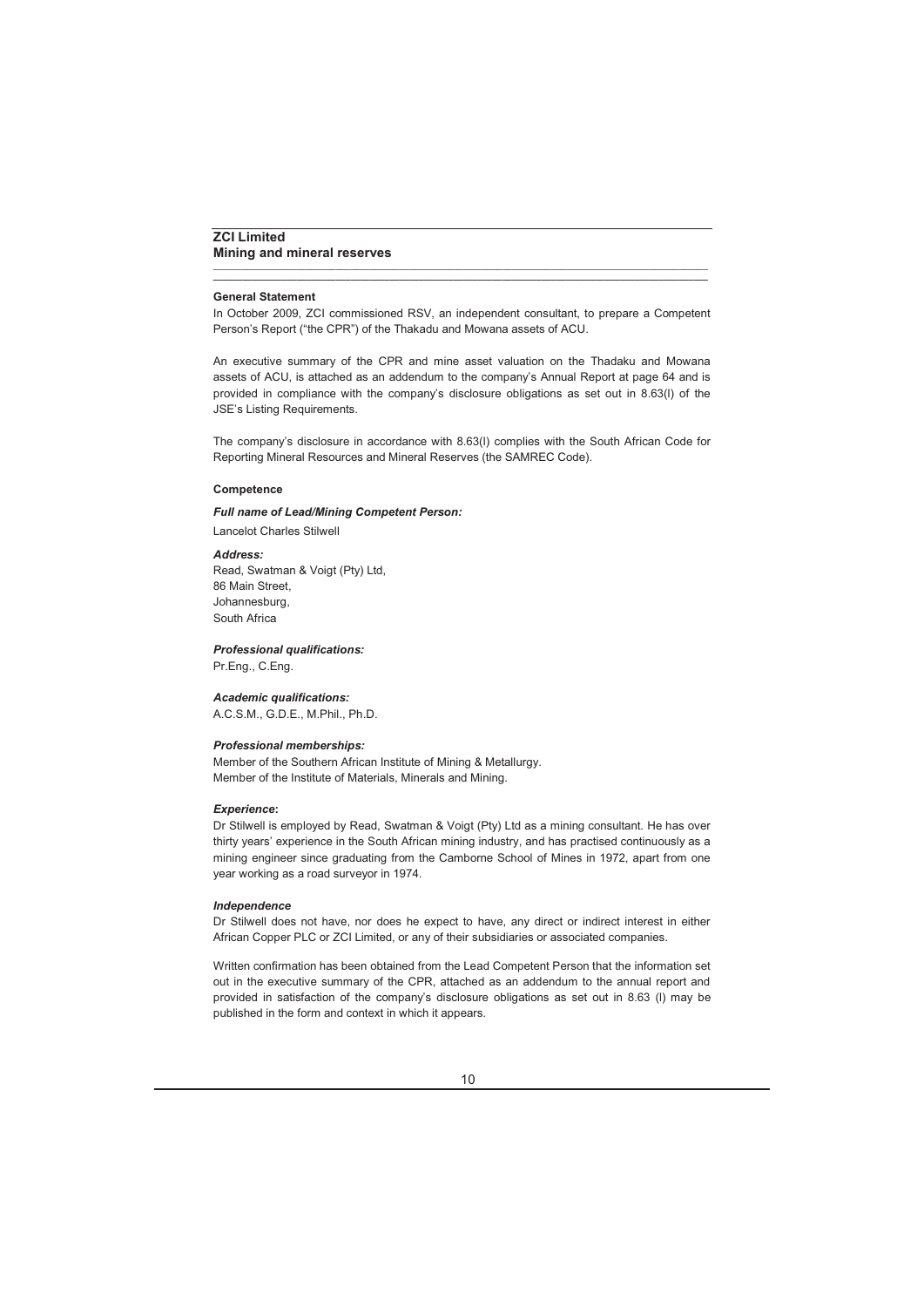# **ZCI Limited Mining and mineral reserves**

## **Mining Properties**

## *Mowana Mine*

## **Overview**

The table below sets out key performance details of the Mowana plant since recommencing operations:

\_\_\_\_\_\_\_\_\_\_\_\_\_\_\_\_\_\_\_\_\_\_\_\_\_\_\_\_\_\_\_\_\_\_\_\_\_\_\_\_\_\_\_\_\_\_\_\_\_\_\_\_\_\_\_\_\_\_\_\_\_\_\_\_\_\_\_\_\_\_\_\_\_\_\_\_\_\_\_\_\_\_\_\_\_\_\_\_\_\_\_\_\_\_\_\_\_\_\_\_\_ **\_\_\_\_\_\_\_\_\_\_\_\_\_\_\_\_\_\_\_\_\_\_\_\_\_\_\_\_\_\_\_\_\_\_\_\_\_\_\_\_\_\_\_\_\_\_\_\_\_\_\_\_\_\_\_\_\_\_\_\_\_\_\_\_\_\_\_\_\_\_\_\_\_\_\_\_\_\_\_\_\_\_\_\_\_\_\_\_\_\_\_\_\_\_\_\_\_\_\_\_\_**

|                                         | 01.07.2009<br>to<br>30.09.2009 | 01.10.2009<br>to<br>31.12.2009 | 01.01.2010<br>to<br>31.03.2010 | 01.04.2010<br>to<br>30.06.2010 | Total   |
|-----------------------------------------|--------------------------------|--------------------------------|--------------------------------|--------------------------------|---------|
| Ore processed (Metric<br>tonnes ("MT")) | 49,925                         | 148,286                        | 92,047                         | 146,052                        | 436,310 |
| Cu grade (%)                            | 1.45                           | 1.25                           | 1.12                           | 1.22                           | 1.24    |
| Recovery Cu (%)                         | 39.30                          | 48.90                          | 41.48                          | 34.12                          | 45.01   |
| Concentrate produced<br>(Mt)            | 1,141                          | 3,203                          | 1,936                          | 2,641                          | 8,921   |
| Concentrate grade (%)                   | 24.97                          | 28.30                          | 22.04                          | 23.00                          | 25.79   |
| Copper produced in<br>concentrate (Mt)  | 285                            | 907                            | 428                            | 607                            | 2,227   |
| Concentrates sold (Mt)                  |                                | 4,535                          | 2,133                          | 2,300                          | 8,968   |
| Payable copper sold<br>(Mt)             |                                | 975                            | 460                            | 482                            | 1,917   |

\*Includes concentrate produced during plant trial runs

# **Current performance**

On 21 January 2009, the Mowana Mine was placed in care and maintenance pending completion of financing. With the completion of the ZCI Financing in May 2009 operations at Mowana were recommenced in late August 2009. Since that time the plant has produced 8,921Mt of concentrate, at an average concentrate grade of 25.79% copper for 2,227Mt of copper contained in concentrate up to 30 June 2010.

Copper recovery rates peaked at 57.3% in November, in line with the Company's targeted recovery rate of 57%. However, recovery rates subsequently have been lower owing in large part to inconsistent feed bottlenecks in the secondary and tertiary ("SnT") crushing circuit. Production in May and June 2010 have shown very positive trends with the SnT performing better with the rainy season completed, mobile crusher capacity increasing and recoveries moving upwards as the plant is operated on a more consistent basis.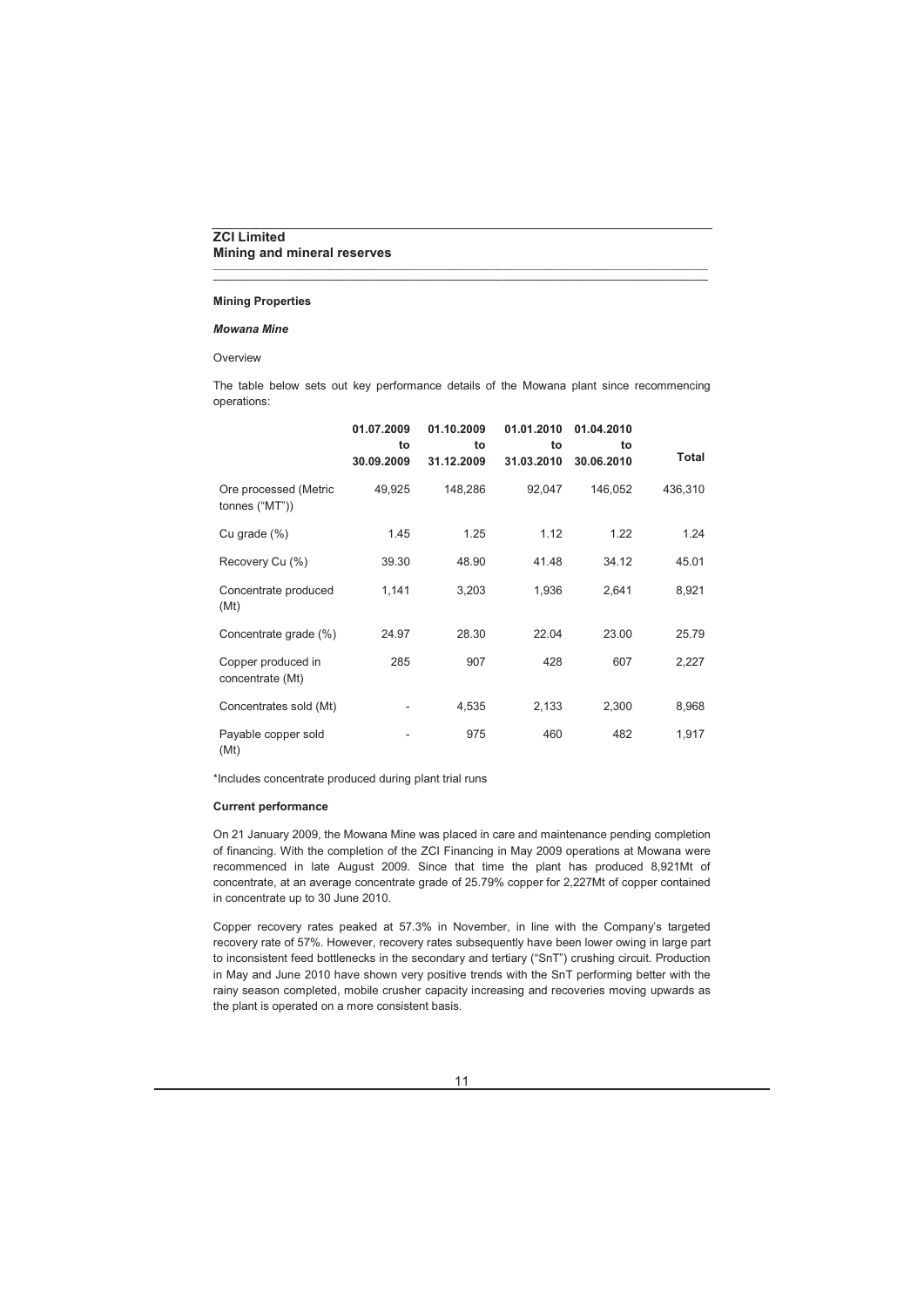The Mowana operations use a series of crushers and screeners, progressively converting coarse materials into finer gradations, and sorting the product for further processing: each crusher is designed to work for a maximum size of raw material. In sequence, Mowana deploys a primary crusher, an SnT crushing circuit, and a ball mill. Following the onset of the 2009-2010 rainy season (the season typically runs from November to March), the SnT circuit turned into a major constraint on Mowana's productivity. When the crushed ore exiting the primary crusher is wet, it can form a sticky mass which has routinely choked up the SnT feeders, chutes and screens. This problem affected the SnT crusher's availability throughout the year, causing it to be frequently shut down and therefore suspending the flow of material from stockpiles.

\_\_\_\_\_\_\_\_\_\_\_\_\_\_\_\_\_\_\_\_\_\_\_\_\_\_\_\_\_\_\_\_\_\_\_\_\_\_\_\_\_\_\_\_\_\_\_\_\_\_\_\_\_\_\_\_\_\_\_\_\_\_\_\_\_\_\_\_\_\_\_\_\_\_\_\_\_\_\_\_\_\_\_\_\_\_\_\_\_\_\_\_\_\_\_\_\_\_\_\_\_ **\_\_\_\_\_\_\_\_\_\_\_\_\_\_\_\_\_\_\_\_\_\_\_\_\_\_\_\_\_\_\_\_\_\_\_\_\_\_\_\_\_\_\_\_\_\_\_\_\_\_\_\_\_\_\_\_\_\_\_\_\_\_\_\_\_\_\_\_\_\_\_\_\_\_\_\_\_\_\_\_\_\_\_\_\_\_\_\_\_\_\_\_\_\_\_\_\_\_\_\_\_**

Mowana mine management took various steps to address the operational bottlenecks. First, it decided to purchase mobile crushing units, allowing it to bypass the SnT in the short term until engineering design changes could be made to the SnT. The units were ultimately online by mid-April 2010, although they remained in a commissioning and learning phase for much of that month*.*

Secondly, management has budgeted the addition of a washing plant to screen and wash out the fine fraction from the ore before it enters the SnT from the primary crusher ore stockpile. As discussed above, when the ore is wet, these fines form a sticky mass that choke up feeders, chutes and screens in the SnT. The fines exiting the proposed washing plant will bypass the SnT and be fed directly to the ball mill. Amec Minproc is designing the washing plant for fast-track installation by the end of February 2011.

Mine management is taking other steps, not directly related to these bottlenecks, to increase Mowana's productivity. Consideration is being given to the purchase and installation of a Dense Media Separation ("**DMS**") Plant. The plant provides a pre-concentration of copper prior to milling and flotation and is expected to allow mining to a lower cut-off, to facilitate processing higher grade material through the concentrator and to lead to an overall increase in the contained metal output from the mine.

Secondly, management decided to seek approval from the Government of Botswana to migrate from its existing dry tailings facility to a more conventional wet tailings system, within which tailings containing significantly more process water are discharged continuously into a tailings pond basin. The Company submitted the Environmental Management Plan ("**EMP**") to accommodate this proposed change to the Botswana Government's Department of Environmental Affairs ("**DEA**") only after the financial year end of the company and expects to receive approval in June 2010. Design work on the new tailings facility and technical supervision is being undertaken by Scott Wilson RPA Mining Group. Approval to commence construction of the wet tailings facility was granted on 21 May 2010. Construction of the initial phase of the wet tailings facility will be completed by September 2010. In the interim, wet tailings are being deposited into a temporary tailings pond basin*.*

The Company is also going to commence deep exploration drilling in and around the Mowana mine. The goal of the drilling is to gather the information required for any future underground mining operation at Mowana to be planned further, and to establish the potential for down-plunge continuity of ore to depths of about 500 – 1000 m below and within the core of the postulated Mowana ore zone (extending some  $2 - 4$  km north of the presently planned mine).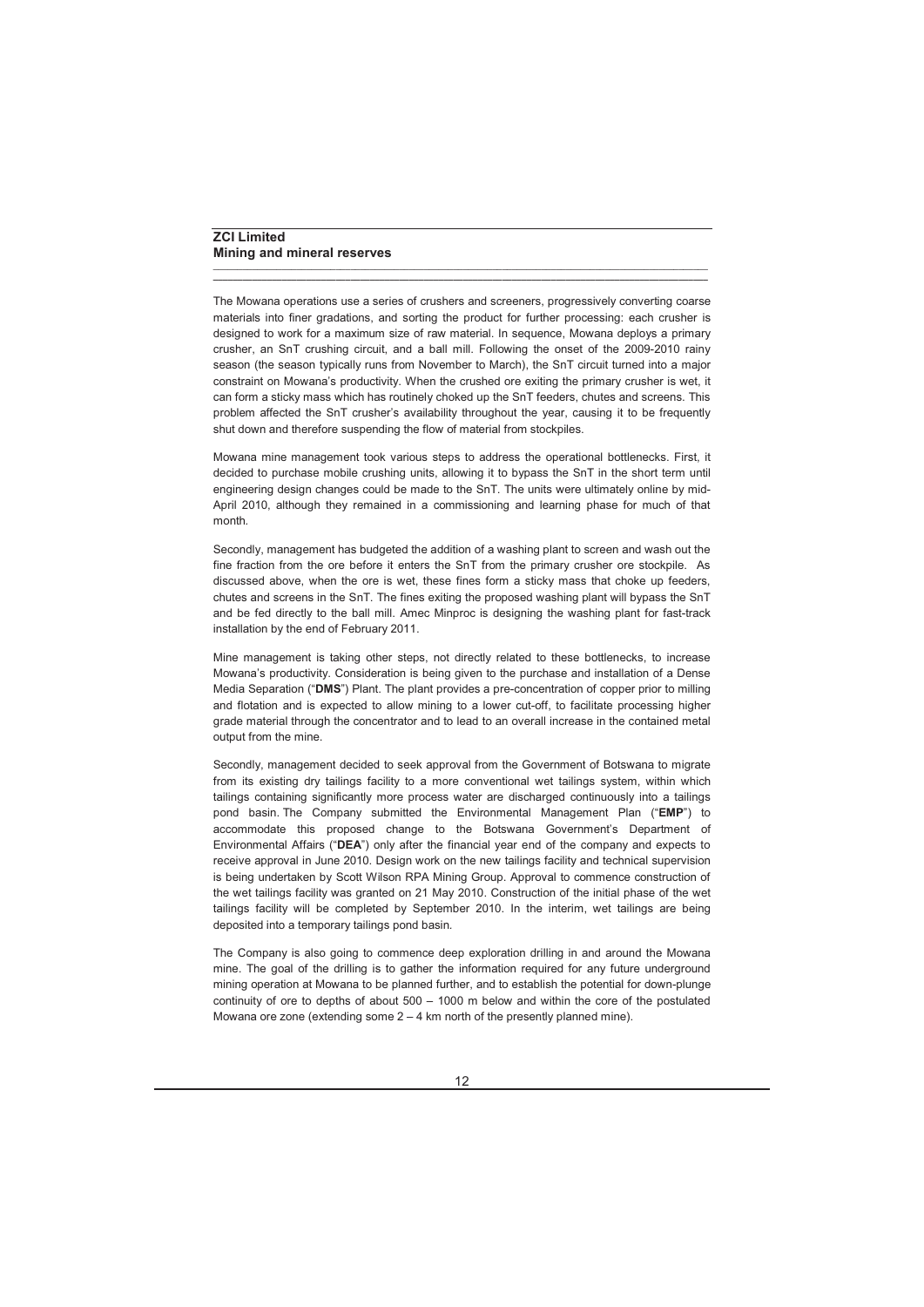# **ZCI Limited Mining and mineral reserves**

During the year, the Company held successful discussions with its off-take partner MRI Ag, improving certain terms included in its comprehensive 5-year off-take agreement, including payment for copper concentrate on an ex-mine gate basis and reduced penalties on lower grade concentrates.

\_\_\_\_\_\_\_\_\_\_\_\_\_\_\_\_\_\_\_\_\_\_\_\_\_\_\_\_\_\_\_\_\_\_\_\_\_\_\_\_\_\_\_\_\_\_\_\_\_\_\_\_\_\_\_\_\_\_\_\_\_\_\_\_\_\_\_\_\_\_\_\_\_\_\_\_\_\_\_\_\_\_\_\_\_\_\_\_\_\_\_\_\_\_\_\_\_\_\_\_\_ **\_\_\_\_\_\_\_\_\_\_\_\_\_\_\_\_\_\_\_\_\_\_\_\_\_\_\_\_\_\_\_\_\_\_\_\_\_\_\_\_\_\_\_\_\_\_\_\_\_\_\_\_\_\_\_\_\_\_\_\_\_\_\_\_\_\_\_\_\_\_\_\_\_\_\_\_\_\_\_\_\_\_\_\_\_\_\_\_\_\_\_\_\_\_\_\_\_\_\_\_\_**

# *Thakadu Project*

The higher grade mineral resources at Thakadu lend themselves to a small scale operation with low pre-strip mining requirements, limited overheads and the full support of the Mowana Mine infrastructure and management. The possible significant silver credit associated with Thakadu could also be factored into the costs associated with transporting the run of mine ore to the Mowana Plant which is 70 km away.

The business plan envisages transporting 45,000 tons per month to Mowana for treatment, which will require mobilizing some 22 trucks. Arranging and maintaining this capacity will be the major risk associated with Thakadu, and management is currently in advanced negotiations to put this in place, while also upgrading the road from Thakadu to Mowana.

The Company is awaiting approval of the Environmental Impact Study ("EIA") and Archaeological Impact Assessment ("AIA") required to achieve a mining licence for Thakadu. The Company had previously planned to achieve the necessary permitting and to apply for a mining licence during the first quarter of 2010 but it has not been received to date.

# *Matsitama Project*

In line with market conditions and management's need to aggressively reduce overheads until it secured working capital finance, activity relating to the five exploration permits at the Matsitama Project was curtailed during the fourth quarter of fiscal 2008. The Company re-commenced activities at Matsitama in March 2010. Expenditures are required before mid-2011 to meet the requirements for applying for mining licences over a portion or portions of the exploration permits.

The current programme envisages drilling some 8 – 10 new targets before June 2011. The new targets will be selected by utilizing the Company's extensive existing datasets, and establishing a panel of six recognized international experts with relevant experience regarding the mineralisation considered to represent the most likely targets within the Matsitama exploration permits. These consultants have all been selected and confirmed their availability to participate. The strategy includes recruiting an Exploration Manager with appropriate expertise, management skills and track record.

After the year end Mine management engaged a consultant to provide a geologist to relaunch the Matsitama field camp and to supervise the geological work required for the start of drilling. Quotes are being obtained to enhance the regional airborne magnetic survey data and make this dataset more useful, and several other enquiries are underway regarding the availability and cost of certain other geophysical datasets which might contribute towards identifying new targets within the permit area.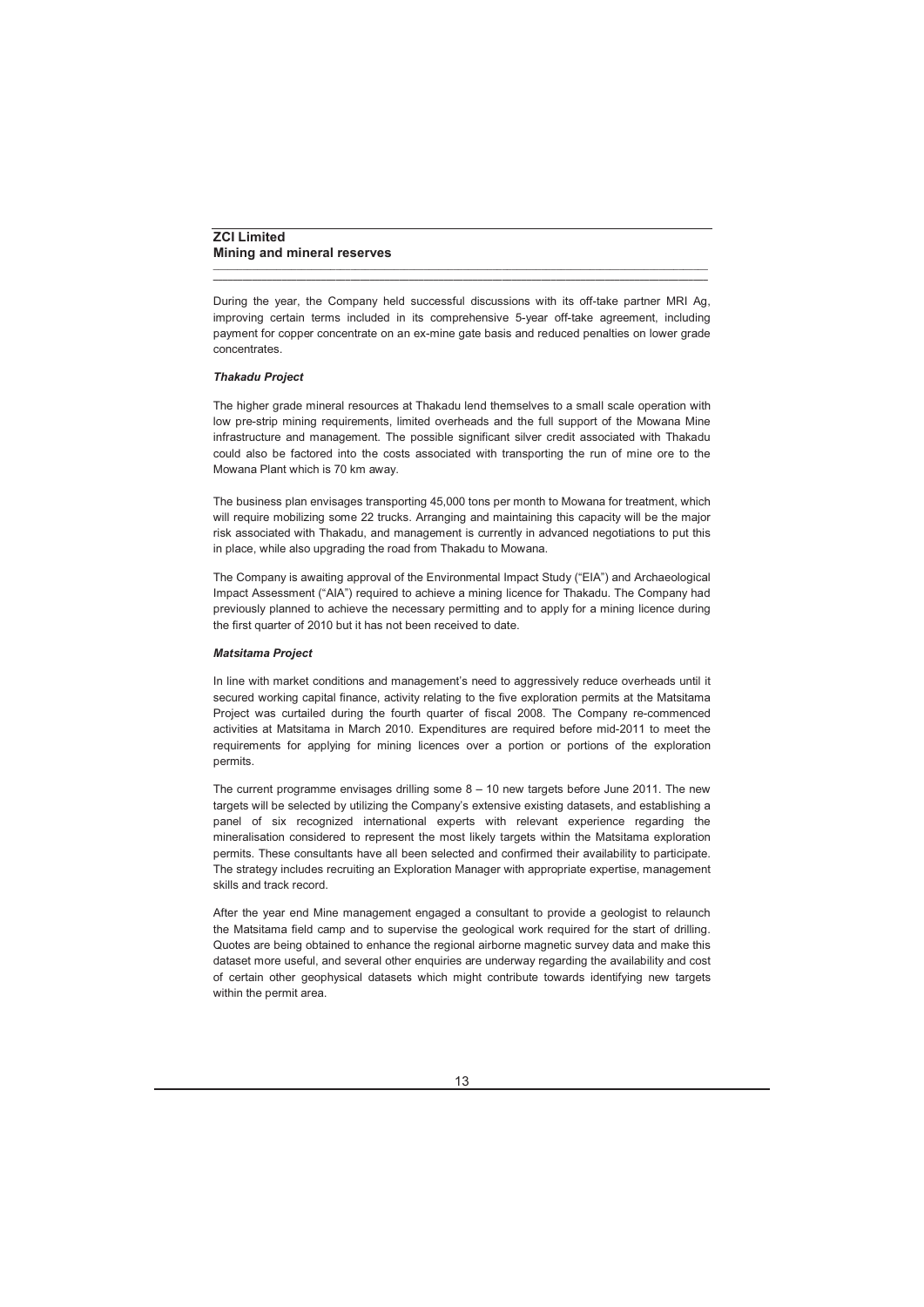# **Shareholders at 31 March 2010**

Pursuant to the Listing Requirements of the JSE, to the best knowledge of the directors, and after reasonable enquiry, the spread of shareholders at 31 March 2010 was:

\_\_\_\_\_\_\_\_\_\_\_\_\_\_\_\_\_\_\_\_\_\_\_\_\_\_\_\_\_\_\_\_\_\_\_\_\_\_\_\_\_\_\_\_\_\_\_\_\_\_\_\_\_\_\_\_\_\_\_\_\_\_\_\_\_\_\_\_\_\_\_\_\_\_\_\_\_\_\_\_\_\_\_\_\_\_\_\_\_\_\_\_\_\_\_\_\_\_\_\_\_ **\_\_\_\_\_\_\_\_\_\_\_\_\_\_\_\_\_\_\_\_\_\_\_\_\_\_\_\_\_\_\_\_\_\_\_\_\_\_\_\_\_\_\_\_\_\_\_\_\_\_\_\_\_\_\_\_\_\_\_\_\_\_\_\_\_\_\_\_\_\_\_\_\_\_\_\_\_\_\_\_\_\_\_\_\_\_\_\_\_\_\_\_\_\_\_\_\_\_\_\_\_**

|                                          | Number of<br>ordinary shares | Percentage<br>holding |
|------------------------------------------|------------------------------|-----------------------|
| Non-public shareholders                  |                              |                       |
| <b>Copperbelt Development Foundation</b> | 39.845.017                   | 71.56%                |
| Director's indirect beneficial interest  | 38.646                       | 0.07%                 |
| Public shareholders                      | 15.793.980                   | 28.37%                |
| Total                                    | 55,677,643                   | 100.00%               |

At 31 March 2010, the number of public shareholders of the Company was 2,567.

According to the information available to the directors, the following are the only registered shareholders holding, directly or indirectly, more than 5% of ZCI's issued ordinary shares:

|                                   | Number of<br>ordinary shares | Percentage<br>holding |
|-----------------------------------|------------------------------|-----------------------|
| Copperbelt Development Foundation | 39.845.017                   | 71.56%                |
| Euroclear France S.A.             | 11.670.073                   | 20.96%                |

# **Auditors**

At the annual genereral meeting held on 16 September 2009, KPMG Inc. was re-appointed as auditor of ZCI. Mr. Kobus Volschenk is the individual registered auditor of the Company. KPMG Inc. has indicated their willingness to continue in office and, accordingly, a resolution for their appointment and the determination of their remuneration will be submitted to the forthcoming annual general meeting.

# **Annual General Meeting**

The annual general meeting will be held at 14.00 CET on Thursday, 23 September 2010. The notice convening the meeting is set out on pages 59 to 62 of this report.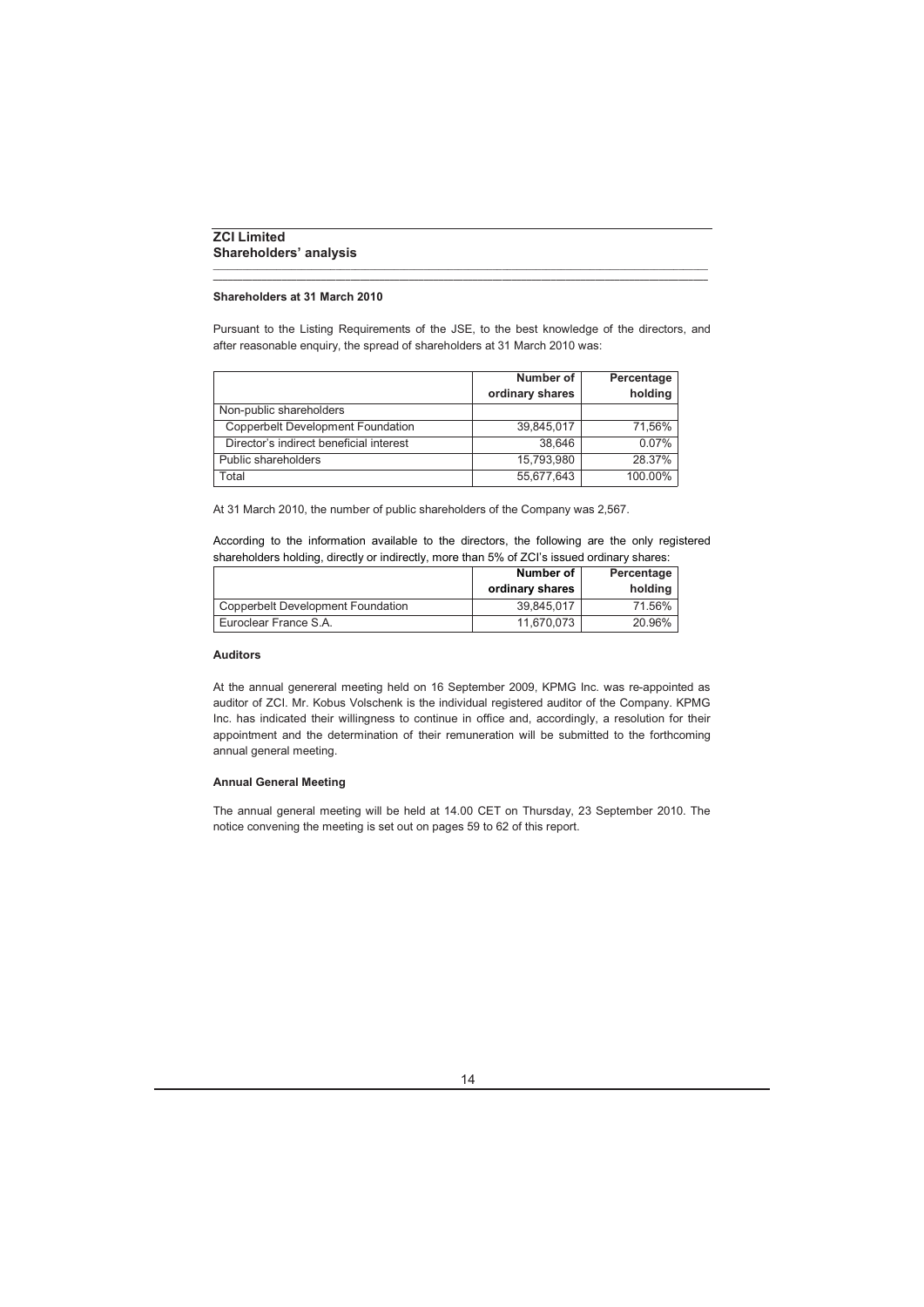# **ZCI Limited Directors' responsibility statement**

The directors are responsible for the preparation and fair presentation of the consolidated financial statements of ZCI Limited, comprising the statement of financial position at 31 March 2010, and the statements of comprehensive income, changes in equity and cash flows for the year then ended, and the notes to the financial statements, which include a summary of significant accounting policies and other explanatory notes, in accordance with International Financial Reporting Standards and the directors' report.

\_\_\_\_\_\_\_\_\_\_\_\_\_\_\_\_\_\_\_\_\_\_\_\_\_\_\_\_\_\_\_\_\_\_\_\_\_\_\_\_\_\_\_\_\_\_\_\_\_\_\_\_\_\_\_\_\_\_\_\_\_\_\_\_\_\_\_\_\_\_\_\_\_\_\_\_\_\_\_\_\_\_\_\_\_\_\_\_\_\_\_\_\_\_\_\_\_\_\_\_\_ **\_\_\_\_\_\_\_\_\_\_\_\_\_\_\_\_\_\_\_\_\_\_\_\_\_\_\_\_\_\_\_\_\_\_\_\_\_\_\_\_\_\_\_\_\_\_\_\_\_\_\_\_\_\_\_\_\_\_\_\_\_\_\_\_\_\_\_\_\_\_\_\_\_\_\_\_\_\_\_\_\_\_\_\_\_\_\_\_\_\_\_\_\_\_\_\_\_\_\_\_\_**

The directors' responsibility includes: designing, implementing and maintaining internal control relevant to the preparation and fair presentation of these financial statements that are free from material misstatement, whether due to fraud or error; selecting and applying appropriate accounting policies; and making accounting estimates that are reasonable in the circumstances.

The directors' responsibility also includes maintaining adequate accounting records and an effective system of risk management.

The directors have made an assessment of the Group's ability to continue as a going concern and there is no reason to believe that the businesses will not be going concern in the year ahead.

The external auditors are responsible for reporting on whether the consolidated financial statements of ZCI Limited are fairly presented in accordance with the appropriate financial reporting framework.

# **Approval of financial statements**

The consolidated financial statements as identified in the first paragraph, were approved by the Board of Directors on 30 August 2010 and are signed on its behalf by

*Thomas Kamwendo Kathryn Bergoetter* **Chairman Financial Director**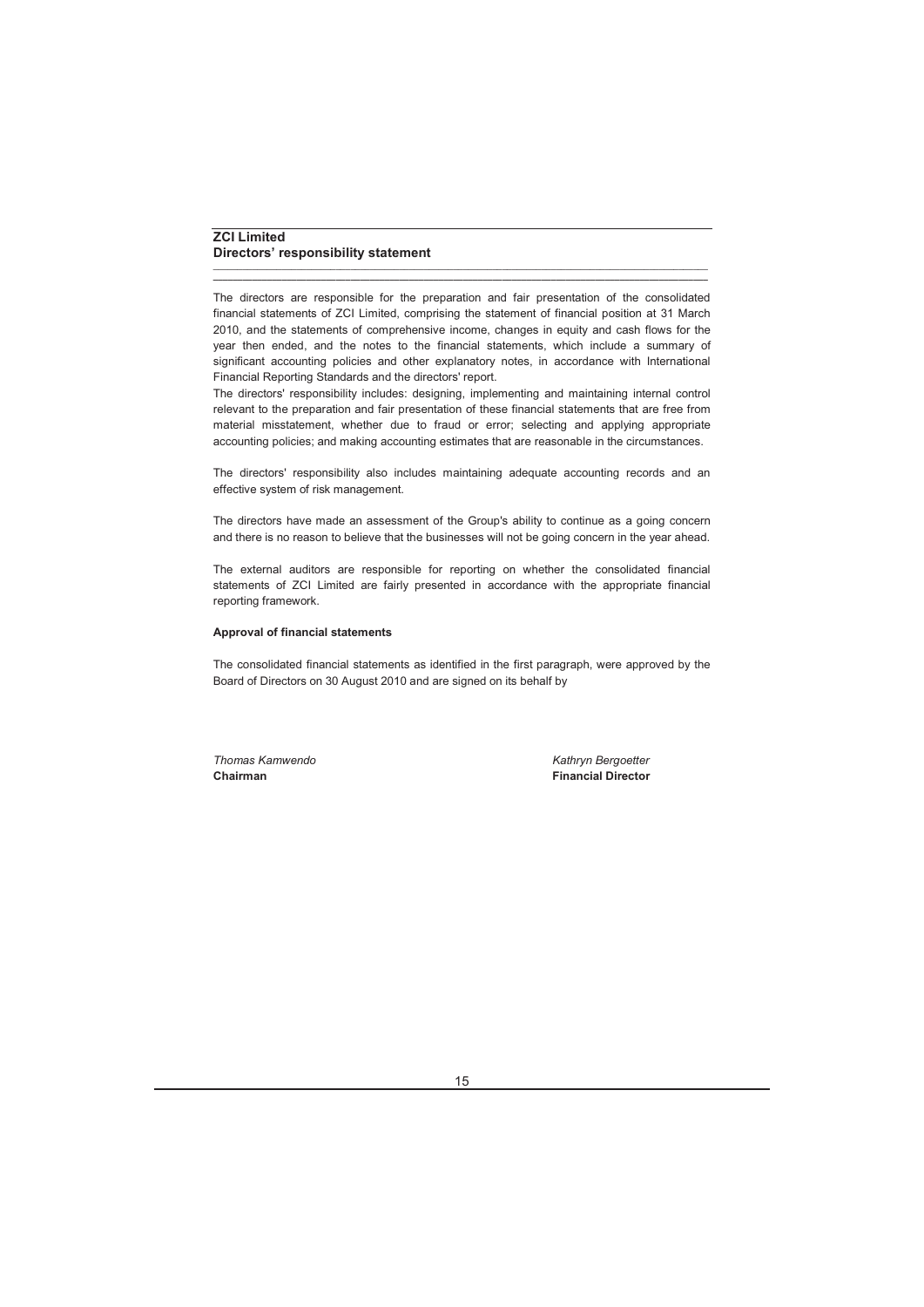To the Members of ZCI Limited

## **Report on the Financial Statements**

We have audited the consolidated financial statements of ZCI Limited which comprise the statement of financial position at 31 March 2010, and the statements of comprehensive income, the statement of changes in equity and cash flows for the year then ended, and the notes to the financial statements, which include a summary of significant accounting policies and the director's report, as set out on page 18 to 58.

\_\_\_\_\_\_\_\_\_\_\_\_\_\_\_\_\_\_\_\_\_\_\_\_\_\_\_\_\_\_\_\_\_\_\_\_\_\_\_\_\_\_\_\_\_\_\_\_\_\_\_\_\_\_\_\_\_\_\_\_\_\_\_\_\_\_\_\_\_\_\_\_\_\_\_\_\_\_\_\_\_\_\_\_\_\_\_\_\_\_\_\_\_\_\_\_\_\_\_\_\_ **\_\_\_\_\_\_\_\_\_\_\_\_\_\_\_\_\_\_\_\_\_\_\_\_\_\_\_\_\_\_\_\_\_\_\_\_\_\_\_\_\_\_\_\_\_\_\_\_\_\_\_\_\_\_\_\_\_\_\_\_\_\_\_\_\_\_\_\_\_\_\_\_\_\_\_\_\_\_\_\_\_\_\_\_\_\_\_\_\_\_\_\_\_\_\_\_\_\_\_\_\_**

# *Directors' Responsibility for the Financial Statements*

The company's directors are responsible for the preparation and fair presentation of these financial statements in accordance with International Financial Reporting Standards. This responsibility includes: designing, implementing and maintaining internal control relevant to the preparation and fair presentation of financial statements that are free from material misstatement, whether due to fraud or error; selecting and applying appropriate accounting policies; and making accounting estimates that are reasonable in the circumstances.

## *Auditor's Responsibility*

Our responsibility is to express an opinion on these financial statements based on our audit. We conducted our audit in accordance with International Standards on Auditing. Those standards require that we comply with ethical requirements and plan and perform the audit to obtain reasonable assurance whether the financial statements are free from material misstatement.

An audit involves performing procedures to obtain audit evidence about the amounts and disclosures in the financial statements. The procedures selected depend on the auditor's judgement, including the assessment of the risks of material misstatement of the financial statements, whether due to fraud or error. In making those risk assessments, the auditor considers internal control relevant to the entity's preparation and fair presentation of the financial statements in order to design audit procedures that are appropriate in the circumstances, but not for the purpose of expressing an opinion on the effectiveness of the entity's internal control. An audit also includes evaluating the appropriateness of accounting policies used and the reasonableness of accounting estimates made by management, as well as evaluating the overall presentation of the financial statements.

We believe that the audit evidence we have obtained is sufficient and appropriate to provide a basis for our audit opinion.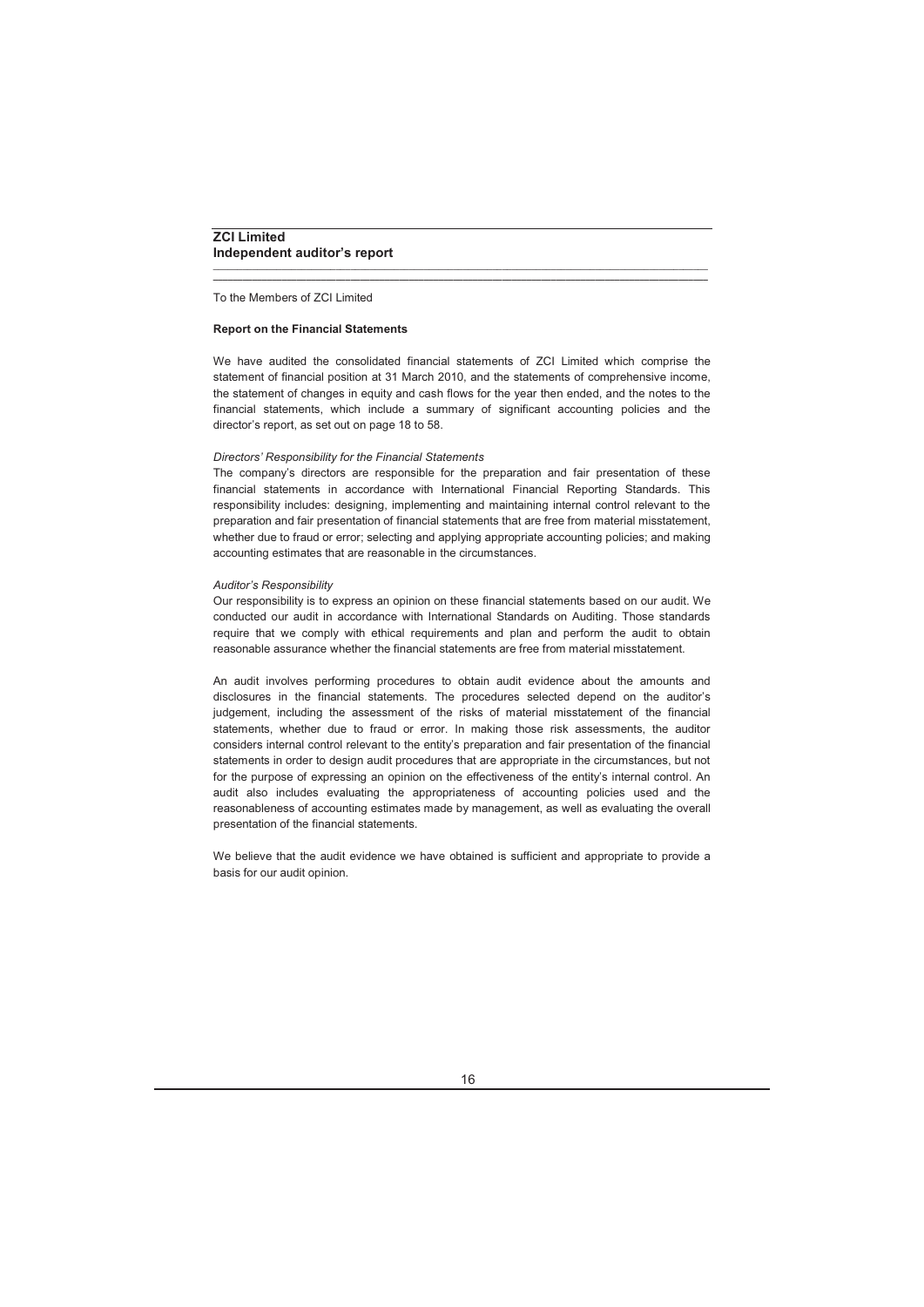# **ZCI Limited Independent auditor's report**

## *Opinion*

In our opinion, these financial statements present fairly, in all material respects, the consolidated financial position of ZCI Limited at 31 March 2010, and its consolidated financial performance and consolidated cash flows for the year then ended in accordance with International Financial Reporting Standards.

\_\_\_\_\_\_\_\_\_\_\_\_\_\_\_\_\_\_\_\_\_\_\_\_\_\_\_\_\_\_\_\_\_\_\_\_\_\_\_\_\_\_\_\_\_\_\_\_\_\_\_\_\_\_\_\_\_\_\_\_\_\_\_\_\_\_\_\_\_\_\_\_\_\_\_\_\_\_\_\_\_\_\_\_\_\_\_\_\_\_\_\_\_\_\_\_\_\_\_\_\_ **\_\_\_\_\_\_\_\_\_\_\_\_\_\_\_\_\_\_\_\_\_\_\_\_\_\_\_\_\_\_\_\_\_\_\_\_\_\_\_\_\_\_\_\_\_\_\_\_\_\_\_\_\_\_\_\_\_\_\_\_\_\_\_\_\_\_\_\_\_\_\_\_\_\_\_\_\_\_\_\_\_\_\_\_\_\_\_\_\_\_\_\_\_\_\_\_\_\_\_\_\_**

KPMG Inc. Registered Auditor

Per K Volschenk Chartered Accountant (SA) Registered Auditor Director 30 August 2010

85 Empire Road Parktown South Africa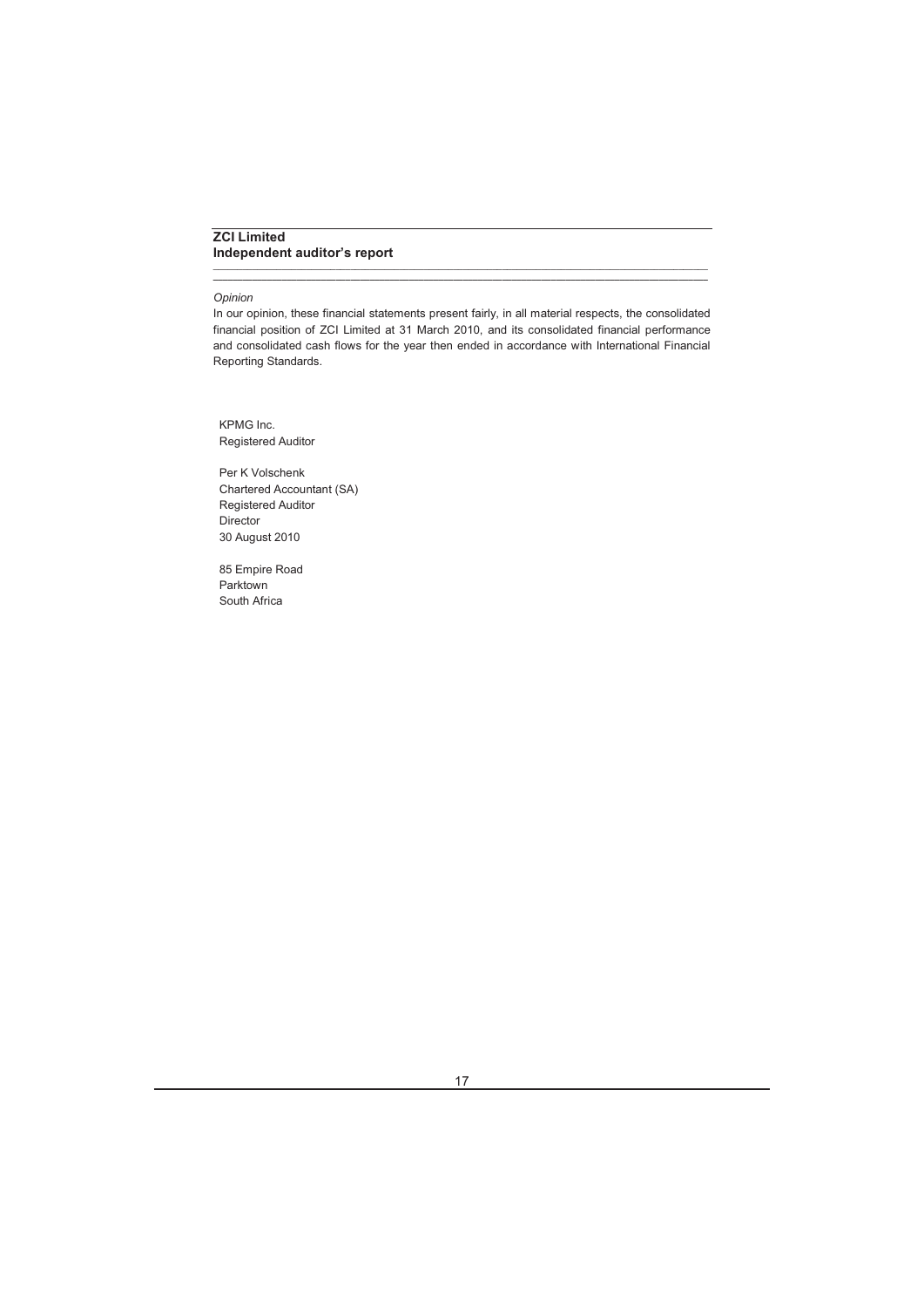# **ZCI Limited Directors' report**

# **Nature of business**

ZCI is incorporated and registered in Bermuda with its primary listing on the JSE Limited. It has a secondary listing on the Paris Euronext.

\_\_\_\_\_\_\_\_\_\_\_\_\_\_\_\_\_\_\_\_\_\_\_\_\_\_\_\_\_\_\_\_\_\_\_\_\_\_\_\_\_\_\_\_\_\_\_\_\_\_\_\_\_\_\_\_\_\_\_\_\_\_\_\_\_\_\_\_\_\_\_\_\_\_\_\_\_\_\_\_\_\_\_\_\_\_\_\_\_\_\_\_\_\_\_\_\_\_\_\_\_ **\_\_\_\_\_\_\_\_\_\_\_\_\_\_\_\_\_\_\_\_\_\_\_\_\_\_\_\_\_\_\_\_\_\_\_\_\_\_\_\_\_\_\_\_\_\_\_\_\_\_\_\_\_\_\_\_\_\_\_\_\_\_\_\_\_\_\_\_\_\_\_\_\_\_\_\_\_\_\_\_\_\_\_\_\_\_\_\_\_\_\_\_\_\_\_\_\_\_\_\_\_**

## **Going concern**

The directors have assessed the expected ongoing annual operating costs and the amount of available liquid assets at the fiscal year end. The directors are of the view that sufficient funding, ownership and management arrangements have been secured to enable the Group to continue in operation as a going concern for the foreseeable future. Therefore, the Directors consider that the preparation of the financial statements on a going concern basis is appropriate.

# **Dividends**

No dividends were paid or proposed by ZCI in respect of the year ended 31 March 2010 (2009: nil)*.*

# **Directors and officers**

The Board was pleased to announce the election of Kathryn Bergkoetter to the Board as Financial Director with effect from 8 September 2009. The Audit Committee recommended this executive appointment after having satisfied itself that Ms Bergkoetter had the appropriate expertise and extensive relevant experience to adequately perform her duties as the company's Financial Director.

In accordance with the JSE's Listing Requirements and the recommendations of the King Report the Board appointed Professor Stephen Simukanga as the Lead Independent Non-Executive Director, with effect from 8 April 2010, who will act in circumstances where the chairman is conflicted or when the chairman's performance is evaluated.

In compliance with the JSE's Listing Requirements and the recommendations of the King Report the company is in the process of appointing a Chief Executive Officer. In accordance with a temporary dispensation granted by the JSE, ZCI will settle this issue by 31 March 2011.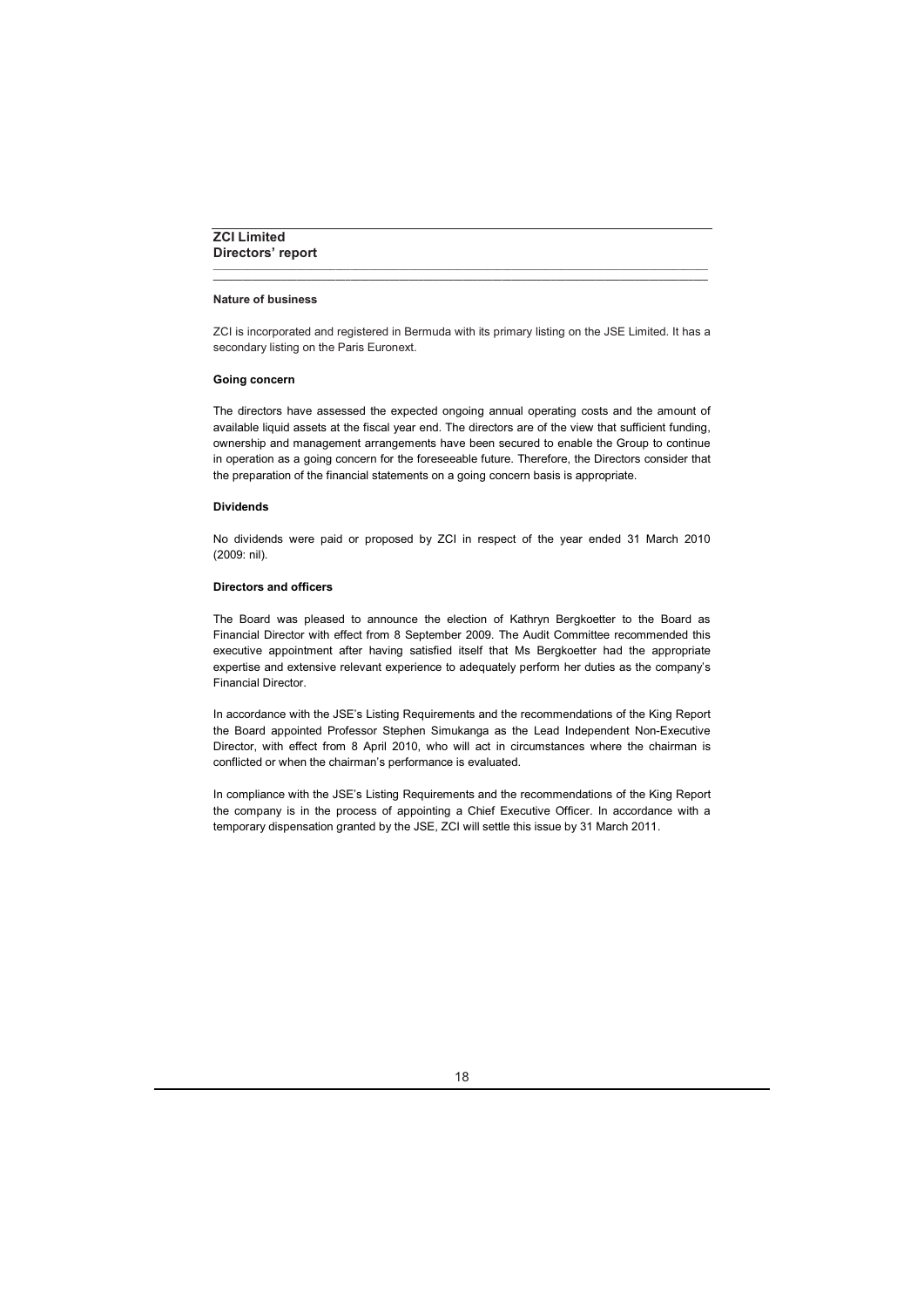# **ZCI Limited Directors' report**

# *Directorate*

The directors of the Company as at 31 March 2010 and at the date of this report were:

\_\_\_\_\_\_\_\_\_\_\_\_\_\_\_\_\_\_\_\_\_\_\_\_\_\_\_\_\_\_\_\_\_\_\_\_\_\_\_\_\_\_\_\_\_\_\_\_\_\_\_\_\_\_\_\_\_\_\_\_\_\_\_\_\_\_\_\_\_\_\_\_\_\_\_\_\_\_\_\_\_\_\_\_\_\_\_\_\_\_\_\_\_\_\_\_\_\_\_\_\_ **\_\_\_\_\_\_\_\_\_\_\_\_\_\_\_\_\_\_\_\_\_\_\_\_\_\_\_\_\_\_\_\_\_\_\_\_\_\_\_\_\_\_\_\_\_\_\_\_\_\_\_\_\_\_\_\_\_\_\_\_\_\_\_\_\_\_\_\_\_\_\_\_\_\_\_\_\_\_\_\_\_\_\_\_\_\_\_\_\_\_\_\_\_\_\_\_\_\_\_\_\_**

- T. Kamwendo (Chairman, Non-executive)
- S. Simukanga (Lead Independent Director, Non- executive)
- D. Rodier (Non-executive)
- S. Georgala (Non-executive)
- M. Clerc (Non-executive, Independent)
- E. Hamuwele (Non-executive)
- M.M. du Toit (Non-executive, Independent)
- K.L. Bergkoetter (Financial Director, Executive)

# **Directors meetings and remuneration**

Between 1 April 2009 and 31 March 2010, the ZCI board met on fifteen occasions to consider company strategy and issues of an operational nature, as well as those having a material effect on ZCI and the Group.

The total remuneration paid to Directors during the year was USD 658,513 (2009: USD 293,328), which is broken down as follows:

| Travel & other<br>related expenses | Directors'<br>fees | Directors'<br>bonus plan | Total   |
|------------------------------------|--------------------|--------------------------|---------|
| 72,175                             | 47,125             | 29,250                   | 148,550 |
| 10,050                             | 36,250             | 22,500                   | 68,800  |
| 14,616                             | 34,000             | 22,500                   | 71,116  |
| 25,835                             | 36,250             | 22,500                   | 84,585  |
| 23.389                             | 42,500             | 22,500                   | 88,389  |
| 12,576                             | 42,500             | 22,500                   | 77,576  |
| 24.075                             | 42,500             | 22,500                   | 89,075  |
| 13,422                             | 17,000             |                          | 30,422  |
|                                    |                    |                          |         |

All the current directors retire at the forthcoming annual general meeting in accordance with Bermudian Law and, being eligible, offer themselves for re-election. Subject to such re-election, the Board proposes to re-elect T. Kamwendo as Chairman. A brief profile of the Directors is included on pages 6 to 9.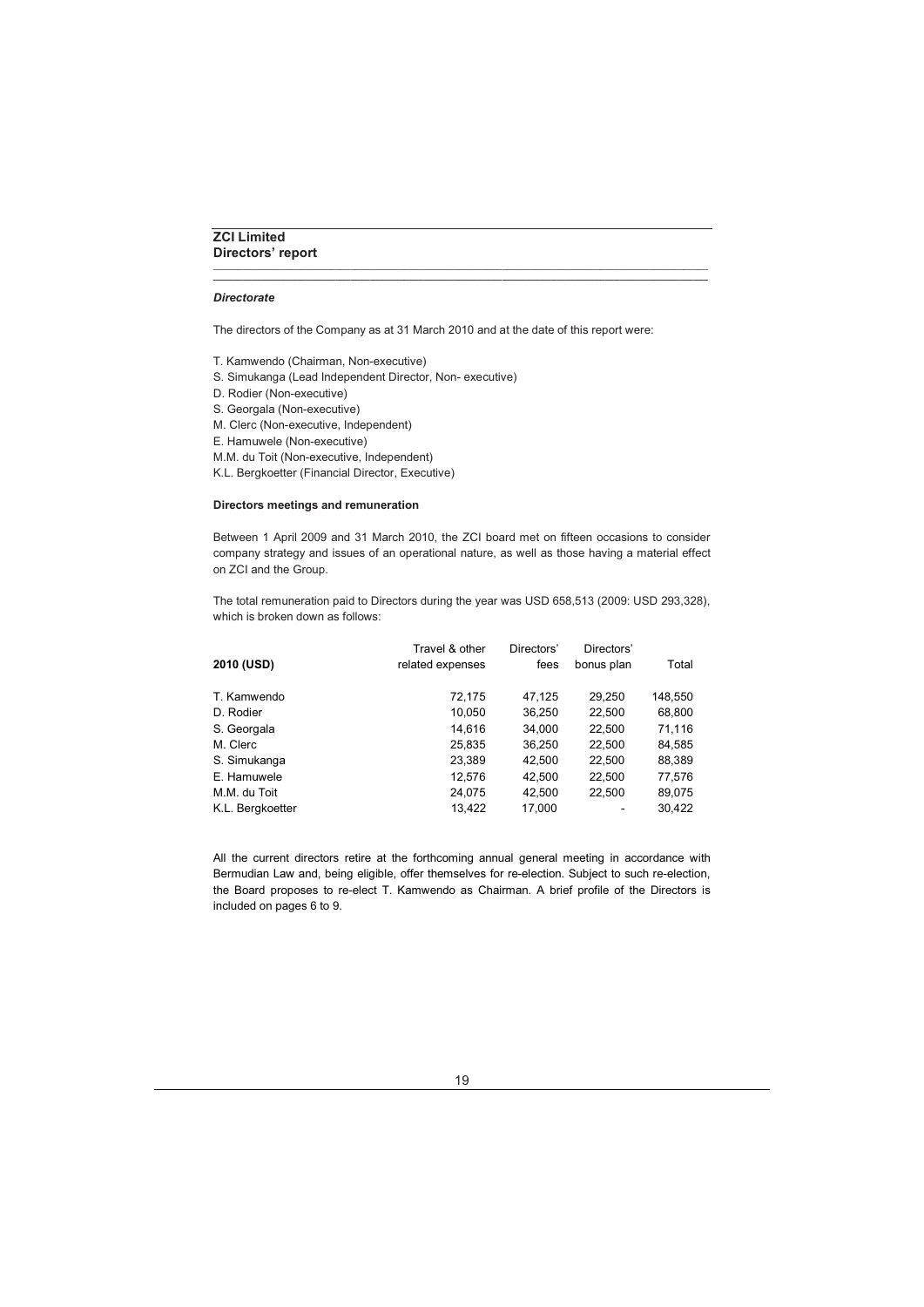# **Directors' interests**

At 31 March 2010 Mr du Toit held an indirect beneficial interest of 38,646 ordinary shares in the company. The other directors held no other shares in ZCI, either beneficially or non-beneficial, nor did they hold any direct or indirect beneficial interests in the company. None of the directors held any shares in the company during the preceding year.

\_\_\_\_\_\_\_\_\_\_\_\_\_\_\_\_\_\_\_\_\_\_\_\_\_\_\_\_\_\_\_\_\_\_\_\_\_\_\_\_\_\_\_\_\_\_\_\_\_\_\_\_\_\_\_\_\_\_\_\_\_\_\_\_\_\_\_\_\_\_\_\_\_\_\_\_\_\_\_\_\_\_\_\_\_\_\_\_\_\_\_\_\_\_\_\_\_\_\_\_\_ **\_\_\_\_\_\_\_\_\_\_\_\_\_\_\_\_\_\_\_\_\_\_\_\_\_\_\_\_\_\_\_\_\_\_\_\_\_\_\_\_\_\_\_\_\_\_\_\_\_\_\_\_\_\_\_\_\_\_\_\_\_\_\_\_\_\_\_\_\_\_\_\_\_\_\_\_\_\_\_\_\_\_\_\_\_\_\_\_\_\_\_\_\_\_\_\_\_\_\_\_\_**

There are no service contracts granted by ZCI, nor any of its subsidiaries, to any director of ZCI for services as directors, nor were there any contracts or arrangements existing during the financial year which are required to be declared in terms of the JSE requirements.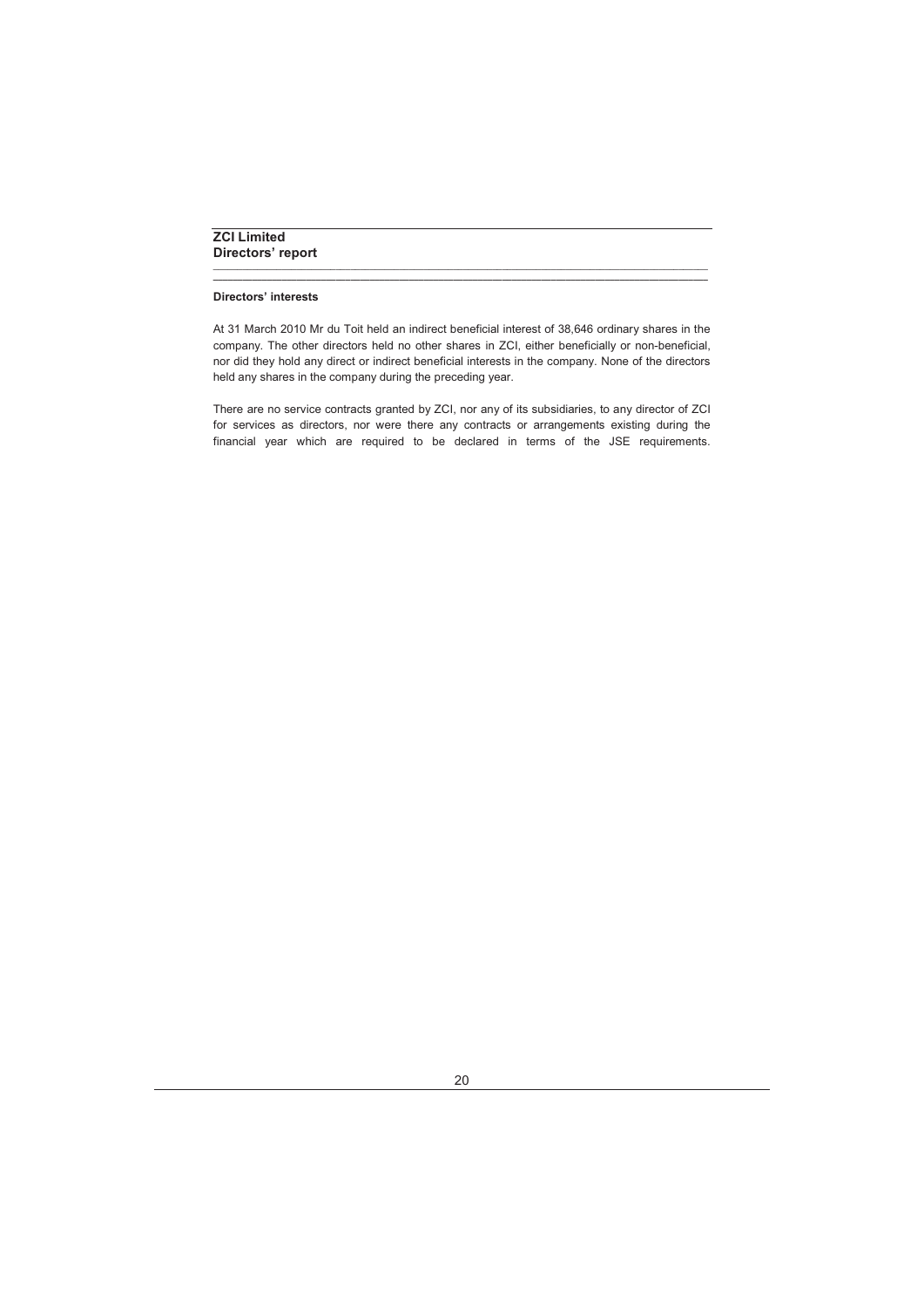# **ZCI Limited Consolidated statement of comprehensive income**

*For the year ended 31 March 2010*

|                                                | <b>Note</b>    | 2010<br><b>USD'000</b> | 2009<br><b>USD'000</b> |
|------------------------------------------------|----------------|------------------------|------------------------|
|                                                |                |                        |                        |
| Revenue                                        | $\overline{7}$ | 7,392                  |                        |
| Cost of sales                                  |                | (17, 714)              |                        |
| Gross loss from mining activities              |                | (10, 322)<br>(1, 531)  | (2, 177)               |
| Administrative expenses                        |                | (4, 439)               |                        |
| Other expenses                                 |                | (18)                   | (737)                  |
| Selling and distribution expenses              |                | (2, 250)               |                        |
| Foreign exchange losses                        | 8              | (18, 560)              |                        |
| <b>Operating loss</b>                          | 5              | 33,905                 | (2,914)                |
| Negative goodwill                              |                |                        |                        |
| Profit/(loss) before net finance income        | 9              | 15,345<br>509          | (2,914)<br>3,652       |
| Finance income                                 | 10             |                        |                        |
| Finance expense                                |                | (64)                   | (150)                  |
| Profit before tax                              |                | 15,790                 | 588                    |
| Income tax                                     | 11             | 970                    | (72)                   |
| Profit for the year                            |                | 16,760                 | 516                    |
| Other comprehensive income:                    |                |                        |                        |
| Exchange differences on translation of foreign |                |                        |                        |
| operations                                     |                | (2,611)                |                        |
| Total comprehensive income for the year        |                | 14,149                 | 516                    |
| Profit attributable to:                        |                |                        |                        |
| Equity holders of the parent                   |                | 18,651                 | 516                    |
| Non-controlling interest                       |                | (1,891)                |                        |
| Total comprehensive income attributable        |                |                        |                        |
| Equity holders of the parent                   |                | 16,506                 | 516                    |
| Non-controlling interest                       |                | (2, 357)               |                        |
|                                                |                |                        |                        |
| Basic earnings per ordinary share (US cents)   | 12             | 33.50                  | 0.56                   |
| Diluted earnings per ordinary share (US cents) | 12             | 32.13                  | 0.56                   |

\_\_\_\_\_\_\_\_\_\_\_\_\_\_\_\_\_\_\_\_\_\_\_\_\_\_\_\_\_\_\_\_\_\_\_\_\_\_\_\_\_\_\_\_\_\_\_\_\_\_\_\_\_\_\_\_\_\_\_\_\_\_\_\_\_\_\_\_\_\_\_\_\_\_\_\_\_\_\_\_\_\_\_\_\_\_\_\_\_\_\_\_\_\_\_\_\_\_\_\_\_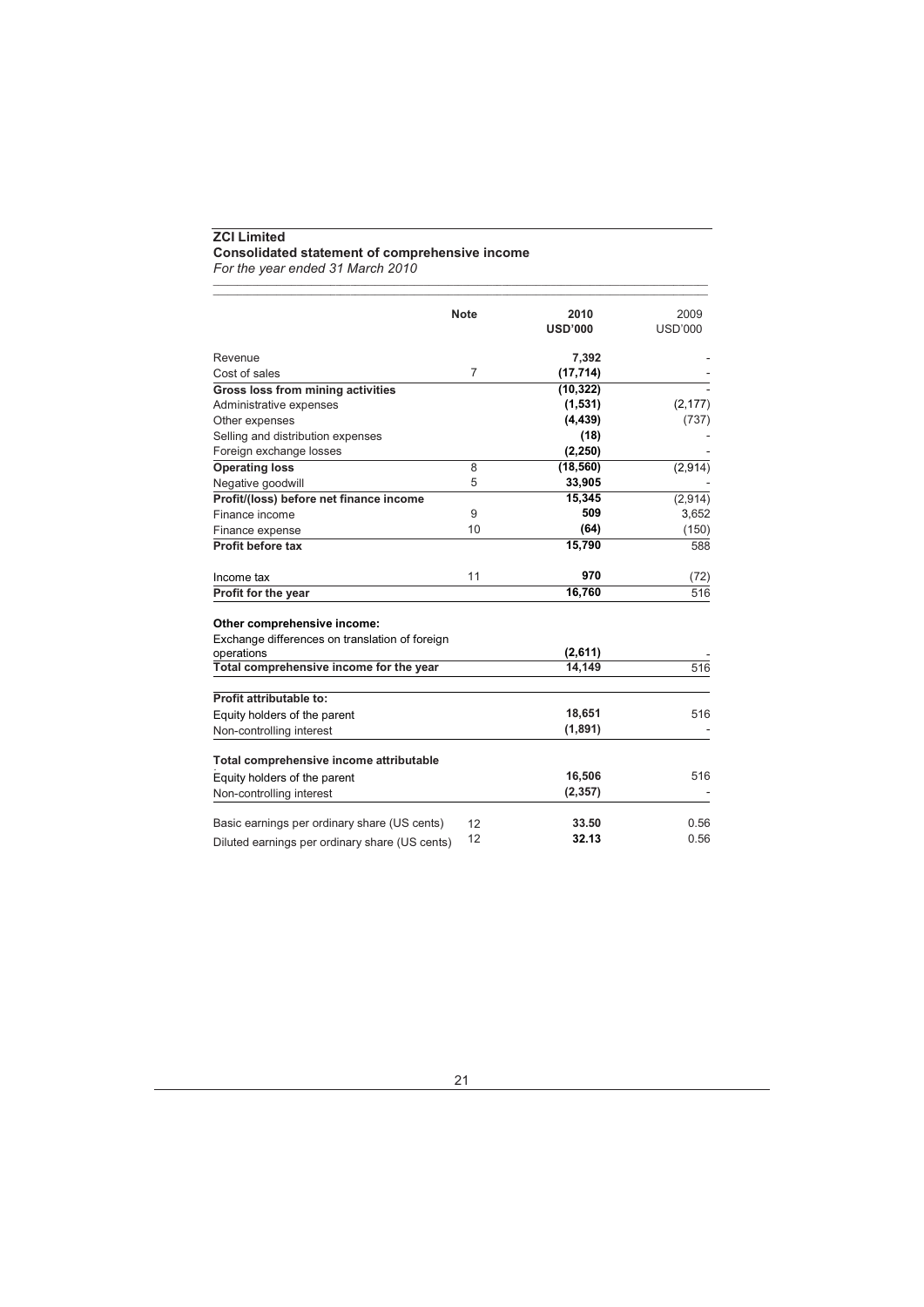# **ZCI Limited Consolidated statement of financial position**

*As at 31 March 2010*

|                                                        | <b>Note</b> | 2010           | 2009           |
|--------------------------------------------------------|-------------|----------------|----------------|
| <b>ASSETS</b>                                          |             | <b>USD'000</b> | <b>USD'000</b> |
| Property, plant and equipment                          | 13          | 33,044         |                |
| Intangible assets                                      | 14          | 50,923         |                |
| Other financial asset                                  | 15          | 327            |                |
| Long term receivable                                   | 16          | 3,000          |                |
| <b>Total non-current assets</b>                        |             | 87,294         |                |
| Inventories                                            | 17          | 1,780          |                |
| Trade and other receivables                            | 18          | 984            | 76             |
| Current portion of long term receivable                | 16          | 3.000          |                |
| Cash and cash equivalents                              |             | 48,430         | 102,939        |
| <b>Total current assets</b>                            |             | 54,194         | 103,015        |
| <b>Total assets</b>                                    |             | 141,488        | 103,015        |
| <b>EQUITY</b>                                          |             |                |                |
| Share capital                                          | 19          | 102,688        | 102,688        |
| Foreign currency translation reserve                   |             | (2, 145)       |                |
| Retained earnings                                      |             | 18,651         |                |
| Equity attributable to equity holders of the<br>parent |             | 119.194        | 102,688        |
| Non-controlling interest                               |             | 6,286          |                |
| <b>Total equity</b>                                    |             | 125,480        | 102,688        |
| <b>LIABILITIES</b>                                     |             |                |                |
| Deferred tax                                           | 21          | 6,530          |                |
| Environmental rehabilitation provision                 | 22          | 4,051          |                |
| <b>Total non-current liabilities</b>                   |             | 10,581         |                |
| Trade and other payables                               | 23          | 5,427          | 327            |
| <b>Total current liabilities</b>                       |             | 5.427          | 327            |
| <b>Total equity and liabilities</b>                    |             | 141,488        | 103.015        |

\_\_\_\_\_\_\_\_\_\_\_\_\_\_\_\_\_\_\_\_\_\_\_\_\_\_\_\_\_\_\_\_\_\_\_\_\_\_\_\_\_\_\_\_\_\_\_\_\_\_\_\_\_\_\_\_\_\_\_\_\_\_\_\_\_\_\_\_\_\_\_\_\_\_\_\_\_\_\_\_\_\_\_\_\_\_\_\_\_\_\_\_\_\_\_\_\_\_\_\_\_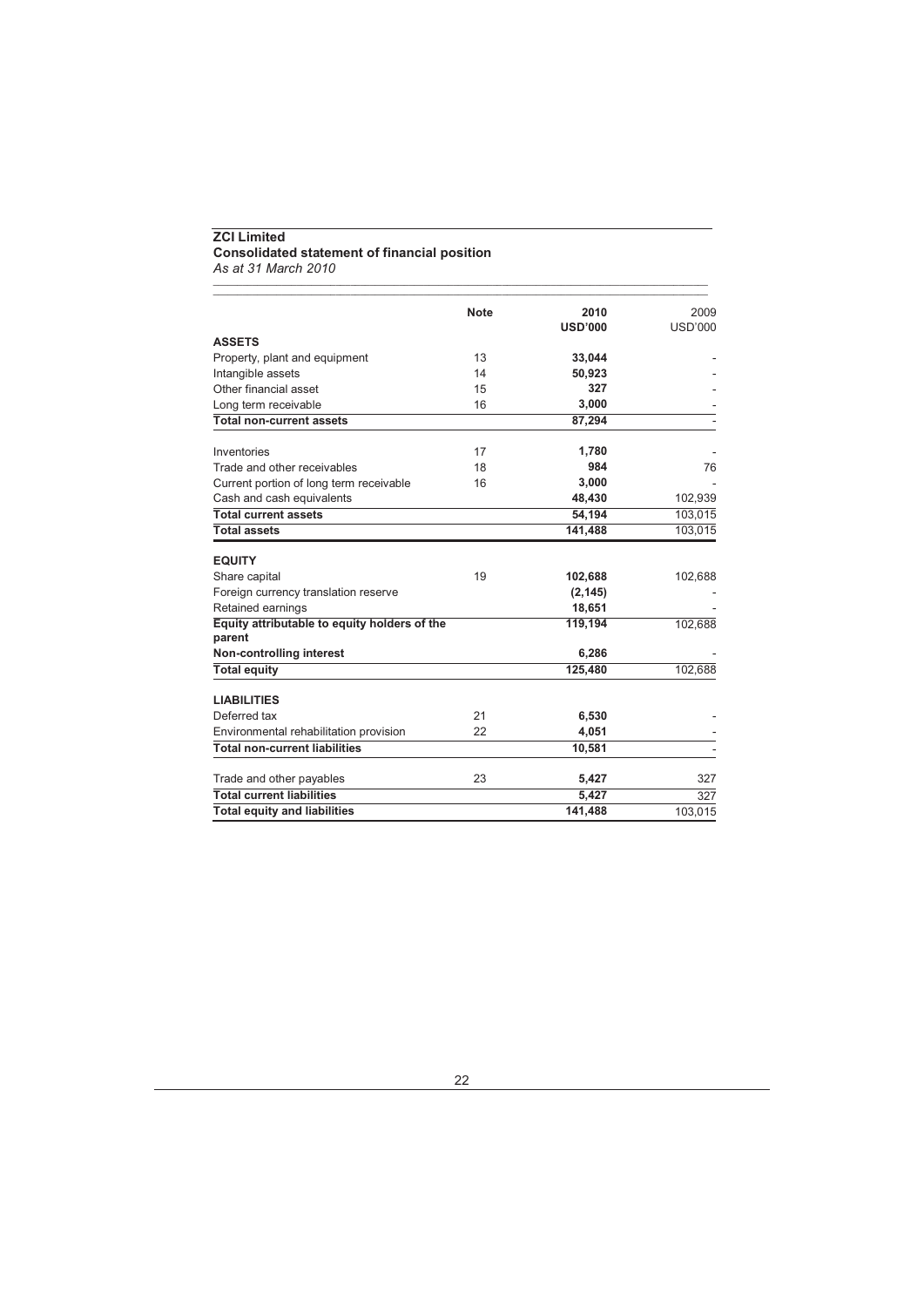| Consolidated statement of changes in equity<br>For the year ended 31 March 2010<br><b>ZCI Limited</b> |                  |                                                                  |                                               |                                                        |                                                 |                                                       |                                 |                 |
|-------------------------------------------------------------------------------------------------------|------------------|------------------------------------------------------------------|-----------------------------------------------|--------------------------------------------------------|-------------------------------------------------|-------------------------------------------------------|---------------------------------|-----------------|
|                                                                                                       | Share<br>capital | available for<br>Revaluation<br>investment<br>reserve of<br>sale | translation<br>currency<br>Foreign<br>reserve | classified<br>for sale<br>reserve<br>as held<br>Assets | accumulated<br>earnings/<br>Retained<br>losses) | Attributable<br>holders of<br>the parent<br>to equity | controlling<br>interest<br>Non- | Total<br>equity |
|                                                                                                       | <b>000.GSN</b>   | 000.GSN                                                          | <b>000.dSN</b>                                | 000.GSN                                                | 000.SN                                          | <b>000.GSN</b>                                        | <b>000.GSN</b>                  | 000.GSN         |
| Total comprehensive income for the year<br>Balance as at 1 April 2008                                 | 334,547          | 702                                                              |                                               | (12, 113)                                              | (100, 870)                                      | 222,266                                               |                                 | 222,266         |
| Profit for the year                                                                                   |                  |                                                                  |                                               |                                                        | 516                                             | 516                                                   |                                 | 516             |
| Other comprehensive income                                                                            |                  | (702)                                                            |                                               | 12,113                                                 |                                                 | 11,411                                                |                                 | 11,411          |
| Transfer from hedging reserve                                                                         |                  |                                                                  |                                               | 12,113                                                 |                                                 | 12, 113                                               |                                 | 12, 113         |
| Revaluation on available for sale investment                                                          |                  | (702)                                                            |                                               |                                                        |                                                 | (702)                                                 |                                 | (702)           |
| Total comprehensive income for the year                                                               |                  |                                                                  |                                               |                                                        | 516                                             | 11,927                                                |                                 | 11,927          |
| Transactions with owners, recorded directly<br>in equity                                              |                  |                                                                  |                                               |                                                        |                                                 |                                                       |                                 |                 |
| Share buyback and reduction                                                                           | (131, 505)       |                                                                  |                                               |                                                        |                                                 | (131, 505)                                            |                                 | (131, 505)      |
| Transfer from contribution surplus                                                                    | (100, 354)       |                                                                  |                                               |                                                        | 100354                                          |                                                       |                                 |                 |
| Total contributions by and distributions to owners                                                    | (231, 859)       |                                                                  |                                               |                                                        | 100354                                          | (131,505)                                             |                                 | (131, 505)      |
| eo<br>Balance as at 31 March 20                                                                       | 102,688          |                                                                  |                                               |                                                        |                                                 | 102,688                                               |                                 | 102,688         |
| Total comprehensive income for the year<br>Arising on business acquisition                            |                  |                                                                  |                                               |                                                        |                                                 |                                                       | 8,643                           | 8,643           |
| Profit/(loss) for the year                                                                            |                  |                                                                  |                                               |                                                        | 18,651                                          | 18,651                                                | (1, 891)                        | 16,760          |
| Other comprehensive income                                                                            |                  |                                                                  | (2, 145)                                      |                                                        |                                                 | (2, 145)                                              | (466)                           | (2, 611)        |
| Foreign currency translation differences                                                              |                  |                                                                  | (2, 145)                                      |                                                        |                                                 | (2, 145)                                              | (466)                           | (2, 611)        |
| Total comprehensive income for the year                                                               |                  |                                                                  | (2, 145)                                      |                                                        | 18,651                                          | 16,506                                                | (2, 357)                        | 14,149          |
| Balance as at 31 March 2010                                                                           | 102.688          |                                                                  | (2, 145)                                      |                                                        | 18,651                                          | 119,194                                               | 6,286                           | 125,480         |

23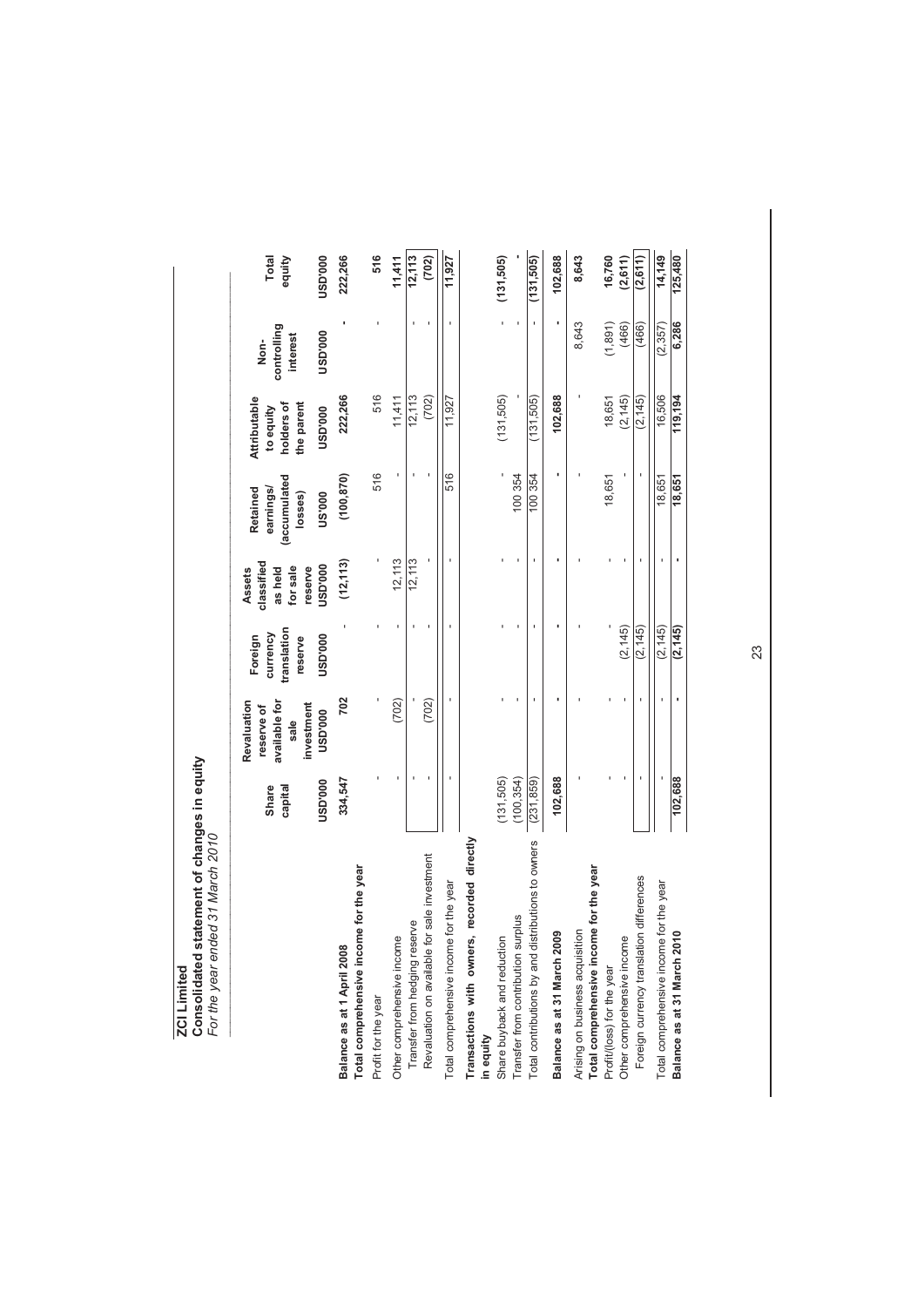# **ZCI Limited Consolidated statement of cash flows**

*For the year ended 31 March 2010*

|                                                  | <b>Note</b> |                |                |
|--------------------------------------------------|-------------|----------------|----------------|
|                                                  |             | 2010           | 2009           |
|                                                  |             | <b>USD'000</b> | <b>USD'000</b> |
| Cash flows from operating activities             |             |                |                |
| Cash utilised by operations                      | 28          | (10, 743)      | (4,769)        |
| Interest received                                |             | 509            | 3,614          |
| Interest paid                                    |             | (64)           |                |
| Income tax paid                                  |             |                | (88)           |
| Cash outflow from operating activities           |             | (10, 298)      | (1, 243)       |
| Cash flows from investing activities             |             |                |                |
| Proceeds from disposal of available for sale     |             |                |                |
| investments                                      |             |                | 10,733         |
| Proceeds from partial disposal of investment in  |             |                |                |
| subsidiary                                       |             |                | 5,220          |
| Proceeds from disposal of assets classified as   |             |                |                |
| held for sale                                    |             |                | 213,150        |
| Additions to maintain property, plant and        |             |                |                |
| equipment                                        |             | (2, 594)       |                |
| Acquisition of subsidiary (net of cash acquired) | 5           | (1, 438)       |                |
| Repayment of interest bearing borrowings         |             | (34, 414)      |                |
| Funds advanced                                   |             | (6,000)        |                |
| Cash (outflow)/inflow from investing activities  |             | (44, 446)      | 229,103        |
| Cash flows from financing activities             |             |                |                |
| Repurchase own shares                            |             |                | (131, 505)     |
| Cash outflow from financing activities           |             |                | (131, 505)     |
| Effect of foreign currency translation           |             | 235            |                |
|                                                  |             |                |                |
| Net (decrease)/increase in cash and cash         |             |                |                |
| equivalents                                      |             | (54, 509)      | 96,355         |
| Cash and cash equivalents at beginning of the    |             |                |                |
| year                                             |             | 102,939        | 6,584          |
| Cash and cash equivalents at the end of the      |             |                |                |
| year                                             |             | 48.430         | 102,939        |

\_\_\_\_\_\_\_\_\_\_\_\_\_\_\_\_\_\_\_\_\_\_\_\_\_\_\_\_\_\_\_\_\_\_\_\_\_\_\_\_\_\_\_\_\_\_\_\_\_\_\_\_\_\_\_\_\_\_\_\_\_\_\_\_\_\_\_\_\_\_\_\_\_\_\_\_\_\_\_\_\_\_\_\_\_\_\_\_\_\_\_\_\_\_\_\_\_\_\_\_\_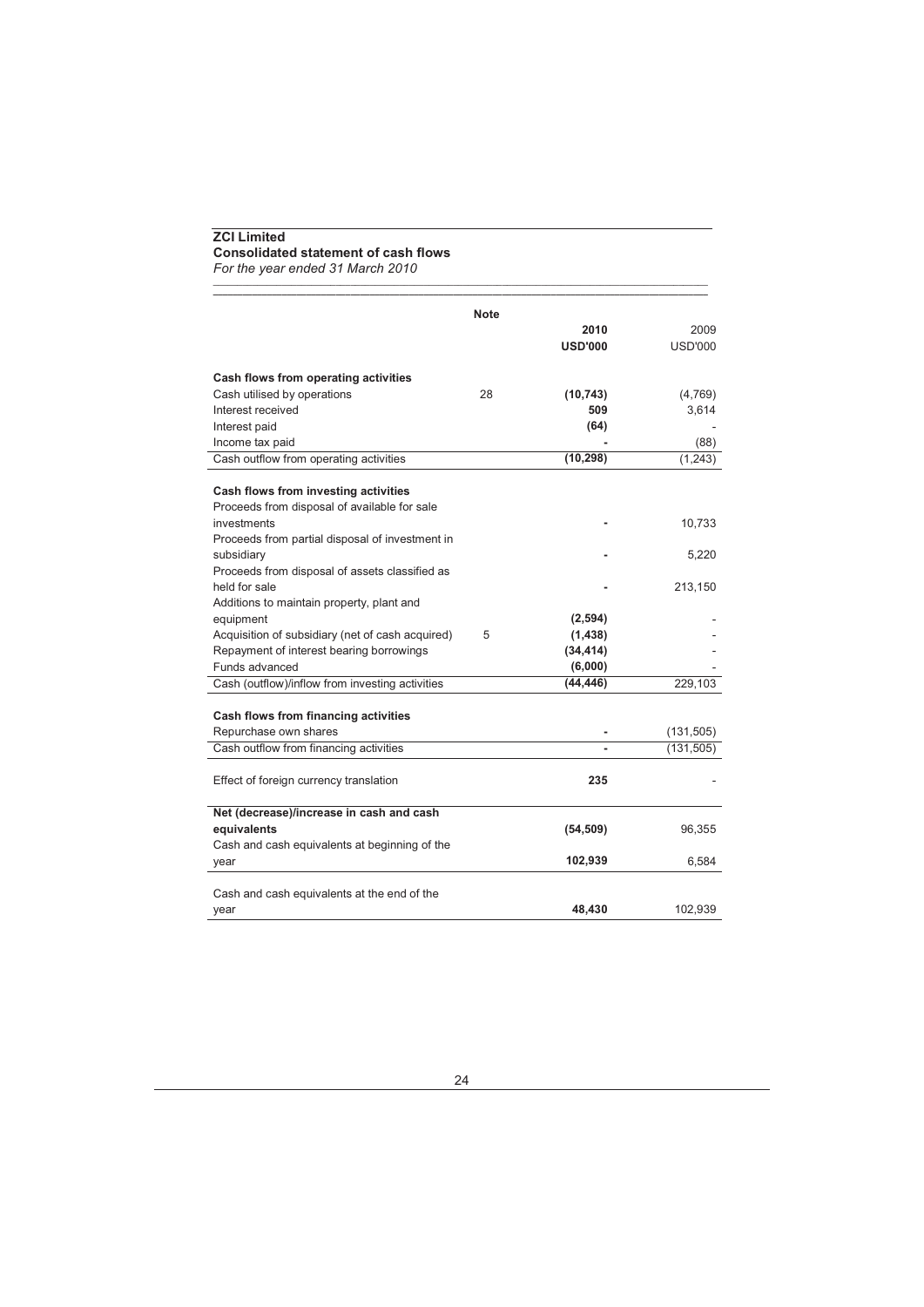# **1. Reporting entity**

ZCI is a public company incorporated and domiciled in Bermuda. It has a primary listing on the Johannesburg stock exchange and a secondary listing on the Euronext.

\_\_\_\_\_\_\_\_\_\_\_\_\_\_\_\_\_\_\_\_\_\_\_\_\_\_\_\_\_\_\_\_\_\_\_\_\_\_\_\_\_\_\_\_\_\_\_\_\_\_\_\_\_\_\_\_\_\_\_\_\_\_\_\_\_\_\_\_\_\_\_\_\_\_\_\_\_\_\_\_\_\_\_\_\_\_\_\_\_\_\_\_\_\_\_\_\_\_\_\_\_ \_\_\_\_\_\_\_\_\_\_\_\_\_\_\_\_\_\_\_\_\_\_\_\_\_\_\_\_\_\_\_\_\_\_\_\_\_\_\_\_\_\_\_\_\_\_\_\_\_\_\_\_\_\_\_\_\_\_\_\_\_\_\_\_\_\_\_\_\_\_\_\_\_\_\_\_\_\_\_\_\_\_\_\_\_\_\_\_\_\_\_\_\_\_\_\_\_\_\_\_\_

The Company's business is not affected by any Government protection or investment encouragement laws.

ZCI is a holding company of a copper producing and mineral exploration and development group of companies (the "Group"). The Group's main project is the copper-producing open pit Mowana mine. The Group also owns the rights to the adjacent Thakadu-Makala deposits and holds permits in exploration properties at the Matsitama Project. The Mowana Mine is located in the north-eastern portion of Botswana and the Matsitama Project is contiguous to the southern boundary of the Mowana Mine.

The address of ZCI's registered office is Clarendon House, 2 Church Street, Hamilton, Bermuda.

The consolidated financial statements of the Company as at and for the year ended 31 March 2010, comprise the company and its subsidiaries (together referred to as the "Group").

## **2. Basis of preparation**

## **a) Statement of Compliance**

The consolidated financial statements of ZCI have been prepared in accordance with International Financial Reporting Standards ("IFRS") and its interpretations adopted by the International Accounting Standards Board (IASB).

## **b) Basis of measurement**

The consolidated financial statements have been prepared on the historical cost basis, except where fair valuing of assets and liabilities applied (refer business combinations and available for sale reserves).

## **c) Functional and presentation currency**

The consolidated financial statements are presented in United States Dollars ("USD") which is the company's functional currency. All financial information presented in USD has been rounded to the nearest thousand.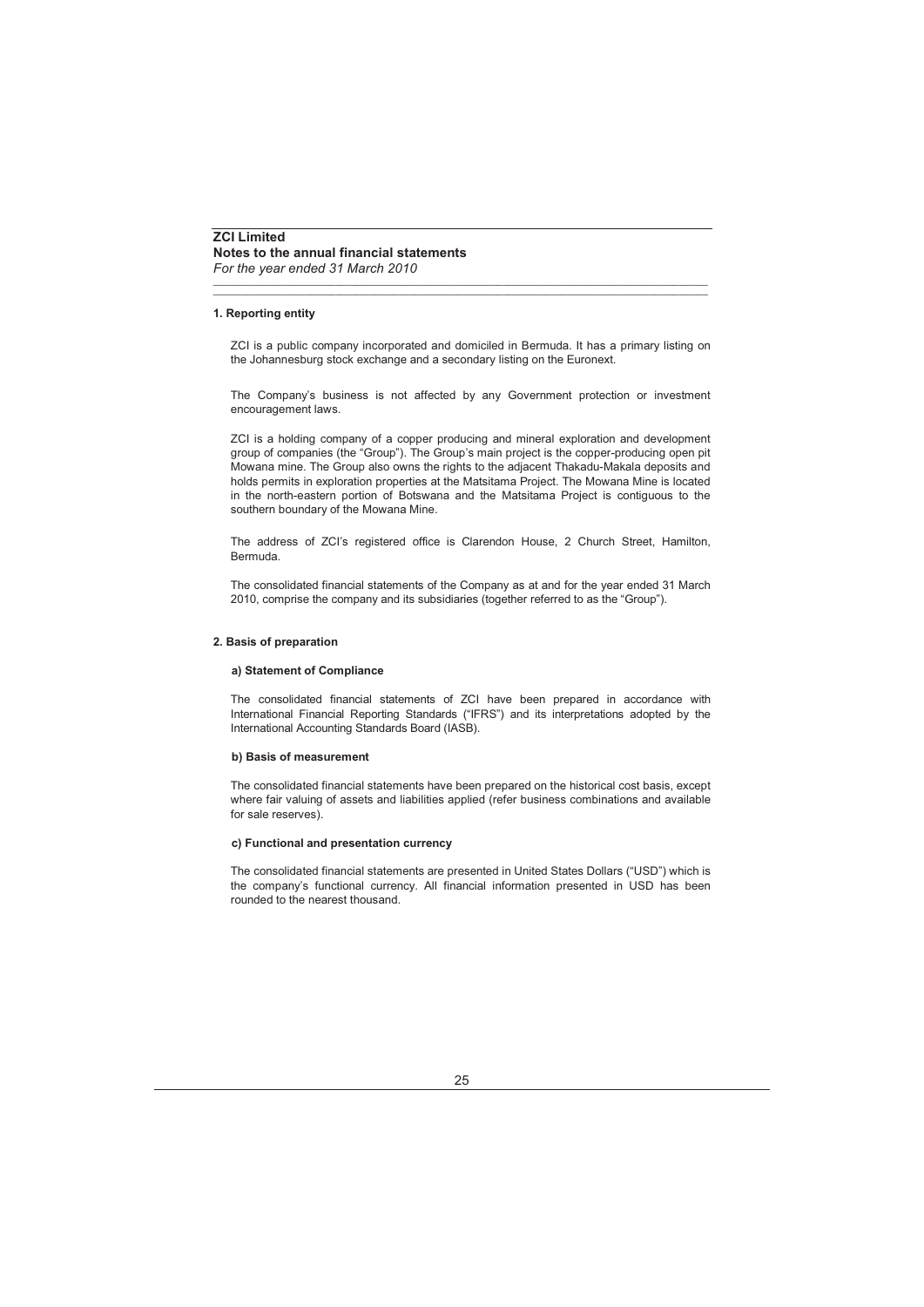# **ZCI Limited Notes to the annual financial statements**

*For the year ended 31 March 2010*

# **2. Basis of preparation - Continued**

## **d) Critical accounting estimates and judgements**

The preparation of the consolidated financial statements in conformity with IFRSs requires management to make judgements, estimates and assumptions that affect the application of accounting policies and the reported amounts of assets, liabilities, income and expenses.

\_\_\_\_\_\_\_\_\_\_\_\_\_\_\_\_\_\_\_\_\_\_\_\_\_\_\_\_\_\_\_\_\_\_\_\_\_\_\_\_\_\_\_\_\_\_\_\_\_\_\_\_\_\_\_\_\_\_\_\_\_\_\_\_\_\_\_\_\_\_\_\_\_\_\_\_\_\_\_\_\_\_\_\_\_\_\_\_\_\_\_\_\_\_\_\_\_\_\_\_\_ \_\_\_\_\_\_\_\_\_\_\_\_\_\_\_\_\_\_\_\_\_\_\_\_\_\_\_\_\_\_\_\_\_\_\_\_\_\_\_\_\_\_\_\_\_\_\_\_\_\_\_\_\_\_\_\_\_\_\_\_\_\_\_\_\_\_\_\_\_\_\_\_\_\_\_\_\_\_\_\_\_\_\_\_\_\_\_\_\_\_\_\_\_\_\_\_\_\_\_\_\_

These judgements and estimates are based on management's best knowledge of the relevant facts and circumstances, having regard to prior experience, but actual results may differ from the amounts included in the financial statements.

Estimates and judgements are continually evaluated and are based on historical experience and other factors, including expectations of future events that are believed to be reasonable under the circumstances. Revisions to accounting estimates are recognised in the period in which the estimate is revised.

Information about such judgements and estimation is contained in the accounting policies and/or the notes to the financial statements, and the key areas are summarised below. Areas of judgement that have the most significant effect on the amounts recognised in the financial statements and that have a significant risk of resulting in a material adjustment in the next financial year:

- Fair value of assets and liabilities acquired in business combination (Note 5)
- Useful lives, residual values and impairment of Property Plant and Equipment (Note 13)
- Impairment of intangible assets (Note 14)
- Estimation of share based compensation amounts (Note 20)

## **e) Changes in accounting policies**

*(i) Standards and interpretations effective for the first time in 2010*

The following standards have been applied by the Group from 1 April 2009:

- IFRS 8 *Operating Segments* the new standard has not impacted the way management reports segmented information, as the Group has only one segment.
- IAS 1 (Revised) *Presentation of financial statements* the revised standard has changed the way the Group's primary financial statements have been presented. The revision required information to be aggregated on the basis of shared characteristics and introduce a "statement of comprehensive income" to enable readers to analyse changes in an entity's equity resulting from transactions with owners separately from "non-owner" changes. Comparative information has been re-presented so that it also is in conformity with the revised standard.
- IAS 23 (Amendment) *Borrowing Costs* the amendment has not impacted the Group's results.
- IFRS 2 (Amendment) *Share based payments* the adoption of this amendment has not had any material impact on the Group financial statements as the Group already applied these principles when accounting for share-based payments in the past.
- IAS 27 (Amendment) *Consolidated and separate financial statements* there has been no impact on the Group financial statements.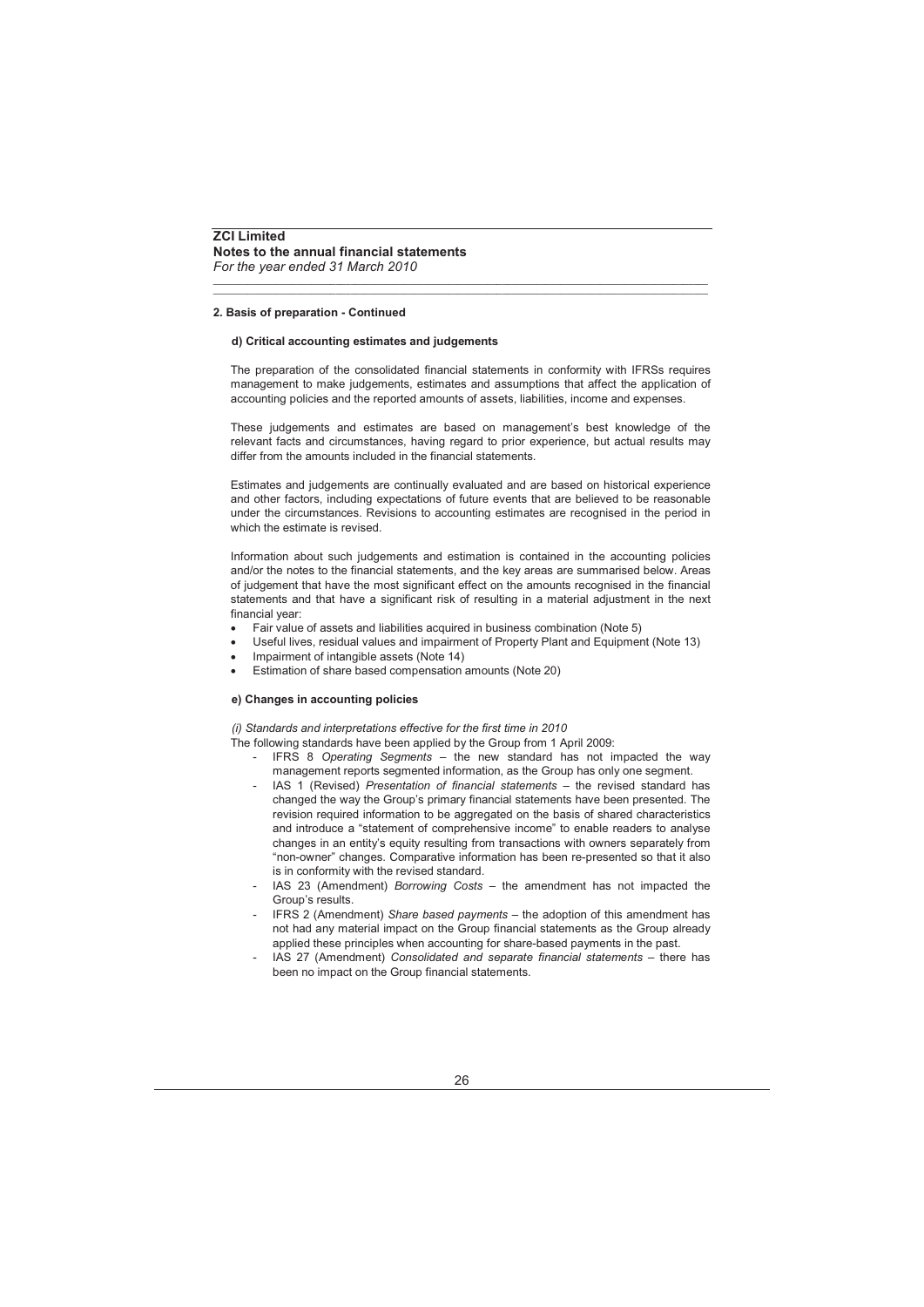# **2. Basis of preparation - Continued**

## **e) Changes in accounting policies - Continued**

- IFRS 7 (Amendment) *Financial instruments: Disclosures* – the amendment introduced a three-level hierarchy for fair value measurement disclosures and required entities to provide additional disclosures about the reliability of those fair value measurements. The Group has provided these additional disclosures in the notes to the financial statements.

\_\_\_\_\_\_\_\_\_\_\_\_\_\_\_\_\_\_\_\_\_\_\_\_\_\_\_\_\_\_\_\_\_\_\_\_\_\_\_\_\_\_\_\_\_\_\_\_\_\_\_\_\_\_\_\_\_\_\_\_\_\_\_\_\_\_\_\_\_\_\_\_\_\_\_\_\_\_\_\_\_\_\_\_\_\_\_\_\_\_\_\_\_\_\_\_\_\_\_\_\_ \_\_\_\_\_\_\_\_\_\_\_\_\_\_\_\_\_\_\_\_\_\_\_\_\_\_\_\_\_\_\_\_\_\_\_\_\_\_\_\_\_\_\_\_\_\_\_\_\_\_\_\_\_\_\_\_\_\_\_\_\_\_\_\_\_\_\_\_\_\_\_\_\_\_\_\_\_\_\_\_\_\_\_\_\_\_\_\_\_\_\_\_\_\_\_\_\_\_\_\_\_

None of the above had any impact on the earnings per share.

The Group did not early adopt IFRS 3 (2008) to account for the ACU transaction, but applied IFRS 3 (2004).

## *(ii) Standards and interpretations not yet effective*

The following standards and interpretations applicable to the Group were in issue but not yet effective for the current accounting period:

- IAS 24 *Related Party Disclosures* effective for 31 March 2012 year end
- IAS 27 *Consolidated and Separate Financial Statements –* effective for 31 March 2011 year end
- IAS 32 *Financial Instruments: Presentation: Classification of Rights Issue –* effective for 31 March 2011 year end
- *Improvements to International Financial Reporting Standards 2009 –* effective for 31 March 2011 year end
- *Improvements to International Financial Reporting Standards 2010 –* effective for 31 March 2010 year end
- IFRS 2 *Group Cash settled Share-based Payments –* effective for 31 March 2011 year end
- IFRS 3 *Business Combinations –* effective for 31 March 2011 year end
- IFRS 9 *Financial Instruments –* effective for 31 March 2014 year end
- IFRIC 17 *Distribution of Non-Cash Assets to Owners –* effective for 31 March 2011 year end
- IFRIC 19 Extinguishing Financial Liabilities with Equity Instruments effective for 31 March 2012 year end.

The directors are in the process of assessing the impact of the above standards and interpretations on the Group, but it is not expected to have a material effect on the financial statements.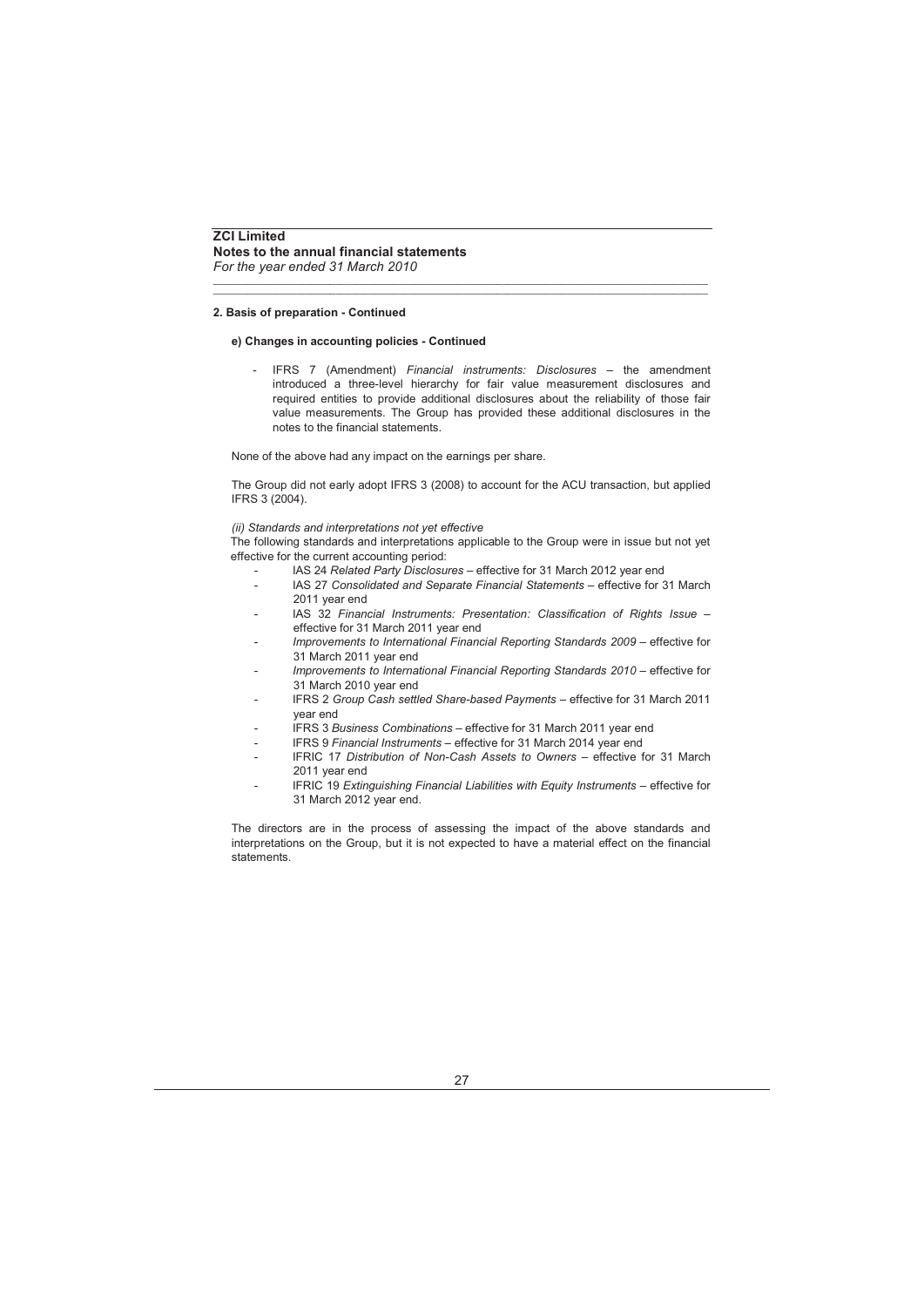## **3. Significant accounting policies**

The principal accounting policies applied in the preparation of these consolidated financial statements are set out below. The policies have been applied consistently by Group companies.

\_\_\_\_\_\_\_\_\_\_\_\_\_\_\_\_\_\_\_\_\_\_\_\_\_\_\_\_\_\_\_\_\_\_\_\_\_\_\_\_\_\_\_\_\_\_\_\_\_\_\_\_\_\_\_\_\_\_\_\_\_\_\_\_\_\_\_\_\_\_\_\_\_\_\_\_\_\_\_\_\_\_\_\_\_\_\_\_\_\_\_\_\_\_\_\_\_\_\_\_\_ \_\_\_\_\_\_\_\_\_\_\_\_\_\_\_\_\_\_\_\_\_\_\_\_\_\_\_\_\_\_\_\_\_\_\_\_\_\_\_\_\_\_\_\_\_\_\_\_\_\_\_\_\_\_\_\_\_\_\_\_\_\_\_\_\_\_\_\_\_\_\_\_\_\_\_\_\_\_\_\_\_\_\_\_\_\_\_\_\_\_\_\_\_\_\_\_\_\_\_\_\_

## **a) Basis of consolidation**

## *(i) Subsidiaries*

Subsidiaries are entities controlled by the Group. The financial statements of subsidiaries are included in the consolidated financial statements from the day that control commences until the day that control ceases. The accounting policies of the subsidiaries have been changed when necessary to align them with the policies adopted by the Group.

## *(ii) Transactions eliminated on consolidation*

Intra-group transactions, balances and unrealised gains on transactions between group companies are eliminated. Unrealised losses are eliminated in the same way as unrealised gains, but only to the extent that there is no evidence of impairment.

## *(iii) Business combinations*

Control is the power to govern the financial and operating policies of an entity so as to obtain benefits from its activities. In assessing control, the Group takes into consideration potential voting rights that currently are exercisable. The acquisition date is the date on which control is transferred to the acquirer. Judgement is applied in determining the acquisition date and determining whether control is transferred from one party to another.

The Group measures goodwill as the fair value of the consideration transferred including the recognised amount of any non-controlling interest in the acquiree, less the net recognised amount (generally fair value) of the identifiable assets acquired and liabilities assumed, all measured as of the acquisition date.

Consideration transferred includes the fair values of the assets transferred, liabilities incurred by the Group to the previous owners of the acquiree, and equity interests issued by the Group. Consideration transferred also includes the fair value of any contingent consideration and share-based payment awards of the acquiree that are replaced mandatorily in the business combination.

A contingent liability of the acquiree is assumed in a business combination only if such a liability represents a present obligation and arises from a past event, and its fair value can be measured reliably. The Group measures any non-controlling interest at its proportionate interest in the identifiable net assets of the acquiree.

Transaction costs that the Group incurs in connection with a business combination, such as finder's fees, legal fees, due diligence fees, and other professional and consulting fees are capitalised as incurred.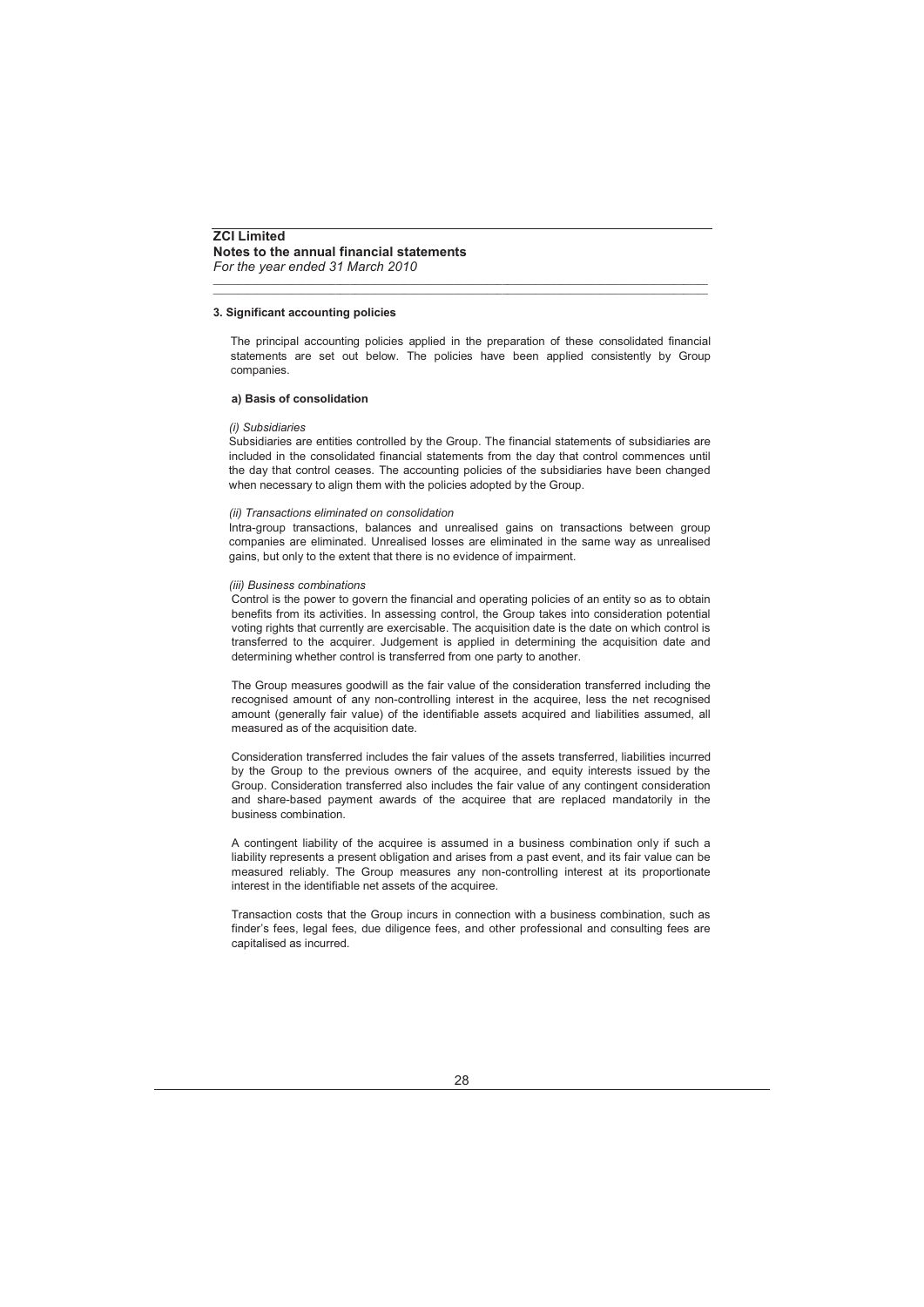## **b) Foreign currency translation**

#### *(i) Foreign currency transactions*

Transactions in foreign currencies are translated to the respective functional currencies of Group entities at exchange rates at the dates of the transactions.

\_\_\_\_\_\_\_\_\_\_\_\_\_\_\_\_\_\_\_\_\_\_\_\_\_\_\_\_\_\_\_\_\_\_\_\_\_\_\_\_\_\_\_\_\_\_\_\_\_\_\_\_\_\_\_\_\_\_\_\_\_\_\_\_\_\_\_\_\_\_\_\_\_\_\_\_\_\_\_\_\_\_\_\_\_\_\_\_\_\_\_\_\_\_\_\_\_\_\_\_\_ \_\_\_\_\_\_\_\_\_\_\_\_\_\_\_\_\_\_\_\_\_\_\_\_\_\_\_\_\_\_\_\_\_\_\_\_\_\_\_\_\_\_\_\_\_\_\_\_\_\_\_\_\_\_\_\_\_\_\_\_\_\_\_\_\_\_\_\_\_\_\_\_\_\_\_\_\_\_\_\_\_\_\_\_\_\_\_\_\_\_\_\_\_\_\_\_\_\_\_\_\_

Monetary assets and liabilities denominated in foreign currencies at the reporting date are retranslated to the functional currency at the exchange rate at that date. The foreign currency gain or loss on monetary items is the difference between amortised cost in the functional currency at the beginning of the period, adjusted for effective interest and payments during the period, and the amortised cost in foreign currency translated at the exchange rate at the end of the reporting period.

Non-monetary assets and liabilities denominated in foreign currencies that are measured at fair value are retranslated to the functional currency at the exchange rate at the date that the fair value was determined.

Non-monetary items that are measured in terms of historical cost in a foreign currency are translated using the exchange rate at the date of the transaction.

Foreign currency differences arising on retranslation are recognised in profit or loss.

#### *(ii) Foreign operations*

The assets and liabilities of foreign operations with functional currencies different to that of the Company, including goodwill and fair value adjustments arising on acquisition, are translated to US dollars at exchange rates at the reporting date. The income and expenses of foreign operations, excluding foreign operations in hyperinflationary economies, are translated to US Dollars at exchange rates at the dates of the transactions.

Foreign currency translation differences are recognised in other comprehensive income and in the foreign currency translation reserve (translation reserve, or FCTR). When a foreign operation is disposed of, in part or in full, the relevant amount in the FCTR is transferred to profit or loss as part of the profit or loss on disposal.

When the settlement of a monetary item receivable from or payable to a foreign operation is neither planned nor likely in the foreseeable future, foreign exchange gains and losses arising from such a monetary item are considered to form part of a net investment in a foreign operation and are recognised in other comprehensive income, and are presented within equity in the FCTR.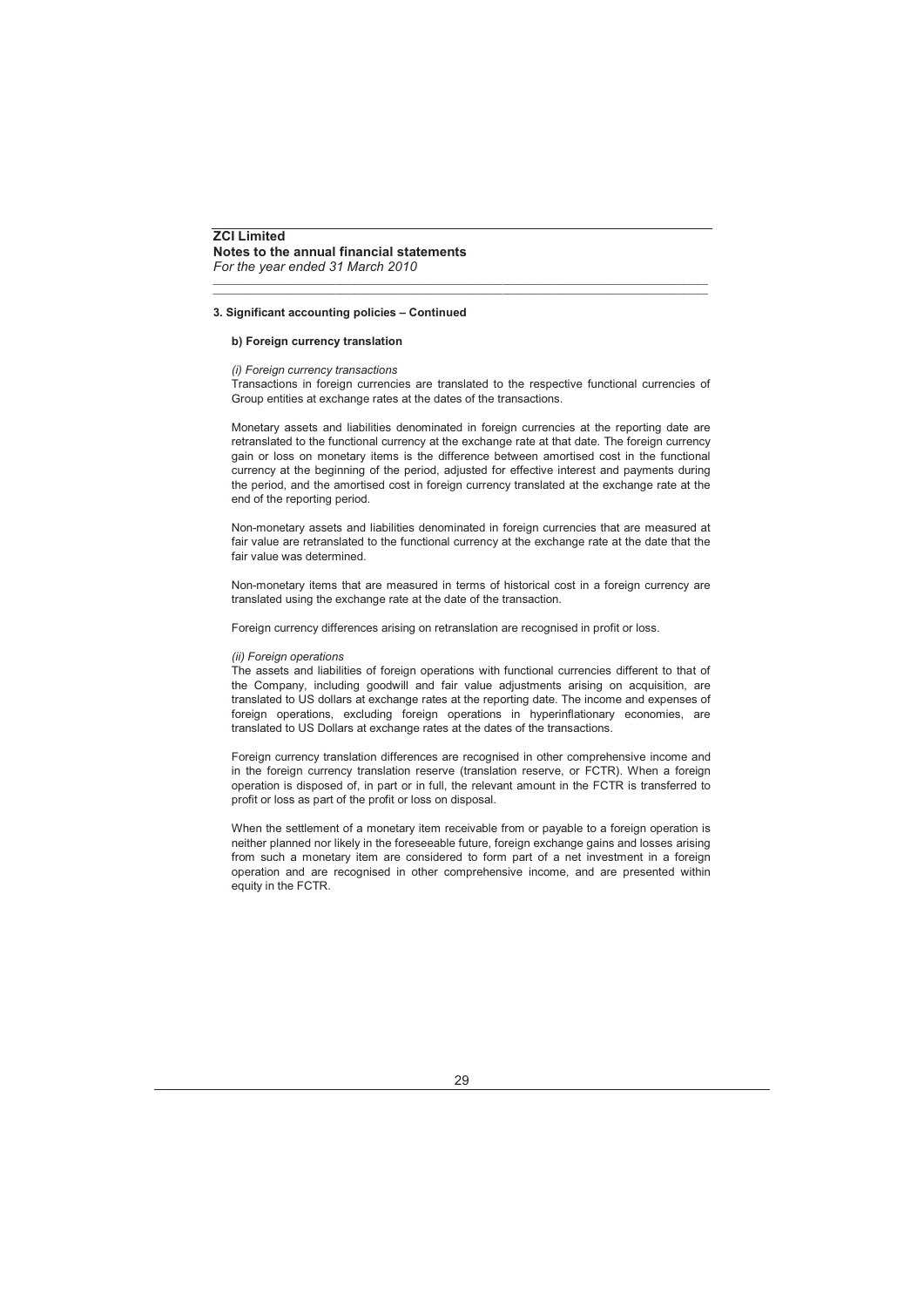# **ZCI Limited Notes to the annual financial statements**

*For the year ended 31 March 2010*

# **3. Significant accounting policies – Continued**

## **c) Financial instruments**

## *(i) Non-derivative financial assets*

The Group initially recognises loans and receivables and deposits on the date that they are originated. All other financial assets are recognised initially on the trade date at which the Group becomes a party to the contractual provisions of the instrument. The Group derecognises a financial asset when the contractual rights to the cash flows from the asset expire, or it transfers the rights to receive the contractual cash flows on the financial asset in a transaction in which substantially all the risks and rewards of ownership of the financial asset are transferred. Any interest in transferred financial assets that is created or retained by the Group is recognised as a separate asset or liability. Financial assets and liabilities are offset and the net amount presented in the statement of financial position when, and only when, the Group has a legal right to offset the amounts and intends either to settle on a net basis or to realise the asset and settle the liability simultaneously.

\_\_\_\_\_\_\_\_\_\_\_\_\_\_\_\_\_\_\_\_\_\_\_\_\_\_\_\_\_\_\_\_\_\_\_\_\_\_\_\_\_\_\_\_\_\_\_\_\_\_\_\_\_\_\_\_\_\_\_\_\_\_\_\_\_\_\_\_\_\_\_\_\_\_\_\_\_\_\_\_\_\_\_\_\_\_\_\_\_\_\_\_\_\_\_\_\_\_\_\_\_ \_\_\_\_\_\_\_\_\_\_\_\_\_\_\_\_\_\_\_\_\_\_\_\_\_\_\_\_\_\_\_\_\_\_\_\_\_\_\_\_\_\_\_\_\_\_\_\_\_\_\_\_\_\_\_\_\_\_\_\_\_\_\_\_\_\_\_\_\_\_\_\_\_\_\_\_\_\_\_\_\_\_\_\_\_\_\_\_\_\_\_\_\_\_\_\_\_\_\_\_\_

Loans and receivables are financial assets with fixed or determinable payments that are not quoted in an active market. Such assets are recognised initially at fair value plus any directly attributable transaction costs. Subsequent to initial recognition loans and receivables are measured at amortised cost using the effective interest method, less any impairment losses. Loans and receivables comprise other financial assets, a long term receivable and trade and other receivables.

Cash and cash equivalents comprise cash balances and call deposits with original maturities of three months or less. Bank overdrafts that are repayable on demand and form an integral part of the Group's cash management are included as a component of cash and cash equivalents for the purpose of the statement of cash flows.

## *(ii) Non-derivative financial liabilities*

The Group initially recognises debt securities issued and subordinated liabilities on the date that they are originated. All other financial liabilities are recognised initially on the trade date at which the Group becomes a party to the contractual provisions of the instrument. The Group derecognises a financial liability when its contractual obligations are discharged or cancelled or expire. Financial assets and liabilities are offset and the net amount presented in the statement of financial position when, and only when, the Group has a legal right to offset the amounts and intends either to settle on a net basis or to realise the asset and settle the liability simultaneously. The Group's only non-derivative financial liability is trade and other payables.

Such financial liabilities are recognised initially at fair value plus any directly attributable transaction costs. Subsequent to initial recognition these financial liabilities are measured at amortised cost using the effective interest method.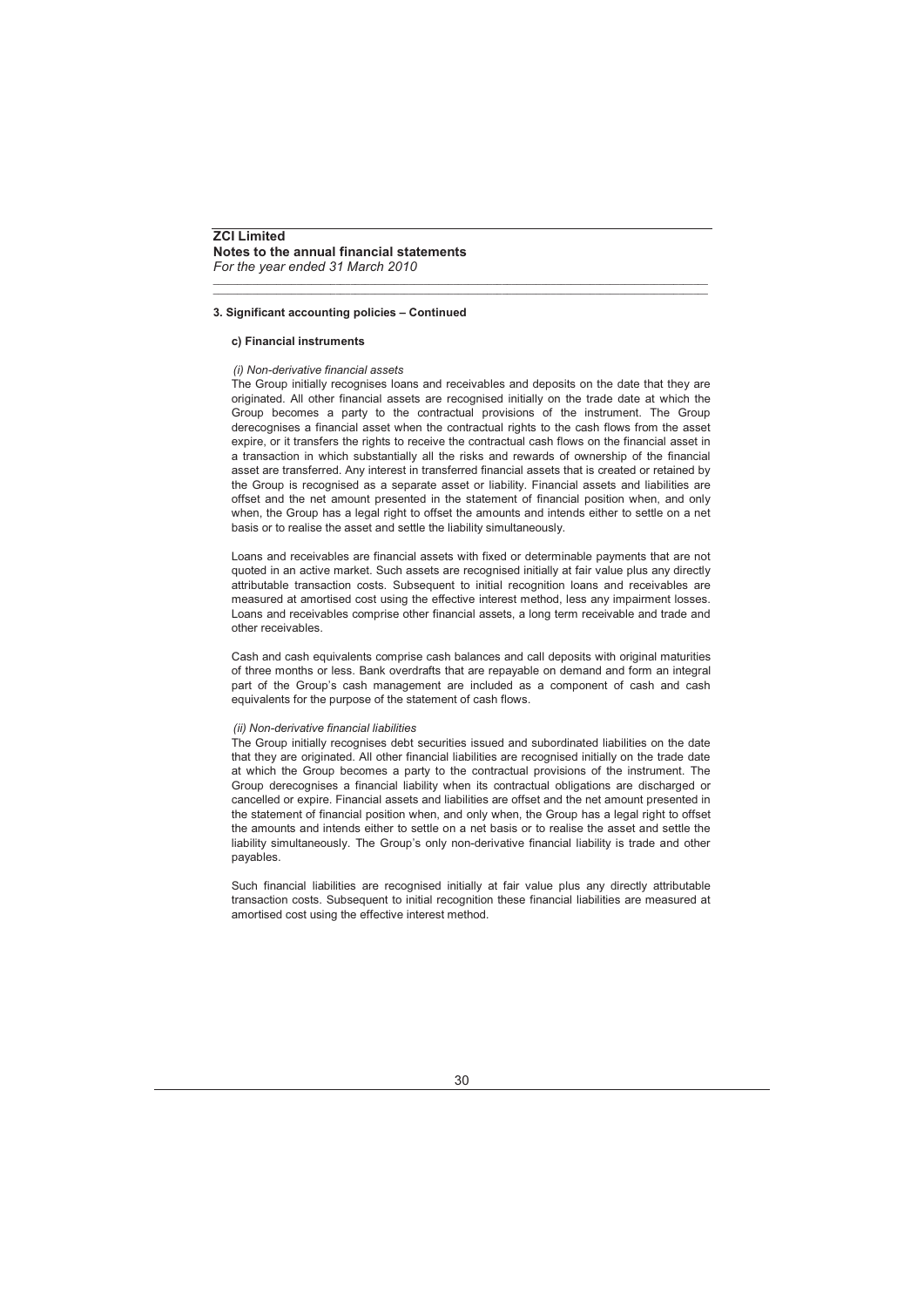## **c) Financial instruments - Continued**

#### *(iii) Share capital*

Ordinary shares are classified as equity. Incremental costs directly attributable to the issue of ordinary shares and share options are recognised as a deduction from equity, net of any tax effects.

\_\_\_\_\_\_\_\_\_\_\_\_\_\_\_\_\_\_\_\_\_\_\_\_\_\_\_\_\_\_\_\_\_\_\_\_\_\_\_\_\_\_\_\_\_\_\_\_\_\_\_\_\_\_\_\_\_\_\_\_\_\_\_\_\_\_\_\_\_\_\_\_\_\_\_\_\_\_\_\_\_\_\_\_\_\_\_\_\_\_\_\_\_\_\_\_\_\_\_\_\_ \_\_\_\_\_\_\_\_\_\_\_\_\_\_\_\_\_\_\_\_\_\_\_\_\_\_\_\_\_\_\_\_\_\_\_\_\_\_\_\_\_\_\_\_\_\_\_\_\_\_\_\_\_\_\_\_\_\_\_\_\_\_\_\_\_\_\_\_\_\_\_\_\_\_\_\_\_\_\_\_\_\_\_\_\_\_\_\_\_\_\_\_\_\_\_\_\_\_\_\_\_

# **d) Property, plant and equipment**

Property, plant and equipment are measured at cost less accumulated amortisation and less any accumulated impairment losses. Cost includes expenditure that is directly attributable to the acquisition of the asset. The cost of self-constructed assets includes the cost of materials and direct labour, any other costs directly attributable to bringing the assets to a working condition for their intended use, the cost of dismantling and removing the items and restoring the site on which they are located and capitalised borrowing costs. Pre-production expenditure relating to testing and commissioning is capitalised to property, plant and equipment. The recognition of costs in the carrying amount of an asset ceases when the item is in the location and condition necessary to operate as intended by management. Any net income earned while the item is not yet capable of operating as intended reduces the capitalised amount.

Subsequent costs are included in the asset's carrying amount only when it is probable that future economic benefits associated with the item will flow to the Group and the cost of the item can be reliably measured. All other repairs and maintenance are charged to profit or loss during the financial period in which they are incurred.

Depreciation is calculated over the depreciable amount, which is the cost of an asset, less its residual value. Depreciation methods and rates are applied consistently within each asset class except where significant individual assets have been identified which have different economic useful lives. Residual values, depreciation methods and useful lives are reviewed at least annually. Depreciation is not adjusted retrospectively for changes in the residual amount. Gains and losses on disposals are determined by comparing the proceeds with the carrying amount and are included in profit or loss.

## *(i) Mining development and infrastructure*

Individual mining assets and deferred stripping costs are depreciated using the units-ofproduction method based on the estimated economically recoverable metal during the life of mine plan. Mining costs incurred on development activities comprising the removal of waste rock to initially expose ore at the Mowana open pit mine, commonly referred to as "deferred stripping costs," are capitalised.

Land is shown at cost and not depreciated.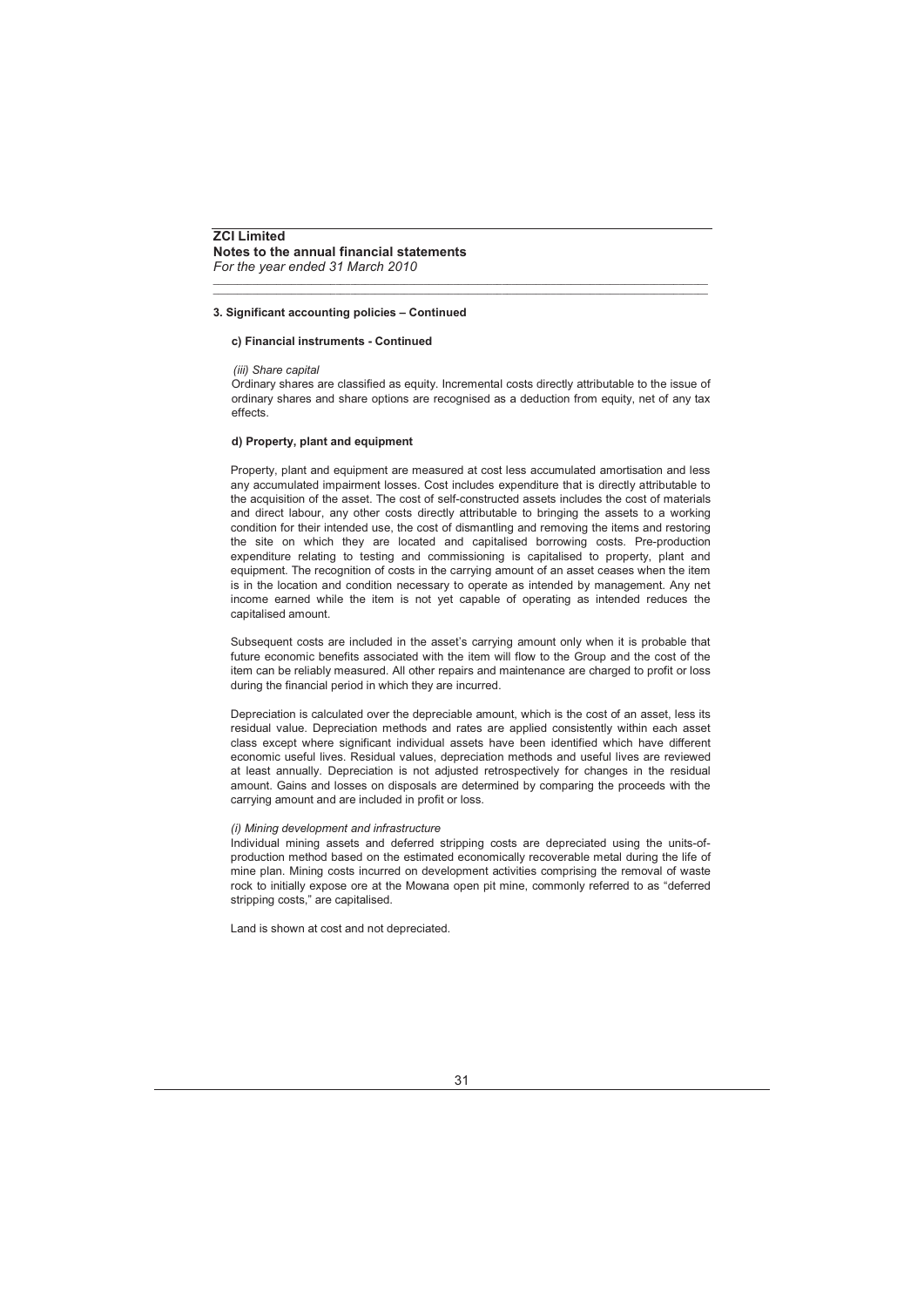## **d) Property, plant and equipment**

#### *(ii) Mining plant and equipment*

Individual mining plant and equipment assets are depreciated using the straight line method over the useful life of the asset once the assets are available for use.

\_\_\_\_\_\_\_\_\_\_\_\_\_\_\_\_\_\_\_\_\_\_\_\_\_\_\_\_\_\_\_\_\_\_\_\_\_\_\_\_\_\_\_\_\_\_\_\_\_\_\_\_\_\_\_\_\_\_\_\_\_\_\_\_\_\_\_\_\_\_\_\_\_\_\_\_\_\_\_\_\_\_\_\_\_\_\_\_\_\_\_\_\_\_\_\_\_\_\_\_\_ \_\_\_\_\_\_\_\_\_\_\_\_\_\_\_\_\_\_\_\_\_\_\_\_\_\_\_\_\_\_\_\_\_\_\_\_\_\_\_\_\_\_\_\_\_\_\_\_\_\_\_\_\_\_\_\_\_\_\_\_\_\_\_\_\_\_\_\_\_\_\_\_\_\_\_\_\_\_\_\_\_\_\_\_\_\_\_\_\_\_\_\_\_\_\_\_\_\_\_\_\_

#### *(iii) Other Assets*

These assets are depreciated using the straight line method over the useful life of the asset as follows:

| <b>Vehicles</b>        | - 4 years |
|------------------------|-----------|
| Information technology | - 3 vears |
| Furniture & equipment  | - 5 years |

## **e) Deferred exploration and evaluation**

All costs incurred prior to obtaining the legal right to undertake exploration and evaluation activities on a project are written-off as incurred.

Exploration and evaluation costs arising following the acquisition of an exploration licence, are capitalised on a project-by-project basis, pending determination of the technical feasibility and commercial viability of the project. Costs incurred include appropriate technical and administrative overheads. Deferred exploration costs are carried at historical cost less any impairment losses recognised.

Upon demonstration of the technical and commercial feasibility of a project, any past deferred exploration and evaluation costs related to that project will be reclassified as Mine Development and Infrastructure.

Capitalised deferred exploration expenditures are reviewed for impairment losses (see accounting policy note below) at each reporting date. In the case of undeveloped properties, there may be only inferred resources to form a basis for the impairment review. The review is based on a status report regarding the Group's intentions for development of the undeveloped property.

## **f) Intangible assets**

## *(i) Goodwill*

Goodwill that arises upon the acquisition of subsidiaries is included in intangible assets. For measurement of goodwill at initial recognition, see note 3(a)(iii).

#### *Acquisitions of non-controlling interests*

Acquisitions of non-controlling interests are accounted for as transactions with equity holders in their capacity as equity holders and therefore no goodwill is recognised as a result of such transactions.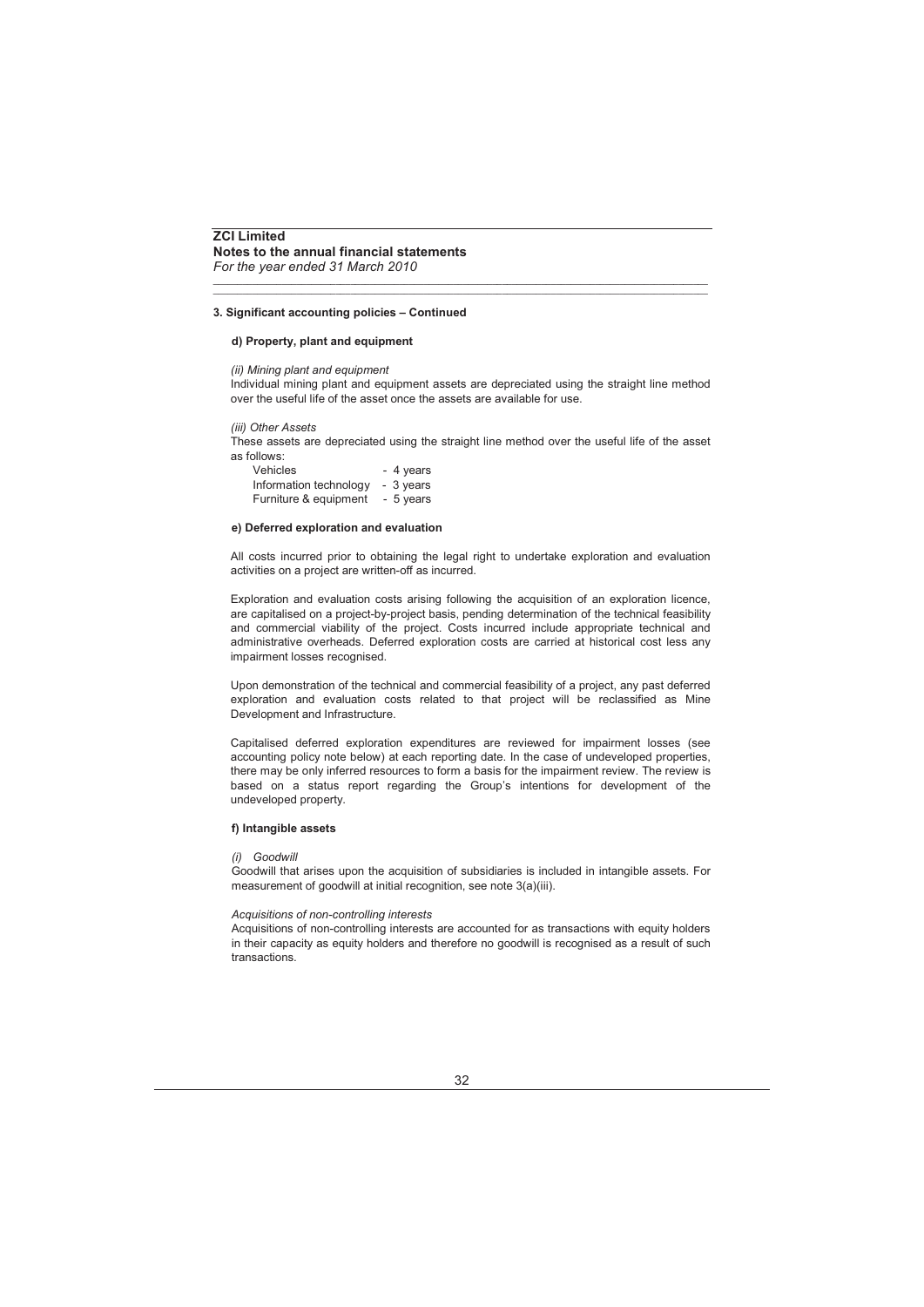## **f) Intangible assets - Continued**

#### *Subsequent measurement*

Goodwill is measured at cost less accumulated impairment losses.

## *(ii) Mineral property interest*

Mineral property interest represents mineral and surface rights for parcels of land, owned by the Group.

\_\_\_\_\_\_\_\_\_\_\_\_\_\_\_\_\_\_\_\_\_\_\_\_\_\_\_\_\_\_\_\_\_\_\_\_\_\_\_\_\_\_\_\_\_\_\_\_\_\_\_\_\_\_\_\_\_\_\_\_\_\_\_\_\_\_\_\_\_\_\_\_\_\_\_\_\_\_\_\_\_\_\_\_\_\_\_\_\_\_\_\_\_\_\_\_\_\_\_\_\_ \_\_\_\_\_\_\_\_\_\_\_\_\_\_\_\_\_\_\_\_\_\_\_\_\_\_\_\_\_\_\_\_\_\_\_\_\_\_\_\_\_\_\_\_\_\_\_\_\_\_\_\_\_\_\_\_\_\_\_\_\_\_\_\_\_\_\_\_\_\_\_\_\_\_\_\_\_\_\_\_\_\_\_\_\_\_\_\_\_\_\_\_\_\_\_\_\_\_\_\_\_

Mineral and surface rights include acquired mineral use rights in production, development and exploration phase properties. The amount capitalised related to a mineral and surface right represents its fair value at the time it was acquired, either as an individual asset purchase or as part of a business combination, and is recorded at cost of acquisition.

The Group's mineral use rights are enforceable regardless of whether proven or probable reserves have been established.

#### *(iii) Subsequent expenditure*

Subsequent expenditure is capitalised only when it increases the future economic benefits embodied in the specific asset to which it relates. All other expenditure, including expenditure on internally generated goodwill and brands, is recognised in profit or loss as incurred.

#### *(iv) Amortisation*

Amortisation is calculated over the cost of the asset, or other amount substituted for cost, less its residual value. Amortisation is recognised in profit or loss on a straight-line basis over the estimated useful lives of intangible assets, other than goodwill, from the date that they are available for use, since this most closely reflects the expected pattern of consumption of the future economic benefits embodied in the asset

Mineral rights associated with production phase mineral interests are amortised over the life of mine using the units-of-production method in order to match the amortisation with the expected underlying future cash flows. Mineral interests associated with development and exploration phase mineral interests are not amortised until such time as the underlying property is converted to the production stage.

Amortisation methods, useful lives and residual values are reviewed at each financial yearend and adjusted if appropriate.

## **g) Inventories**

Inventories of broken ore and concentrate are physically measured or estimated and valued at the lower of cost and net realisable value ("NRV"). NRV is the estimate selling price in the ordinary course of business, less the estimated costs of completion and selling expenses.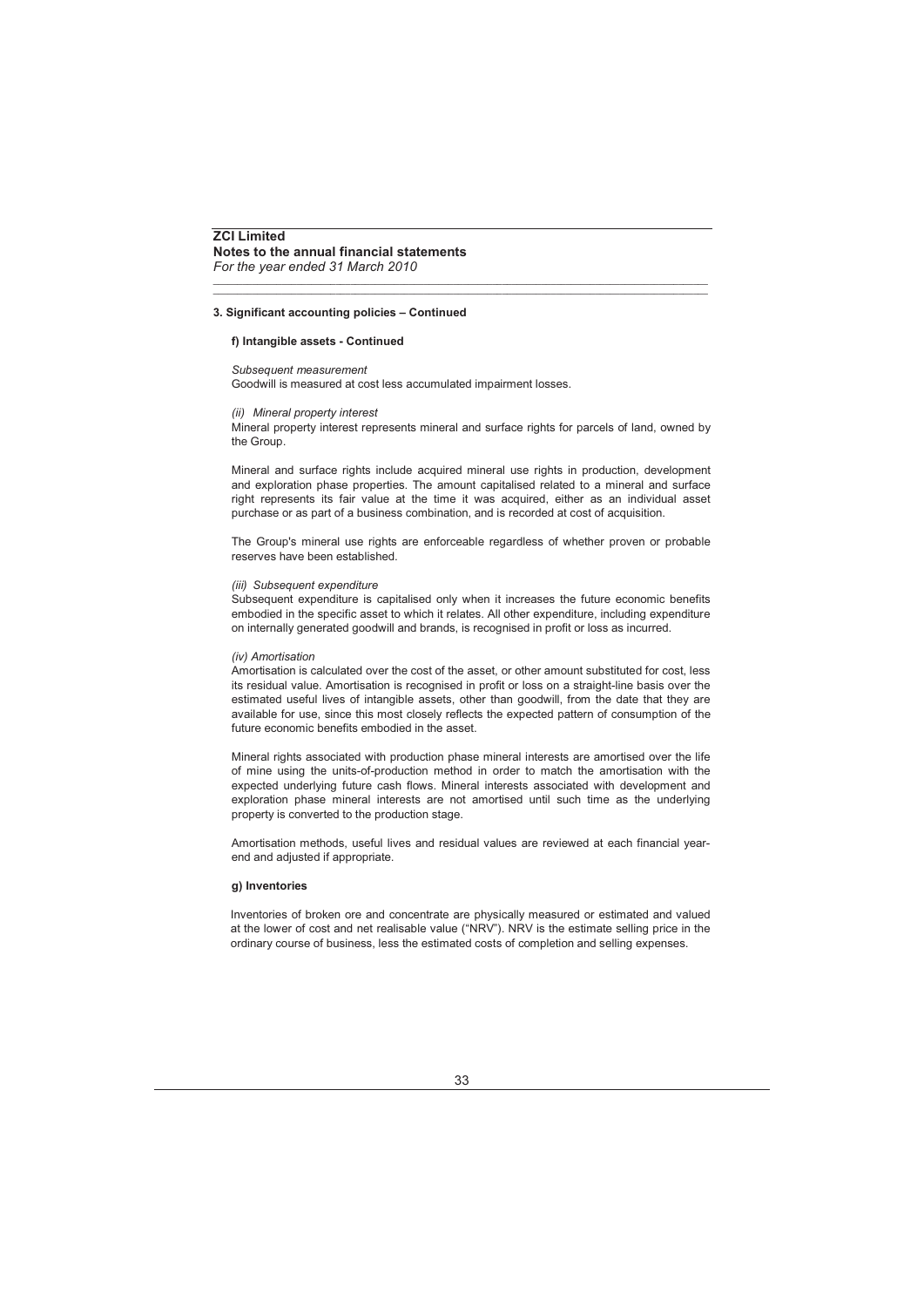#### **g) Inventories - Continued**

Cost represents weighted average cost and includes direct costs and an appropriate portion of fixed and variable overhead expenditure.

\_\_\_\_\_\_\_\_\_\_\_\_\_\_\_\_\_\_\_\_\_\_\_\_\_\_\_\_\_\_\_\_\_\_\_\_\_\_\_\_\_\_\_\_\_\_\_\_\_\_\_\_\_\_\_\_\_\_\_\_\_\_\_\_\_\_\_\_\_\_\_\_\_\_\_\_\_\_\_\_\_\_\_\_\_\_\_\_\_\_\_\_\_\_\_\_\_\_\_\_\_ \_\_\_\_\_\_\_\_\_\_\_\_\_\_\_\_\_\_\_\_\_\_\_\_\_\_\_\_\_\_\_\_\_\_\_\_\_\_\_\_\_\_\_\_\_\_\_\_\_\_\_\_\_\_\_\_\_\_\_\_\_\_\_\_\_\_\_\_\_\_\_\_\_\_\_\_\_\_\_\_\_\_\_\_\_\_\_\_\_\_\_\_\_\_\_\_\_\_\_\_\_

Inventories of consumable supplies and spare parts to be used in production are valued at weighted average cost.

Obsolete or damaged inventories are valued at NRV. An ongoing review is undertaken to establish the extent of surplus items, and an allowance for impairment is raised for any potential loss on their disposal.

#### **h) Impairment**

#### *(i) Financial assets (including receivables)*

A financial asset not carried at fair value through profit or loss is assessed at each reporting date to determine whether there is objective evidence that it is impaired. A financial asset is impaired if objective evidence indicates that a loss event has occurred after the initial recognition of the asset, and that the loss event had a negative effect on the estimated future cash flows of that asset that can be estimated reliably. Objective evidence that financial assets are impaired can include default or delinquency by a debtor, restructuring of an amount due to the Group on terms that the Group would not consider otherwise, indications that a debtor or issuer will enter bankruptcy, or the disappearance of an active market for a security.

The Group considers evidence of impairment for receivables at both a specific asset and collective level. All individually significant receivables are assessed for specific impairment. All individually significant receivables found not to be specifically impaired are then collectively assessed for any impairment that has been incurred but not yet identified. Receivables that are not individually significant are collectively assessed for impairment by grouping together receivables with similar risk characteristics. In assessing collective impairment the Group uses historical trends of the probability of default, timing of recoveries and the amount of loss incurred, adjusted for management's judgement as to whether current economic and credit conditions are such that the actual losses are likely to be greater or less than suggested by historical trends.

When a subsequent event causes the amount of impairment loss to decrease, the decrease in impairment loss is reversed through profit or loss.

#### *(ii) Non-financial assets*

The carrying amounts of the Group's non-financial assets, other than inventories and deferred tax assets, are reviewed at each reporting date to determine whether there is any indication of impairment. If any such indication exists, then the asset's recoverable amount is estimated.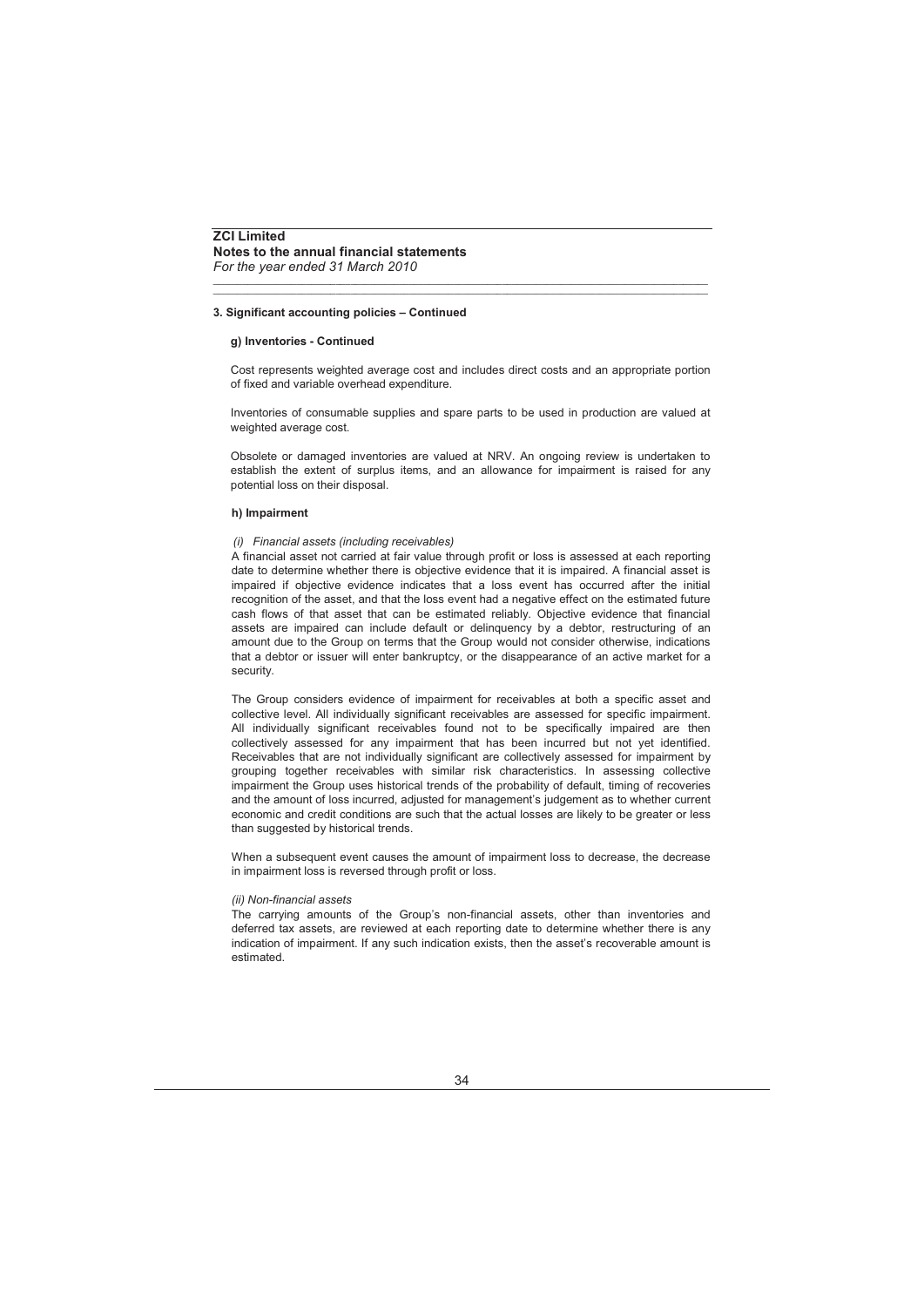#### **h) Impairment - Continued**

For goodwill, and intangible assets that have indefinite useful lives or that are not yet available for use, the recoverable amount is estimated each year at the same time.

\_\_\_\_\_\_\_\_\_\_\_\_\_\_\_\_\_\_\_\_\_\_\_\_\_\_\_\_\_\_\_\_\_\_\_\_\_\_\_\_\_\_\_\_\_\_\_\_\_\_\_\_\_\_\_\_\_\_\_\_\_\_\_\_\_\_\_\_\_\_\_\_\_\_\_\_\_\_\_\_\_\_\_\_\_\_\_\_\_\_\_\_\_\_\_\_\_\_\_\_\_ \_\_\_\_\_\_\_\_\_\_\_\_\_\_\_\_\_\_\_\_\_\_\_\_\_\_\_\_\_\_\_\_\_\_\_\_\_\_\_\_\_\_\_\_\_\_\_\_\_\_\_\_\_\_\_\_\_\_\_\_\_\_\_\_\_\_\_\_\_\_\_\_\_\_\_\_\_\_\_\_\_\_\_\_\_\_\_\_\_\_\_\_\_\_\_\_\_\_\_\_\_

The recoverable amount of an asset or cash-generating unit is the greater of its value in use and its fair value less costs to sell. In assessing value in use, the estimated future cash flows are discounted to their present value using a pre-tax discount rate that reflects current market assessments of the time value of money and the risks specific to the asset.

For the purpose of impairment testing, assets that cannot be tested individually are grouped together into the smallest group of assets that generates cash inflows from continuing use that are largely independent of the cash inflows of other assets or groups of assets (the "cash-generating unit, or CGU").

Subject to an operating segment ceiling test, for the purposes of goodwill impairment testing, CGUs to which goodwill has been allocated are aggregated so that the level at which impairment is tested reflects the lowest level at which goodwill is monitored for internal reporting purposes.

Goodwill acquired in a business combination is allocated to groups of CGUs that are expected to benefit from the synergies of the combination. The Group's corporate assets do not generate separate cash inflows. If there is an indication that a corporate asset may be impaired, then the recoverable amount is determined for the CGU to which the corporate asset belongs.

An impairment loss is recognised if the carrying amount of an asset or its CGU exceeds its estimated recoverable amount. Impairment losses are recognised in profit or loss. Impairment losses recognised in respect of CGUs are allocated first to reduce the carrying amount of any goodwill allocated to the units, and then to reduce the carrying amounts of the other assets in the unit (group of units) on a *pro rata* basis. An impairment loss in respect of goodwill is not reversed.

In respect of other assets, impairment losses recognised in prior periods are assessed at each reporting date for any indications that the loss has decreased or no longer exists. An impairment loss is reversed if there has been a change in the estimates used to determine the recoverable amount. An impairment loss is reversed only to the extent that the asset's carrying amount does not exceed the carrying amount that would have been determined, net of depreciation or amortisation, if no impairment loss had been recognised.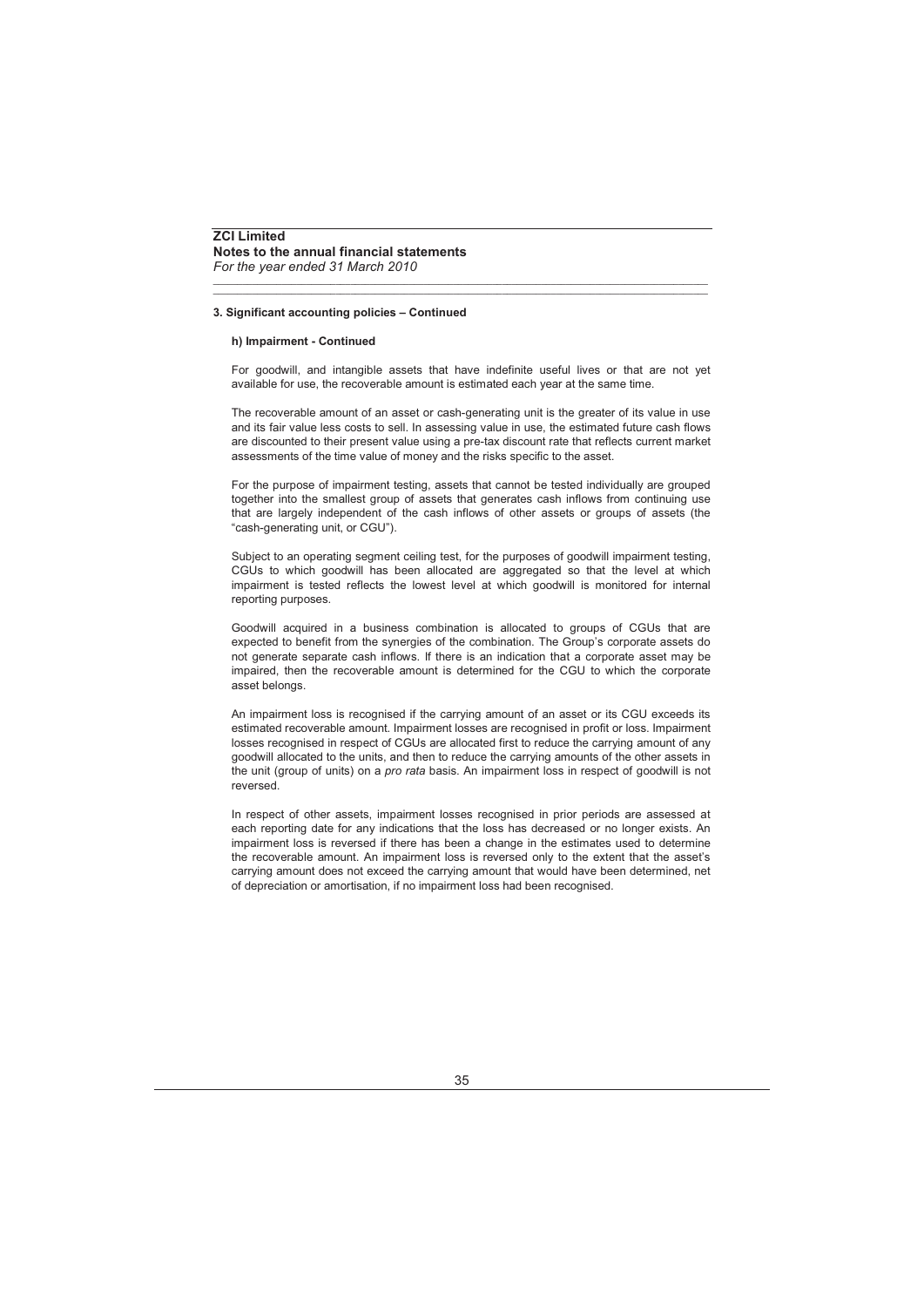#### **i) Employee benefits**

#### *(i) Short-term employee benefits*

Short-term employee benefit obligations are measured on an undiscounted basis and are expensed as the related service is provided. A liability is recognised for the amount expected to be paid under short-term cash bonus or profit-sharing plans if the Group has a present legal or constructive obligation to pay this amount as a result of past service provided by the employee, and the obligation can be estimated reliably.

\_\_\_\_\_\_\_\_\_\_\_\_\_\_\_\_\_\_\_\_\_\_\_\_\_\_\_\_\_\_\_\_\_\_\_\_\_\_\_\_\_\_\_\_\_\_\_\_\_\_\_\_\_\_\_\_\_\_\_\_\_\_\_\_\_\_\_\_\_\_\_\_\_\_\_\_\_\_\_\_\_\_\_\_\_\_\_\_\_\_\_\_\_\_\_\_\_\_\_\_\_ \_\_\_\_\_\_\_\_\_\_\_\_\_\_\_\_\_\_\_\_\_\_\_\_\_\_\_\_\_\_\_\_\_\_\_\_\_\_\_\_\_\_\_\_\_\_\_\_\_\_\_\_\_\_\_\_\_\_\_\_\_\_\_\_\_\_\_\_\_\_\_\_\_\_\_\_\_\_\_\_\_\_\_\_\_\_\_\_\_\_\_\_\_\_\_\_\_\_\_\_\_

#### *(ii) Share-based payment transactions*

The fair value of the amount payable to employees in respect of share appreciation rights, which are settled in cash, is recognised as an expense with a corresponding increase in liabilities, over the period that the employees unconditionally become entitled to payment.

The liability is remeasured at each reporting date and at settlement date. Any changes in the fair value of the liability are recognised as personnel expense in profit or loss.

#### **j) Provisions**

A provision is recognised if, as a result of a past event, the Group has a present legal or constructive obligation that can be estimated reliably and it is probable that an outflow of economic benefits will be required to settle the obligation. Provisions are determined by discounting the expected future cash flows at a pre-tax rate that reflects current market assessments of the time value of money and the risks specific to the liability. The unwinding of the discount is recognised as finance expense ("notional interest").

Provisions are reviewed at each reporting date and adjusted to reflect the current best estimate. If it is no longer probable that an outflow of economic benefits will be required, the provision is reversed.

#### *(i) Environmental rehabilitation provisions*

Estimated long-term environmental provisions, comprising pollution control, rehabilitation and mine closure, are based on the Group's environmental policy taking into account current technological, environmental and regulatory requirements. The provision for rehabilitation is recognised as and when the environmental liability arises. To the extent that the obligations relate to the construction of an asset, they are capitalised as part of the cost of those assets.

The effect of subsequent changes to assumptions in estimating an obligation for which the provision was recognised as part of the cost of the asset, the adjustment is recognised against the asset. Any subsequent changes to an obligation which did not relate to the initial construction of a related asset, are charged to profit or loss.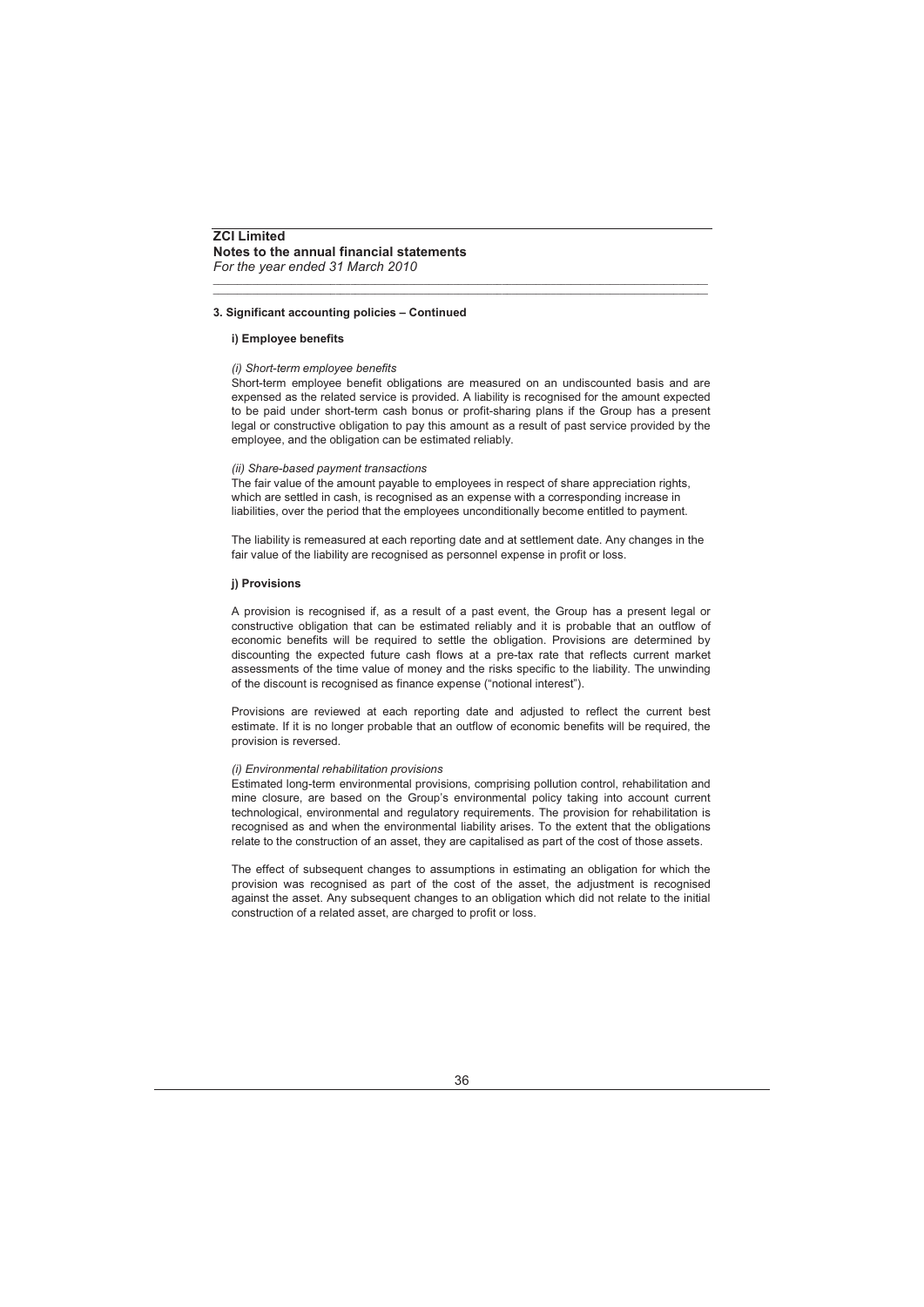#### **k) Revenue recognition and measurement**

Revenue from sales of copper concentrate is recorded net of smelter treatment charges and deductions. Copper concentrate is sold under pricing arrangements whereby revenue is recognized at the time of shipment (delivery of the products at the mine gate), at which time legal title and risk pass to the customer and provisional revenue is recorded at current month average price. The quoted period established for each sale contract to finalise the sales price is the month subsequent to the month of delivery, within which the contract is required to be settled. Changes between the prices recorded upon recognition of provisional revenue and final price due to fluctuation in copper market prices result in the existence of an embedded derivative in the accounts receivable. This embedded derivative is closely related to the host contract and thus will not be separated.

\_\_\_\_\_\_\_\_\_\_\_\_\_\_\_\_\_\_\_\_\_\_\_\_\_\_\_\_\_\_\_\_\_\_\_\_\_\_\_\_\_\_\_\_\_\_\_\_\_\_\_\_\_\_\_\_\_\_\_\_\_\_\_\_\_\_\_\_\_\_\_\_\_\_\_\_\_\_\_\_\_\_\_\_\_\_\_\_\_\_\_\_\_\_\_\_\_\_\_\_\_ \_\_\_\_\_\_\_\_\_\_\_\_\_\_\_\_\_\_\_\_\_\_\_\_\_\_\_\_\_\_\_\_\_\_\_\_\_\_\_\_\_\_\_\_\_\_\_\_\_\_\_\_\_\_\_\_\_\_\_\_\_\_\_\_\_\_\_\_\_\_\_\_\_\_\_\_\_\_\_\_\_\_\_\_\_\_\_\_\_\_\_\_\_\_\_\_\_\_\_\_\_

Changes in the estimate of concentrate copper content resulting from the final independent analysis of the concentrate are recognised at the point at which such analysis is agreed.

#### **l) Finance income and finance costs**

Finance income comprises interest income on funds invested. Interest income is recognised as it accrues in profit or loss, using the effective interest method.

Finance costs comprise interest expense on borrowings and unwinding of the discount on provisions.

Borrowing costs that are not directly attributable to the acquisition, construction or production of a qualifying asset are recognised in profit or loss using the effective interest method

#### **m) Income tax**

Income tax expense comprises current and deferred tax. Current tax and deferred tax are recognised in profit or loss except to the extent that it relates to a business combination, or items recognised directly in equity or in other comprehensive income.

Current tax is the expected tax payable or receivable on the taxable income or loss for the year, using tax rates enacted or substantively enacted at the reporting date, and any adjustment to tax payable in respect of previous years.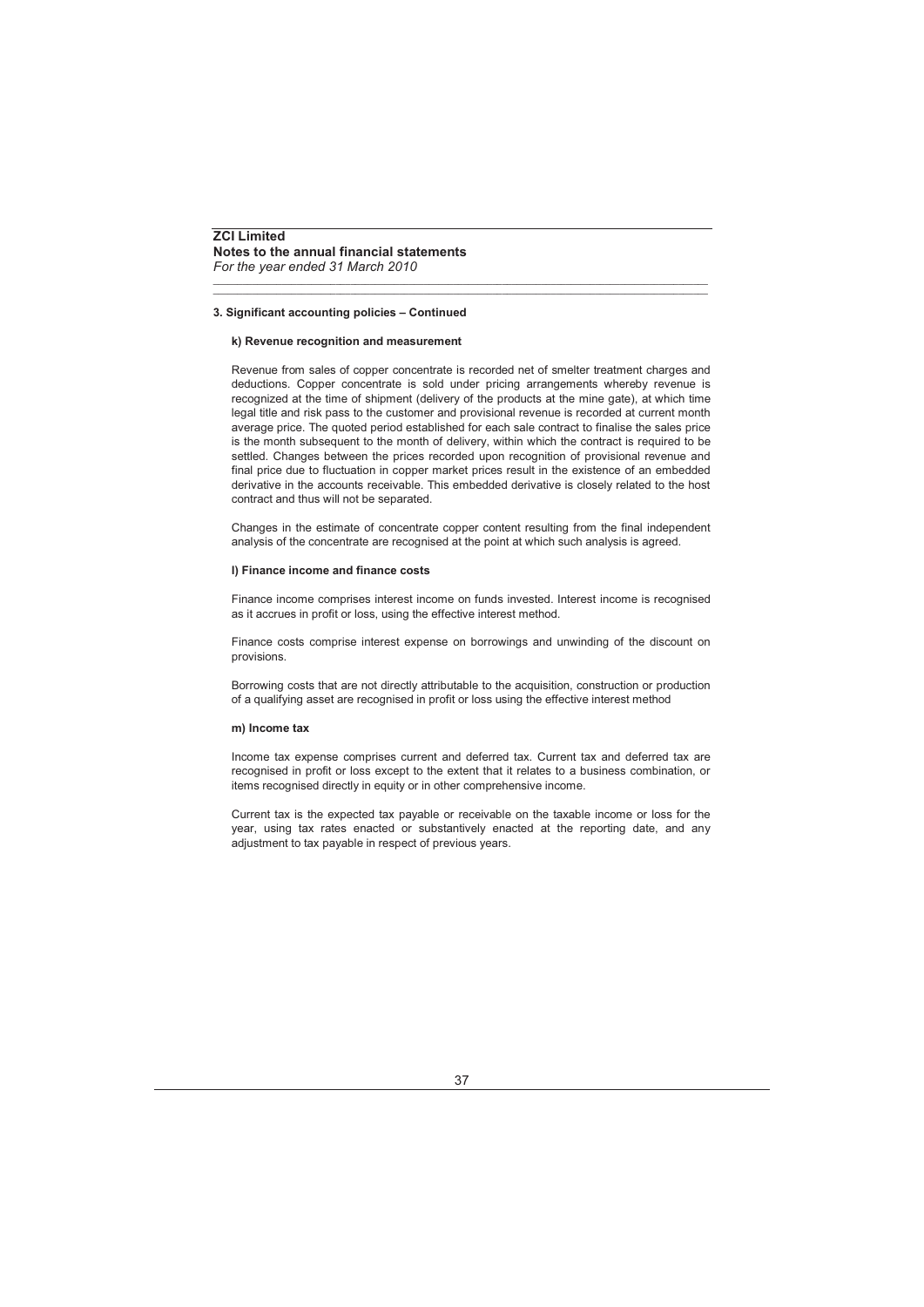*For the year ended 31 March 2010*

## **3. Significant accounting policies – Continued**

#### **m) Income tax – Continued**

Deferred tax is recognised in respect of temporary differences between the carrying amounts of assets and liabilities for financial reporting purposes and the amounts used for taxation purposes. Deferred tax is not recognised for the following temporary differences: the initial recognition of assets or liabilities in a transaction that is not a business combination and that affects neither accounting nor taxable profit or loss, to the extent that it is probable that they will not reverse in the foreseeable future. In addition, deferred tax is not recognised for taxable temporary differences arising on the initial recognition of goodwill. Deferred tax is measured at the tax rates that are expected to be applied to temporary differences when they reverse, based on the laws that have been enacted or substantively enacted by the reporting date. Deferred tax assets and liabilities are offset if there is a legally enforceable right to offset current tax liabilities and assets, and they relate to income taxes levied by the same tax authority on the same taxable entity, or on different tax entities, but they intend to settle current tax liabilities and assets on a net basis or their tax assets and liabilities will be realised simultaneously. A deferred tax asset is recognised for unused tax losses, tax credits and deductible temporary differences, to the extent that it is probable that future taxable profits will be available against which they can be utilised. Deferred tax assets are reviewed at each reporting date and are reduced to the extent that it is no longer probable that the related tax benefit will be realised.

\_\_\_\_\_\_\_\_\_\_\_\_\_\_\_\_\_\_\_\_\_\_\_\_\_\_\_\_\_\_\_\_\_\_\_\_\_\_\_\_\_\_\_\_\_\_\_\_\_\_\_\_\_\_\_\_\_\_\_\_\_\_\_\_\_\_\_\_\_\_\_\_\_\_\_\_\_\_\_\_\_\_\_\_\_\_\_\_\_\_\_\_\_\_\_\_\_\_\_\_\_ \_\_\_\_\_\_\_\_\_\_\_\_\_\_\_\_\_\_\_\_\_\_\_\_\_\_\_\_\_\_\_\_\_\_\_\_\_\_\_\_\_\_\_\_\_\_\_\_\_\_\_\_\_\_\_\_\_\_\_\_\_\_\_\_\_\_\_\_\_\_\_\_\_\_\_\_\_\_\_\_\_\_\_\_\_\_\_\_\_\_\_\_\_\_\_\_\_\_\_\_\_

#### **n) Earnings per share**

The Group presents basic and diluted earnings per share (EPS) data for its ordinary shares. Basic EPS is calculated by dividing the profit or loss attributable to ordinary shareholders of the Company by the weighted average number of ordinary shares outstanding during the period, adjusted for own shares held. Diluted EPS is determined by adjusting the profit or loss attributable to ordinary shareholders and the weighted average number of ordinary shares outstanding, adjusted for own shares held and for the effects of all dilutive potential ordinary shares, which comprise convertible notes and share options granted to employees.

#### **o) Group segment reporting**

An operating segment is a component of the Group that engages in business activities from which it may earn revenues and incur expenses, including revenues and expenses that relate to transactions with any of the Group's other components. The Group's only operating segment is the exploration for, and the development of copper and other base metal deposits. All the Group's activities are related to the exploration for, and the development of copper and other base metals in Botswana with the support provided from the Company and it is reviewed as a whole by the Board (who is considered the chief operating decision maker) to make decisions about resources to be allocated to the segment and assess its performance, and for which discrete financial information is available. All mining revenue derives from a single customer.

As such, no segmental report has been prepared.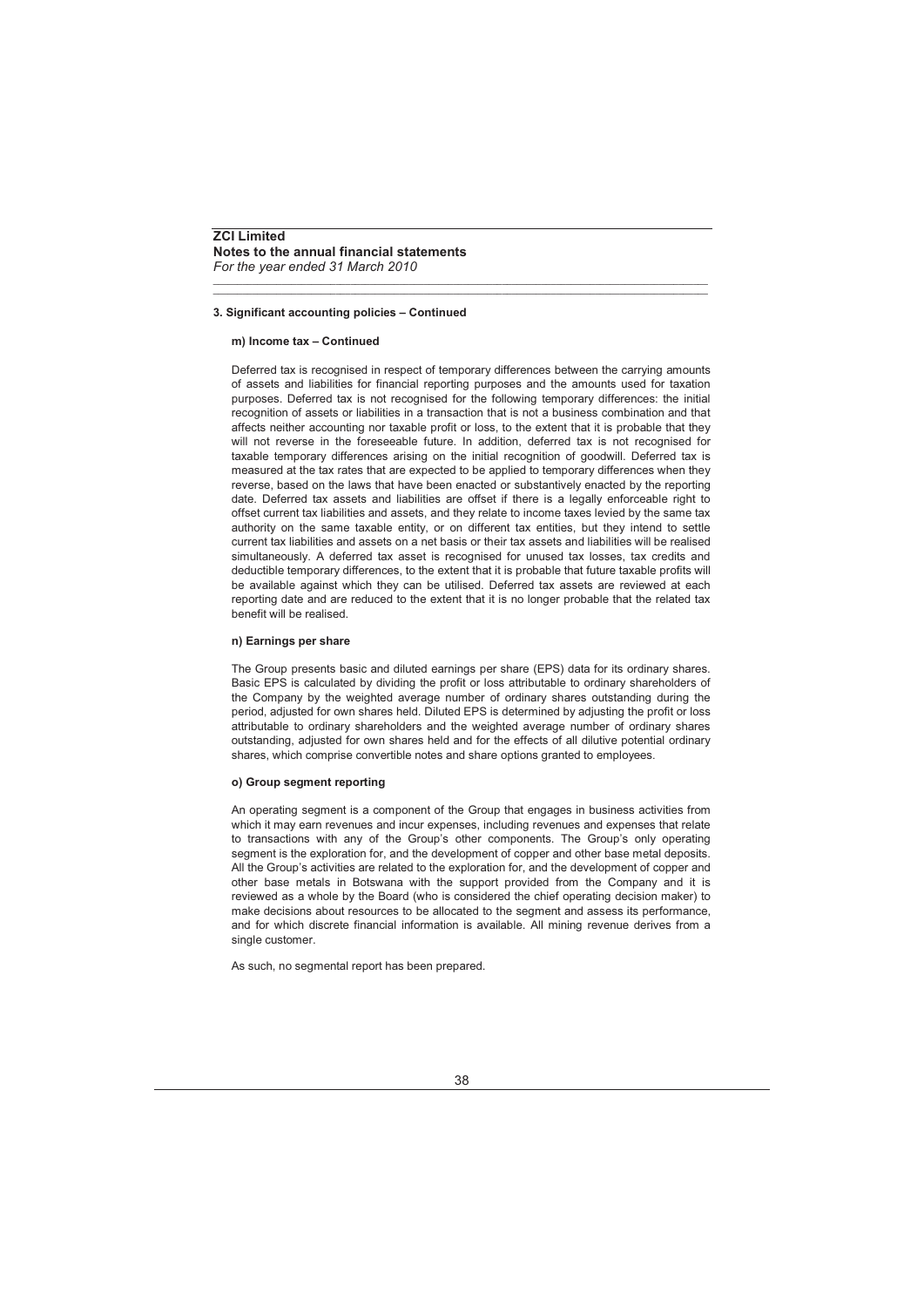#### **4. Going concern and adequacy of project finance**

The financial statements have been prepared on the going concern basis, which contemplates the realisation of assets and settlement of liabilities in the normal course of business.

\_\_\_\_\_\_\_\_\_\_\_\_\_\_\_\_\_\_\_\_\_\_\_\_\_\_\_\_\_\_\_\_\_\_\_\_\_\_\_\_\_\_\_\_\_\_\_\_\_\_\_\_\_\_\_\_\_\_\_\_\_\_\_\_\_\_\_\_\_\_\_\_\_\_\_\_\_\_\_\_\_\_\_\_\_\_\_\_\_\_\_\_\_\_\_\_\_\_\_\_\_ \_\_\_\_\_\_\_\_\_\_\_\_\_\_\_\_\_\_\_\_\_\_\_\_\_\_\_\_\_\_\_\_\_\_\_\_\_\_\_\_\_\_\_\_\_\_\_\_\_\_\_\_\_\_\_\_\_\_\_\_\_\_\_\_\_\_\_\_\_\_\_\_\_\_\_\_\_\_\_\_\_\_\_\_\_\_\_\_\_\_\_\_\_\_\_\_\_\_\_\_\_

The Group's cash flows are generated from operations at the Mowana Mine. The Mowana Mine recommenced operations in August 2009 but has yet to reach full commercial production rates or produce positive cashflow primarily due to start up problems faced.

The Board has reviewed the detailed financial mine plan and deferred non-critical capital expenses such as development of the Thakadu deposits for a period of 6 months. Together with the nearness of anticipated commercial production rates at Mowana, the current market price of copper and the Group's strong cash position at year end, the Group has adequate working capital for the foreseeable future, being a period of not less than 12 months from the date of approval of these financial statements.

Management also intends to further evaluate developing the underground portion of the mine at Mowana. Further project finance will be required to complete this initiative. The Directors expect that additional capital equipment and other project funding will be required to develop the underground portion of the mine and may be provided in the future by financial institutions in Botswana and/or the UK or by ZCI. Terms of any further funding by ZCI will be subject to separate commercial negotiations between ACU and ZCI if such funds are necessary and become known.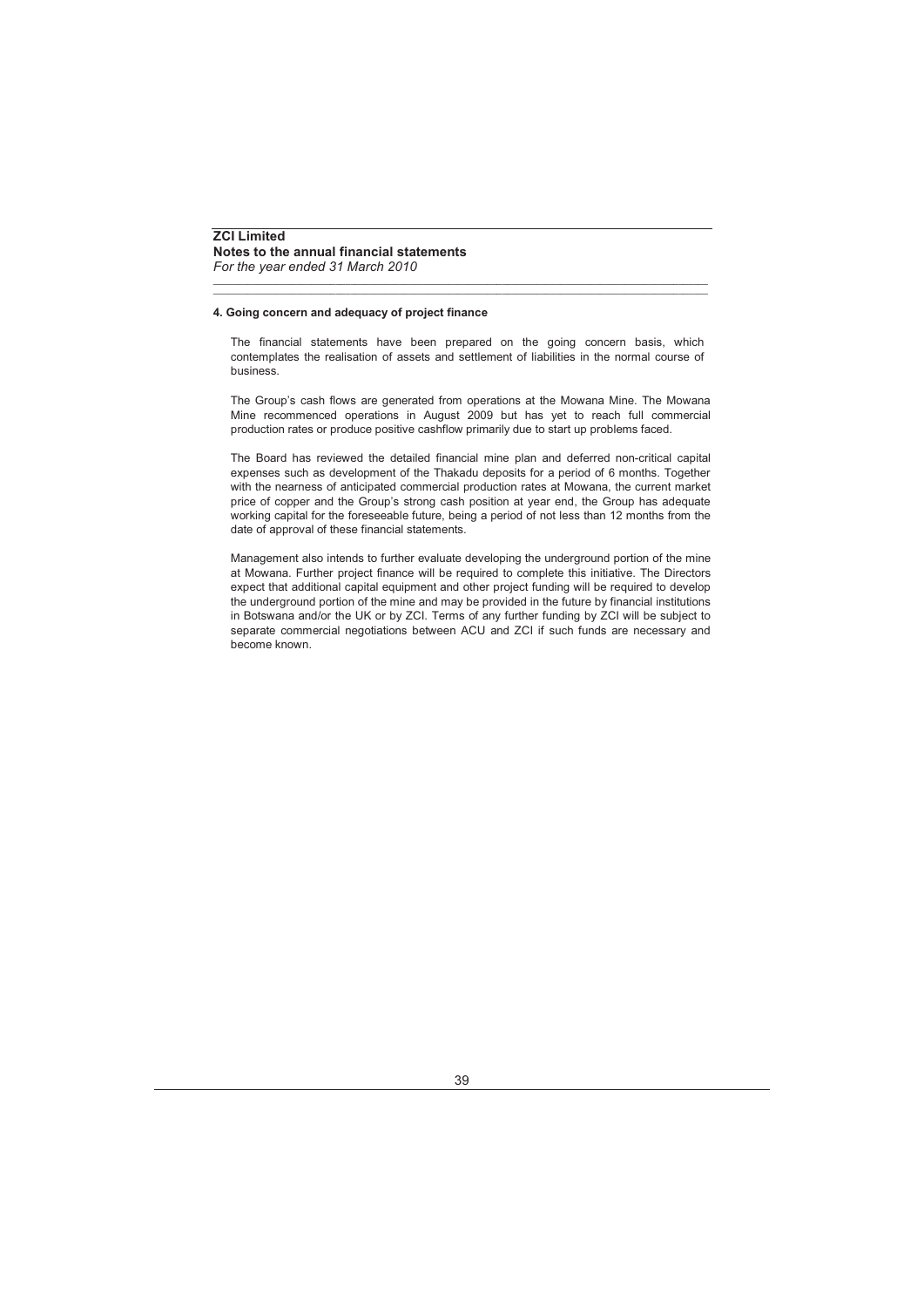#### **5. Business acquisition**

As at 21 May 2009, ZCI Limited acquired 82.16% of the issued capital of African Copper PLC and its subsidiaries for a purchase consideration of GBP 6,765,705.

\_\_\_\_\_\_\_\_\_\_\_\_\_\_\_\_\_\_\_\_\_\_\_\_\_\_\_\_\_\_\_\_\_\_\_\_\_\_\_\_\_\_\_\_\_\_\_\_\_\_\_\_\_\_\_\_\_\_\_\_\_\_\_\_\_\_\_\_\_\_\_\_\_\_\_\_\_\_\_\_\_\_\_\_\_\_\_\_\_\_\_\_\_\_\_\_\_\_\_\_\_ \_\_\_\_\_\_\_\_\_\_\_\_\_\_\_\_\_\_\_\_\_\_\_\_\_\_\_\_\_\_\_\_\_\_\_\_\_\_\_\_\_\_\_\_\_\_\_\_\_\_\_\_\_\_\_\_\_\_\_\_\_\_\_\_\_\_\_\_\_\_\_\_\_\_\_\_\_\_\_\_\_\_\_\_\_\_\_\_\_\_\_\_\_\_\_\_\_\_\_\_\_

The purpose of the transaction was to achieve the Company's objective of enhancing meaningful value to shareholders. Prior to the transaction, the Company's assets comprised of cash and the offer to ACU was one of the steps being taken by the board of ZCI in implementing the Company's new business plan.

The ACU Group required funding to continue their operations. As a result of the financial position of ZCI, it was able to provide such funding and could negotiate a favourable purchase price.

The following summarises the amounts of assets acquired and liabilities assumed at the acquisition date:

|                                                 | <b>Carrying value</b> | Fair value     |
|-------------------------------------------------|-----------------------|----------------|
|                                                 | <b>USD'000</b>        | <b>USD'000</b> |
| Property, plant and equipment                   | 62,560                | 36,650         |
| Intangible assets (mineral property interest)   |                       | 52,604         |
| Other financial assets                          | 319                   | 319            |
| Trade and other receivables                     | 1,296                 | 1,296          |
| Inventories                                     | 1.453                 | 1.453          |
| Cash and cash equivalents                       | 10,029                | 10,029         |
| Deferred taxation                               | ۰                     | (7,500)        |
| Environmental rehabilitation provision          | (3,762)               | (3,762)        |
| Interest bearing borrowings                     | (39, 249)             | (34, 414)      |
| Trade and other payables                        | (3, 394)              | (2,660)        |
| <b>Total identifiable net assets</b>            | 29,252                | 54.015         |
| <b>Total purchase consideration</b>             |                       | (11, 467)      |
| Non-controlling interest arising on acquisition |                       | (8,643)        |
| of business                                     |                       |                |
| Negative goodwill arising on acquisition        |                       | 33,905         |

Transaction costs, amounting to USD 0.9 million associated with finalising the transaction, were incurred, all of which relating to the acquisition, was capitalised as part of the investment. The year end of ACU was 31 December but was changed to correspond to that of the holding company.

The contributions to revenue and operating loss since acquisition had the acquisition occurred on 1 April 2009, respectively, are as follows:

|                        | Since           | For the full year |
|------------------------|-----------------|-------------------|
|                        | acquisition     | to date           |
|                        | <b>USD '000</b> | <b>USD '000</b>   |
| Revenue                | 7.392           | 7.292             |
| Loss before income tax | 10.600          | 12.393            |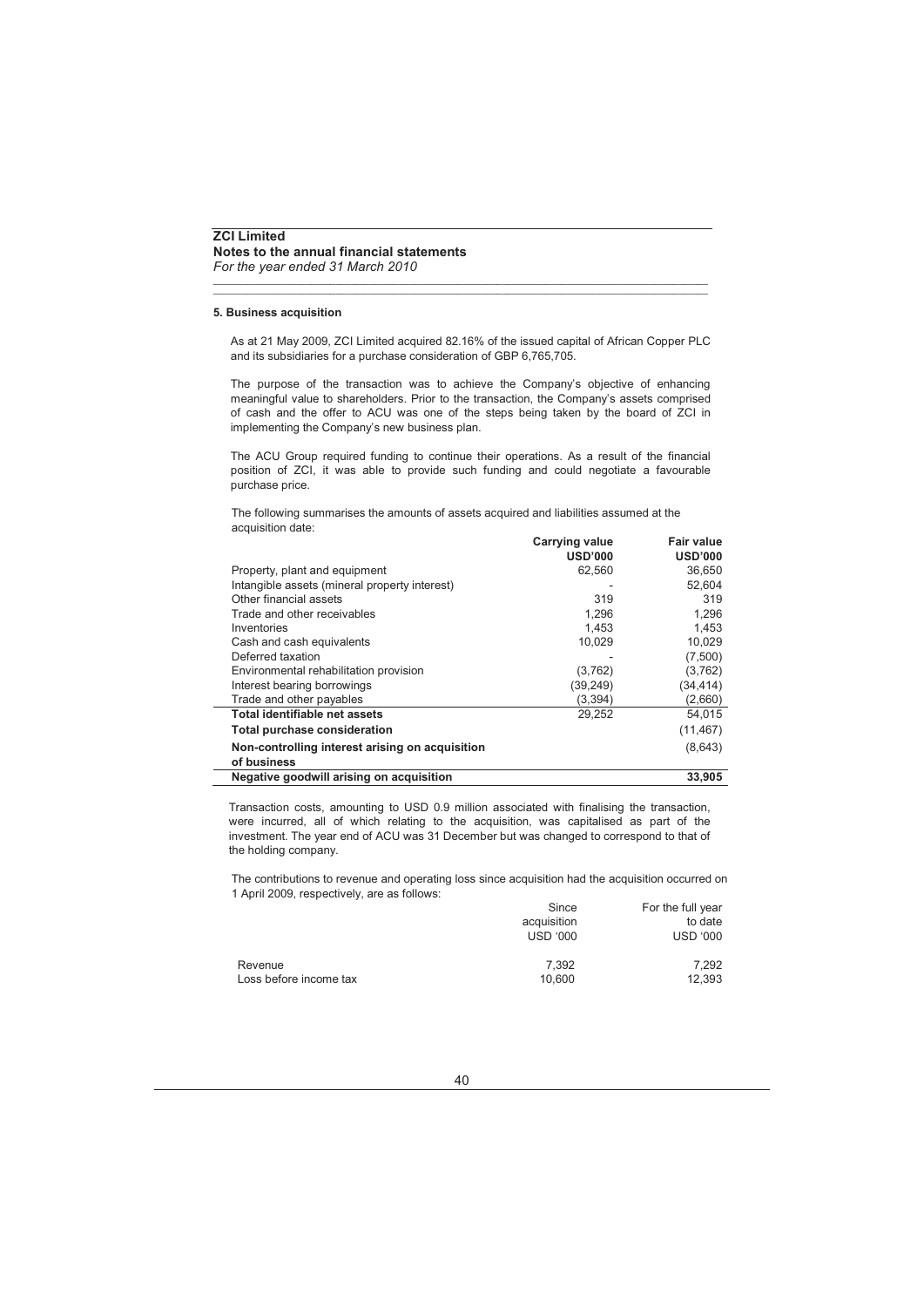*For the year ended 31 March 2010*

#### **6. Financing of mining activities**

On 31 January 2010 ZCI and ACU completed the refinancing of the USD 32.4 million bridge loan facilities that the Company provided to ACU in May 2009 with a four year secured credit facility (the "Facility"). The Facility places African Copper's borrowings from ZCI on a more permanent footing and comprises a convertible Tranche A of USD 8.4 million with a coupon of 12% per annum and Tranche B that is not convertible of USD 24.0 million with a coupon of 14% per annum.

\_\_\_\_\_\_\_\_\_\_\_\_\_\_\_\_\_\_\_\_\_\_\_\_\_\_\_\_\_\_\_\_\_\_\_\_\_\_\_\_\_\_\_\_\_\_\_\_\_\_\_\_\_\_\_\_\_\_\_\_\_\_\_\_\_\_\_\_\_\_\_\_\_\_\_\_\_\_\_\_\_\_\_\_\_\_\_\_\_\_\_\_\_\_\_\_\_\_\_\_\_ \_\_\_\_\_\_\_\_\_\_\_\_\_\_\_\_\_\_\_\_\_\_\_\_\_\_\_\_\_\_\_\_\_\_\_\_\_\_\_\_\_\_\_\_\_\_\_\_\_\_\_\_\_\_\_\_\_\_\_\_\_\_\_\_\_\_\_\_\_\_\_\_\_\_\_\_\_\_\_\_\_\_\_\_\_\_\_\_\_\_\_\_\_\_\_\_\_\_\_\_\_

On 31 March 2010 the Company completed a USD 10 million loan with a subsidiary, Messina Copper (Botswana) (Pty) Ltd ("Messina") (the "March Facility"). The terms of the March Facility include an interest rate of 6% per annum payable quarterly, repayment on or before 31 March 2011 and a renewal option. The March Facility is secured under the Facility which includes security over ACU and all other ACU's assets, including the Mowana Mine and a guarantee by ACU. As part of securing the March Facility, the Company also agreed to the deferral of the USD 209,478 interest payment on the facility that was due on 31 March 2010.

The Group remains in a cash positive position with no external long term debt.

#### **7. Cost of sales**

|                                 | 2010<br><b>USD'000</b> | 2009<br><b>USD'000</b> |
|---------------------------------|------------------------|------------------------|
| <b>Productions costs</b>        | 11.795                 |                        |
| Depreciation and impairment     | 3.354                  |                        |
| Salaries and professional costs | 2.565                  |                        |
|                                 | 17.714                 |                        |

#### **8. Operating loss**

Operating loss as stated includes the following:

| Auditor's remuneration       | 219 | 105 |
|------------------------------|-----|-----|
| - Audit fees - current year  | 159 | 78  |
| - prior year under provision | 50  | 25  |
| - fees for other services    | 10  |     |
| Share based compensation     | 169 |     |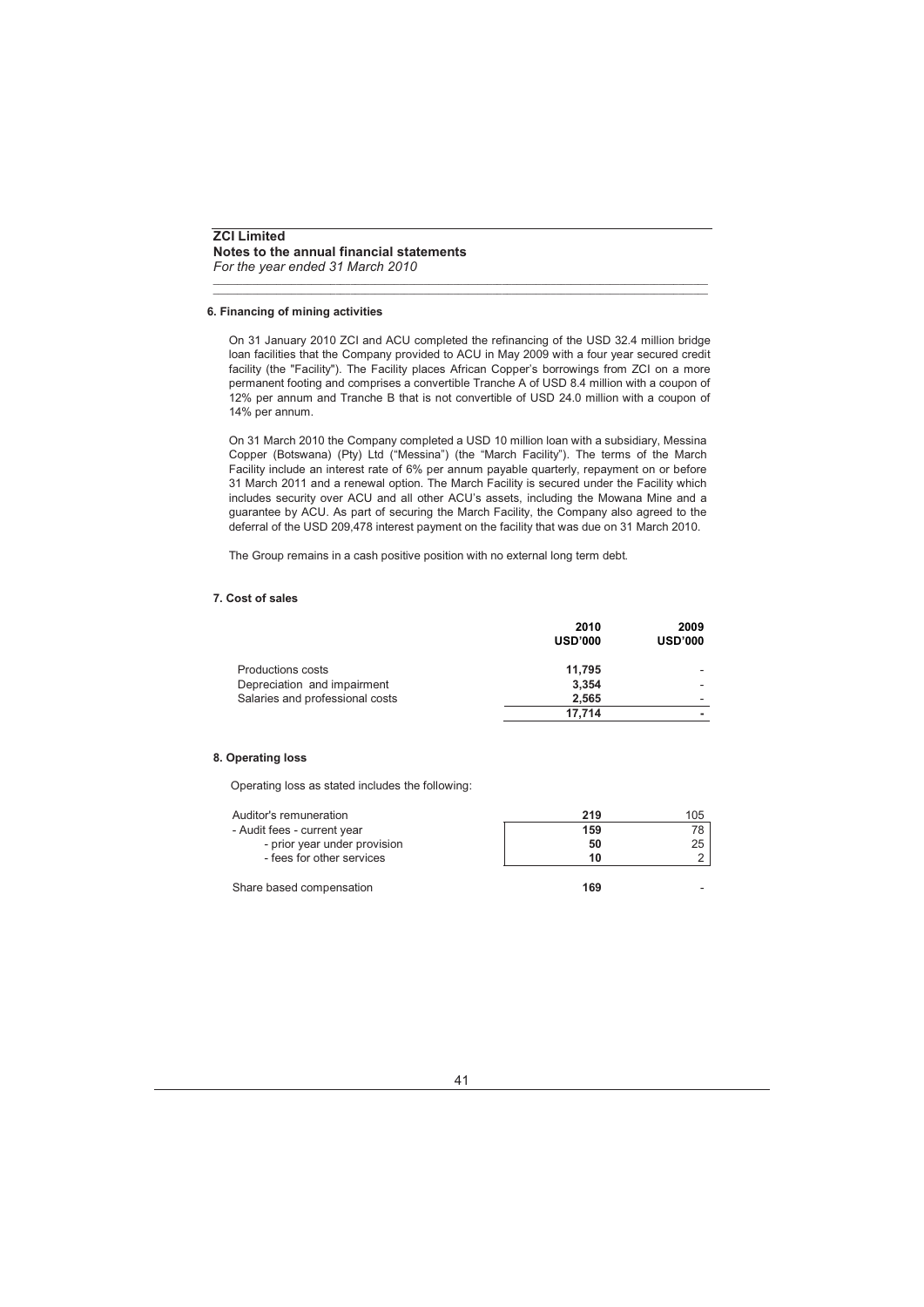*For the year ended 31 March 2010*

#### **9. Finance income**

|                                               | 2010<br><b>USD'000</b> | 2009<br><b>USD'000</b> |
|-----------------------------------------------|------------------------|------------------------|
| Interest received:                            |                        |                        |
| <b>Bank</b>                                   | 267                    | 3,652                  |
| Long term receivable                          | 242                    |                        |
|                                               | 509                    | 3,652                  |
|                                               |                        |                        |
| 10. Finance expense                           |                        |                        |
| Bank interest paid                            | 64                     | 150                    |
| 11. Income tax                                |                        |                        |
| Income tax expense                            |                        |                        |
| Current                                       |                        | (72)                   |
| Deferred                                      | 970                    |                        |
|                                               | 970                    | (72)                   |
|                                               | $\%$                   | $\%$                   |
| Tax rate reconciliation:                      |                        |                        |
| Statutory Bermuda tax rate                    |                        |                        |
| Effect of rate differences (foreign entities) | (1.5)                  | 14.0                   |
| Effective tax rate                            | (1.5)                  | 14.0                   |

\_\_\_\_\_\_\_\_\_\_\_\_\_\_\_\_\_\_\_\_\_\_\_\_\_\_\_\_\_\_\_\_\_\_\_\_\_\_\_\_\_\_\_\_\_\_\_\_\_\_\_\_\_\_\_\_\_\_\_\_\_\_\_\_\_\_\_\_\_\_\_\_\_\_\_\_\_\_\_\_\_\_\_\_\_\_\_\_\_\_\_\_\_\_\_\_\_\_\_\_\_ \_\_\_\_\_\_\_\_\_\_\_\_\_\_\_\_\_\_\_\_\_\_\_\_\_\_\_\_\_\_\_\_\_\_\_\_\_\_\_\_\_\_\_\_\_\_\_\_\_\_\_\_\_\_\_\_\_\_\_\_\_\_\_\_\_\_\_\_\_\_\_\_\_\_\_\_\_\_\_\_\_\_\_\_\_\_\_\_\_\_\_\_\_\_\_\_\_\_\_\_\_

ZCI is exempt from tax in Bermuda. ACU is subject to corporation tax in the United Kingdom at 28.5%. The Botswana entities are subject to a tax rate of 15%

As all entities in the Group are in a tax loss situation, no provision was raised for current tax.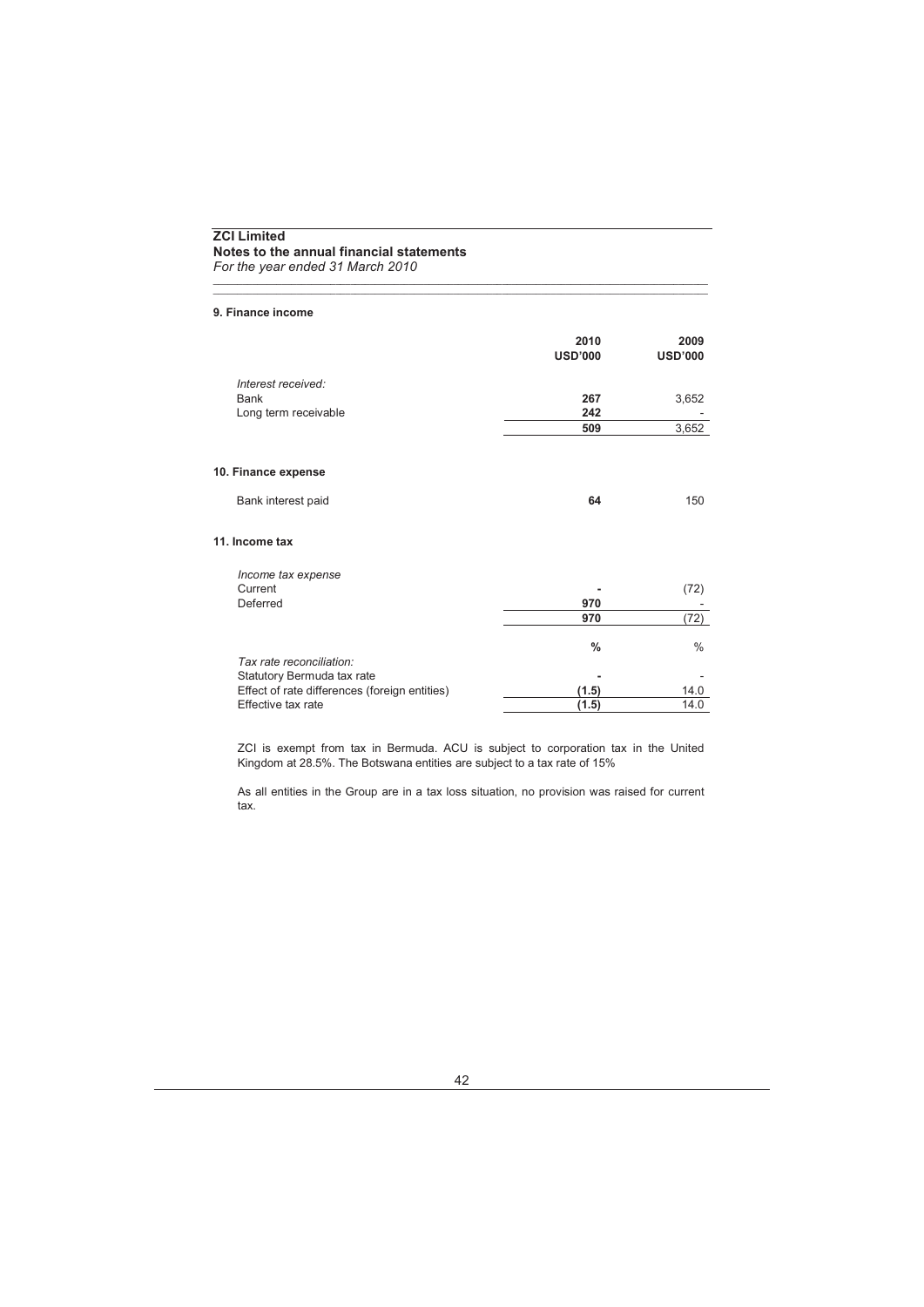*For the year ended 31 March 2010*

# **12. Earnings per share**

|                                                                                                                                                                                                |                 | 2010                     | 2009                     |
|------------------------------------------------------------------------------------------------------------------------------------------------------------------------------------------------|-----------------|--------------------------|--------------------------|
| Basic earnings per ordinary share (US cents)<br>Diluted earnings per ordinary share (US cents)                                                                                                 |                 | 33.50<br>32.13           | 0.56<br>0.56             |
| Headline earnings per ordinary share (US cents)<br>Diluted headline earnings per ordinary share (US<br>cents)                                                                                  |                 | (27.40)<br>(28.77)       | (0.20)<br>(0.20)         |
| Number of ordinary shares in issue<br>Weighted average and diluted number of ordinary<br>shares in issue                                                                                       |                 | 55,677,643<br>55,677,643 | 55,677,643<br>55,677,643 |
|                                                                                                                                                                                                |                 | <b>USD'000</b>           | USD'000                  |
| The following adjustments to profit attributable to<br>ordinary shareholders were taken into account in<br>the calculation of diluted earnings per share:                                      |                 |                          |                          |
| Attributable to equity holders of the parent                                                                                                                                                   |                 | 18,651                   | 516                      |
| Increase in shareholding in subsidiary with respect<br>to convertible portion of debt                                                                                                          |                 | (763)                    |                          |
| Diluted profit attributable to equity holders of the<br>parent                                                                                                                                 |                 | 17,888                   | 516                      |
| The following adjustments to profit<br>attributable to ordinary shareholders<br>were taken into account in the calculation<br>of headline earnings and diluted headline<br>earnings per share: |                 |                          |                          |
| 2010                                                                                                                                                                                           | <b>USD'000</b>  | <b>USD'000</b>           | <b>USD'000</b>           |
| Attributable to equity holders of the                                                                                                                                                          | Gross<br>18,651 | <b>Tax effect</b>        | <b>Net</b><br>18,651     |
| parent                                                                                                                                                                                         | (33,905)        |                          | (33,905)                 |
| - Negative goodwill<br>Headline loss attributable to equity                                                                                                                                    | (15, 254)       |                          | (15, 254)                |
| holders of the parent                                                                                                                                                                          |                 |                          |                          |
| Increase in shareholding in subsidiary<br>with respect to convertible portion of debt                                                                                                          | (763)           |                          | (763)                    |
| Diluted headline loss attributable to<br>equity holders of the parent                                                                                                                          | (16, 017)       | ä,                       | (16, 017)                |
|                                                                                                                                                                                                |                 |                          |                          |
| 2009<br>Attributable to equity holders of the<br>parent                                                                                                                                        | 516             |                          | 516                      |
| - Reversal of provision on available for<br>sale investment                                                                                                                                    | (702)           |                          | (702)                    |
| Diluted headline (loss)/earnings<br>attributable to equity holders of the<br>parent                                                                                                            | (186)           |                          | (186)                    |

\_\_\_\_\_\_\_\_\_\_\_\_\_\_\_\_\_\_\_\_\_\_\_\_\_\_\_\_\_\_\_\_\_\_\_\_\_\_\_\_\_\_\_\_\_\_\_\_\_\_\_\_\_\_\_\_\_\_\_\_\_\_\_\_\_\_\_\_\_\_\_\_\_\_\_\_\_\_\_\_\_\_\_\_\_\_\_\_\_\_\_\_\_\_\_\_\_\_\_\_\_ \_\_\_\_\_\_\_\_\_\_\_\_\_\_\_\_\_\_\_\_\_\_\_\_\_\_\_\_\_\_\_\_\_\_\_\_\_\_\_\_\_\_\_\_\_\_\_\_\_\_\_\_\_\_\_\_\_\_\_\_\_\_\_\_\_\_\_\_\_\_\_\_\_\_\_\_\_\_\_\_\_\_\_\_\_\_\_\_\_\_\_\_\_\_\_\_\_\_\_\_\_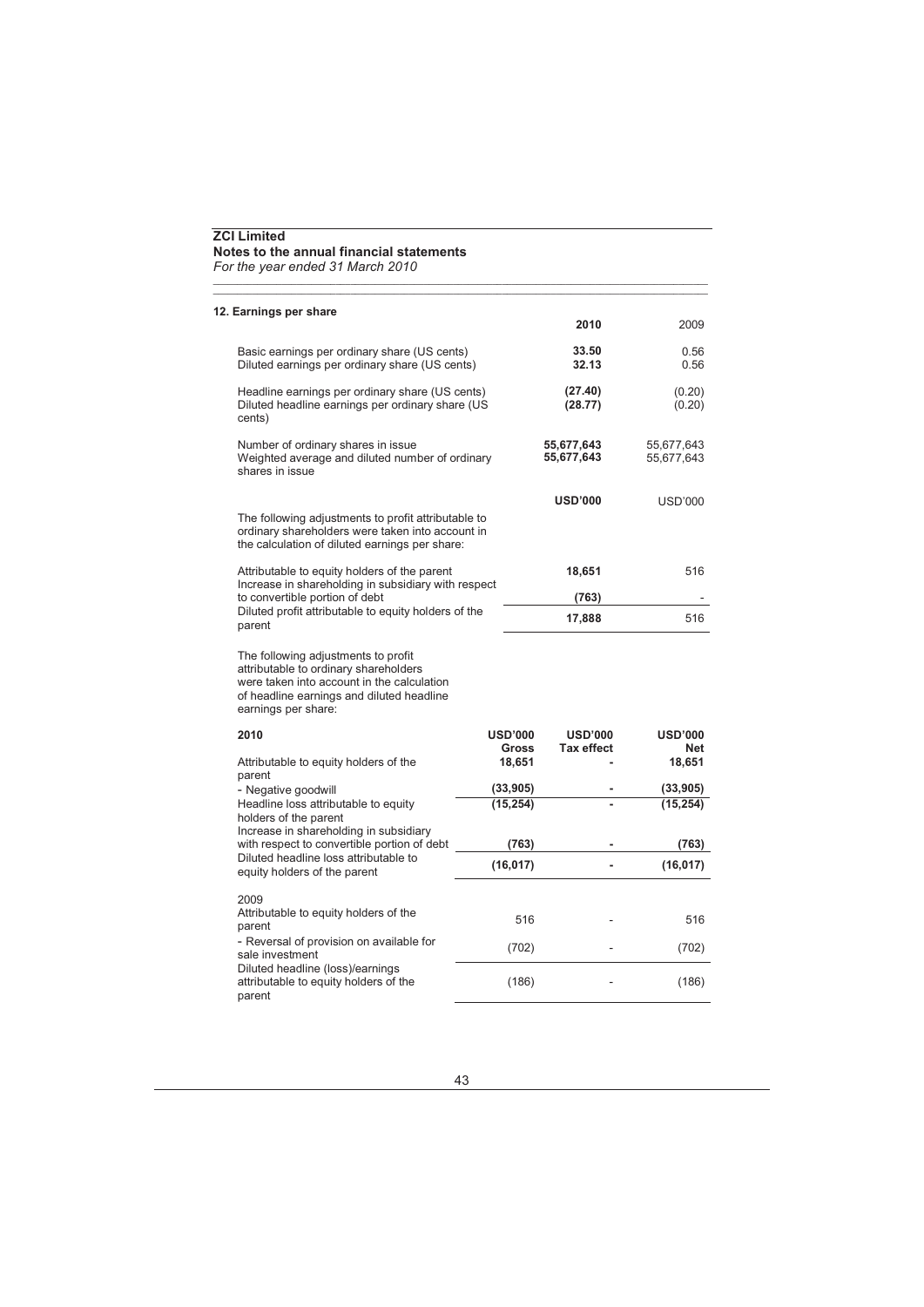*For the year ended 31 March 2010*

#### **13. Property, plant and equipment**

|                                              | <b>Mine</b>    |                |                |                |
|----------------------------------------------|----------------|----------------|----------------|----------------|
|                                              | development    | Mine plant     |                |                |
|                                              | and            | and            | Other          |                |
|                                              | infrastructure | equipment      | assets         | Total          |
|                                              | <b>USD'000</b> | <b>USD'000</b> | <b>USD'000</b> | <b>USD'000</b> |
| Balance at 1 April 2009                      |                |                |                |                |
|                                              |                |                |                |                |
| Arising on business acquisition<br>(note 5)  | 9,999          | 25,128         | 1,523          | 36,650         |
| Additions                                    | 2,546          |                | 48             | 2,594          |
| Exchange adjustments                         | (884)          | (2,222)        | (48)           | (3, 154)       |
| Balance at 31 March 2010                     | 11,661         | 22,906         | 1,523          | 36,090         |
| <b>Depreciation and</b><br>impairment losses |                |                |                |                |
| Balance at 1 April 2009                      |                |                |                |                |
| Depreciation charge for the                  | (657)          | (2,203)        | (494)          | (3, 354)       |
| year                                         |                |                |                |                |
| Exchange adjustments                         | 60             | 202            | 46             | 308            |
| Balance at 31 March 2010                     | (597)          | (2,001)        | (448)          | (3,046)        |
|                                              |                |                |                |                |
| <b>Carrying value</b>                        |                |                |                |                |
| Balance at 1 April 2009                      |                |                |                |                |
| Balance at 31 March 2010                     | 11,064         | 20,905         | 1,075          | 33,044         |

\_\_\_\_\_\_\_\_\_\_\_\_\_\_\_\_\_\_\_\_\_\_\_\_\_\_\_\_\_\_\_\_\_\_\_\_\_\_\_\_\_\_\_\_\_\_\_\_\_\_\_\_\_\_\_\_\_\_\_\_\_\_\_\_\_\_\_\_\_\_\_\_\_\_\_\_\_\_\_\_\_\_\_\_\_\_\_\_\_\_\_\_\_\_\_\_\_\_\_\_\_ \_\_\_\_\_\_\_\_\_\_\_\_\_\_\_\_\_\_\_\_\_\_\_\_\_\_\_\_\_\_\_\_\_\_\_\_\_\_\_\_\_\_\_\_\_\_\_\_\_\_\_\_\_\_\_\_\_\_\_\_\_\_\_\_\_\_\_\_\_\_\_\_\_\_\_\_\_\_\_\_\_\_\_\_\_\_\_\_\_\_\_\_\_\_\_\_\_\_\_\_\_

#### **Impairment review**

At 30 June 2009 and 31 March 2010, the Directors undertook reviews of mining assets. In performing their review, the Directors considered each of the Group's exploration and development assets on a project-by-project basis. Three general cash generating units were considered for the purpose of this assessment. These are:

- The Mowana mine itself including pre-operating cost, exploration expenditures on establishing the current resource base, buildings and plant and machinery associated with the mining operations. Includes resources processed from the Thakadu deposit.
- Exploration expenditures on areas within the Mowana environs but which have not yet been exploited and do not form part of the current declared resources.
- Exploration expenditures on the Matsitama tenements.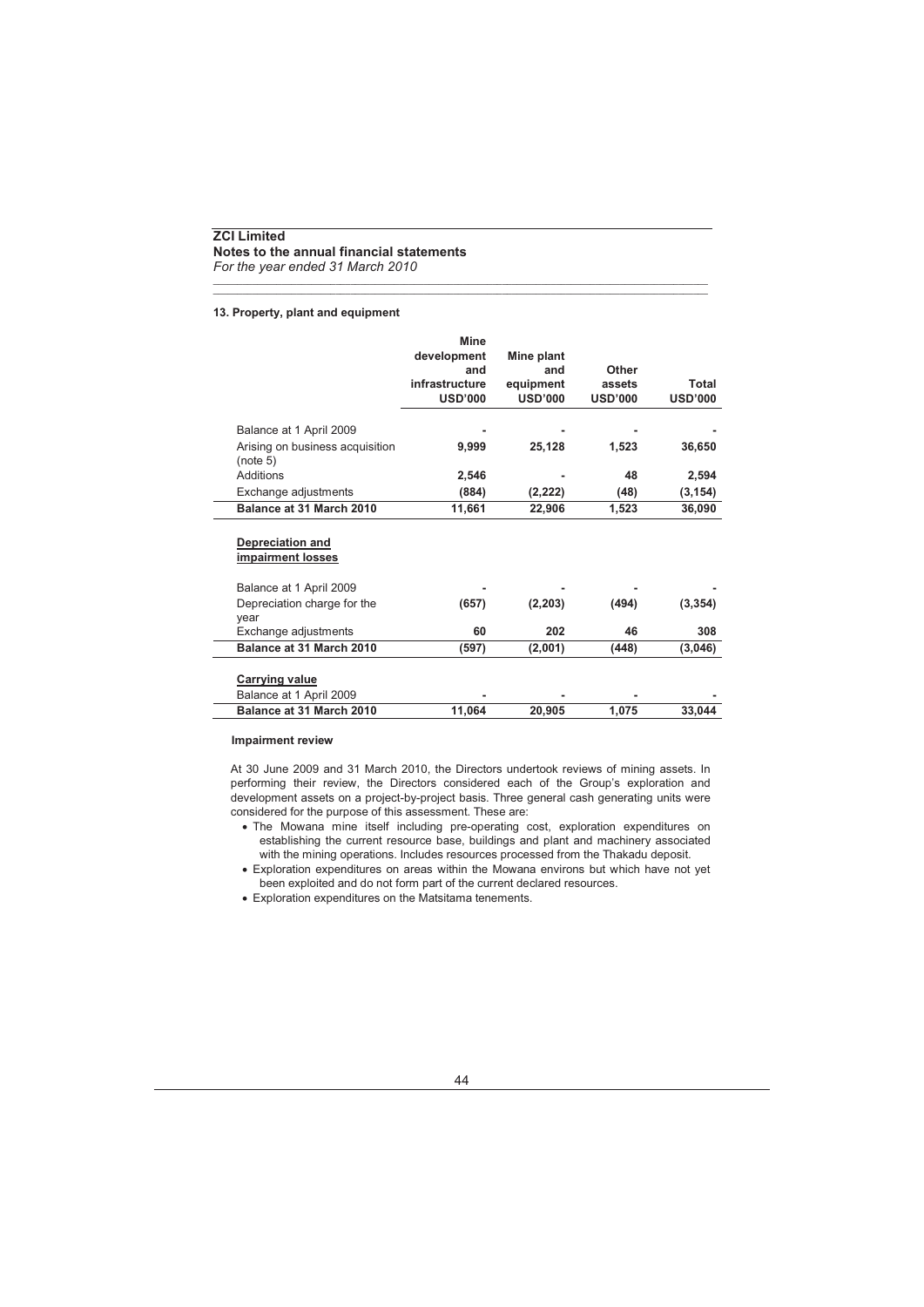#### **13. Property, plant and equipment - Continued**

#### **Impairment review - Continued**

Following this review, and making estimates of the value in use of the Mowana mine, the Directors concluded that no further impairment reversal was required in respect of the Mowana mine or any of the other cash generating units at 31 March 2010.

\_\_\_\_\_\_\_\_\_\_\_\_\_\_\_\_\_\_\_\_\_\_\_\_\_\_\_\_\_\_\_\_\_\_\_\_\_\_\_\_\_\_\_\_\_\_\_\_\_\_\_\_\_\_\_\_\_\_\_\_\_\_\_\_\_\_\_\_\_\_\_\_\_\_\_\_\_\_\_\_\_\_\_\_\_\_\_\_\_\_\_\_\_\_\_\_\_\_\_\_\_ \_\_\_\_\_\_\_\_\_\_\_\_\_\_\_\_\_\_\_\_\_\_\_\_\_\_\_\_\_\_\_\_\_\_\_\_\_\_\_\_\_\_\_\_\_\_\_\_\_\_\_\_\_\_\_\_\_\_\_\_\_\_\_\_\_\_\_\_\_\_\_\_\_\_\_\_\_\_\_\_\_\_\_\_\_\_\_\_\_\_\_\_\_\_\_\_\_\_\_\_\_

In deriving the estimate for the value in use in respect for the Mowana mine at 31 March 2010, the Directors' calculated a Net Present Value of the projected cash flow to be derived from the Mowana mine based on the adopted five (5) year mining plan.

The Net Present Value calculation used the following key assumptions:

| August 2009                                          |
|------------------------------------------------------|
|                                                      |
| <b>USD 3.05</b>                                      |
| <b>USD 2.90</b>                                      |
| <b>USD 2.50</b>                                      |
| <b>USD 2.25</b>                                      |
| <b>USD 2.00</b>                                      |
| 6.58                                                 |
| 16%                                                  |
|                                                      |
| Combined production from Mowana and Thakadu deposits |
| 9.2 million tonnes at 1.04%                          |
| 4.9 million tonnes at 2.0%*                          |
|                                                      |

\*Milled tonnage reflects the impact of the proportion of Mowana feed which will be treated via application of Dense Media Separation techniques

As required by IAS 36 no benefit has been recognised for any additional value that could be generated from the assets through improving the performance of the assets through additional cash outflows, from the development of underground workings or from production beyond the five year mine plan.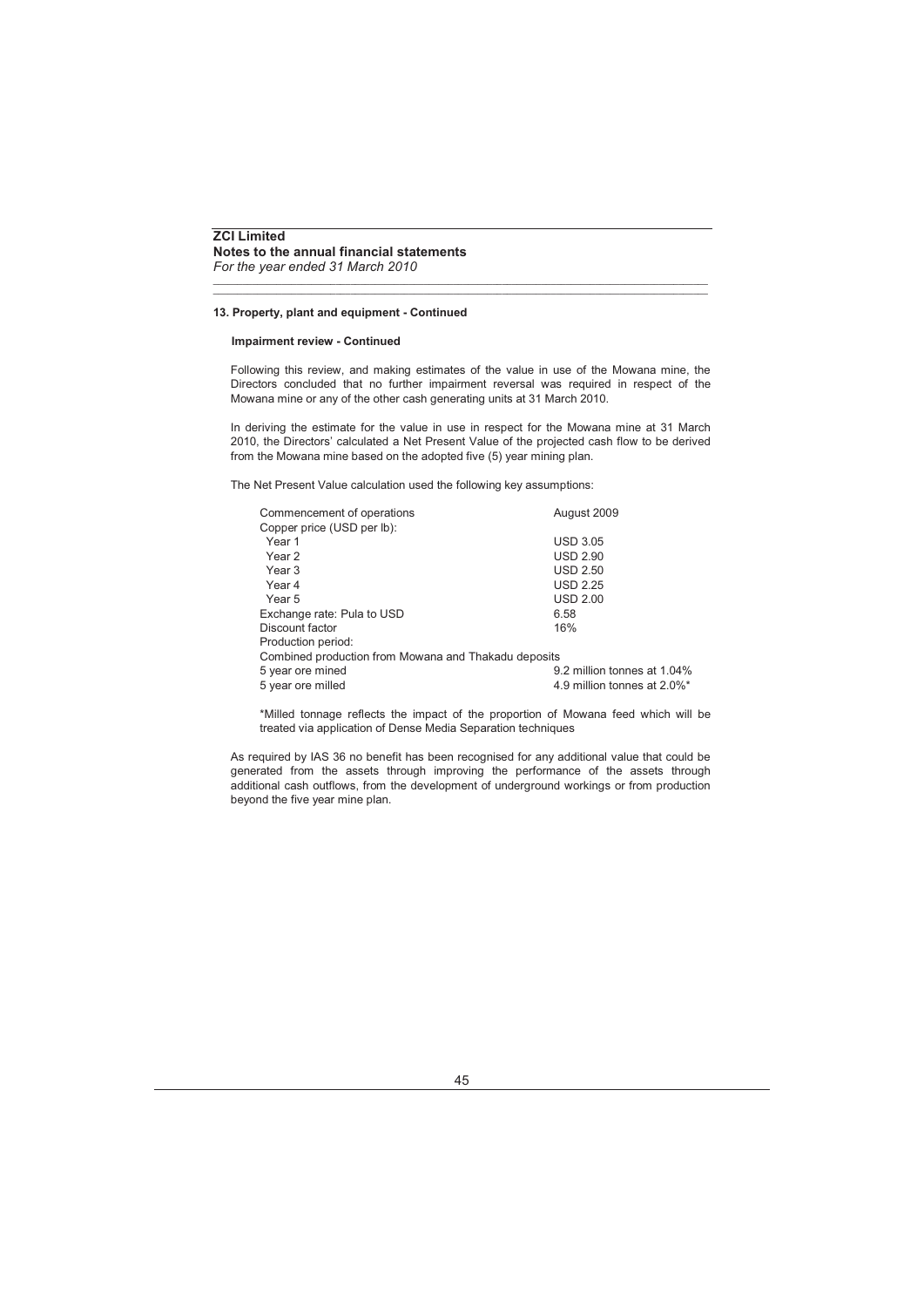## **14. Intangible assets**

The Group's intangible assets consist of mineral rights and resources.

|                                                  | <b>Mowana</b><br>Mining rights<br><b>USD'000</b> | Mowana<br>resources<br><b>USD'000</b> | Matsitama<br>projects<br><b>USD'000</b> | Total<br><b>USD'000</b> |
|--------------------------------------------------|--------------------------------------------------|---------------------------------------|-----------------------------------------|-------------------------|
| Cost                                             |                                                  |                                       |                                         |                         |
| Balance at 1 April 2009                          |                                                  |                                       |                                         |                         |
| Arising on business acquisition<br>(Note 5)      | 28,914                                           | 2,025                                 | 21,665                                  | 52,604                  |
| Balance at 31 March 2010                         | 28,914                                           | 2,025                                 | 21,665                                  | 52.604                  |
| Amortisation                                     |                                                  |                                       |                                         |                         |
| Balance at 1 April 2009                          |                                                  |                                       |                                         |                         |
| Amortisation                                     | (1,681)                                          |                                       |                                         | (1,681)                 |
| Balance at 31 March 2010                         | (1,681)                                          | ۰                                     |                                         | (1,681)                 |
| <b>Carrying value</b><br>Balance at 1 April 2009 |                                                  |                                       |                                         |                         |
| Balance as at 31 March 2010                      | 27,233                                           | 2,025                                 | 21,665                                  | 50,923                  |

\_\_\_\_\_\_\_\_\_\_\_\_\_\_\_\_\_\_\_\_\_\_\_\_\_\_\_\_\_\_\_\_\_\_\_\_\_\_\_\_\_\_\_\_\_\_\_\_\_\_\_\_\_\_\_\_\_\_\_\_\_\_\_\_\_\_\_\_\_\_\_\_\_\_\_\_\_\_\_\_\_\_\_\_\_\_\_\_\_\_\_\_\_\_\_\_\_\_\_\_\_ \_\_\_\_\_\_\_\_\_\_\_\_\_\_\_\_\_\_\_\_\_\_\_\_\_\_\_\_\_\_\_\_\_\_\_\_\_\_\_\_\_\_\_\_\_\_\_\_\_\_\_\_\_\_\_\_\_\_\_\_\_\_\_\_\_\_\_\_\_\_\_\_\_\_\_\_\_\_\_\_\_\_\_\_\_\_\_\_\_\_\_\_\_\_\_\_\_\_\_\_\_

The above three rights and resources are considered separate cash-generating-units for purposes of impairment testing. For impairment testing on the Mowana mining rights, refer to note 13. The Mowana resources and Matsitama projects are not being mined yet and is therefore not yet generating separate cash flows. Impairment testing on these was performed with reference to their fair value less cost to sell as opposed to value in use. As the transaction occurred nine months before year end, the valuation placed on these resources for purposes of the purchase price allocation (updated for changes in key assumptions) was considered a reasonable indication of fair value. No impairment was identified on these rights and resources.

## **15. Other financial assets**

As part of the provision of electricity to the Mowana Mine, a payment guarantee is maintained with the Botswana Power Corporation of USD 327,000 at 31 March 2010 (31 March 2009: nil).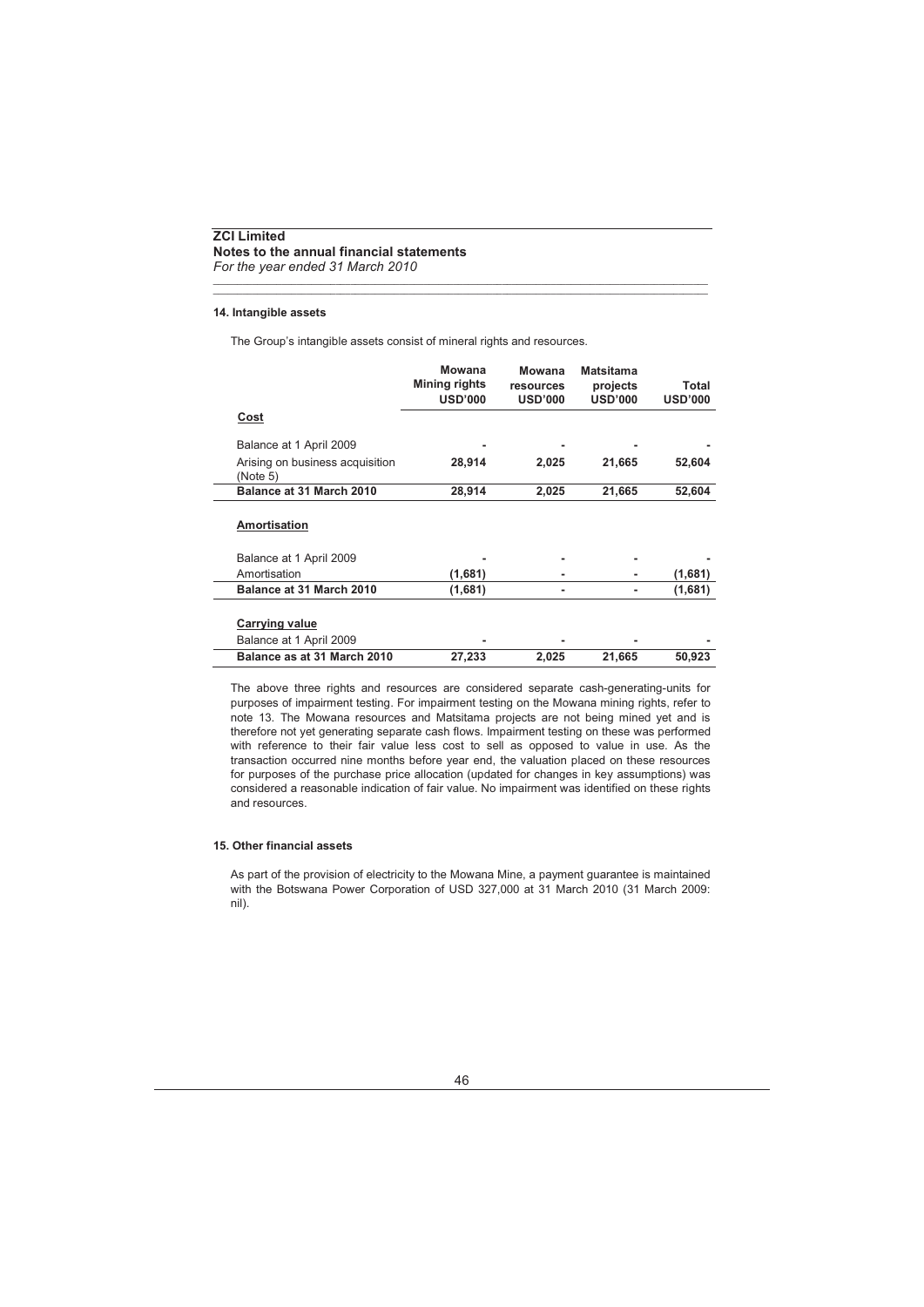*For the year ended 31 March 2010*

#### **16. Long term receivable**

|                            | 2010<br><b>USD'000</b> | 2009<br><b>USD'000</b> |
|----------------------------|------------------------|------------------------|
| Ndola Lime Company Limited | 6.000                  |                        |
| Less current portion       | (3,000)                | -                      |
|                            | 3,000                  |                        |
|                            |                        |                        |

\_\_\_\_\_\_\_\_\_\_\_\_\_\_\_\_\_\_\_\_\_\_\_\_\_\_\_\_\_\_\_\_\_\_\_\_\_\_\_\_\_\_\_\_\_\_\_\_\_\_\_\_\_\_\_\_\_\_\_\_\_\_\_\_\_\_\_\_\_\_\_\_\_\_\_\_\_\_\_\_\_\_\_\_\_\_\_\_\_\_\_\_\_\_\_\_\_\_\_\_\_ \_\_\_\_\_\_\_\_\_\_\_\_\_\_\_\_\_\_\_\_\_\_\_\_\_\_\_\_\_\_\_\_\_\_\_\_\_\_\_\_\_\_\_\_\_\_\_\_\_\_\_\_\_\_\_\_\_\_\_\_\_\_\_\_\_\_\_\_\_\_\_\_\_\_\_\_\_\_\_\_\_\_\_\_\_\_\_\_\_\_\_\_\_\_\_\_\_\_\_\_\_

The amount owing by Ndola Lime Company Limited (Ndola) bears interest at 12% per annum. It is repayable over 18 months in two equal instalments of which the first is due 12 months from drawdown and the second 18 months from drawdown date.

The loan is secured over property, plant and equipment of the borrower and has a pari passu ranking over assets of the company.

#### **17. Inventories**

| Stockpile inventories | 233   | - |
|-----------------------|-------|---|
| Consumables           | 1.547 | - |
|                       | 1.780 | - |

Stockpile inventories have been written down to net realisable value.

#### **18. Trade and other receivables**

| <b>Financial assets</b> |     |    |
|-------------------------|-----|----|
| Trade receivables       | 144 |    |
| Other receivables       | 87  | 76 |
| Non-financial assets    |     |    |
| Prepayments             | 251 |    |
| <b>VAT</b> receivables  | 445 |    |
| Withholding tax         | 57  |    |
|                         | 984 | 76 |

Trade receivables represents sale of concentrate to MRI in terms of a concentrate off-take agreement. The Group has no collateral against these receivables and all balances are current.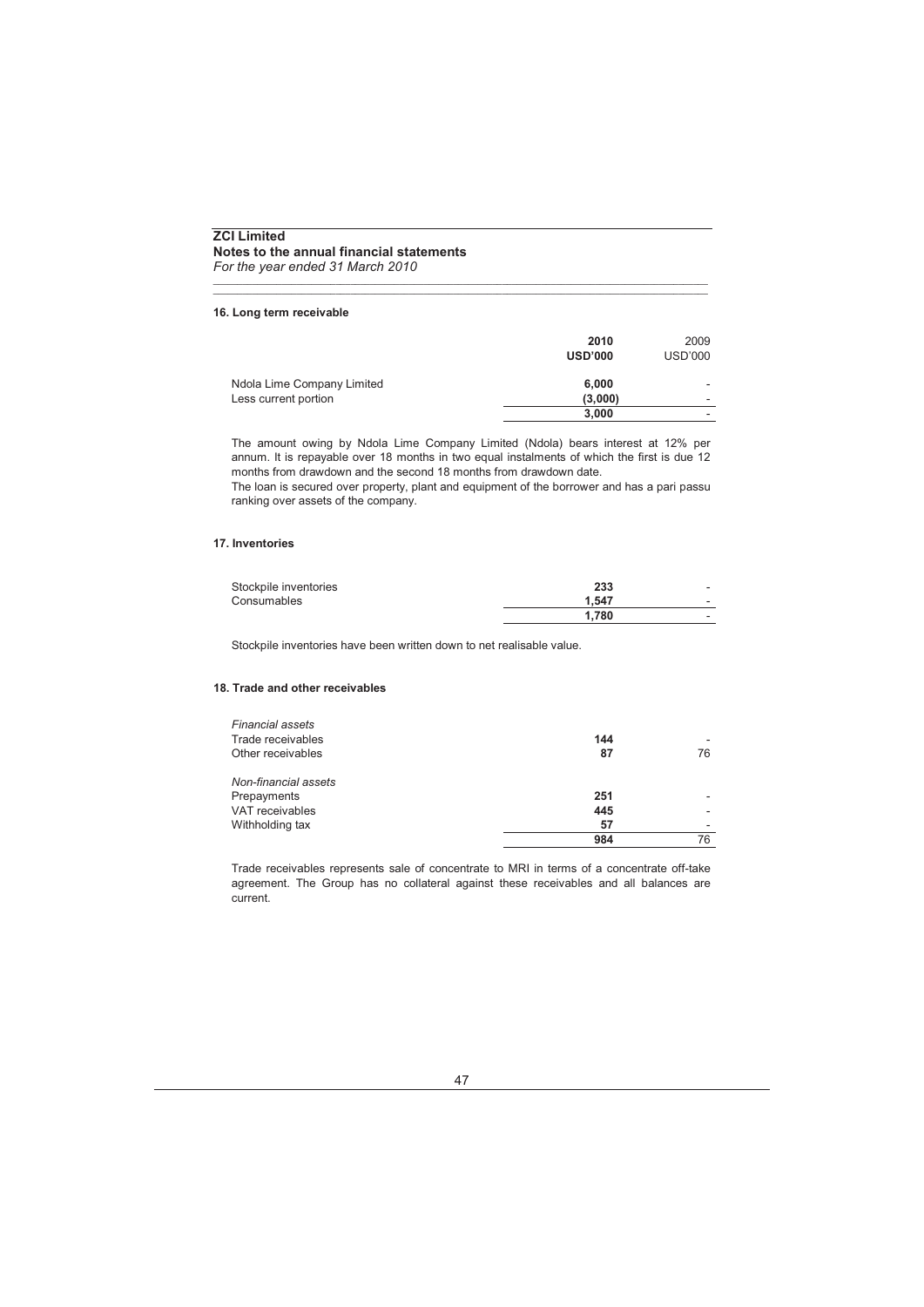#### **19. Share capital**

|                                                   | No. of shares | USD'000 |
|---------------------------------------------------|---------------|---------|
| Authorised                                        |               |         |
| At 31 March 2009 and 31 March 2010                |               |         |
| Ordinary shares of BD\$ 0.24 each (USD 0.24 each) | 130,000,000   | 31.200  |
| Deferred shares of BD\$ 0.24 each (USD 0.24 each) | 50,000        | 12      |
|                                                   |               |         |
| Ordinary shares issued                            | 55,677,643    | 13.363  |
| Deferred shares issued                            | 50,000        | 12      |
| Contribution surplus                              |               | 89.313  |
| Balance at 31 March 2010                          |               | 102.688 |
|                                                   |               |         |

\_\_\_\_\_\_\_\_\_\_\_\_\_\_\_\_\_\_\_\_\_\_\_\_\_\_\_\_\_\_\_\_\_\_\_\_\_\_\_\_\_\_\_\_\_\_\_\_\_\_\_\_\_\_\_\_\_\_\_\_\_\_\_\_\_\_\_\_\_\_\_\_\_\_\_\_\_\_\_\_\_\_\_\_\_\_\_\_\_\_\_\_\_\_\_\_\_\_\_\_\_ \_\_\_\_\_\_\_\_\_\_\_\_\_\_\_\_\_\_\_\_\_\_\_\_\_\_\_\_\_\_\_\_\_\_\_\_\_\_\_\_\_\_\_\_\_\_\_\_\_\_\_\_\_\_\_\_\_\_\_\_\_\_\_\_\_\_\_\_\_\_\_\_\_\_\_\_\_\_\_\_\_\_\_\_\_\_\_\_\_\_\_\_\_\_\_\_\_\_\_\_\_

#### *Ordinary shares*

The ordinary shares have full voting rights and rights to dividends, and will be entitled on a winding up to a distribution equal to their par value and share premium created on their issue.

#### *Deferred shares*

The deferred shares do not have any voting rights or right to participate in the profits or assets of the Company, other than the right to receive on the winding up of the Company the amount paid up, up to the amount of 24 US Dollars cents only, after all ordinary shares have received a distribution equal to their par value and any share premium which remains distributable to them.

#### *Contribution surplus*

On 20 March 2009, in compliance with the Bermuda Companies Act, the directors resolved to allocate a portion of the contributed surplus, which arose from a restructuring in 2002, to offset the accumulated losses of the Company.

#### **20. Share based payment schemes**

#### **a) Company scheme**

During the year a share appreciation bonus plan was approved for the benefit of directors of ZCI. In term of the scheme, the directors have the right to receive a cash payment on the vesting date equalling the increase in the deemed asset value per share.

1,095,000 qualifying shares under this bonus plan were granted during July 2009 at a price of USD 1.85 per share. The shares vest in equal amounts over a three year period. The first *tranche*, equalling 365,000 shares vested on 31 March 2010 at an exercise price of USD 2.30 per share.

Another 1,095,000 shares were allocated on 31 March 2010 at USD 2.30, on the same conditions as the first grant.

There were no options exercised or that lapsed during the year.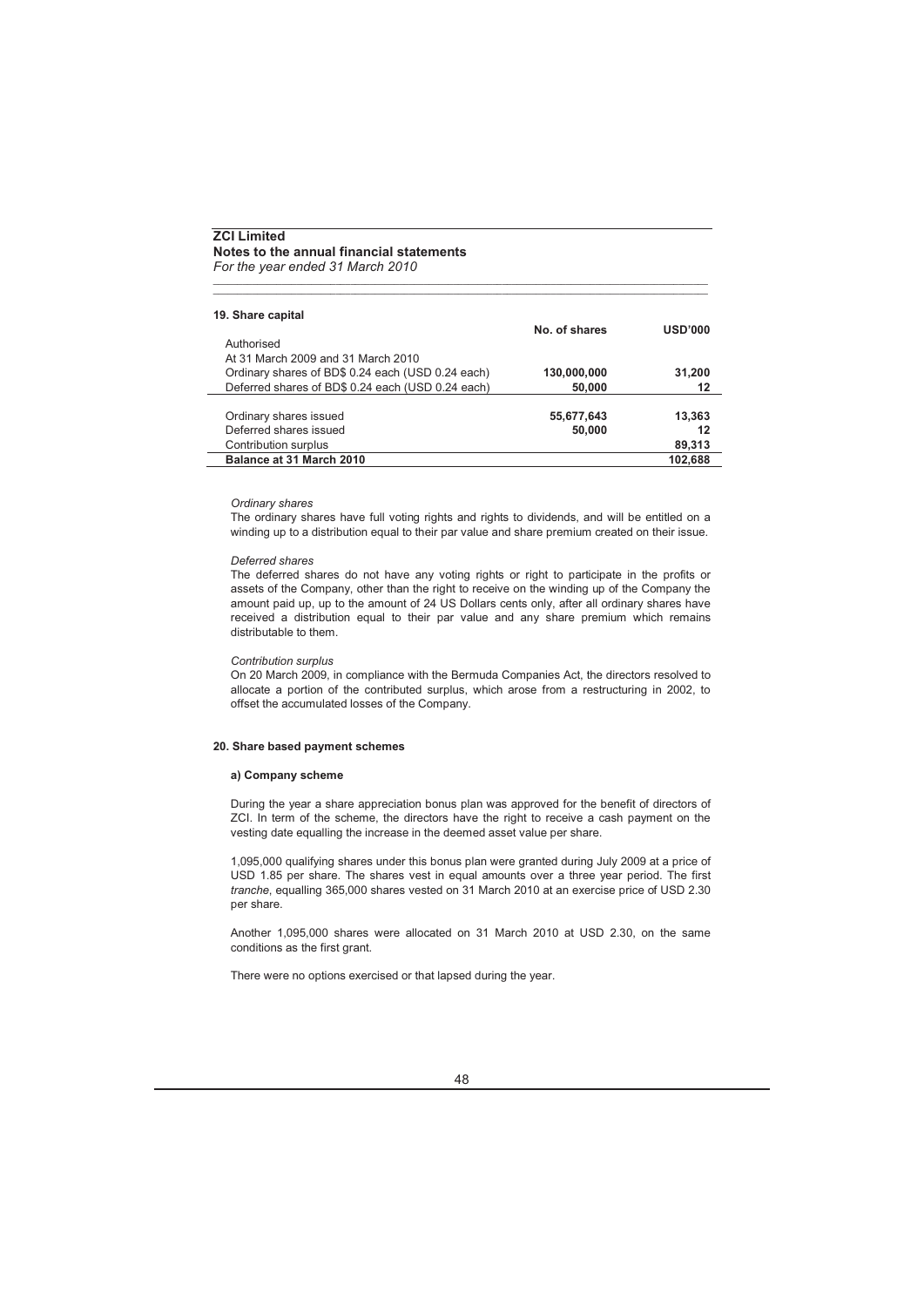#### **20. Share based payment schemes – Continued**

#### **b) Subsidiary scheme**

The subsidiary, African Copper, has established a share option scheme with the purpose of motivating and retaining qualified management and to ensure common goals for management and the shareholders. Under the African Copper share plan each option gives the right to purchase one African Copper ordinary share.

\_\_\_\_\_\_\_\_\_\_\_\_\_\_\_\_\_\_\_\_\_\_\_\_\_\_\_\_\_\_\_\_\_\_\_\_\_\_\_\_\_\_\_\_\_\_\_\_\_\_\_\_\_\_\_\_\_\_\_\_\_\_\_\_\_\_\_\_\_\_\_\_\_\_\_\_\_\_\_\_\_\_\_\_\_\_\_\_\_\_\_\_\_\_\_\_\_\_\_\_\_ \_\_\_\_\_\_\_\_\_\_\_\_\_\_\_\_\_\_\_\_\_\_\_\_\_\_\_\_\_\_\_\_\_\_\_\_\_\_\_\_\_\_\_\_\_\_\_\_\_\_\_\_\_\_\_\_\_\_\_\_\_\_\_\_\_\_\_\_\_\_\_\_\_\_\_\_\_\_\_\_\_\_\_\_\_\_\_\_\_\_\_\_\_\_\_\_\_\_\_\_\_

For options granted the vesting period is generally up to three years. If the options remain unexercised after a period of 10 years from the date of grant, the options expire. Furthermore, options are forfeited if the employee leaves the Company. In 2005 all options were granted at 76p and in 2006 and 2007 all options were granted at 77.5p. No options were granted during the period ended 31 March 2010.

Movements in the number of share options outstanding and their related weighted average exercise prices are as follows:

|                                    | <b>Weighted average</b> | <b>Number</b>  |
|------------------------------------|-------------------------|----------------|
|                                    | exercise price          | οf             |
|                                    | in £ per share          | <b>Options</b> |
| At 1 April 2009                    | 76p                     | 11,215,000     |
| Granted                            |                         |                |
| Forfeited                          | 74.6 <sub>p</sub>       | (8, 280, 000)  |
| Exercised                          |                         |                |
| At 31 March 2010                   | 77.3p                   | 2,935,000      |
| Exercisable at the end of the year | 77.3p                   | 2.935.000      |

Expected volatility was determined by calculating the historical volatility of the African Copper's share price since it was listed on the AIM market of the London Stock Exchange in November 2004. The expected life used in the model has been adjusted, based on management's best estimate, for the effects of non-transferability, exercise restrictions, and behavioural considerations.

The total expense in respect of share based payments for the year was USD 10,862, of which USD 3,274 was recorded as an expense in profit and loss and USD 7,588 was capitalised as part of deferred exploration costs.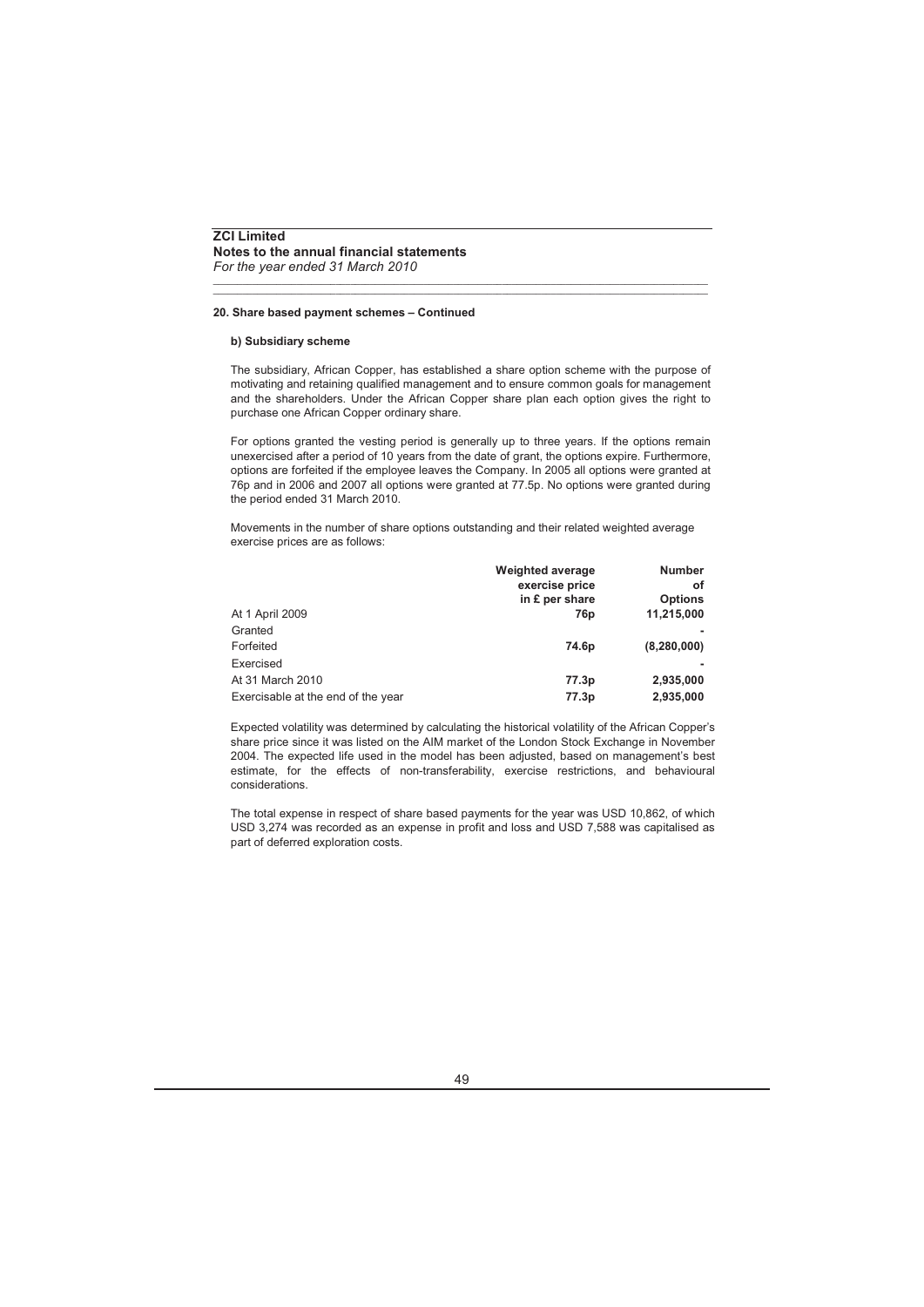*For the year ended 31 March 2010*

#### **20. Share based payment schemes – Continued**

#### **b) Subsidiary scheme**

Share options outstanding at the end of the year have the following expiry date and exercise prices:

\_\_\_\_\_\_\_\_\_\_\_\_\_\_\_\_\_\_\_\_\_\_\_\_\_\_\_\_\_\_\_\_\_\_\_\_\_\_\_\_\_\_\_\_\_\_\_\_\_\_\_\_\_\_\_\_\_\_\_\_\_\_\_\_\_\_\_\_\_\_\_\_\_\_\_\_\_\_\_\_\_\_\_\_\_\_\_\_\_\_\_\_\_\_\_\_\_\_\_\_\_ \_\_\_\_\_\_\_\_\_\_\_\_\_\_\_\_\_\_\_\_\_\_\_\_\_\_\_\_\_\_\_\_\_\_\_\_\_\_\_\_\_\_\_\_\_\_\_\_\_\_\_\_\_\_\_\_\_\_\_\_\_\_\_\_\_\_\_\_\_\_\_\_\_\_\_\_\_\_\_\_\_\_\_\_\_\_\_\_\_\_\_\_\_\_\_\_\_\_\_\_\_

| Expiry date | Exercise price in £<br>per share | 31 March<br>2010 |
|-------------|----------------------------------|------------------|
| 2014        | 76p                              | 375,000          |
| 2015        | 76p                              | 60,000           |
| 2016        | 77.5 <sub>p</sub>                | 2,500,000        |
|             | 77.3 <sub>p</sub>                | 2,935,000        |

The weighted average remaining contractual life of the outstanding options at 31 March 2010 was 4.5 years.

## **21. Deferred tax**

The movement in the net deferred tax liability recognised in the statement of financial position is as follows:

|                                            | 2010           | 2009    |
|--------------------------------------------|----------------|---------|
|                                            | <b>USD'000</b> | USD'000 |
| Balance at the beginning of the year       |                |         |
| Arising from business combination (Note 5) | (7,500)        |         |
| Current year                               | 970            |         |
| Balance at the end of the year             | (6.530)        |         |
|                                            |                |         |

Deferred tax liabilities and assets on the statement of financial position relate to the following:

| Deferred tax liabilities<br>Intangible assets        | (14, 309) |  |
|------------------------------------------------------|-----------|--|
| Deferred tax assets<br>Property, plant and equipment | 7.779     |  |
| Net deferred tax liabilities                         | (6.530)   |  |

As at 31 March the Group had not recognised deferred tax assets of USD 14,387,000 in respect of losses because there is insufficient evidence of the timing of future taxable profits, against which they can be recovered.

The Group's tax losses have no fixed expiry date.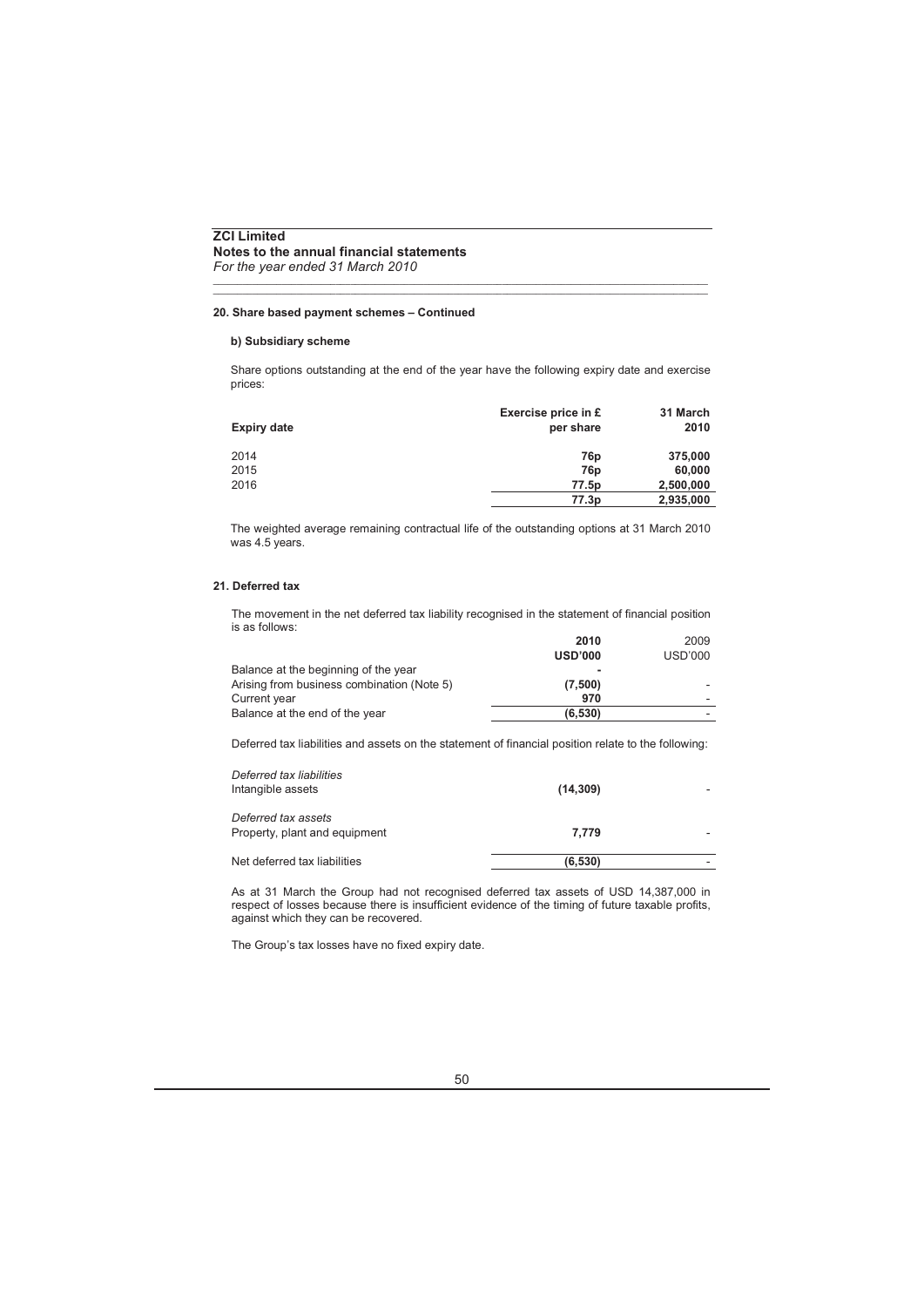#### **22. Environmental rehabilitation provision**

The Group estimates the total discounted amount of cash flows required to settle its environmental rehabilitation obligations at 31 March 2010 is USD 4,051,477. Although the ultimate amount to be incurred is uncertain, the independent Environmental Impact Statement, completed on the Mowana Mine by Water Surveys Botswana (Pty) Limited in September 2006, using an assumption that mining continues to 2023, estimated the undiscounted cost to rehabilitate the Mowana Mine site at Botswana Pula 24.3 million. In determining the estimated liability, management used a discount rate of 14%, inflation of 10.2% and a discount period of 7.5 years.

\_\_\_\_\_\_\_\_\_\_\_\_\_\_\_\_\_\_\_\_\_\_\_\_\_\_\_\_\_\_\_\_\_\_\_\_\_\_\_\_\_\_\_\_\_\_\_\_\_\_\_\_\_\_\_\_\_\_\_\_\_\_\_\_\_\_\_\_\_\_\_\_\_\_\_\_\_\_\_\_\_\_\_\_\_\_\_\_\_\_\_\_\_\_\_\_\_\_\_\_\_ \_\_\_\_\_\_\_\_\_\_\_\_\_\_\_\_\_\_\_\_\_\_\_\_\_\_\_\_\_\_\_\_\_\_\_\_\_\_\_\_\_\_\_\_\_\_\_\_\_\_\_\_\_\_\_\_\_\_\_\_\_\_\_\_\_\_\_\_\_\_\_\_\_\_\_\_\_\_\_\_\_\_\_\_\_\_\_\_\_\_\_\_\_\_\_\_\_\_\_\_\_

Under the terms of the Mining Licence, by the end of the first financial year in which copper is produced and sold, a trust fund must be established to provide for rehabilitation of the Mowana Mine site once the mine closes. Annual contributions will be made to this fund over the life of the mine so that these capital contributions together with the investment income earned will cover the anticipated costs. At the end of each financial year the Group will reassess the estimated remaining life of mine as well as the cost to rehabilitate the mine site and adjust its annual contributions according. At the date of the annual report, this trust still had to be established.

|                                           |                | <b>USD'000</b> |
|-------------------------------------------|----------------|----------------|
| Balance at the beginning of the year      |                |                |
| Acquired in business combination (note 5) |                | 3,762          |
| Provision raised                          |                | 289            |
| Balance at 31 March 2010                  |                | 4,051          |
|                                           |                |                |
| 23. Trade and other payables              |                |                |
|                                           | 2010           | 2009           |
|                                           | <b>USD'000</b> | USD'000        |
| <b>Financial liabilities</b>              |                |                |
| Trade payables                            | 3.867          |                |
| Accrued expenses and other payables       | 615            | 327            |
| Share based payment liability             | 164            |                |
| Non financial liabilities                 |                |                |
| Withholding tax                           | 22             |                |
| Salary and wage related accruals          | 759            |                |
|                                           | 5,427          | 327            |

All financial liabilities are expected to mature within the next 12 months.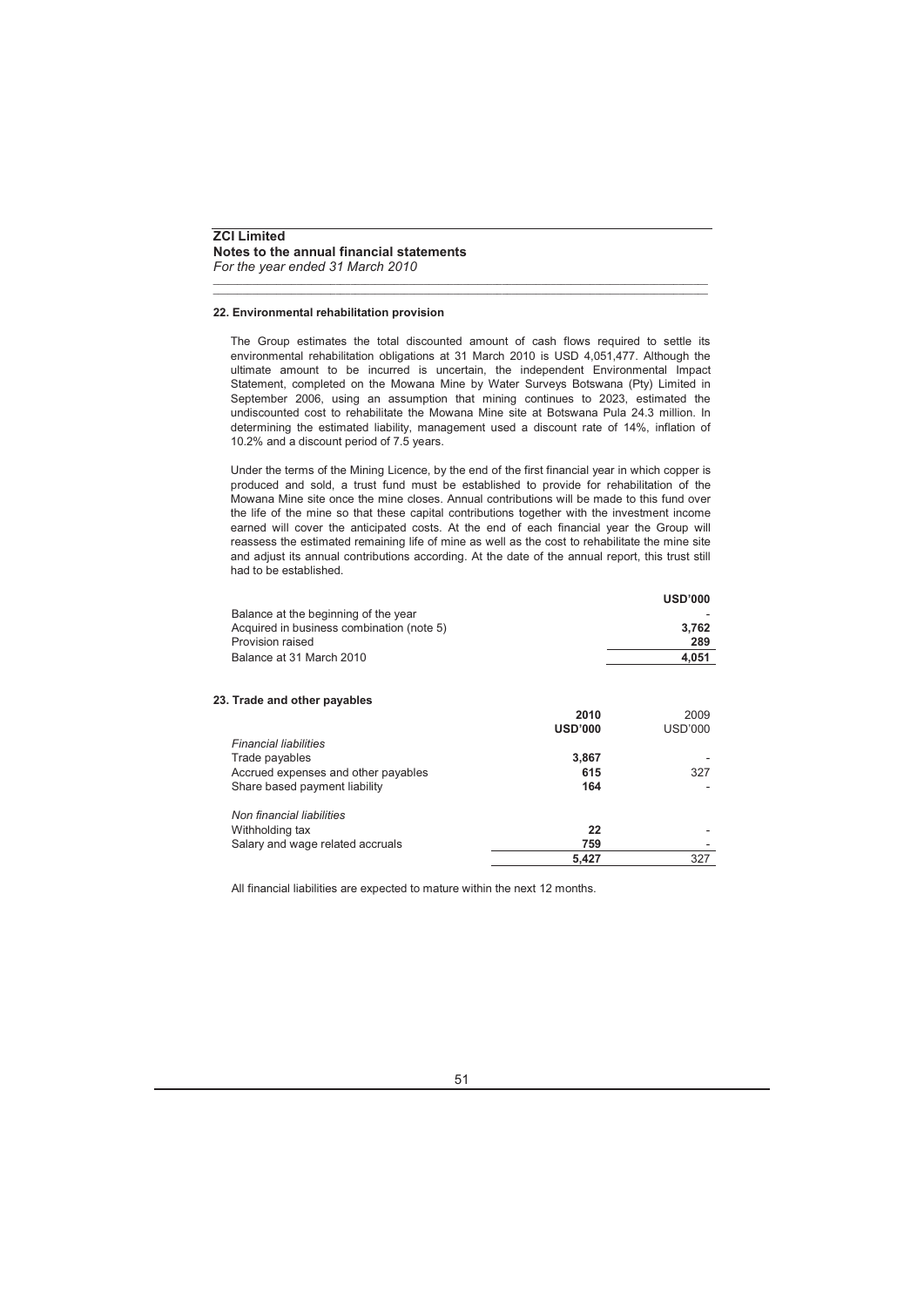#### **24. Related parties**

The Group, in the ordinary course of business and similar to last year entered, into various consulting arrangements with related parties on an arm's length basis at market related rates.

\_\_\_\_\_\_\_\_\_\_\_\_\_\_\_\_\_\_\_\_\_\_\_\_\_\_\_\_\_\_\_\_\_\_\_\_\_\_\_\_\_\_\_\_\_\_\_\_\_\_\_\_\_\_\_\_\_\_\_\_\_\_\_\_\_\_\_\_\_\_\_\_\_\_\_\_\_\_\_\_\_\_\_\_\_\_\_\_\_\_\_\_\_\_\_\_\_\_\_\_\_ \_\_\_\_\_\_\_\_\_\_\_\_\_\_\_\_\_\_\_\_\_\_\_\_\_\_\_\_\_\_\_\_\_\_\_\_\_\_\_\_\_\_\_\_\_\_\_\_\_\_\_\_\_\_\_\_\_\_\_\_\_\_\_\_\_\_\_\_\_\_\_\_\_\_\_\_\_\_\_\_\_\_\_\_\_\_\_\_\_\_\_\_\_\_\_\_\_\_\_\_\_

The only change from the previous year is the funding provided to the subsidiaries, all of which is also arm's length and at market related rates.

#### *Identity of related parties*

The Company's ultimate controlling party is The Copperbelt Development Foundation.

The shareholders (as listed in shareholder's analysis on page 14) and subsidiaries of ZCI (as listed in note 26) are considered to be related parties. All transactions with these related parties are on a market-related basis. The directors are listed on page 19. One of the directors has an indirect interest in the company (as mentioned in directors' report page 18).

Key management is defined as those persons having authority and responsibility for planning, directing and controlling the activities of the entity. Directors of ZCI as well as the directors of ACU are considered key management.

#### *Transactions during the year*

Financing provided to subsidiaries is disclosed in note 6.

Key management compensation and directors remuneration are disclosed in note 25.

The Company granted a loan of USD 6,000,000 to Ndola. T Kamwendo, director of ZCI, is a director of Ndola.

The Company paid professional fees amounting to USD 1,479,639 (2009: USD 245,885) to ICapital Limited (ICapital) for the provision of technical and operation support to the Company. J Soko, a director of ACU, is a principal of ICapital.

The Company paid fees amounting USD 152,829 (2009: USD 246,016) to Maitland for the administration of the Company. S Georgala, a director of ZCI, is Managing Director of Maitland and K L Bergkoetter, a director of ZCI, is employed by Maitland.

All the transactions were in the normal course of operations and on an arm's length basis at market related rates.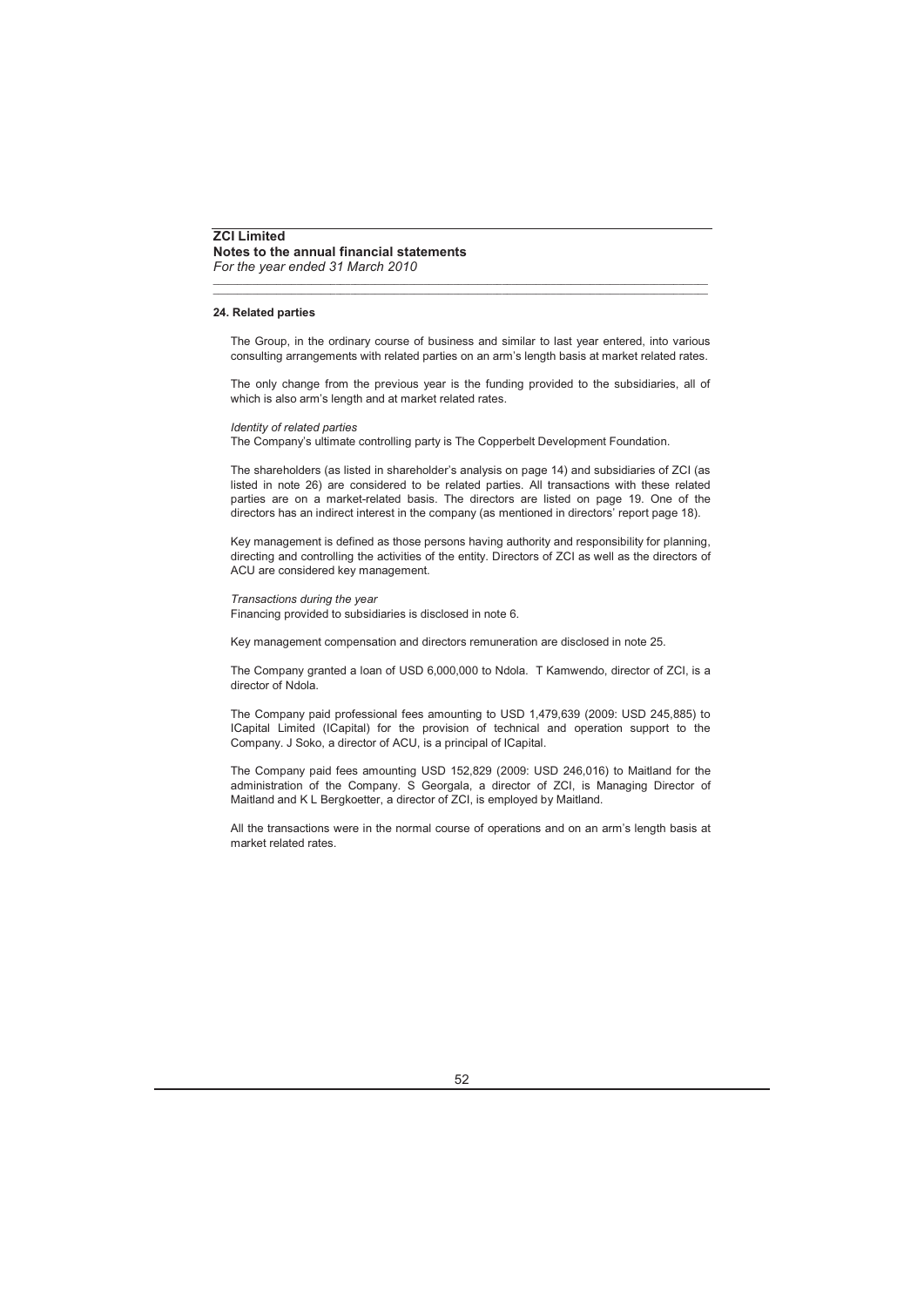# **25. Remuneration of directors and other key management personnel**

\_\_\_\_\_\_\_\_\_\_\_\_\_\_\_\_\_\_\_\_\_\_\_\_\_\_\_\_\_\_\_\_\_\_\_\_\_\_\_\_\_\_\_\_\_\_\_\_\_\_\_\_\_\_\_\_\_\_\_\_\_\_\_\_\_\_\_\_\_\_\_\_\_\_\_\_\_\_\_\_\_\_\_\_\_\_\_\_\_\_\_\_\_\_\_\_\_\_\_\_\_ \_\_\_\_\_\_\_\_\_\_\_\_\_\_\_\_\_\_\_\_\_\_\_\_\_\_\_\_\_\_\_\_\_\_\_\_\_\_\_\_\_\_\_\_\_\_\_\_\_\_\_\_\_\_\_\_\_\_\_\_\_\_\_\_\_\_\_\_\_\_\_\_\_\_\_\_\_\_\_\_\_\_\_\_\_\_\_\_\_\_\_\_\_\_\_\_\_\_\_\_\_

|                                                                                                                                                | <b>Short term benefits</b>                   |                                                   |                                     | <b>Share</b><br>based<br>payments      |                                               |
|------------------------------------------------------------------------------------------------------------------------------------------------|----------------------------------------------|---------------------------------------------------|-------------------------------------|----------------------------------------|-----------------------------------------------|
|                                                                                                                                                | <b>Directors</b><br>fees                     | Other<br>benefits                                 | <b>Basic annual</b><br>remuneration | <b>Bonus</b><br>scheme                 | Total<br>remuneration                         |
|                                                                                                                                                | <b>USD'000</b>                               | <b>USD'000</b>                                    | <b>USD'000</b>                      | <b>USD'000</b>                         | <b>USD'000</b>                                |
| 2010                                                                                                                                           |                                              |                                                   |                                     |                                        |                                               |
| Directors ZCI<br>T. Kamwendo<br>D. Rodier<br>M. Clerc<br>S. Georgala<br>Prof S. Simukanga<br>M. M. du Toit<br>E. Hamuwele<br>K. L. Bergkoetter | 47<br>36<br>36<br>34<br>42<br>42<br>42<br>17 | 73<br>10<br>29<br>14<br>23<br>24<br>13<br>13      |                                     | 29<br>23<br>23<br>23<br>23<br>23<br>23 | 149<br>69<br>88<br>71<br>88<br>89<br>78<br>30 |
| <b>Directors ACU</b><br>R. D. Corrans<br>D. Jones<br>J. Soko<br>D. Rodier<br>Prof S. Simukanga<br>B. R. Kipp                                   | 27<br>3<br>24<br>30<br>17<br>$\blacksquare$  |                                                   | 111                                 |                                        | 27<br>3<br>24<br>30<br>17<br>111              |
| <b>Total</b>                                                                                                                                   | 397                                          | 199                                               | 111                                 | 167                                    | 874                                           |
| 2009                                                                                                                                           |                                              |                                                   |                                     |                                        |                                               |
| T. Kamwendo<br>D. Rodier<br>M. Clerc<br>S. Georgala<br>Prof S. Simukanga<br>M. M. Du Toit<br>E. Hamuwele                                       | 47<br>36<br>36<br>36<br>17<br>17<br>17       | 15<br>22<br>10<br>12<br>$\overline{7}$<br>12<br>8 |                                     |                                        | 62<br>58<br>46<br>48<br>24<br>29<br>25        |
| Total                                                                                                                                          | 206                                          | 86                                                |                                     |                                        | 292                                           |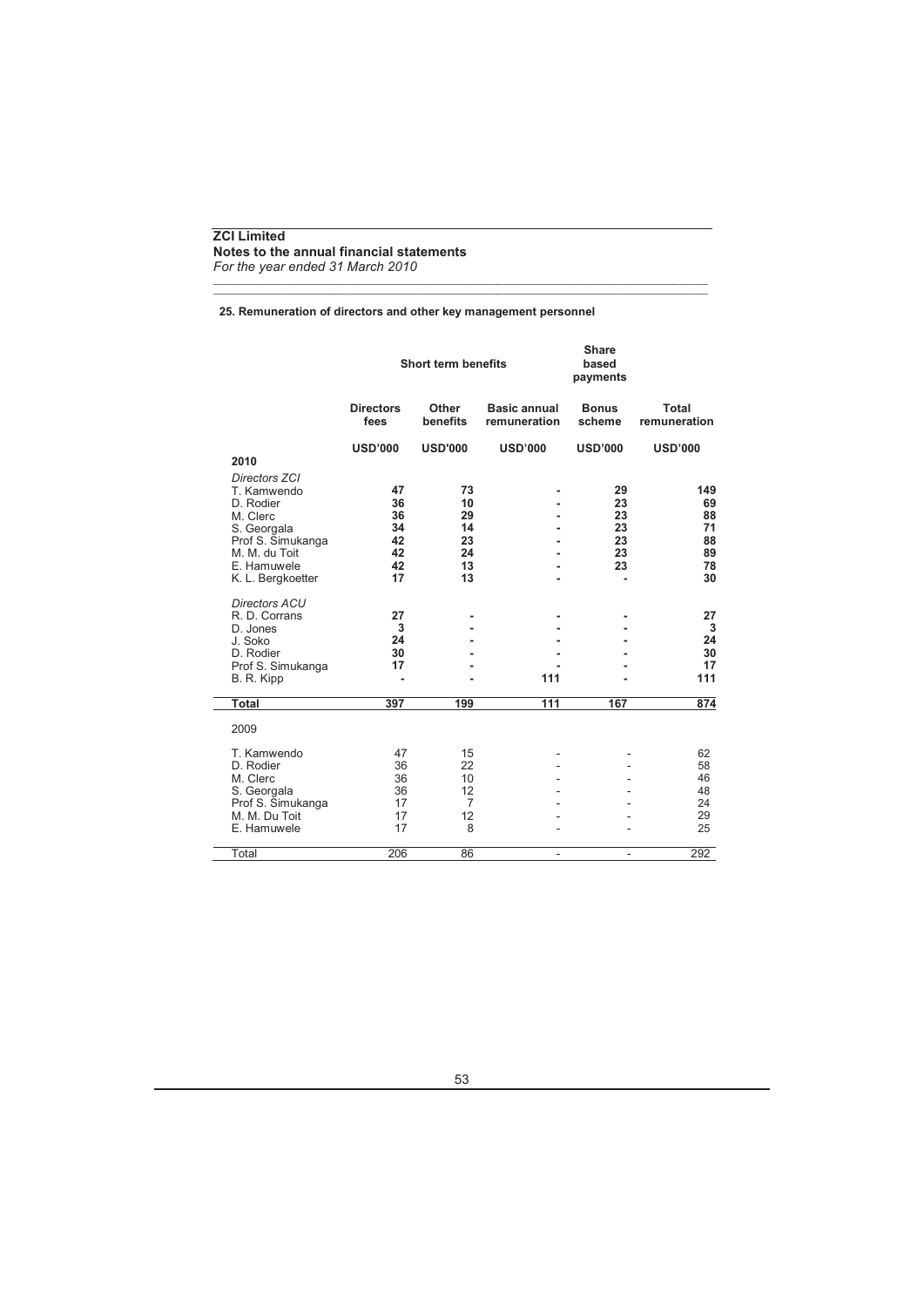*For the year ended 31 March 2010*

#### **26. Subsidiary undertakings**

|                                                                               | Country of<br>incorporation<br>and operation | <b>Physical</b><br>activity | Holding of<br>equity<br>shares<br>2010 | Holding of<br>equity<br>shares<br>2009 |
|-------------------------------------------------------------------------------|----------------------------------------------|-----------------------------|----------------------------------------|----------------------------------------|
| <b>ZCI Holdings SA</b>                                                        | Luxembourg                                   | Investment                  | $**$                                   | 100%                                   |
| <b>ZCI Holdings Ltd</b>                                                       | Liberia                                      | Investment                  | $**$                                   | 100%                                   |
| African Copper Plc                                                            | England                                      | Investment                  | 82.16%                                 | ٠                                      |
| Mortbury Limited*                                                             | <b>British Virgin</b><br>Islands             | Investment                  | 82.16%                                 |                                        |
| Messina Copper (Botswana)<br>(Pty) Ltd*                                       | <b>Botswana</b>                              | Mining                      | 82.16%                                 |                                        |
| Matsitama Minerals (Pty)<br>Limited *<br>* indirectly held<br>** deregistered | <b>Botswana</b>                              | Exploration                 | 82.16%                                 |                                        |

\_\_\_\_\_\_\_\_\_\_\_\_\_\_\_\_\_\_\_\_\_\_\_\_\_\_\_\_\_\_\_\_\_\_\_\_\_\_\_\_\_\_\_\_\_\_\_\_\_\_\_\_\_\_\_\_\_\_\_\_\_\_\_\_\_\_\_\_\_\_\_\_\_\_\_\_\_\_\_\_\_\_\_\_\_\_\_\_\_\_\_\_\_\_\_\_\_\_\_\_\_ \_\_\_\_\_\_\_\_\_\_\_\_\_\_\_\_\_\_\_\_\_\_\_\_\_\_\_\_\_\_\_\_\_\_\_\_\_\_\_\_\_\_\_\_\_\_\_\_\_\_\_\_\_\_\_\_\_\_\_\_\_\_\_\_\_\_\_\_\_\_\_\_\_\_\_\_\_\_\_\_\_\_\_\_\_\_\_\_\_\_\_\_\_\_\_\_\_\_\_\_\_

## **27. Commitments**

| Contractual<br>obligations                      | Total          | 2010           | 2011           | 2012           | 2013<br>and                  |
|-------------------------------------------------|----------------|----------------|----------------|----------------|------------------------------|
|                                                 | <b>USD'000</b> | <b>USD'000</b> | <b>USD'000</b> | <b>USD'000</b> | thereafter<br><b>USD'000</b> |
| Goods, services and<br>equipment <sup>(a)</sup> | 8.236          | 3.330          | 106            | ۰              |                              |
| Exploration licences <sup>(b)</sup>             | 1,014          | ۰              |                | 1.014          |                              |
| Lease agreements <sup>(c)</sup>                 | 277            | 143            | 124            | 9              |                              |
|                                                 | 9.527          | 3.473          | 231            | 1.023          |                              |

a) The Company and its subsidiaries have a number of agreements with arms-length third parties who provide a wide range of goods and services and equipment. This includes commitments for capital expenditure.

b) Under the terms of the Company's prospecting licences Matsitama is obliged to incur certain minimum expenditures.

c) The Company has entered into agreements to lease premises for various periods.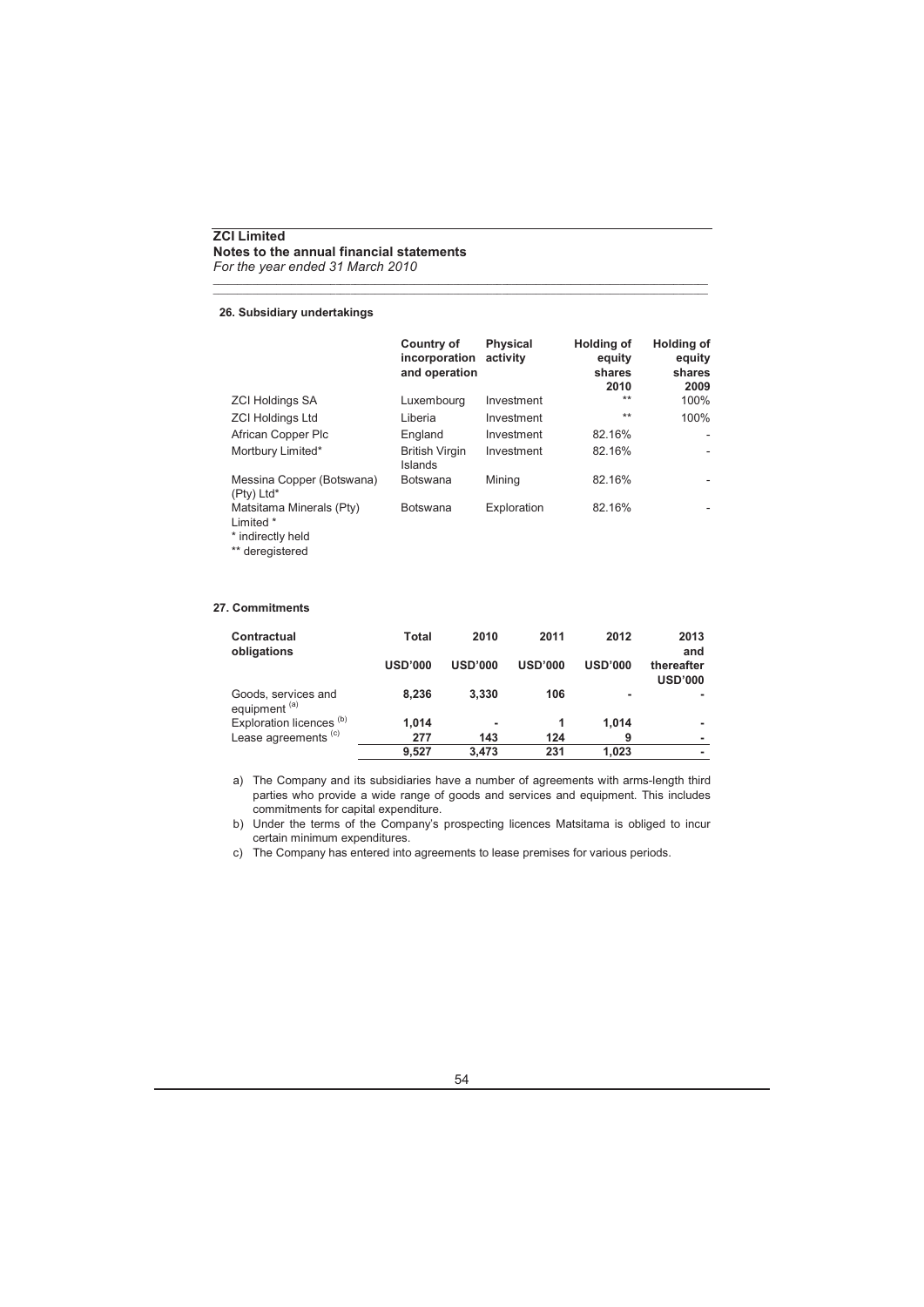*For the year ended 31 March 2010*

| 28. Cash utilised by operations                       |                |          |
|-------------------------------------------------------|----------------|----------|
|                                                       | 2010           | 2009     |
|                                                       | <b>USD'000</b> | USD'000  |
| Profit for the year adjusted for:                     | 16,760         | 516      |
| Interest income                                       | (509)          | (3,652)  |
| Interest expense                                      | 64             | 150      |
| Income tax                                            | (970)          | 72       |
|                                                       | 15,345         | (2, 914) |
| Non-cash items                                        |                |          |
| Depreciation                                          | 3,354          |          |
| Amortisation                                          | 1,681          |          |
| Negative goodwill                                     | (33,905)       |          |
| Share based payment                                   | 164            |          |
| Environmental rehabilitation provision                | 289            |          |
| Cash utilised before working capital changes          | (13, 072)      | (2, 914) |
| <b>Working capital changes</b>                        |                |          |
| Increase/(decrease) in trade and other<br>receivables | 388            | (5, 181) |
| Increase in trade and other payables                  | 2,276          | 6,969    |
| Decrease in inventory                                 | (327)          |          |
| Decrease in other financial assets                    | (8)            |          |
| Cash utilised by operations                           | (10, 743)      | (1,126)  |
|                                                       |                |          |

\_\_\_\_\_\_\_\_\_\_\_\_\_\_\_\_\_\_\_\_\_\_\_\_\_\_\_\_\_\_\_\_\_\_\_\_\_\_\_\_\_\_\_\_\_\_\_\_\_\_\_\_\_\_\_\_\_\_\_\_\_\_\_\_\_\_\_\_\_\_\_\_\_\_\_\_\_\_\_\_\_\_\_\_\_\_\_\_\_\_\_\_\_\_\_\_\_\_\_\_\_ \_\_\_\_\_\_\_\_\_\_\_\_\_\_\_\_\_\_\_\_\_\_\_\_\_\_\_\_\_\_\_\_\_\_\_\_\_\_\_\_\_\_\_\_\_\_\_\_\_\_\_\_\_\_\_\_\_\_\_\_\_\_\_\_\_\_\_\_\_\_\_\_\_\_\_\_\_\_\_\_\_\_\_\_\_\_\_\_\_\_\_\_\_\_\_\_\_\_\_\_\_

## **29. Financial instruments**

The Board of directors has overall responsibility for the establishment and oversight of the Group's risk management framework.

The board of directors determines, as required, the degree to which it is appropriate to use financial instruments, commodity contracts or other hedging contracts or techniques to mitigate risks. The main risks for which such instruments may be appropriate are market risk including interest rate risk, foreign exchange risk and commodity price risk and liquidity risk each of which is discussed below.

The Group's principal financial liabilities comprise trade and other payables. The Group's financial assets comprise cash and cash equivalents, trade and other receivables, other financial assets and a long term receivable.

All of the Group's financial liabilities are classified as other financial liabilities and are measured at amortised cost and all of the Group's financial assets are classified as loans and receivables, carried at amortised cost less impairment losses.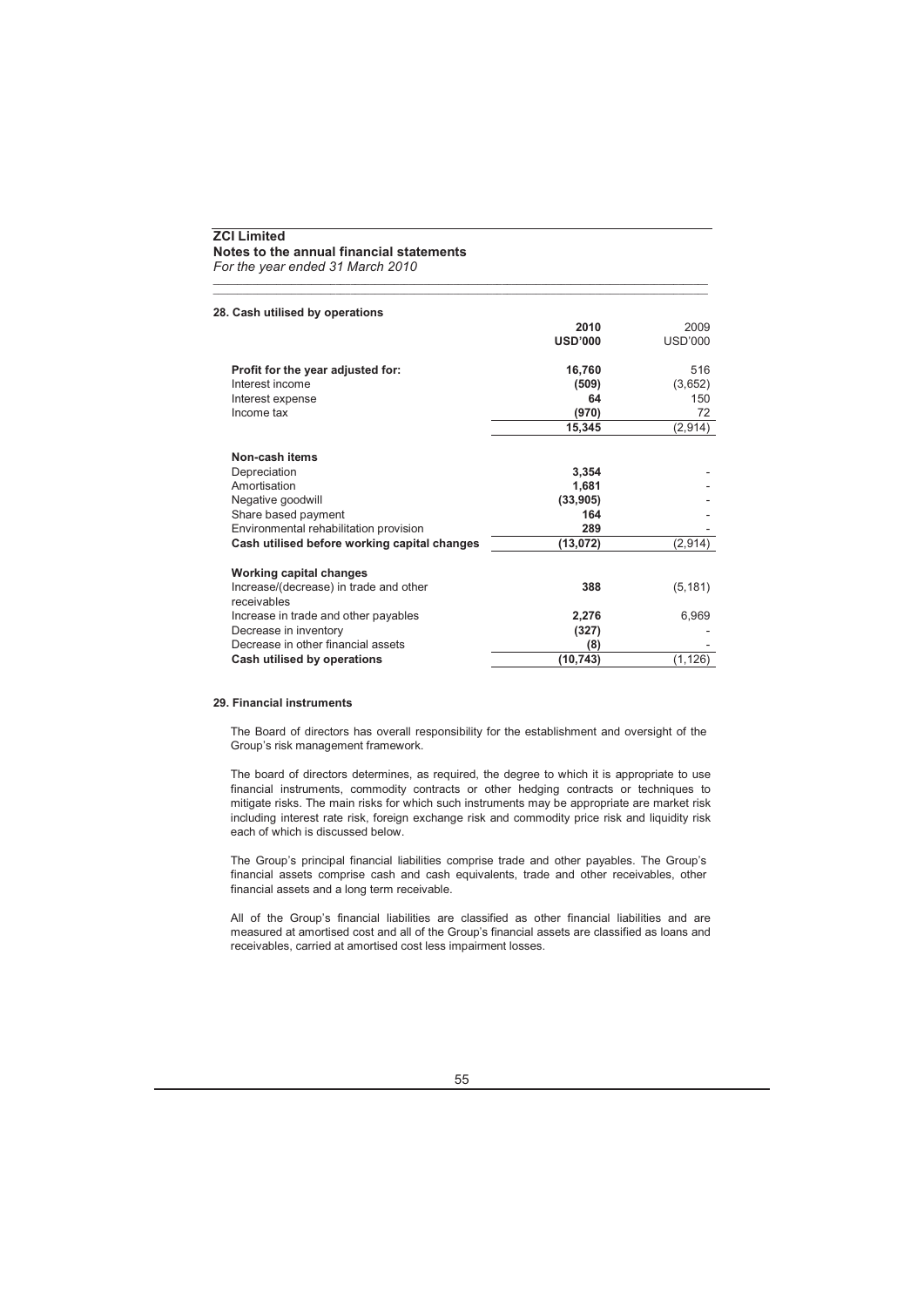#### **29. Financial instruments - Continued**

The fair value of the Group's financial instruments is reflected by the carrying amount shown in the statement of financial position.

\_\_\_\_\_\_\_\_\_\_\_\_\_\_\_\_\_\_\_\_\_\_\_\_\_\_\_\_\_\_\_\_\_\_\_\_\_\_\_\_\_\_\_\_\_\_\_\_\_\_\_\_\_\_\_\_\_\_\_\_\_\_\_\_\_\_\_\_\_\_\_\_\_\_\_\_\_\_\_\_\_\_\_\_\_\_\_\_\_\_\_\_\_\_\_\_\_\_\_\_\_ \_\_\_\_\_\_\_\_\_\_\_\_\_\_\_\_\_\_\_\_\_\_\_\_\_\_\_\_\_\_\_\_\_\_\_\_\_\_\_\_\_\_\_\_\_\_\_\_\_\_\_\_\_\_\_\_\_\_\_\_\_\_\_\_\_\_\_\_\_\_\_\_\_\_\_\_\_\_\_\_\_\_\_\_\_\_\_\_\_\_\_\_\_\_\_\_\_\_\_\_\_

The Group's activities are exposed to a variety of financial risks, which include interest rate risk, foreign currency risk, commodity price risk and liquidity risk and credit risk.

#### **a) Market Risk**

#### *(i) Interest rate risk*

Interest rate risk is the risk that the value of a financial instrument or cash flows associated with the instrument will fluctuate due to changes in market interest rates. Interest rate risk arises from interest bearing financial assets and liabilities that the Group uses. Interest bearing assets comprise cash and cash equivalents which are considered to be short-term liquid assets. Interest bearing borrowings comprise a fixed rate loans and variable rate vehicle lease obligations. Variable lease obligations are not considered material.

As at 31 March 2010, with other variables unchanged, a plus or minus 1% change in interest rates, on investments and borrowings whose interest rates are not fixed, would affect the loss for the year by approximately USD 304,314 for the year.

#### *(ii) Foreign currency risk*

Foreign currency risk refers to the risk that the value of a financial commitment or recognised asset or liability will fluctuate due to changes in foreign currency rates. The Group is exposed to foreign currency risk as a result of financial assets and liabilities of subsidiaries determined in currencies other than their functional currency.

The Group has not used forward exchange contracts to manage this risk.

The table below shows the currency profiles of cash and cash equivalents:

|                       | 2010           | 2009           |
|-----------------------|----------------|----------------|
|                       | <b>USD'000</b> | <b>USD'000</b> |
| <b>Pound Sterling</b> | 2,543          | 161            |
| Canadian Dollar       | 25             |                |
| South African Rand    | 11             |                |
| <b>US Dollar</b>      | 45.768         | 102,539        |
| Botswana Pula         | 78             |                |
| Euro                  | 5              | 239            |
|                       | 48.430         | 102,939        |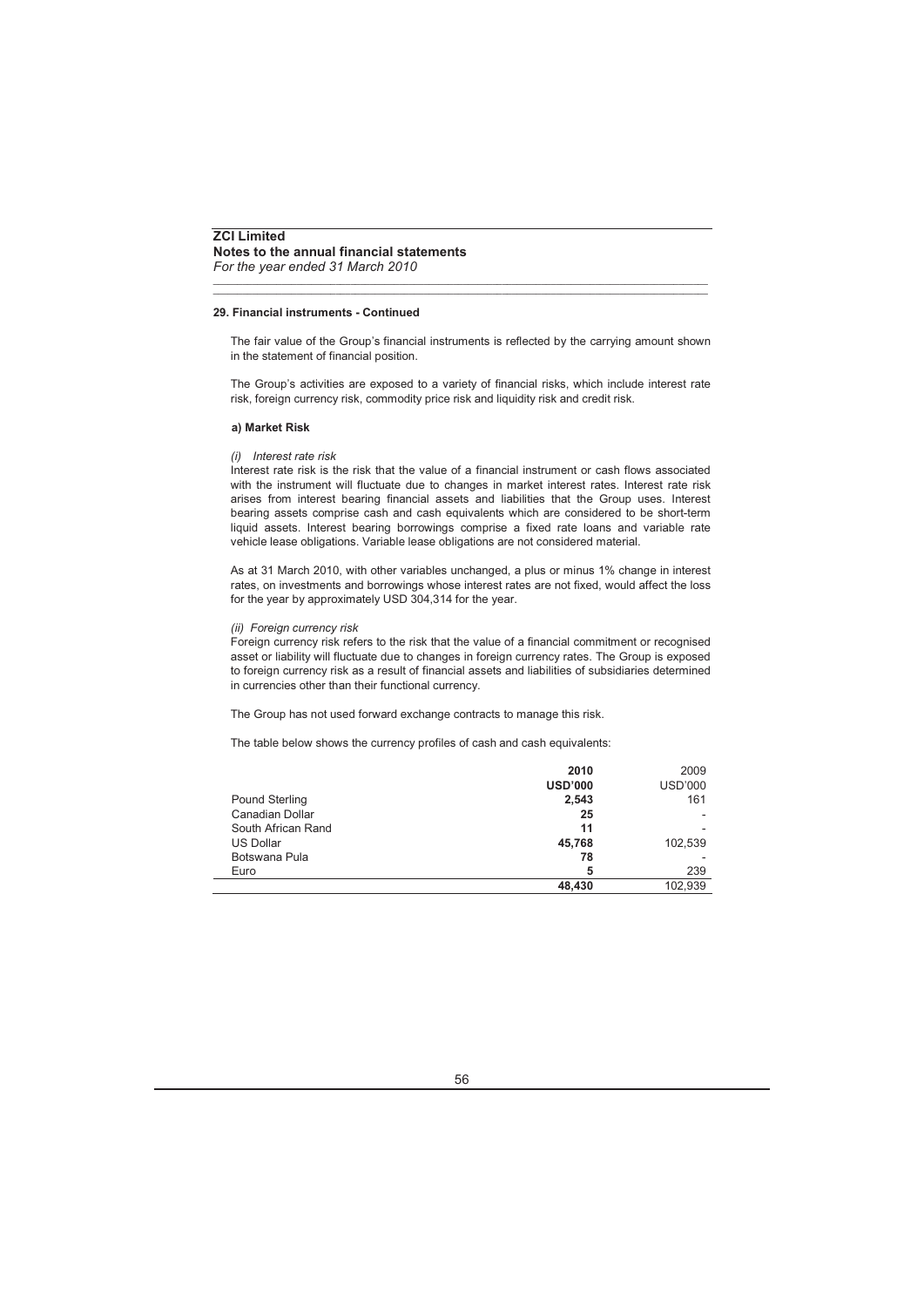#### **29. Financial instruments - Continued**

The table below shows an analysis of the Group's exposure to foreign currencies:

\_\_\_\_\_\_\_\_\_\_\_\_\_\_\_\_\_\_\_\_\_\_\_\_\_\_\_\_\_\_\_\_\_\_\_\_\_\_\_\_\_\_\_\_\_\_\_\_\_\_\_\_\_\_\_\_\_\_\_\_\_\_\_\_\_\_\_\_\_\_\_\_\_\_\_\_\_\_\_\_\_\_\_\_\_\_\_\_\_\_\_\_\_\_\_\_\_\_\_\_\_ \_\_\_\_\_\_\_\_\_\_\_\_\_\_\_\_\_\_\_\_\_\_\_\_\_\_\_\_\_\_\_\_\_\_\_\_\_\_\_\_\_\_\_\_\_\_\_\_\_\_\_\_\_\_\_\_\_\_\_\_\_\_\_\_\_\_\_\_\_\_\_\_\_\_\_\_\_\_\_\_\_\_\_\_\_\_\_\_\_\_\_\_\_\_\_\_\_\_\_\_\_

|                          | Pound<br><b>Sterling</b><br><b>USD'000</b> | Euro<br><b>USD'000</b> | South<br>African<br>Rand<br><b>USD'000</b> | Total<br><b>USD'000</b> |
|--------------------------|--------------------------------------------|------------------------|--------------------------------------------|-------------------------|
| Trade and other payables | 63                                         | 23                     | 126                                        | 212                     |

#### *(iii) Commodity price risk*

Commodity price risk is the risk that the Group's future earnings will be adversely impacted by changes in the market prices of commodities. The Group is exposed to commodity price, as it sells its copper concentrate under pricing arrangements whereby the quoted period established for each sale contract to finalise the sales price is the month subsequent to the month of delivery, within which the contract is required to be settled. Changes between the prices recorded upon recognition of provisional revenue and final price due to fluctuation in copper market prices result in the existence of an embedded derivative in the trade receivable.

From time-to-time the Group may use derivative transactions by purchasing copper put contracts to manage fluctuations in copper prices in the Group's underlying business operations. The use of derivatives is based on established practices and parameters which are subject to the oversight of the Board of Directors.

#### *(iv) Credit risk*

Credit risk is the risk of financial loss to the Group if a customer or counterparty to a financial instrument fails to meet its contractual obligations.

The Group is exposed to credit risk on its long term receivable, cash and cash equivalents and trade and other receivables as set out in Notes 11, 16 and 18, which also represent the maximum exposure to credit risk The Group only deposits surplus cash with well-established financial institutions of high quality credit standing.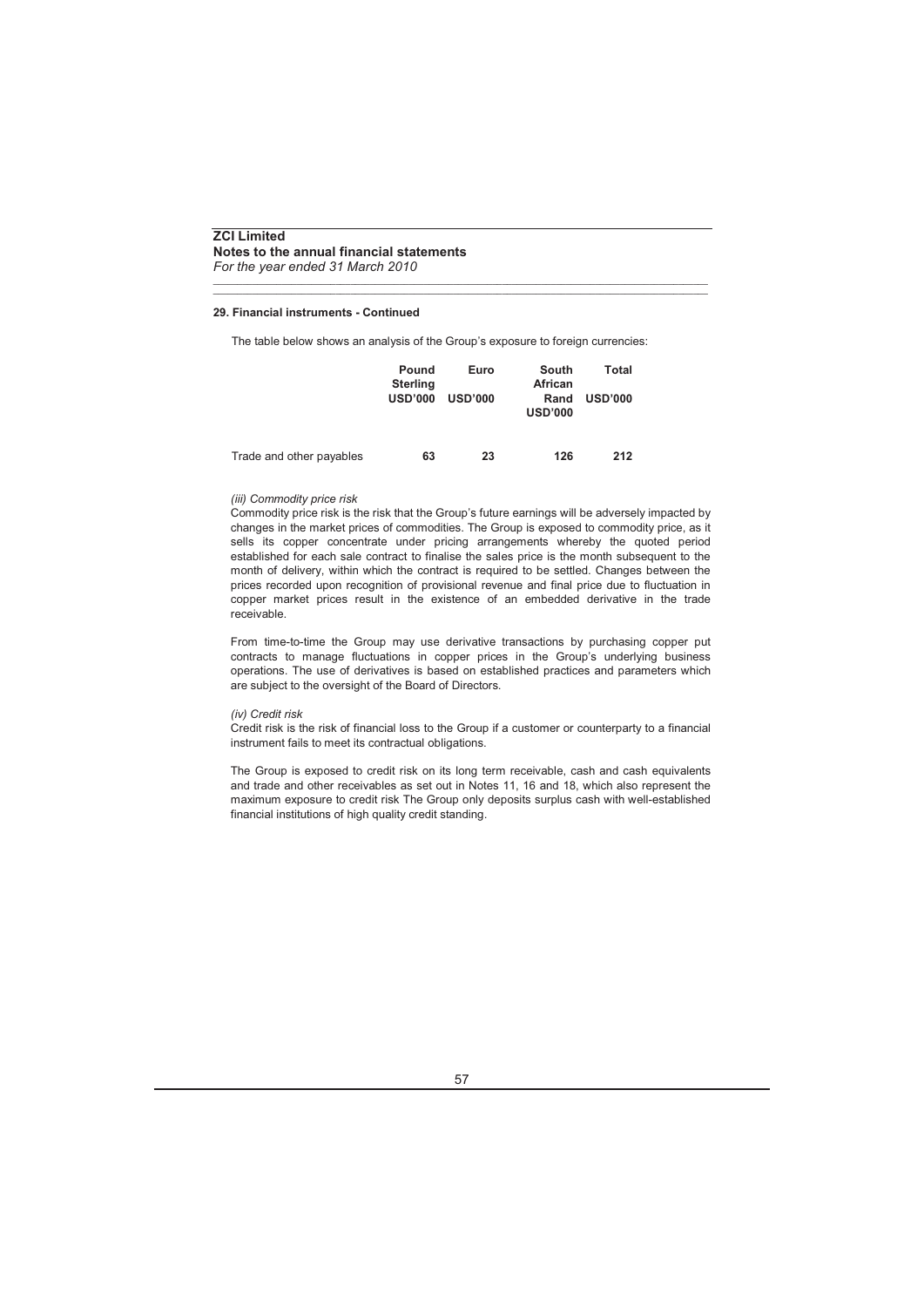#### **29. Financial instruments - Continued**

#### **b) Liquidity Risk**

Liquidity risk is the risk that the Group will not be able to meet its financial obligations as they fall due. The Group ensures that there is sufficient capital in order to meet short term business requirements, after taking into accounts cash flows from operations and the Group's holdings of cash. The Group's cash and cash equivalents are invested in business accounts which are available on demand.

\_\_\_\_\_\_\_\_\_\_\_\_\_\_\_\_\_\_\_\_\_\_\_\_\_\_\_\_\_\_\_\_\_\_\_\_\_\_\_\_\_\_\_\_\_\_\_\_\_\_\_\_\_\_\_\_\_\_\_\_\_\_\_\_\_\_\_\_\_\_\_\_\_\_\_\_\_\_\_\_\_\_\_\_\_\_\_\_\_\_\_\_\_\_\_\_\_\_\_\_\_ \_\_\_\_\_\_\_\_\_\_\_\_\_\_\_\_\_\_\_\_\_\_\_\_\_\_\_\_\_\_\_\_\_\_\_\_\_\_\_\_\_\_\_\_\_\_\_\_\_\_\_\_\_\_\_\_\_\_\_\_\_\_\_\_\_\_\_\_\_\_\_\_\_\_\_\_\_\_\_\_\_\_\_\_\_\_\_\_\_\_\_\_\_\_\_\_\_\_\_\_\_

As at 31 March 2010 the Group had USD 48.43 million in cash and cash equivalents, USD 0.98 million in other receivables and prepayments and USD 5.26 million in trade and other payables.

Prudent liquidity risk management implies maintaining sufficient cash and cash equivalents and the availability of committed credit facilities. The Group manages liquidity risk by monitoring forecast and actual cash flows and matching maturity profiles of financial assets and liabilities.

#### **c) Capital risk management**

The primary objective of managing the Group's capital is to ensure that there is sufficient capital available to support the funding and operating requirements of the Group in a way that optimises the cost of capital, maximizes shareholders' returns, matches the strategic business plan and ensures that the Group remains in a sound financial position.

There were no changes to the Group's approach to capital management during the year.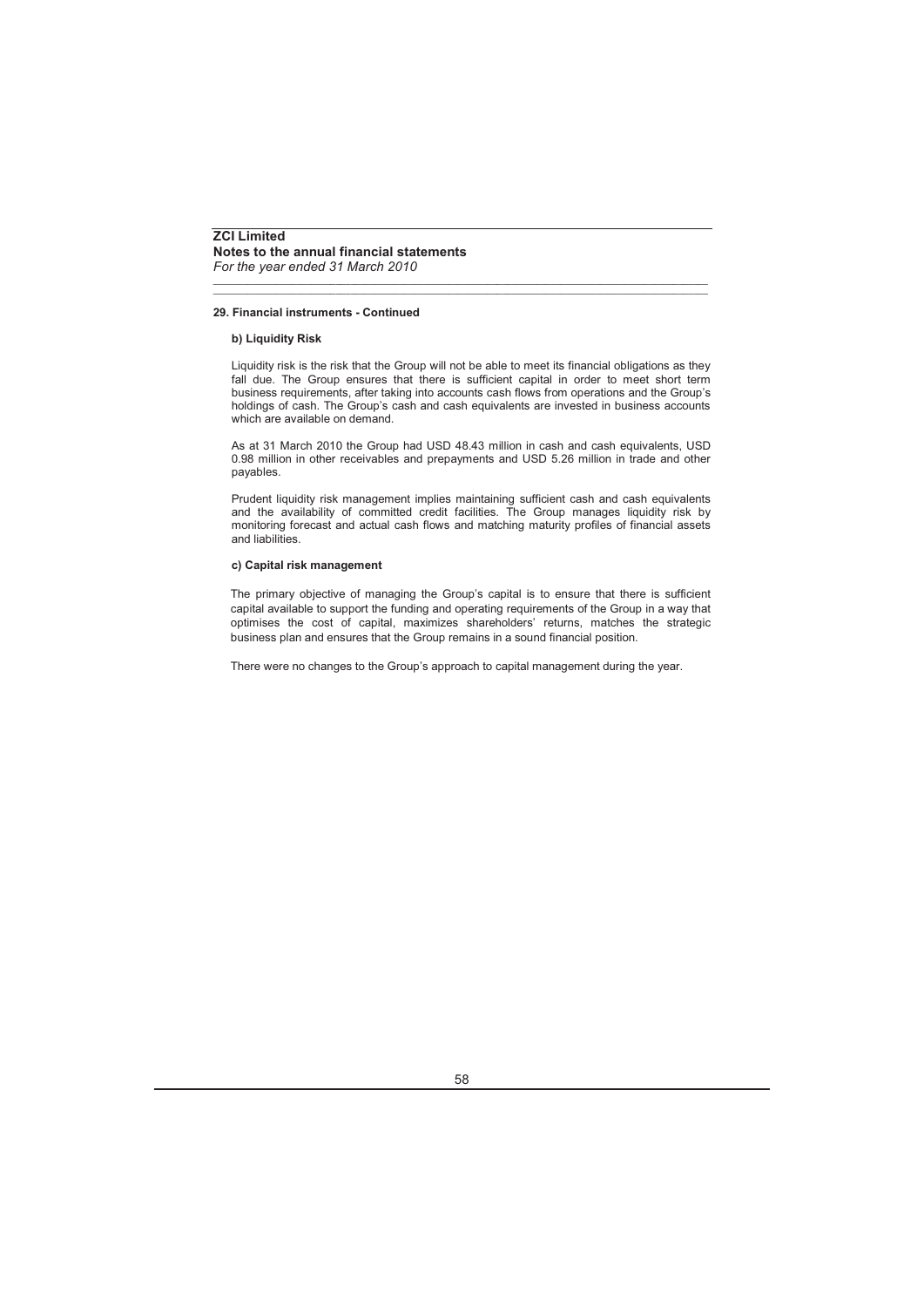## **ZCI Limited Notice of Annual General Meeting**

Notice is hereby given that the fortieth annual general meeting of the shareholders of ZCI Limited will be held at the Hotel Novotel, 35 rue du Laboratoire, Luxembourg, on Thursday, 23 September 2010 at 14h00 CET to pass the following resolutions with or without modification:

\_\_\_\_\_\_\_\_\_\_\_\_\_\_\_\_\_\_\_\_\_\_\_\_\_\_\_\_\_\_\_\_\_\_\_\_\_\_\_\_\_\_\_\_\_\_\_\_\_\_\_\_\_\_\_\_\_\_\_\_\_\_\_\_\_\_\_\_\_\_\_\_\_\_\_\_\_\_\_\_\_\_\_\_\_\_\_\_\_\_\_\_\_\_\_\_\_\_\_\_\_ \_\_\_\_\_\_\_\_\_\_\_\_\_\_\_\_\_\_\_\_\_\_\_\_\_\_\_\_\_\_\_\_\_\_\_\_\_\_\_\_\_\_\_\_\_\_\_\_\_\_\_\_\_\_\_\_\_\_\_\_\_\_\_\_\_\_\_\_\_\_\_\_\_\_\_\_\_\_\_\_\_\_\_\_\_\_\_\_\_\_\_\_\_\_\_\_\_\_\_\_\_

1.1 To consider the financial statements and the reports of the directors and auditors for the year ended 31 March 2010.

1.2 To propose the re-election of the following directors:

1.2.1 T Kamwendo 1.2.2 D Rodier 1.2.3 S Georgala 1.2.4 KL Bergkoetter 1.2.5 S Simukanga 1.2.6 E Hamuwele 1.2.7 MM du Toit 1.2.8 M Clerc

who retire in terms of the Bye-Laws of the Company, and being eligible, recommended and available, have offered themselves for re-election.

A brief *Curriculum Vitae* of each director standing for re-election at the annual general meeting appears on pages 6 to 9 of the annual report.

1.3 To ratify and approve all actions taken by the directors of ZCI to the date of this annual general meeting, including, but not solely limited to the Term Loan Agreement with African Copper Plc and Ndola Lime Company Limited.

1.4 To approve the remuneration of the directors for the period ended 31 March 2010 including the compensation paid to the directors in terms of the Directors' Bonus Plan ("the Plan") as disclosed in the Company's annual financial statements and the annual report. Shareholders are advised that the total value of the Plan together with the directors' remuneration paid in the financial year ended 31 March 2010 did not exceed 1% of the Net Asset Value of the Company.

1.5 To reappoint the auditors, to fix their remuneration, and to note that the individual registered auditor who will undertake the audit during the financial year ending 31 March 2011 is Mr Kobus Volschenk.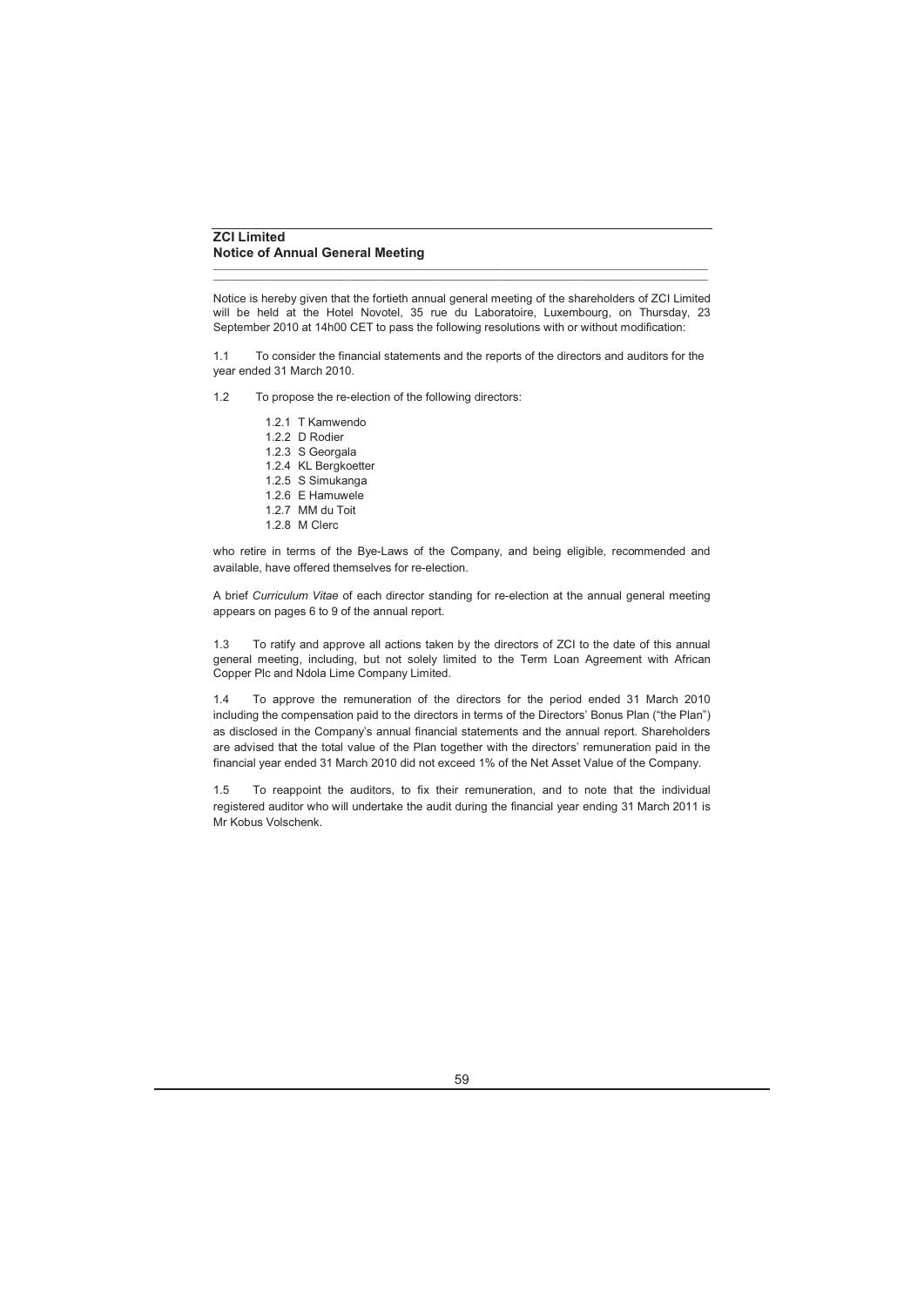#### 1.6 Special Resolution 1:

To resolve that, as contemplated in section 42A of the Bermudian Companies Act, the acquisitions by the Company, and/or any subsidiary of the Company, from time to time of the issued ordinary shares of the Company, upon such terms and conditions and in such amounts as the directors of the Company may from time to time determine, be and is hereby authorised, but subject to the Bye-Laws of the Company, the provisions of the Bermudian Companies Act and the JSE Limited Listings Requirements ("Listings Requirements") from time to time, when applicable, and the following limitations, namely that:

\_\_\_\_\_\_\_\_\_\_\_\_\_\_\_\_\_\_\_\_\_\_\_\_\_\_\_\_\_\_\_\_\_\_\_\_\_\_\_\_\_\_\_\_\_\_\_\_\_\_\_\_\_\_\_\_\_\_\_\_\_\_\_\_\_\_\_\_\_\_\_\_\_\_\_\_\_\_\_\_\_\_\_\_\_\_\_\_\_\_\_\_\_\_\_\_\_\_\_\_\_ \_\_\_\_\_\_\_\_\_\_\_\_\_\_\_\_\_\_\_\_\_\_\_\_\_\_\_\_\_\_\_\_\_\_\_\_\_\_\_\_\_\_\_\_\_\_\_\_\_\_\_\_\_\_\_\_\_\_\_\_\_\_\_\_\_\_\_\_\_\_\_\_\_\_\_\_\_\_\_\_\_\_\_\_\_\_\_\_\_\_\_\_\_\_\_\_\_\_\_\_\_

• the repurchase of securities being effected through the order books operated by the JSE and/or the Paris Euronext trading system and done without any prior understanding or arrangement between the Company and the counter party (reported trades are prohibited);

• this general authority shall only be valid until the Company's next annual general meeting, provided that it shall not extend beyond 15 (fifteen) months from the date of passing of this special resolution;

• in determining the price at which the Company's ordinary shares are acquired by the Company in terms of this general authority, the maximum premium at which such ordinary shares may be acquired will be 10% (ten per cent) of the weighted average of the market price at which such ordinary shares are traded on the JSE, as determined over the 5 (five) trading days immediately preceding the date of the repurchase of such ordinary shares by the Company. The JSE should be consulted for a ruling if the applicant's securities have not traded in such 5 business day period;

• acquisitions of ordinary shares in the aggregate in any one financial year may not exceed 20% (twenty per cent) of the Company's issued ordinary share capital as at the beginning of the financial year;

• the Company or its subsidiaries may not repurchase securities during a prohibited period as defined in paragraph 3.67 of the Listings Requirements unless they have in place a repurchase programme where the dates and quantities of securities to be traded during the relevant period are fixed (not subject to any variation) and full details of the programme have been disclosed in an announcement on SENS prior to the commencement of the prohibited period;

• when the Company has cumulatively repurchased 3% of the initial number of the relevant class of securities, and for each 3% in aggregate of the initial number of that class acquired thereafter, an announcement will be made; and

• the Company may only appoint one agent to effect any repurchase(s) on its behalf.

The directors undertake that they will not effect a general repurchase of shares and as contemplated above unless the following can be met;

• the Company and the Group are in a position to repay their debt in the ordinary course of business for a period of 12 months after the date of the general repurchase;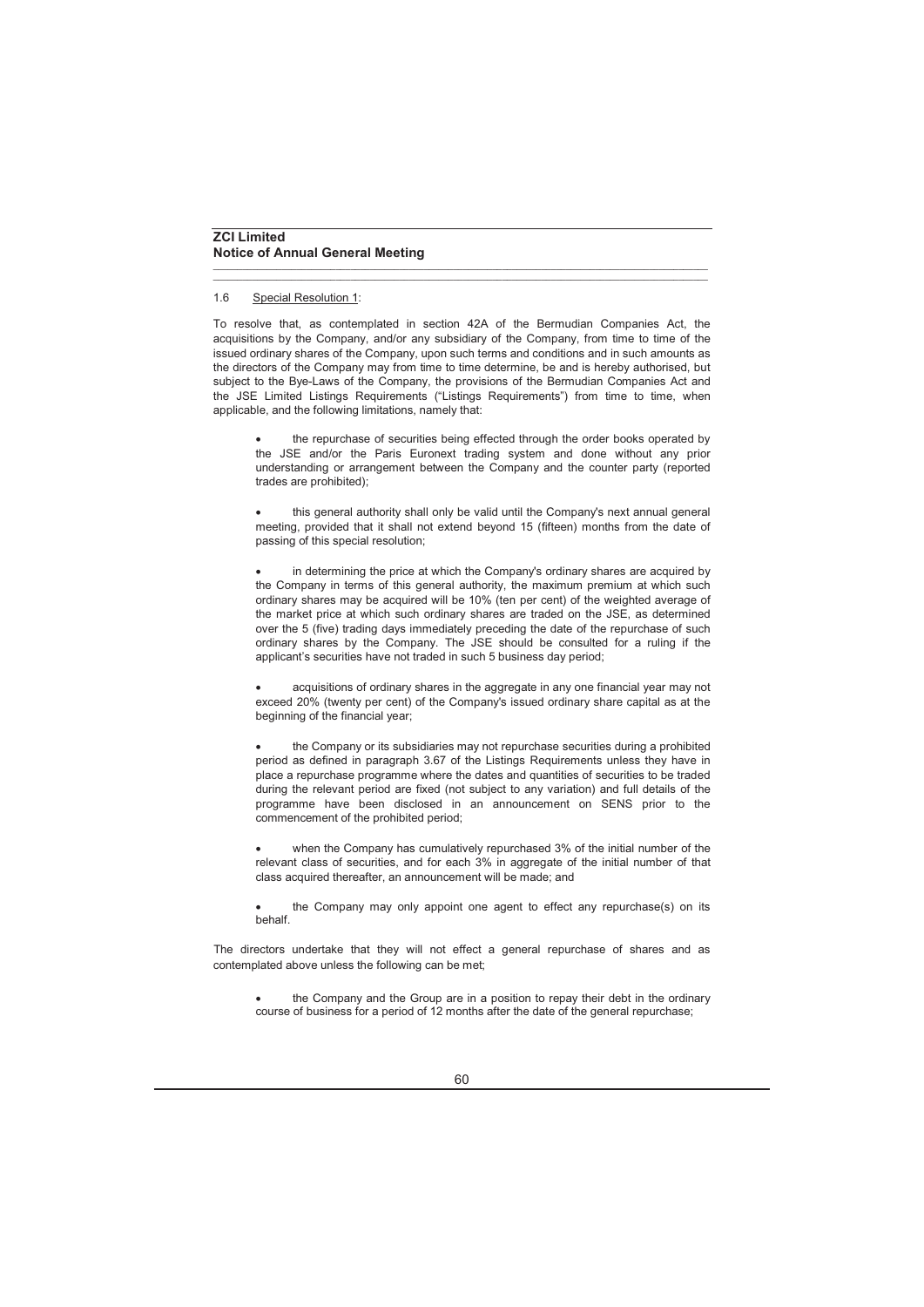• the assets of the Company and the Group, being fairly valued in accordance with International Financial Reporting Standards, are in excess of the liabilities of the Company and the Group for a period of 12 months after the date of the general repurchase;

\_\_\_\_\_\_\_\_\_\_\_\_\_\_\_\_\_\_\_\_\_\_\_\_\_\_\_\_\_\_\_\_\_\_\_\_\_\_\_\_\_\_\_\_\_\_\_\_\_\_\_\_\_\_\_\_\_\_\_\_\_\_\_\_\_\_\_\_\_\_\_\_\_\_\_\_\_\_\_\_\_\_\_\_\_\_\_\_\_\_\_\_\_\_\_\_\_\_\_\_\_ \_\_\_\_\_\_\_\_\_\_\_\_\_\_\_\_\_\_\_\_\_\_\_\_\_\_\_\_\_\_\_\_\_\_\_\_\_\_\_\_\_\_\_\_\_\_\_\_\_\_\_\_\_\_\_\_\_\_\_\_\_\_\_\_\_\_\_\_\_\_\_\_\_\_\_\_\_\_\_\_\_\_\_\_\_\_\_\_\_\_\_\_\_\_\_\_\_\_\_\_\_

• the share capital and reserves of the Company and the Group are adequate for ordinary business purposes for the next twelve months following the date of the general repurchase;

• the available working capital of the Company and the Group will be adequate for ordinary business purposes for a period of 12 months after the date of the general repurchase;

• the Company will provide its Sponsor with all documentation required in terms of Schedule 25 of the Listings Requirements, and will not commence any general repurchase programme until the Sponsor has signed off on the adequacy of its working capital and advised the JSE accordingly.

#### **Other disclosure in terms of the Listings Requirements Section 11.26**

The Listings Requirements require the following disclosure, some of which are set out elsewhere in the annual report of which this notice forms part as set out below:

- Directors and management page 6;
- Major shareholders of the Company page 14;
- Directors' interests in securities page 20; and
- Share capital of the Company page 48.

#### **Litigation statement**

The directors, whose names are given on page 19 of the annual report of which this notice forms part, are not aware of any legal or arbitration proceedings, including proceedings that are pending or threatened, that may have or have had in the recent past, being at least the previous 12 months, a material effect on the Group's financial position.

#### **Directors' responsibility statement**

The directors, whose names are given on page 19 of the annual report, collectively and individually accept full responsibility for the accuracy of the information pertaining to this resolution and certify that to the best of their knowledge and belief there are no facts that have been omitted which would make any statement false or misleading, and that all reasonable enquiries to ascertain such facts have been made and that this resolution contains all information required by law and the Listings Requirements.

#### **Material change or no material changes to report**

Other than the facts and developments reported on in the annual report, there have been no material changes in the financial position of the Company and its subsidiaries since the date of signature of the audit report and the date of this notice.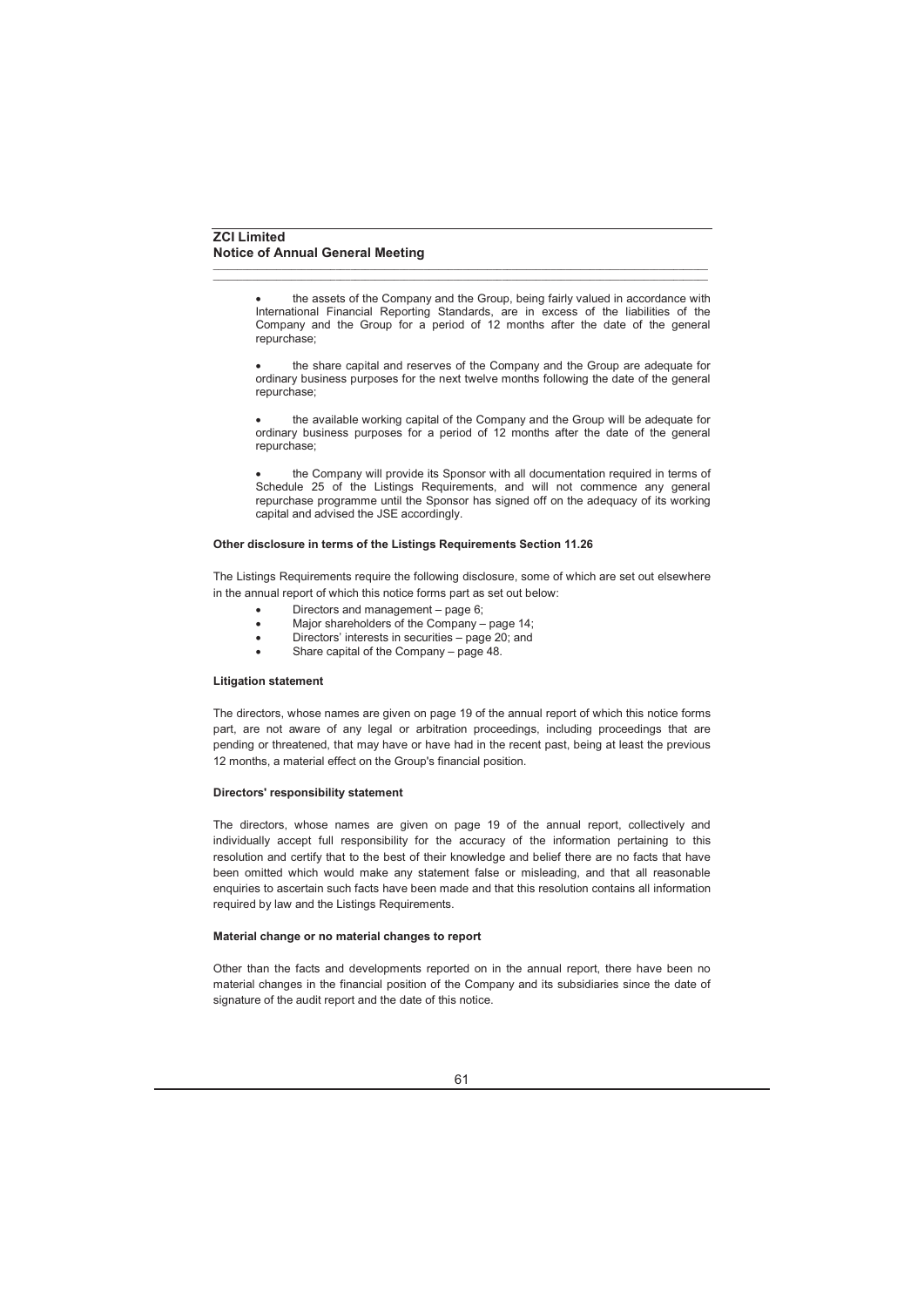#### **Reason and effect**

The reason for and effect of special resolution no. 1 is to authorise the Company and/or its subsidiaries by way of a general authority to acquire its own issued shares on such terms, conditions and in such amounts as determined from time to time by the directors of the Company subject to the limitations set out above.

\_\_\_\_\_\_\_\_\_\_\_\_\_\_\_\_\_\_\_\_\_\_\_\_\_\_\_\_\_\_\_\_\_\_\_\_\_\_\_\_\_\_\_\_\_\_\_\_\_\_\_\_\_\_\_\_\_\_\_\_\_\_\_\_\_\_\_\_\_\_\_\_\_\_\_\_\_\_\_\_\_\_\_\_\_\_\_\_\_\_\_\_\_\_\_\_\_\_\_\_\_ \_\_\_\_\_\_\_\_\_\_\_\_\_\_\_\_\_\_\_\_\_\_\_\_\_\_\_\_\_\_\_\_\_\_\_\_\_\_\_\_\_\_\_\_\_\_\_\_\_\_\_\_\_\_\_\_\_\_\_\_\_\_\_\_\_\_\_\_\_\_\_\_\_\_\_\_\_\_\_\_\_\_\_\_\_\_\_\_\_\_\_\_\_\_\_\_\_\_\_\_\_

#### **Statement of board's intention**

The directors of the Company have no specific intention to effect the provisions of special resolution number no. 1 but will however, continually review the Company's position, having regard to prevailing circumstances and market conditions, in considering whether to effect the provisions of special resolution number no.1.

#### **Voting and Proxies**

Shareholders who have not dematerialised their shares or who have dematerialised their shares with "own name" registration are entitled to attend and vote at the meeting and are entitled to appoint a proxy or proxies to attend, speak and vote in their stead. The person so appointed need not be a member. Proxy forms should be forwarded to reach the Company's transfer secretaries, Computershare Investor Services (Pty) Limited, 70 Marshall Street, Johannesburg, 2001 or posted to the transfer secretaries at P O Box 61051, Marshalltown, 2107, South Africa, so as to be received by not more than 48 hours before the time fixed for the holding of the meeting at 14h30 on Thursday, 23 September 2010. Proxy forms should only be completed by members who have not dematerialised their shares or who have dematerialised their shares with "own name" registration.

On a show of hands, every member of the Company present in person or represented by proxy shall have one vote only. On a poll, every member of the Company shall have one vote for every share held in the Company by such member.

Members who have dematerialised their shares, other than those members who have dematerialised their shares with "own name" registration should contact their Central Securities Depository Participant (CSDP) or broker in the manner and time stipulated in their agreement:

- to furnish them with their voting instructions; and
- in the event that they wish to attend the meeting, to obtain the necessary authority to do so.
- A form of proxy is enclosed with this annual report.

#### **By order of the board of directors**

John Kleynhans **Company Secretary** 30 August 2010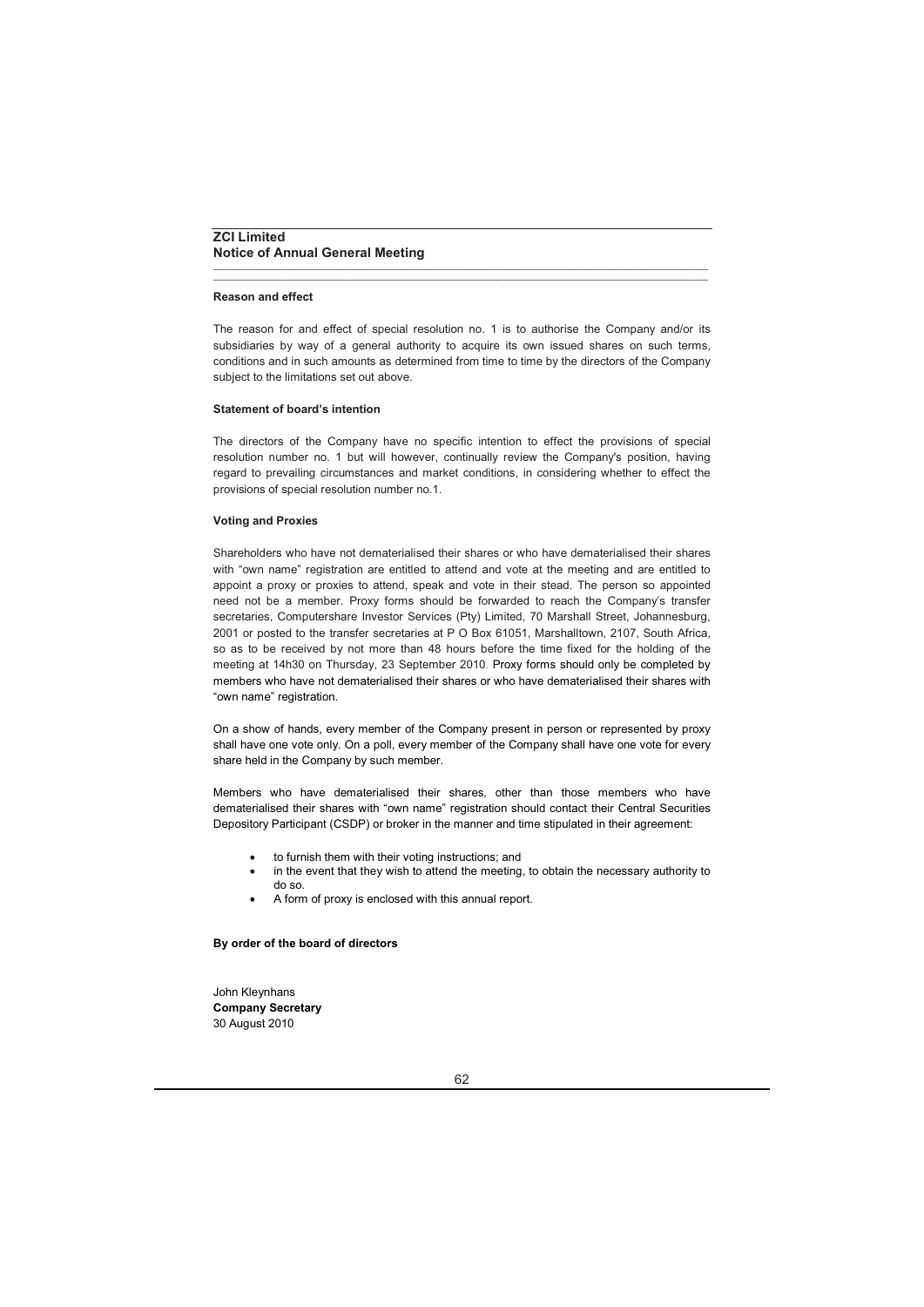# **ZCI Limited Administration**

#### **Directors**

T. Kamwendo *(Chairman)* D. Rodier S. Georgala M. Clerc S. Simukanga (Lead Independent Director) E. Hamuwele M.M. du Toit K.L. Bergkoetter (Financial Director)

\_\_\_\_\_\_\_\_\_\_\_\_\_\_\_\_\_\_\_\_\_\_\_\_\_\_\_\_\_\_\_\_\_\_\_\_\_\_\_\_\_\_\_\_\_\_\_\_\_\_\_\_\_\_\_\_\_\_\_\_\_\_\_\_\_\_\_\_\_\_\_\_\_\_\_\_\_\_\_\_\_\_\_\_\_\_\_\_\_\_\_\_\_\_\_\_\_\_\_\_\_ \_\_\_\_\_\_\_\_\_\_\_\_\_\_\_\_\_\_\_\_\_\_\_\_\_\_\_\_\_\_\_\_\_\_\_\_\_\_\_\_\_\_\_\_\_\_\_\_\_\_\_\_\_\_\_\_\_\_\_\_\_\_\_\_\_\_\_\_\_\_\_\_\_\_\_\_\_\_\_\_\_\_\_\_\_\_\_\_\_\_\_\_\_\_\_\_\_\_\_\_

### **Company Secretary**

J Kleynhans

## **Registered Office**

Clarendon House 2 Church Street Hamilton Bermuda

## **Website**

www.zci.lu

## **Transfer Secretaries**

**In South Africa** *In South Africa In the United Kingdom* Computershare Investor Services (Pty) Limited Computershare Investor Services PLC 70 Marshall Street, Johannesburg 2001 The Pavilions South Africa **Bridgwater Road** (P O Box 61051 Bristol BS99 6ZY Marshalltown 2107) **Marshalltown 2107** Marshalltown 2107

#### **French Listing agent Auditors** Auditors

Caceis Corporate Trust<br>14. rue Rouget de Lisle<br>14. rue Rouget de Lisle 14, rue Rouget de Lisle<br>F-92862 Issv-Les-Moulineaux Parktown 2193 F-92862 Issy-Les-Moulineaux **Parktown 21**<br>Paris. France Parktown 21 Paris, France

#### **South African Sponsor**

Bridge Capital Advisors (Pty) Limited 2<sup>nd</sup> Floor, 27 Fricker Road Illovo, 2196 South Africa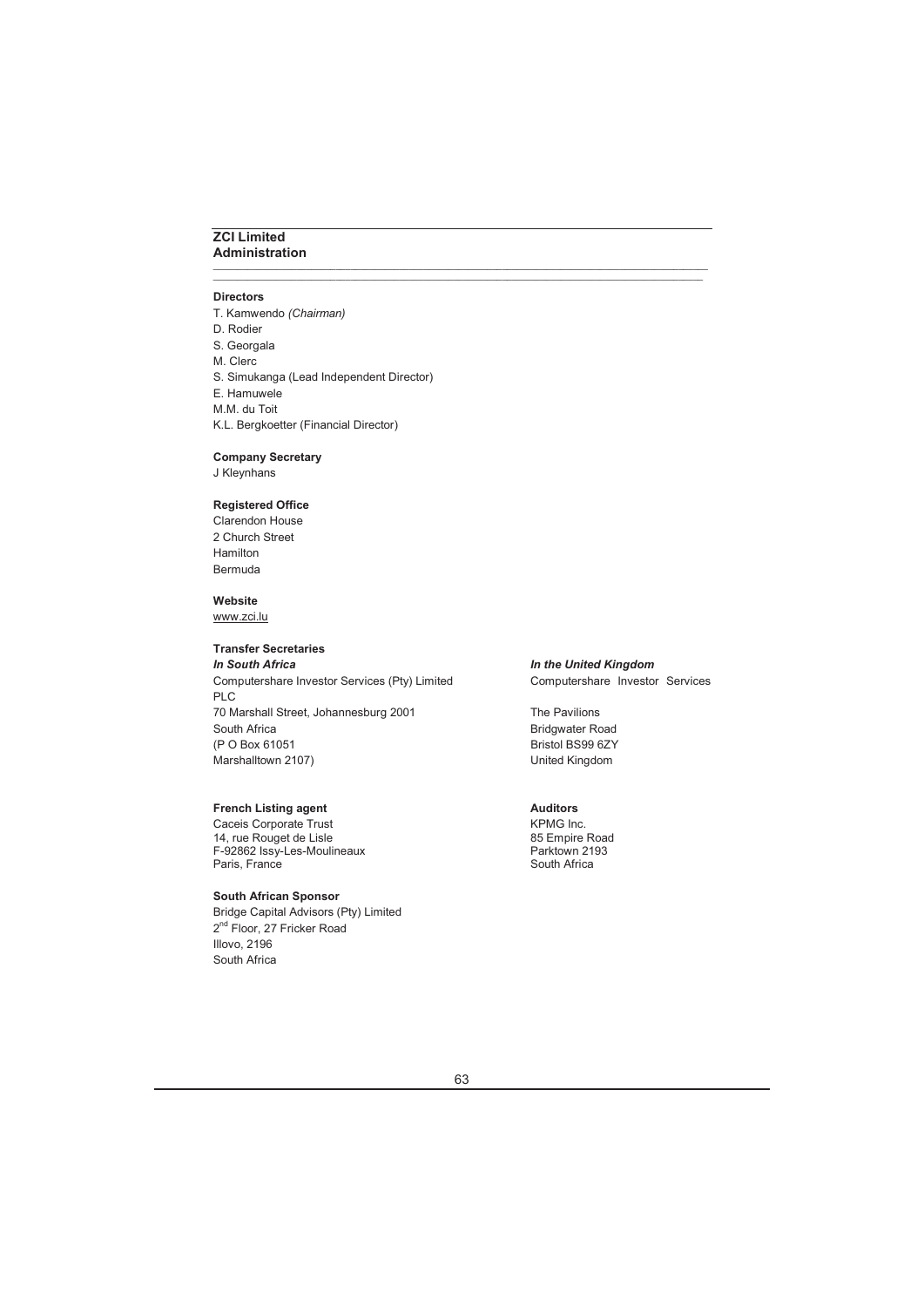EXECUTIVE SUMMARY

#### **i. Purpose**

Zambia Copper Investments Limited (ZCI) commissioned Read, Swatman & Voigt (Pty) Ltd (RSV), an independent consultant, to prepare a Competent Person's Report of the Thakadu and Mowana assets of African Copper Plc (AC) in accordance with Section 12 of the Johannesburg Securities Exchange's Listing Requirements.

\_\_\_\_\_\_\_\_\_\_\_\_\_\_\_\_\_\_\_\_\_\_\_\_\_\_\_\_\_\_\_\_\_\_\_\_\_\_\_\_\_\_\_\_\_\_\_\_\_\_\_\_\_\_\_\_\_\_\_\_\_\_\_\_\_\_\_\_\_\_\_\_\_\_\_\_\_\_\_\_\_\_\_\_\_\_\_\_\_\_\_\_\_\_\_\_\_\_\_\_\_ \_\_\_\_\_\_\_\_\_\_\_\_\_\_\_\_\_\_\_\_\_\_\_\_\_\_\_\_\_\_\_\_\_\_\_\_\_\_\_\_\_\_\_\_\_\_\_\_\_\_\_\_\_\_\_\_\_\_\_\_\_\_\_\_\_\_\_\_\_\_\_\_\_\_\_\_\_\_\_\_\_\_\_\_\_\_\_\_\_\_\_\_\_\_\_\_\_\_\_\_\_

ZCI is an international investment company whose registered offices are at No 3, Church Street, Hamilton, Bermuda. It is listed on the Johannesburg Securities Exchange and Euronext in Paris, France.

AC is an international exploration and development company incorporated in England and Wales. Its registered offices are at Pall Mall, London. AC is involved in the exploration and development of copper deposits in the Republic of Botswana, and has a 100% interest in the rights to two mineral properties in Botswana, the Mowana Project and the Matsitama (Thakadu) Project. Together they give AC exclusive rights to explore the Matsitama Belt of Botswana, including the Mowana and the Thakadu-Makala deposits.

#### **ii. Project outline**

Previously known as the Dukwe Copper Project, the Mowana Mine was re-named during the first quarter of 2007. It is located in north eastern Botswana, some 120 km north-west of Francistown, the second largest city, with its centre on co-ordinates 20º31'38"S and 26º35"46"E. The area is flat semi-desert, with scrub-bush mopane vegetation that slopes gently from east to west, and drains into the Sua Pan salt flats of the Makgadikgadi basin.

Mowana started production in January 2008. Due to a number of factors, chief among which was a lack of working capital and problems with the process plant, production ceased in November 2008. AC then placed the Mine on a care and maintenance basis.

On 21 May 2009, ZCI and AC entered into a subscription agreement under which ZCI has subscribed for 676,570,500 new ordinary shares in the capital of AC (the **"New Shares"**). ZCI consequently owns approximately 82% of the issued share capital of AC, which now has an issued share capital of 823,429,500 ordinary shares.

For further information on the transaction between ZCI and AC, the Reader should consult press releases posted on the ZCI website:

#### www.zci.lu

**JSE 12.9(h)**

**JSE 12.9(h)(i)**

**JSE 12.9(h)(ii)**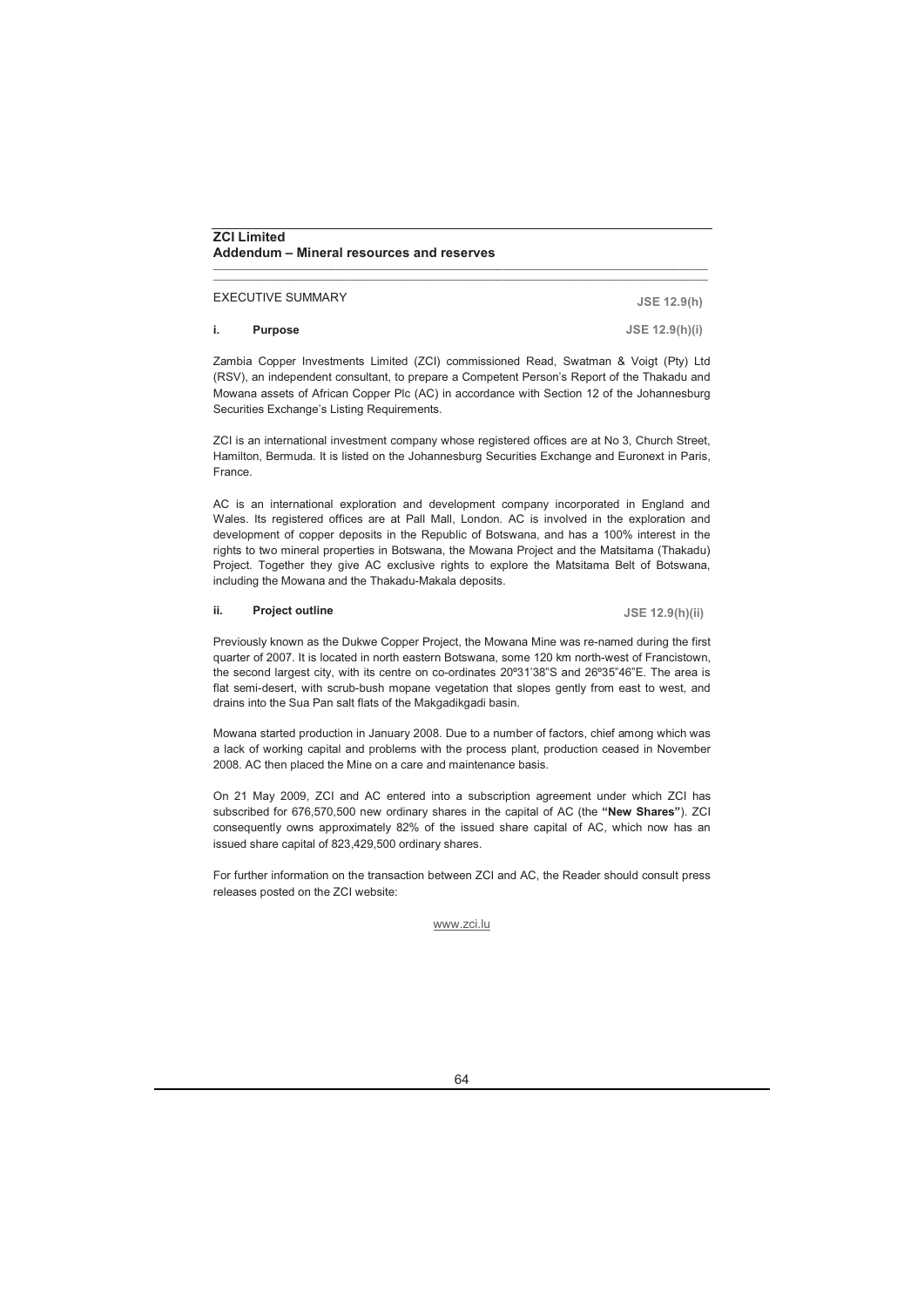As a result of this transaction, ZCI is required to comply with the disclosure requirements of the Johannesburg Securities Exchange, one of which is the submission of a Competent Person's Report prepared in accordance with Section 12 of the JSE Listing Requirements.

\_\_\_\_\_\_\_\_\_\_\_\_\_\_\_\_\_\_\_\_\_\_\_\_\_\_\_\_\_\_\_\_\_\_\_\_\_\_\_\_\_\_\_\_\_\_\_\_\_\_\_\_\_\_\_\_\_\_\_\_\_\_\_\_\_\_\_\_\_\_\_\_\_\_\_\_\_\_\_\_\_\_\_\_\_\_\_\_\_\_\_\_\_\_\_\_\_\_\_\_\_

AC is listed on the London Stock Exchange's Alternative Investment Market (AIM), and the Botswana Stock Exchange.

Until 21 May 2009, AC was also listed on the Toronto Stock Exchange (TSE), but on that date transferred all shares traded on the TSX to AIM.

For a full account of the events leading up to this delisting, and the subsequent transfer of shares to the Alternative Investment Market, the reader is advised to consult the Canadian Securities Exchange's System for Electronic Data Analysis and Retrieval (SEDAR).

#### www.sedar.com

and the ""Management Discussion and Analysis" for the year ended 31 December 2008", posted on the AC website:

## www.africancopper.com

RSV has compiled this Competent Persons' Report from information supplied by others, as detailed in Section 2 of the report, in a sequence that follows that of the SAMREC Code. Where appropriate, RSV have retained independent experts to contribute to specific sections of this report. The responsibility for, and accuracy of, those sections belongs to the individual authors. RSV has reviewed the work presented herein and found the independent authors have completed it to generally accepted industry standards.

The interpretation of the metallurgical findings and the development of the process design criteria were studied and compared to that which has been constructed. Interviews with senior personnel and a plant visit to the plant were conducted to determine the status of the plant and the operational readiness of the plant for potential future operation.

This report contains no specific recommendations since the process plant was, at the time of writing, undergoing a repair and refurbishment programme. On 10 September 2009, AC announced that it had re-commissioned the plant and re-commenced production.

This report is a review of the situation, as it existed prior to this re-commissioning, and does not take any cognisance of the changed situation.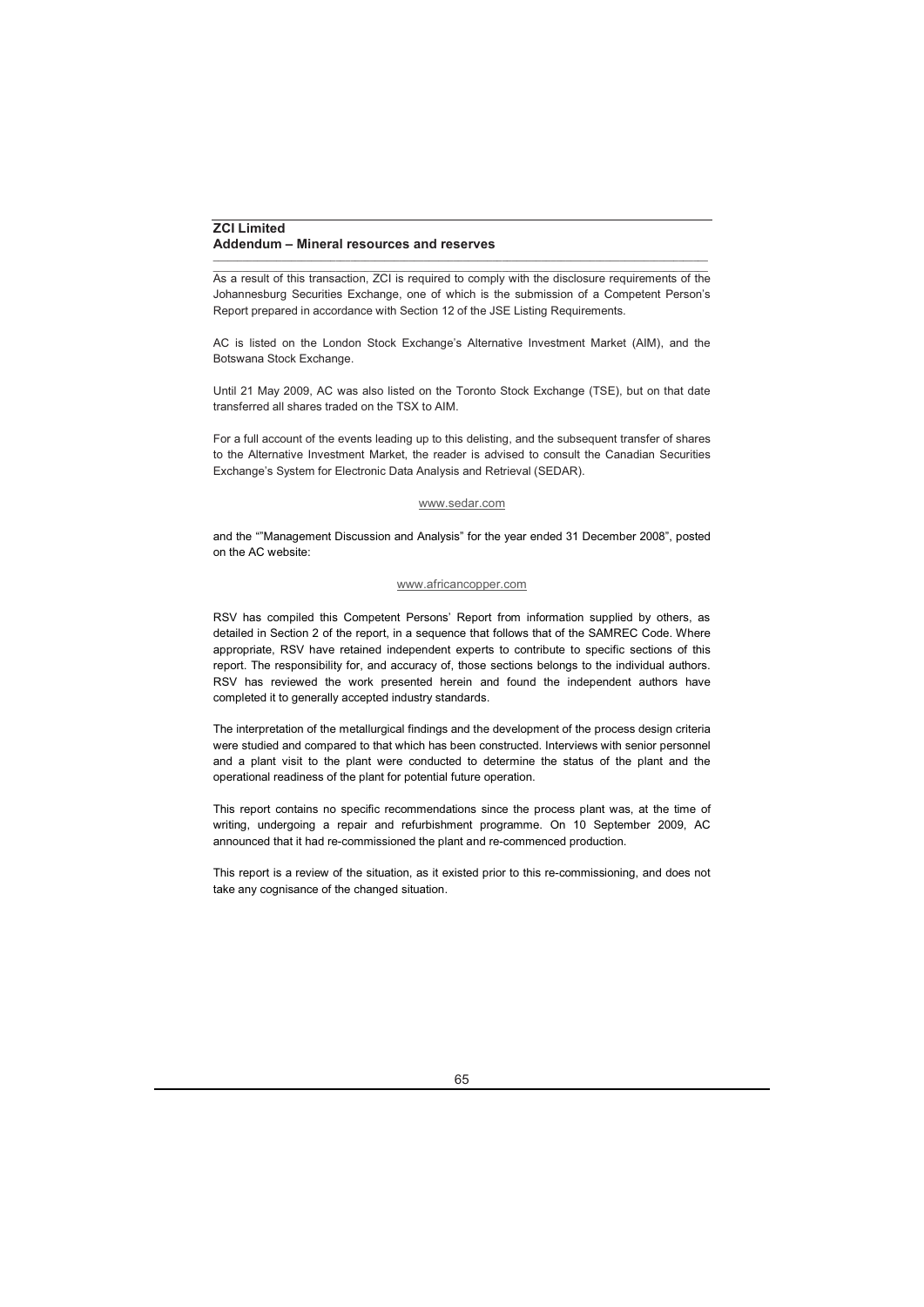#### **Location**

**JSE 12.9(h)(iii)**

The Mine is located some 120km northwest of Francistown, a city in north-eastern Botswana, and is centred on coordinates 20º31'38" South and 26º35'46" East at an elevation of 1,005m amsl. (Figure S. 1).

\_\_\_\_\_\_\_\_\_\_\_\_\_\_\_\_\_\_\_\_\_\_\_\_\_\_\_\_\_\_\_\_\_\_\_\_\_\_\_\_\_\_\_\_\_\_\_\_\_\_\_\_\_\_\_\_\_\_\_\_\_\_\_\_\_\_\_\_\_\_\_\_\_\_\_\_\_\_\_\_\_\_\_\_\_\_\_\_\_\_\_\_\_\_\_\_\_\_\_\_\_ \_\_\_\_\_\_\_\_\_\_\_\_\_\_\_\_\_\_\_\_\_\_\_\_\_\_\_\_\_\_\_\_\_\_\_\_\_\_\_\_\_\_\_\_\_\_\_\_\_\_\_\_\_\_\_\_\_\_\_\_\_\_\_\_\_\_\_\_\_\_\_\_\_\_\_\_\_\_\_\_\_\_\_\_\_\_\_\_\_\_\_\_\_\_\_\_\_\_\_\_\_

Access to the Mine is via a well-maintained 12.5km gravel road from the sealed Francistown-Maun highway. A modern railway line and a 132kV electrical power line run parallel to this highway. Skilled labour and most services are available in Francistown, and the proximity to the mature mining industry of South Africa ensures that most required services and supplies are available.



**Figure S. 1 Location of the Mowana Mine Legal aspects and tenure**

**JSE 12.9(h(iv)**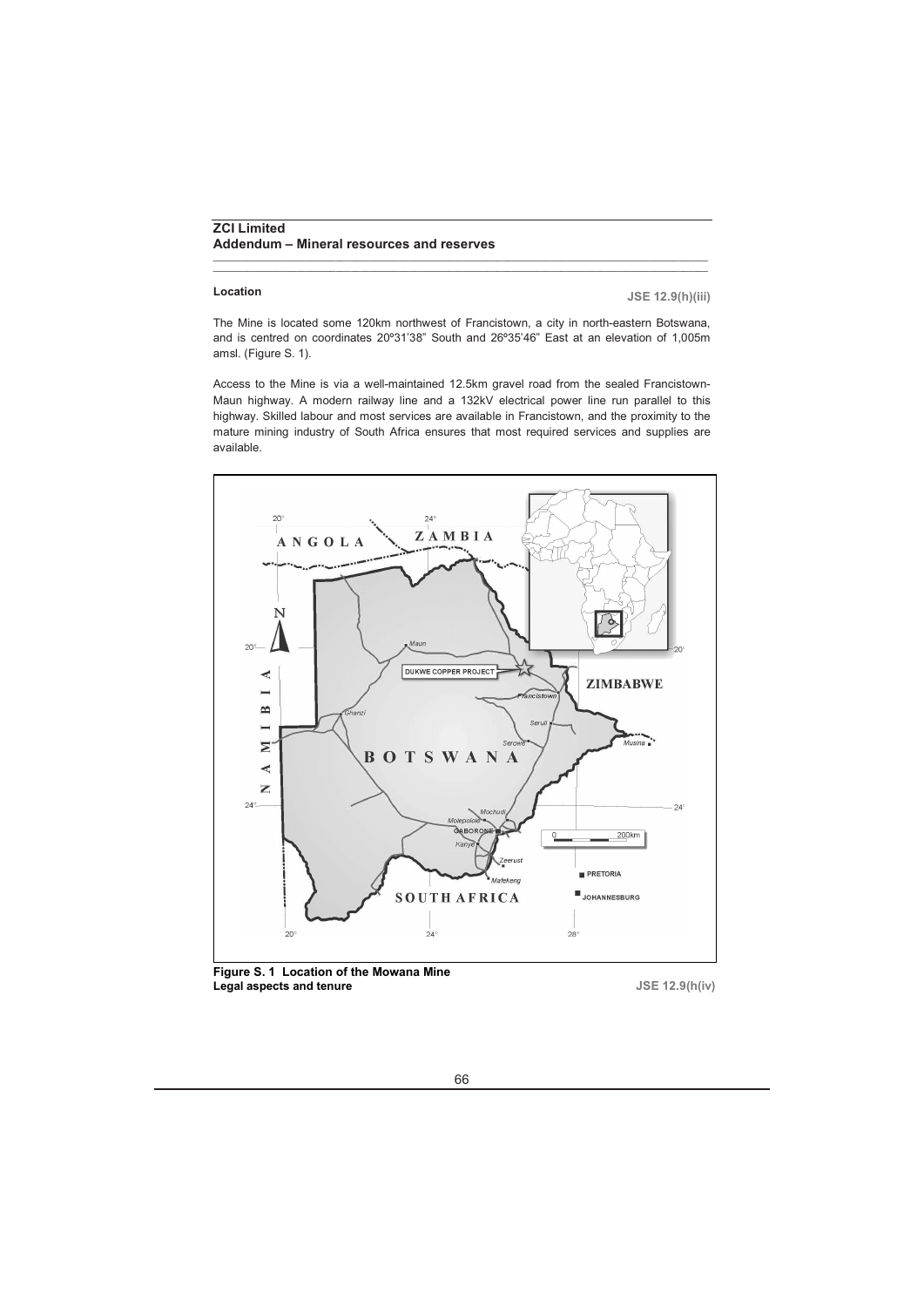AC holds a Mining Licence over an area of 32.67km2 and seven Prospecting Licences covering a total area of 3765.1km2 through Messina Copper (Botswana) Pty Ltd (MCB), a wholly owned subsidiary. The anniversary dates of five Prospecting Licences have passed, but AC has applied for their renewal. In terms of Section 19 of the Botswana Mines and Minerals Act (1999), this entails releasing at least 50% of the area in order to renew the remaining licence for a further two years. (See Figure S.2 and Appendices 1 and 2).

\_\_\_\_\_\_\_\_\_\_\_\_\_\_\_\_\_\_\_\_\_\_\_\_\_\_\_\_\_\_\_\_\_\_\_\_\_\_\_\_\_\_\_\_\_\_\_\_\_\_\_\_\_\_\_\_\_\_\_\_\_\_\_\_\_\_\_\_\_\_\_\_\_\_\_\_\_\_\_\_\_\_\_\_\_\_\_\_\_\_\_\_\_\_\_\_\_\_\_\_\_ \_\_\_\_\_\_\_\_\_\_\_\_\_\_\_\_\_\_\_\_\_\_\_\_\_\_\_\_\_\_\_\_\_\_\_\_\_\_\_\_\_\_\_\_\_\_\_\_\_\_\_\_\_\_\_\_\_\_\_\_\_\_\_\_\_\_\_\_\_\_\_\_\_\_\_\_\_\_\_\_\_\_\_\_\_\_\_\_\_\_\_\_\_\_\_\_\_\_\_\_\_

In terms of Section 17(3) of the Mines and Minerals Act, holders of prospecting licences may apply for no more than two renewals of such licences, subject to the provisions of Section 17(6) of the Act. Readers should note that AC has applied for a second renewal for six of their prospecting licences.

The licences are free and clear of encumbrances, such as underlying payments or royalties to previous owners. The mineral rights are 100% attributable to AC through wholly owned subsidiaries.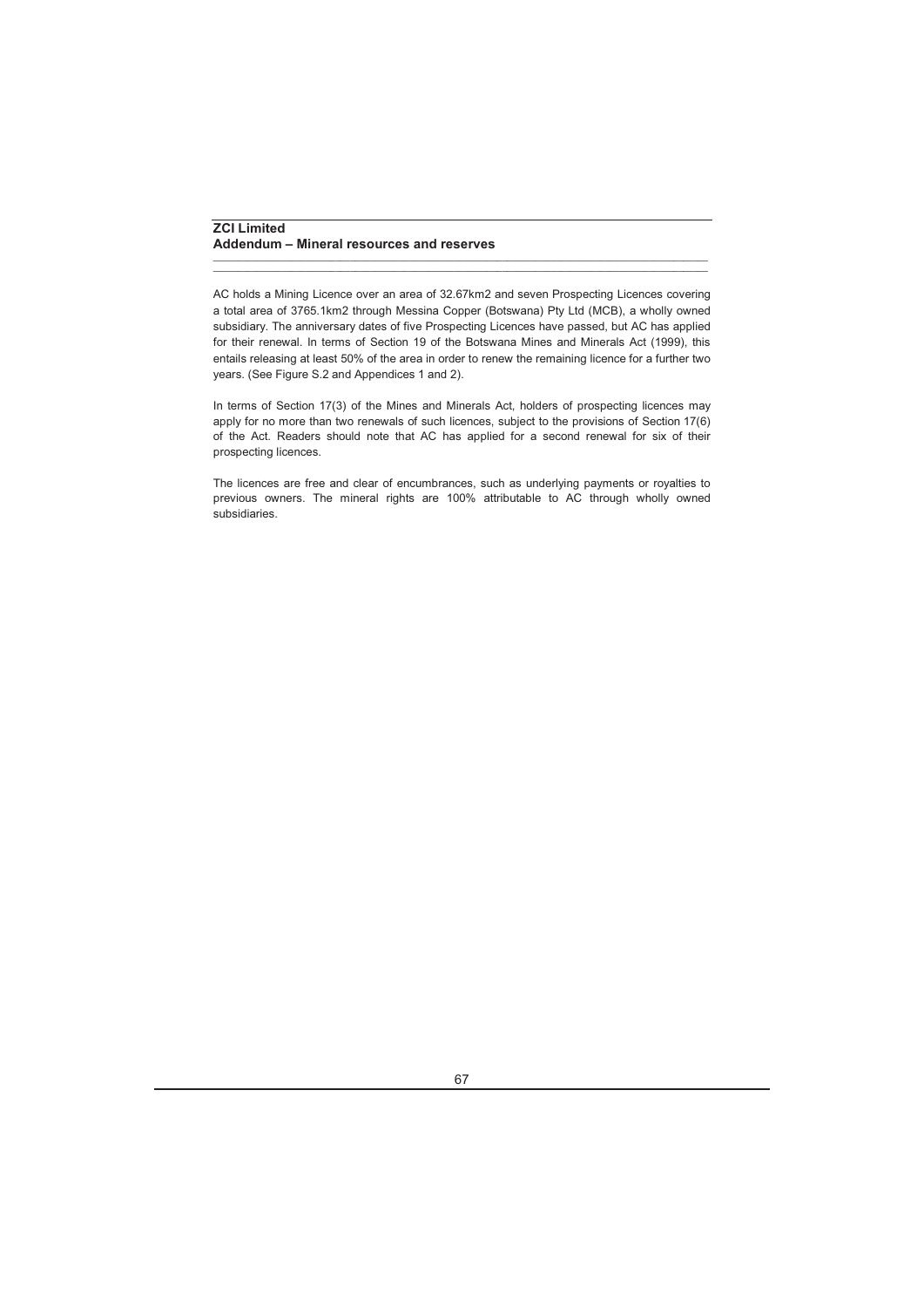

**Figure S. 2 Prospecting and mining licences**

AC also holds two surface rights to the mining lease area and multi-residential areas in Mosetse Village and Dukwe Village.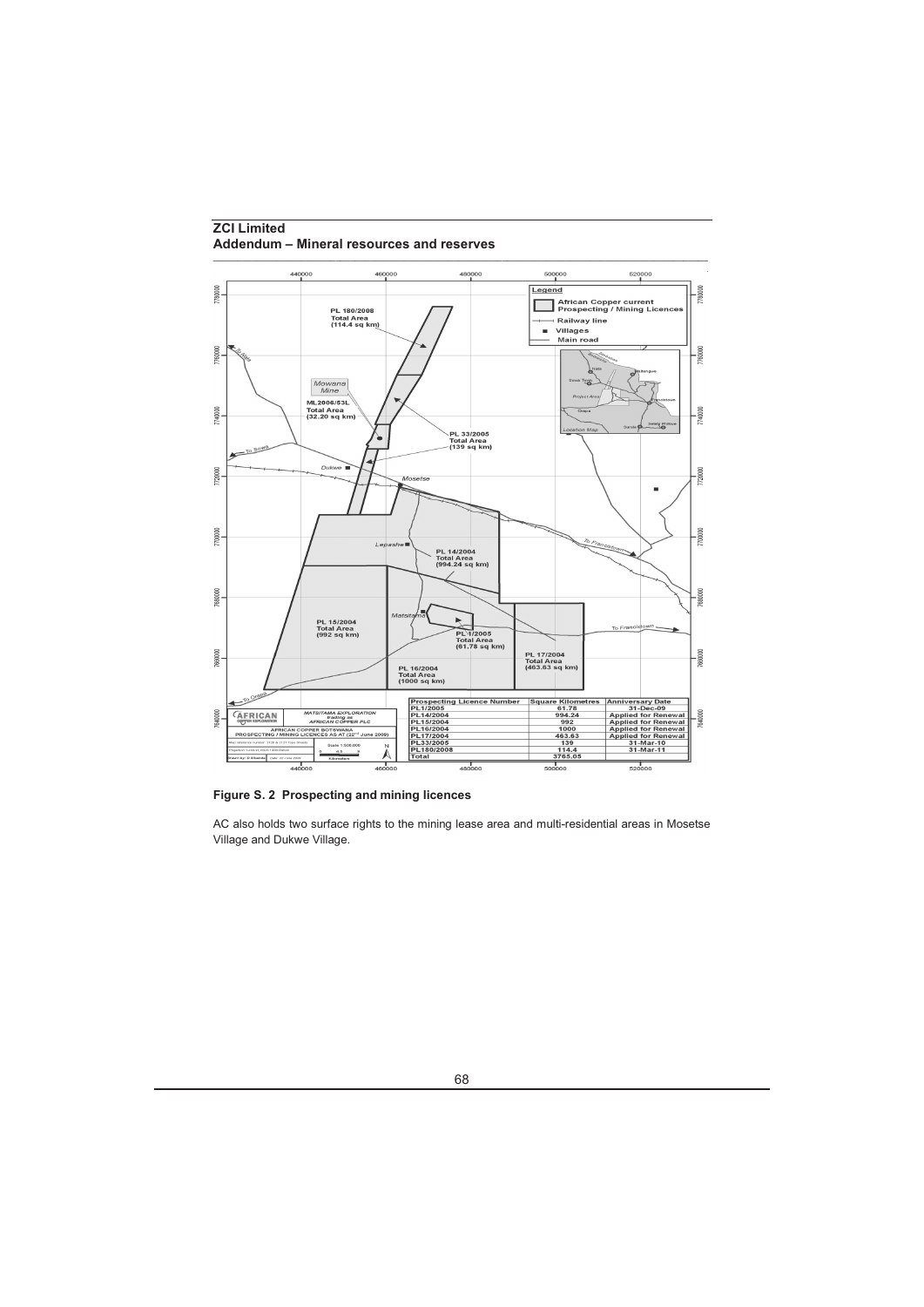#### **Geological setting**

**JSE 12.9(h)(v)**

• Mowana

The Mowana Mine is hosted within NNE striking, steeply east dipping carbonaceous and argillaceous metasediments of the Matsitama Metasedimentary Group that are enclosed within foliated granitoids of the Mosetse Complex. Sulphide mineralization occurs within sub-vertical epithermal quartz-calcite vein breccias containing predominantly chalcopyrite + pyrite ± galena and sphalerite mineralization. Sulphide mineralization is capped by secondary oxide and supergene copper enrichment to depths of approximately 50m and 150m below surface respectively. This in turn is overlain by Phanerozoic Karoo Supergroup siltstones, conglomerates and local tillite over the north and west areas of the deposit with depths to 90m. Regolith cover over the southern extent of the deposit generally consists of shallow (1-3m) clay rich black soils.

\_\_\_\_\_\_\_\_\_\_\_\_\_\_\_\_\_\_\_\_\_\_\_\_\_\_\_\_\_\_\_\_\_\_\_\_\_\_\_\_\_\_\_\_\_\_\_\_\_\_\_\_\_\_\_\_\_\_\_\_\_\_\_\_\_\_\_\_\_\_\_\_\_\_\_\_\_\_\_\_\_\_\_\_\_\_\_\_\_\_\_\_\_\_\_\_\_\_\_\_\_ \_\_\_\_\_\_\_\_\_\_\_\_\_\_\_\_\_\_\_\_\_\_\_\_\_\_\_\_\_\_\_\_\_\_\_\_\_\_\_\_\_\_\_\_\_\_\_\_\_\_\_\_\_\_\_\_\_\_\_\_\_\_\_\_\_\_\_\_\_\_\_\_\_\_\_\_\_\_\_\_\_\_\_\_\_\_\_\_\_\_\_\_\_\_\_\_\_\_\_\_\_

Four deformation periods have been interpreted within the project area, the strongest and most significant with regard to veining and mineralization being the deformation that initiated the regional scale Bushman lineament – a NNE-SSW trending major shear zone that forms the western boundary of the Matsitama Schist belt. A final post mineralization deformation event produced a number of NE trending parallel faults transecting the mineralized breccia at a low angle into three main zones of roughly equal length. From north to south, they are Mapanipani North, Mapanipani and Bushman sections.

The footwall argillaceous metasedimentary rocks exhibit alteration mineralogy and textures of retrograde regional greenschist metamorphism from either a higher grade lower amphibolite facies or arguably a more localized thermal metamorphic hornfels. In the Mapanipani and Bushman sections localized but well developed talc/serpentine alteration from metasomatism occurs within dolomitic lithologies.

Sulphide bearing veins are generally spatially associated with carbonaceous (graphitic) argillites and are composed of quartz+calcite  $\pm K$  feldspar in varying ratio's with three stages of quartz veining having been identified. Only the second vein generation bears Cu, Pb & Zn sulphides. Areas of intense vein stockworks have been termed breccias and form the copper deposits. Fluorite and barite are rare but locally evident. Pyrite + chalcopyrite occur mostly as semimassive patches and coarse aggregates. Galena±sphalerite occurs locally almost always associated with fluorite in discrete zones generally separate from chalcopyrite mineralization which it slightly post-dates.

In 2005 and 2006, MCB completed an extensive 30,000m diamond drill program which culminated in an October 2006 NI43-101 compliant resource estimate completed by RSG Global Consulting. This report incorporated data collected up until the end of July 2006.

During the first half of 2007, MCB appointed Caracle Creek International Consulting, Inc. (CCIC) an independent firm of geological consultants, to examine the existing geological data and to update the ore resources using available data up to the end of 2006. CCIC published a NI43-101 compliant report in June 2007, in which it estimated the Measured and Indicated mineral resources to total 146.9 million tonnes at an average grade of 0.45% Cu. A further 86.7 million tonnes at an average grade of 0.36% Cu, are classified as Inferred mineral resource.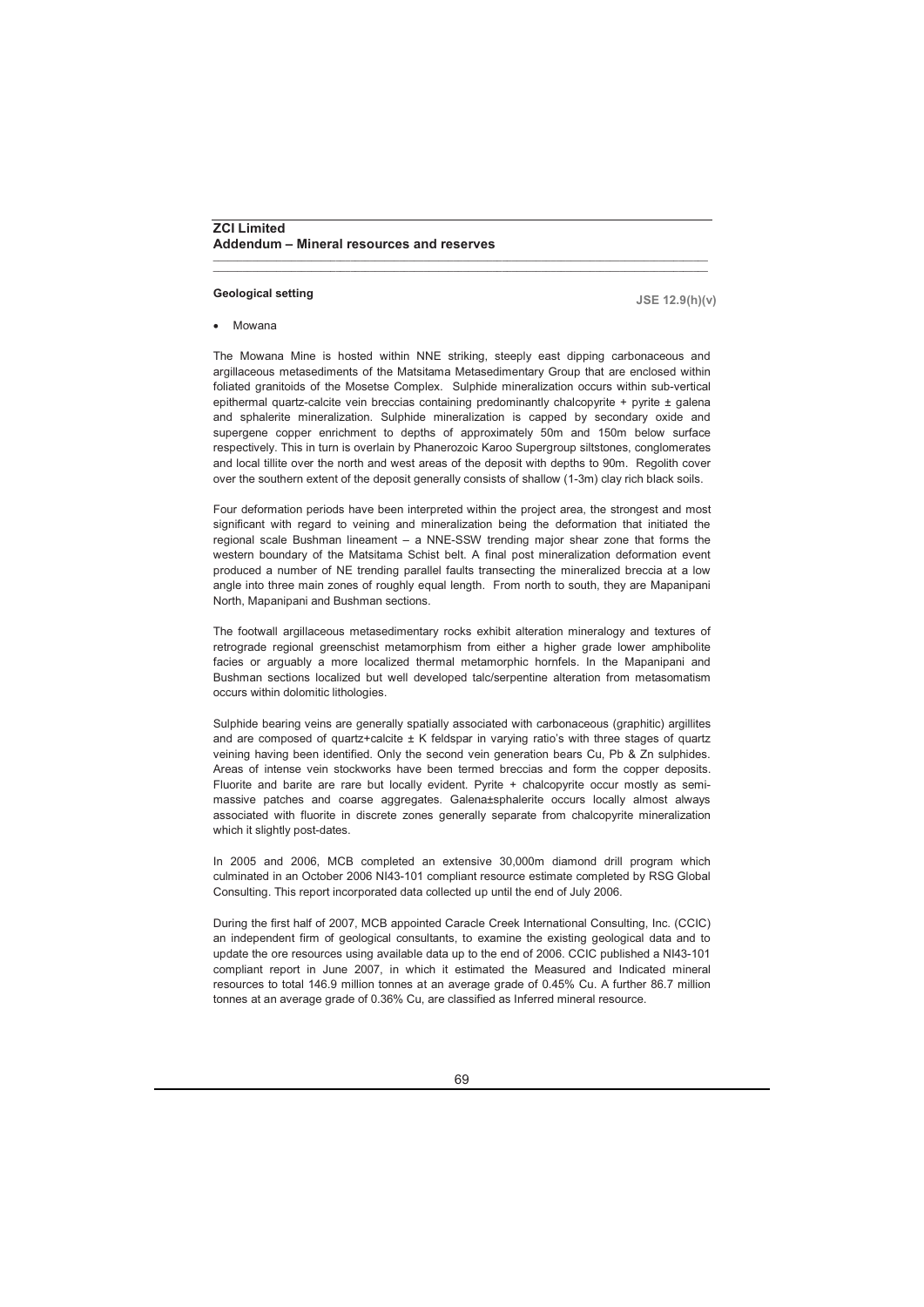The CCIC report does not classify the resource stated in Table S.1 below into categories accessible by open pit or underground mean, nor does it state that the reported resources are inclusive or exclusive of reserves.

\_\_\_\_\_\_\_\_\_\_\_\_\_\_\_\_\_\_\_\_\_\_\_\_\_\_\_\_\_\_\_\_\_\_\_\_\_\_\_\_\_\_\_\_\_\_\_\_\_\_\_\_\_\_\_\_\_\_\_\_\_\_\_\_\_\_\_\_\_\_\_\_\_\_\_\_\_\_\_\_\_\_\_\_\_\_\_\_\_\_\_\_\_\_\_\_\_\_\_\_\_ \_\_\_\_\_\_\_\_\_\_\_\_\_\_\_\_\_\_\_\_\_\_\_\_\_\_\_\_\_\_\_\_\_\_\_\_\_\_\_\_\_\_\_\_\_\_\_\_\_\_\_\_\_\_\_\_\_\_\_\_\_\_\_\_\_\_\_\_\_\_\_\_\_\_\_\_\_\_\_\_\_\_\_\_\_\_\_\_\_\_\_\_\_\_\_\_\_\_\_\_\_

| Geozone | Orebody                 | <b>Classification</b> | <b>Tonnes</b> | Cu <sub>%</sub> |
|---------|-------------------------|-----------------------|---------------|-----------------|
|         | Shells                  | Measured              | 11 546 890    | 1.42            |
|         |                         | Indicated             | 19 485 516    | 1.41            |
|         |                         | Sub total             | 31 032 406    | 1.42            |
|         |                         | Inferred              | 18 369 151    | 1.16            |
|         | <b>Breccia</b>          | Measured              | 62 717 926    | 0.21            |
|         |                         | Indicated             | 53 190 422    | 0.16            |
|         |                         | Sub total             | 115 908 348   | 0.19            |
|         |                         | Inferred              | 46 309 310    | 0.15            |
|         | <b>Combined Orebody</b> | Measured              | 74 264 816    | 0.40            |
|         |                         | Indicated             | 72 675 938    | 0.49            |
|         |                         | Sub total             | 146 940 754   | 0.45            |
|         |                         | Inferred              | 86 669 778    | 0.36            |

NOTE: CCIC is an independent consulting firm commissioned by African Copper. The CCIC estimate was prepared under the supervision of Justin Glanvill Bsc.(Hons), Pr. Sci. Nat.. and a "Qualified Person" for the purposes of NI43-101 in Canada. A report entitled "Dukwe Copper Project-2007 Geological Modelling and Resource Reestimation-Effective Date 14th June 2007" is available at www.sedar.com for review. The estimate has been completed to SAMREC, JORC and NI43-101 definitions and standards. CCIC utilized an indicator kriging methodology to complete this estimate. This resource estimate is shown at a 0% cut-off.

#### **Table S. 1 Mowana mineral resources**

• Thakadu

The Thakadu Copper Project, is hosted within WNW striking, SSW dipping carbonaceous, felsic and argillaceous metasediments and volcanics of the Achaean Matsitama Metasedimentary Group, which are enclosed within foliated granitoids of the Mosetse Complex. The schist belt is one of the many Archaean granite-greenstone belts in Southern Africa and exhibits the characteristic arcuate shape with a long axis of approximately 50km and a variable 15km average cross axis.

The Thakadu deposit, has been defined over a strike length of 600m and to a depth of 400m below surface. The copper mineralization is generally strata-bound and, is hosted by a complexly folded sequence of felsic sedimentary rocks some 50-100m thick. Above and below the felsic package are amphibolites and volcaniclastics.

The principal Matsitama Metasedimentary Group lithologies enclosing the deposit are quartz and quartz-carbonate arenites, siliceous carbonates, biotite schists, graphitic carbonates, calcareous phyllite and minor conglomerate and limestone units. Footwall and hangingwall lithologies consist of amphibolites, mafic/intermediate volcanics and volcaniclastic rocks.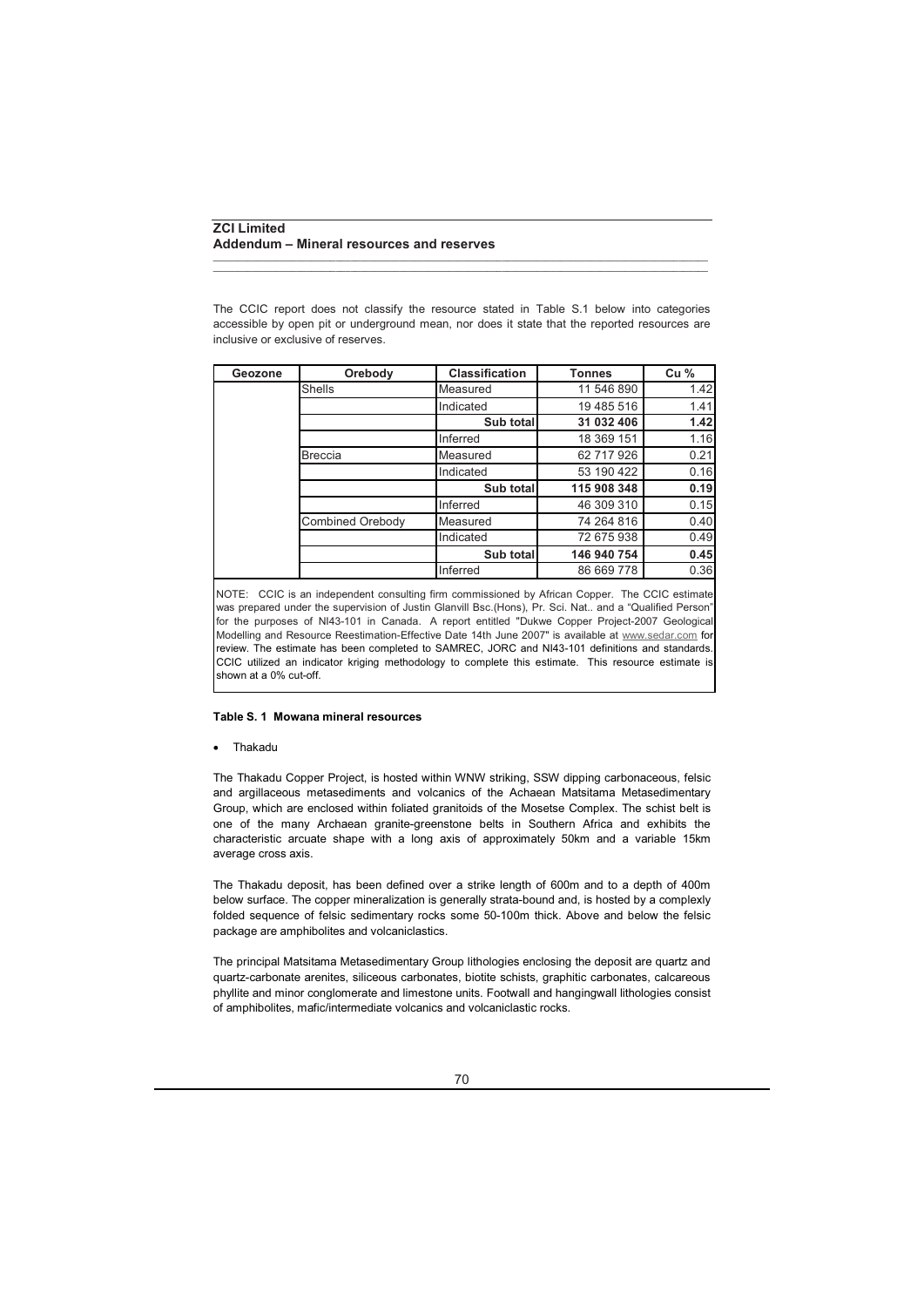Due to the lack of outcrop exposure at the Thakadu Copper Project with the exception of the ancient pit, most structural data and subsequent interpretation, is collected from oriented drill core. At the completion of the programme, a total of 1,228 planar and 177 linear measurements were collected. From the resultant orientation data and subsequent observations four deformation events have been recognised.

\_\_\_\_\_\_\_\_\_\_\_\_\_\_\_\_\_\_\_\_\_\_\_\_\_\_\_\_\_\_\_\_\_\_\_\_\_\_\_\_\_\_\_\_\_\_\_\_\_\_\_\_\_\_\_\_\_\_\_\_\_\_\_\_\_\_\_\_\_\_\_\_\_\_\_\_\_\_\_\_\_\_\_\_\_\_\_\_\_\_\_\_\_\_\_\_\_\_\_\_\_ \_\_\_\_\_\_\_\_\_\_\_\_\_\_\_\_\_\_\_\_\_\_\_\_\_\_\_\_\_\_\_\_\_\_\_\_\_\_\_\_\_\_\_\_\_\_\_\_\_\_\_\_\_\_\_\_\_\_\_\_\_\_\_\_\_\_\_\_\_\_\_\_\_\_\_\_\_\_\_\_\_\_\_\_\_\_\_\_\_\_\_\_\_\_\_\_\_\_\_\_\_

Economic copper mineralization within the hypogene zone at the Thakadu Copper Project occurs as chalcopyrite ± bornite in disseminations and irregular stringers hosted dominantly within quartz-carbonate rocks. Mineralization also occurs within mica schists, quartz-carbonate veins and graphitic calcareous rocks adjacent to the quartz carbonate units. The near surface parts of this zone, have been enriched in a thin sporadic supergene blanket, while the parts closest to surface have been oxidized with the development of copper carbonate, silicate and oxide minerals as well as native copper. Thakadu hosts significant silver grades but no discrete silver minerals have been isolated and it is, assumed that the silver occurs predominantly in the bornite.

This largely strata-bound deposit has a variable overall true width ranging from <2m to 35m, is largely continuous along strike but thickens gradually to the south east and more significantly at the south east end of the deposit, due to deformation and folding.

The estimation was undertaken using Ordinary Kriging. A three-pass estimation strategy was used, applying progressively expanded and less restrictive sample searches to successive estimation passes, and only considering blocks not previously assigned an estimate.

A visual and statistical review was, completed on the estimates prior to accepting the model. Acceptable levels of mean reproduction are noted between the block model and input composite data. RSG Global considers the resource estimate to be appropriate and robust.

|                              |                           | Grade Cu | Content lbs                   | Tonnage | Grade Ag  | <b>Content Troy</b> |            |  |
|------------------------------|---------------------------|----------|-------------------------------|---------|-----------|---------------------|------------|--|
|                              | Tonnage                   | $(\% )$  |                               |         |           | (g/t)               | <b>OZS</b> |  |
|                              | Footwall Mineralized Zone |          |                               |         |           |                     |            |  |
| Oxide                        | 732.000                   | 2.63     | 42.455.000                    |         | 731.000   | 22                  | 512,000    |  |
| Sulphide                     | 2.376.000                 | 1.53     | 80.207.000                    |         | 1.707.000 | 13                  | 727.000    |  |
|                              | 3,108,000                 | 1.79     | 122.663.000                   |         | 2,438,000 | 16                  | 1.239.000  |  |
| Hangingwall Mineralized Zone |                           |          |                               |         |           |                     |            |  |
| Oxide                        | 410.000                   | 2.10     | 19.006.000                    |         | 410.000   | 24                  | 313.000    |  |
| Sulphide                     | 1,197,000                 | 1.40     | 37.057.000                    |         | 710.000   | 14                  | 330.000    |  |
|                              | 1.607.000                 | 1.58     | 56.063.000                    |         | 1.120.000 | 18                  | 643.000    |  |
|                              |                           |          | <b>Thakadu Copper Project</b> |         |           |                     |            |  |
| Oxide                        | 1.142.000                 | 2.44     | 61.461.000                    |         | 1.141.000 | 22                  | 825.000    |  |
| Sulphide                     | 3.573.000                 | 1.49     | 117.264.000                   |         | 2.417.000 | 14                  | 1.057.000  |  |
|                              | 4,715,000                 | 1.72     | 178.726.000                   |         | 3.558.000 | 16                  | 1.882.000  |  |
|                              |                           |          |                               |         |           |                     |            |  |

| ⊀esource<br>Mineral<br>errea |             |           |                        |  |  |  |  |
|------------------------------|-------------|-----------|------------------------|--|--|--|--|
|                              | .000<br>961 | 29،،<br>. | .000<br>$\overline{A}$ |  |  |  |  |

## **Table S. 2 Indicated Thakadu mineral resource**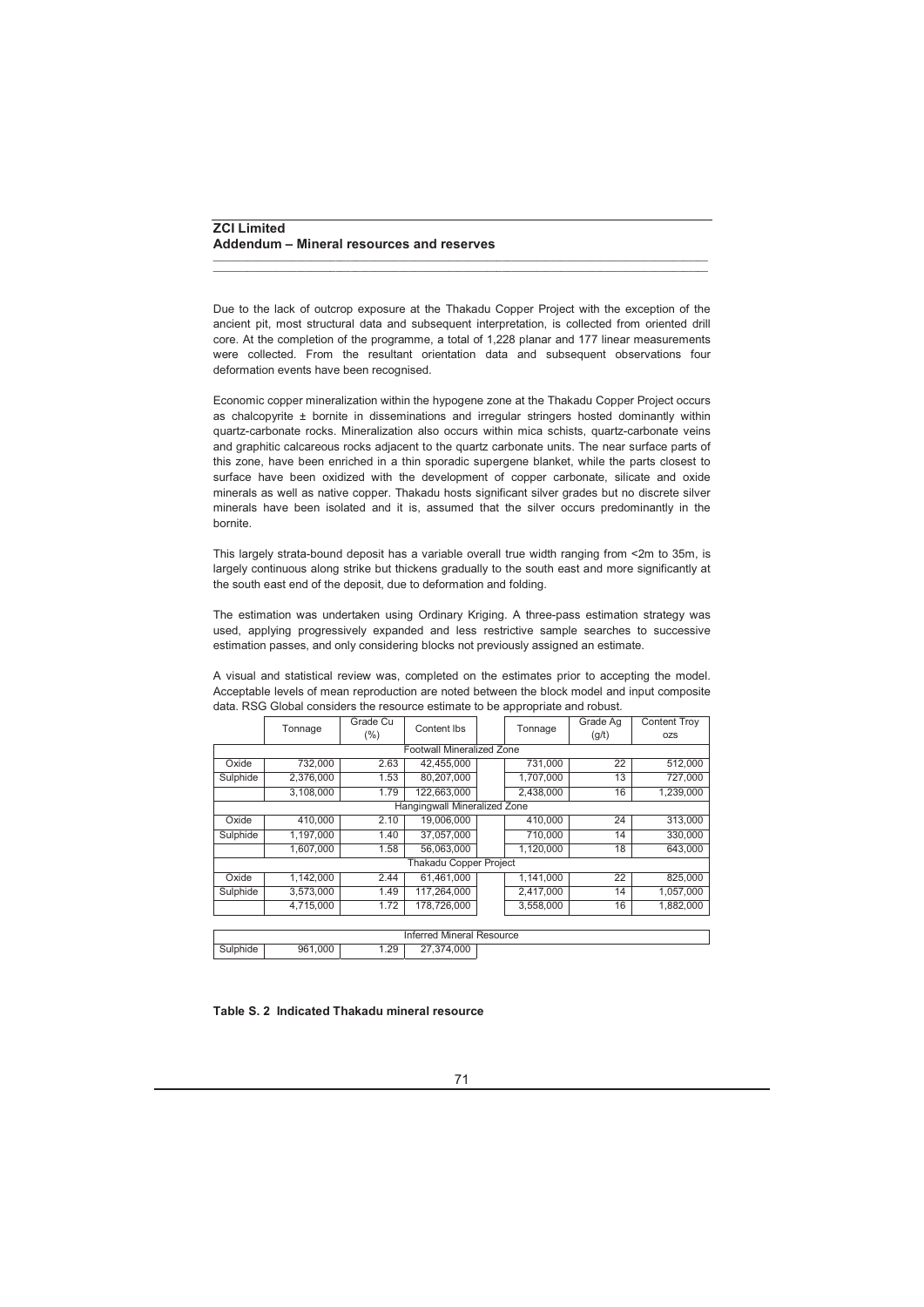#### **vi. Exploration programme and budget**

**JSE 12.9(h)(vi)**

Exploration in the Matsitama area, which constitutes the Thakadu Project, continues. Table S.3 summarise the planned expenditure in each of the prospecting areas, and Tables 1 to 7 in the report give details of the planned activities.

\_\_\_\_\_\_\_\_\_\_\_\_\_\_\_\_\_\_\_\_\_\_\_\_\_\_\_\_\_\_\_\_\_\_\_\_\_\_\_\_\_\_\_\_\_\_\_\_\_\_\_\_\_\_\_\_\_\_\_\_\_\_\_\_\_\_\_\_\_\_\_\_\_\_\_\_\_\_\_\_\_\_\_\_\_\_\_\_\_\_\_\_\_\_\_\_\_\_\_\_\_ \_\_\_\_\_\_\_\_\_\_\_\_\_\_\_\_\_\_\_\_\_\_\_\_\_\_\_\_\_\_\_\_\_\_\_\_\_\_\_\_\_\_\_\_\_\_\_\_\_\_\_\_\_\_\_\_\_\_\_\_\_\_\_\_\_\_\_\_\_\_\_\_\_\_\_\_\_\_\_\_\_\_\_\_\_\_\_\_\_\_\_\_\_\_\_\_\_\_\_\_\_

| <b>Prospecting licence</b> | 2007       | 2008       | Year 1      | Year 2     | Year 3     |
|----------------------------|------------|------------|-------------|------------|------------|
| PL 1/2005                  | P4,149,674 | P5,398,481 | P4,671,600  | P500,000   | Nil        |
| PL 14/2004                 | P3,135,173 | P3,961,346 | P1,567,400  | P2,963,280 | Nil        |
| PL 15/2004                 | P3,135,176 | P3,688,570 | P430,000    | P290,000   | Nil        |
| PL 16/2004                 | P8,678,233 | P4.496.731 | P2,181,175  | P2,169,292 | Nil        |
| PL 17/2004                 | P6,791,936 | P5,304,892 | P1,957,325  | P3,124,650 | Nil        |
| PL 33/2005                 | P4,500,000 | P4.467.361 | P 1,750,000 | P1.000.000 | Nil        |
| PL 180/2008                | Nil        | P250,000   | P1,750,000  | P1,000,000 | P1,000,000 |

#### **Table S. 3 Planned and past exploration expenditure**

#### **vii. Key modifying factors**

**JSE 12.9(h)(vii)**

• Governmental

There are no outstanding governmental matters.

**Environmental** 

See Section viii below.

**Social** 

ZCI have advised RSV that mining operations in Botswana do not require social management.

• Mining

AC and ZCI have developed a short-term (4-year) plan to bring the Mowana Mine back to profitable production. This involves reducing production from the Mowana open pit and supplementing this with higher-grade ore from the Thakadu Project, which is located in the extensive and highly prospective Matsitama exploration tenements.

Producing ore form Thakadu early in 2010 as planned is therefore a key factor to the success of the project.

Although not considered in this report, the depth extension of the Mowana deposit offers the potential to extend operations beyond 2020, when mining at the Mowana open pit will cease.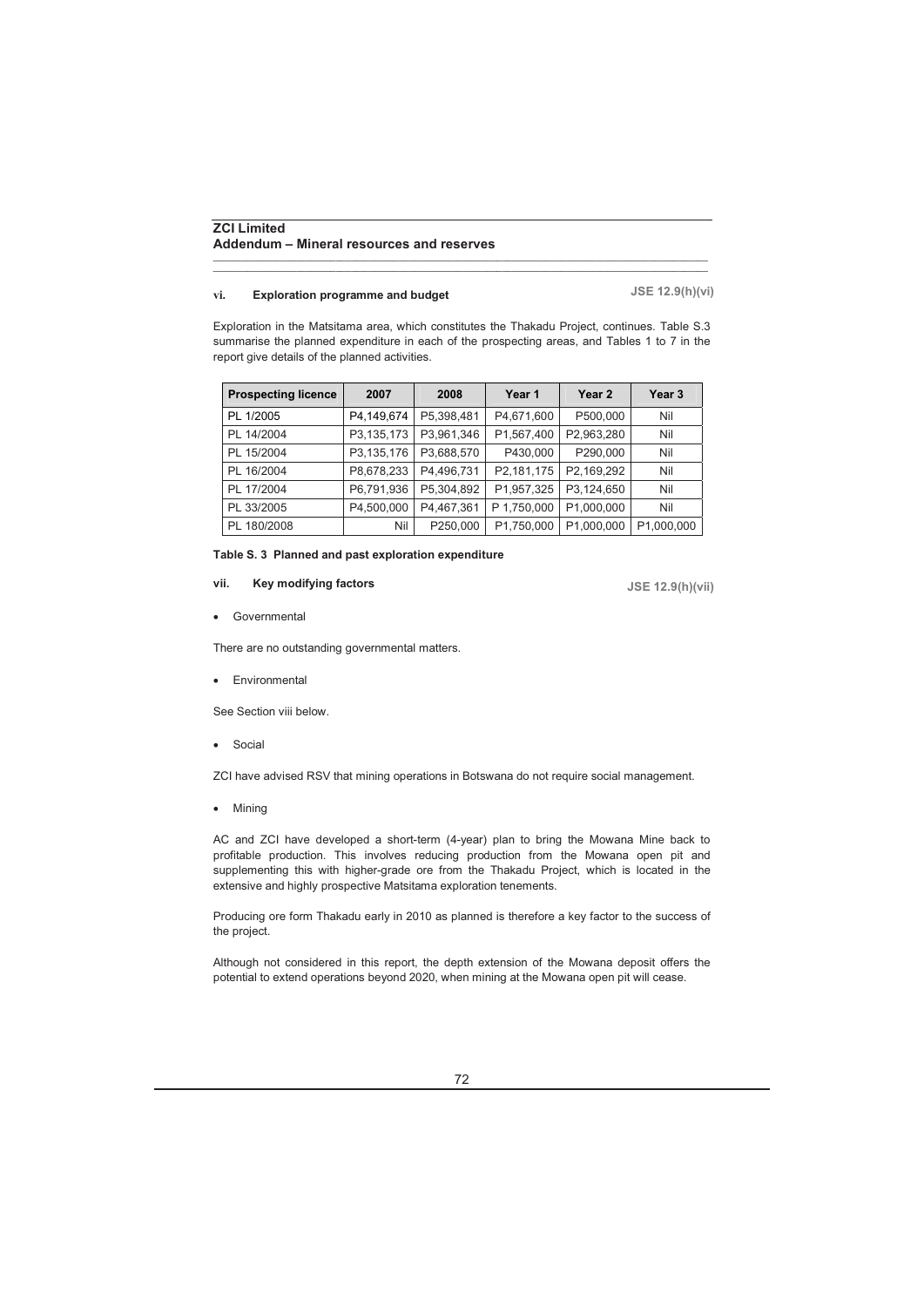#### **Metallurgical**

The Mowana plant is a conventional plant for the treatment of sulphide and oxidised sulphide minerals by milling and flotation. The plant design is robust and will be able to cope with a variation in feedstock.

\_\_\_\_\_\_\_\_\_\_\_\_\_\_\_\_\_\_\_\_\_\_\_\_\_\_\_\_\_\_\_\_\_\_\_\_\_\_\_\_\_\_\_\_\_\_\_\_\_\_\_\_\_\_\_\_\_\_\_\_\_\_\_\_\_\_\_\_\_\_\_\_\_\_\_\_\_\_\_\_\_\_\_\_\_\_\_\_\_\_\_\_\_\_\_\_\_\_\_\_\_ \_\_\_\_\_\_\_\_\_\_\_\_\_\_\_\_\_\_\_\_\_\_\_\_\_\_\_\_\_\_\_\_\_\_\_\_\_\_\_\_\_\_\_\_\_\_\_\_\_\_\_\_\_\_\_\_\_\_\_\_\_\_\_\_\_\_\_\_\_\_\_\_\_\_\_\_\_\_\_\_\_\_\_\_\_\_\_\_\_\_\_\_\_\_\_\_\_\_\_\_\_

The plant consists of a three-stage crusher circuit followed by a conventional ball mill-cyclone circuit. Although such a circuit may be more costly from a capital and operating cost perspective when compared to the single stage SAG mill operation. This comminution circuit will produce more consistent feed to the flotation circuit, with a concomitant improvement in plant efficiency.

Two-ore stockpiles are included to provide surge capacity in the circuit. The first stockpile is between the primary crusher and secondary crusher. The second stockpile is on the mill feed. The philosophy of stockpiles is good, although unfortunately the design of the stockpiles has resulted in very little surge capacity due to dead volumes.

The two stage rougher flotation circuit consists of a primary sulphide rougher for the recovery of the sulphide copper minerals e.g. chalcopyrite, bornite, chalcocite, followed by sulphidisation and a secondary rougher for the recovery of the oxidised copper minerals. This is standard practise for such a sulphide-oxide orebody.

Separate cleaning of the rougher concentrates from the sulphide and oxide rougher cells produces a sulphide concentrate and oxide concentrate that are thickened and stored in separate storage tanks. Concentrate is filtered in standard plate-and-frame filters and the concentrate is dumped on the ground in the filter building.

The tailing from the plant is thickened in a tailing thickener from where the tailing thickener underflow is filtered on a belt filter. Filtered tailing is conveyed and mechanically deposited on the tailing dam.

The plant was commissioned on 10 September 2009.

The crusher plant has been designed to process 90000 tonnes per month of ore operating on a 12-hour day. The rest of the circuit can process 90000 tonnes of ore per month.

A number of problems were experienced during the initial commissioning in 2008 namely:

- Failure of the primary crusher lubrication circuit;
- Damage to the primary crusher flywheel;
- Lower head grade the plant head grades were  $< 1$  % Cu where the design head grade was approximately 2.5% Cu. Grades of final products were lower than anticipated from the test work;
- Black cotton soil the presence of black cotton soil was a major problem throughout the plant but particularly in the tailing thickening and filtration section, making commissioning of those impossible. It also consumed excessive reagent;
- Problems with the mill lubrication circuit;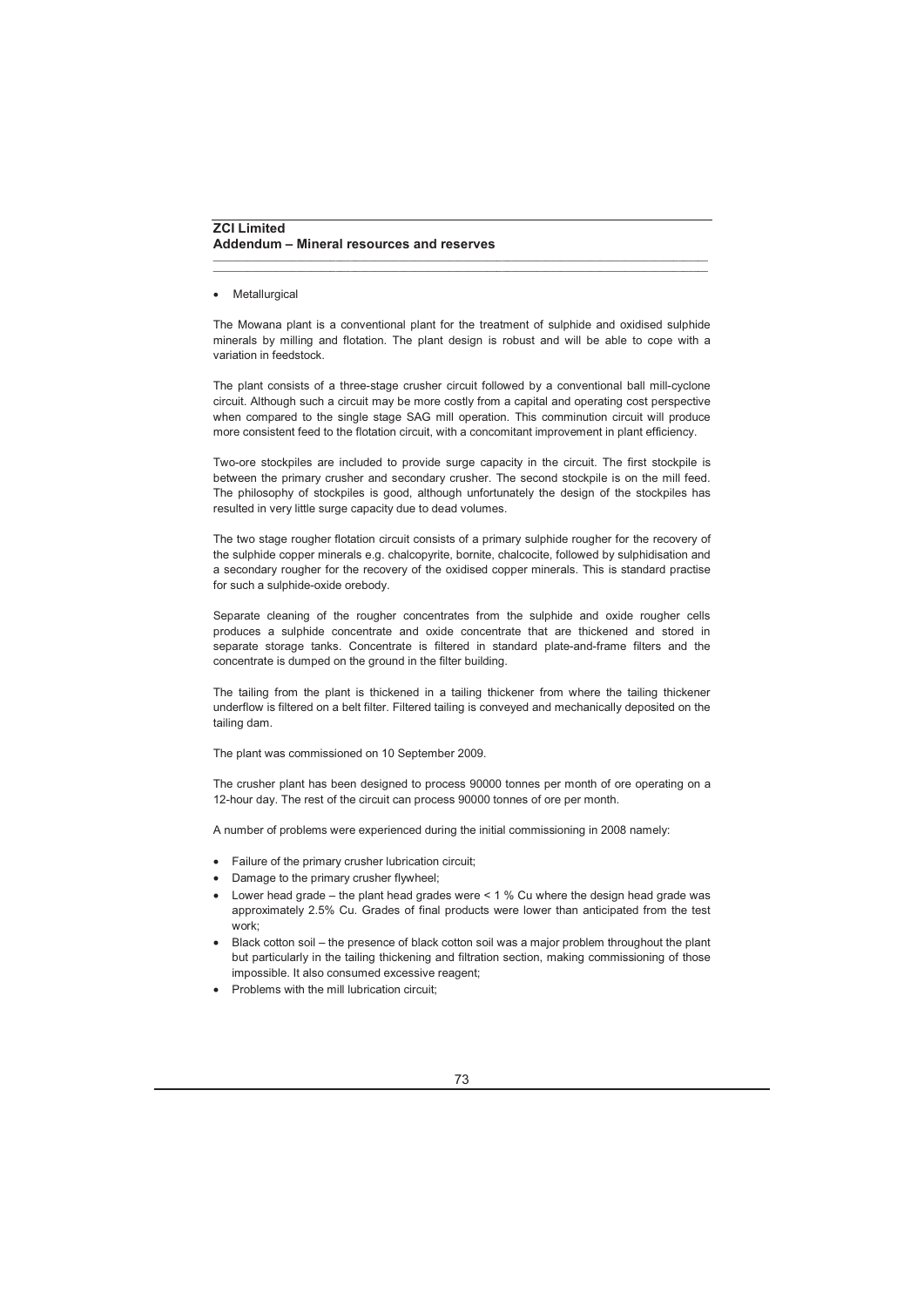• Lack of operator training – it appears that many of the operators on the plant had not previously had metallurgical operations experience. This was problematic especially in the crushing and milling areas;

\_\_\_\_\_\_\_\_\_\_\_\_\_\_\_\_\_\_\_\_\_\_\_\_\_\_\_\_\_\_\_\_\_\_\_\_\_\_\_\_\_\_\_\_\_\_\_\_\_\_\_\_\_\_\_\_\_\_\_\_\_\_\_\_\_\_\_\_\_\_\_\_\_\_\_\_\_\_\_\_\_\_\_\_\_\_\_\_\_\_\_\_\_\_\_\_\_\_\_\_\_ \_\_\_\_\_\_\_\_\_\_\_\_\_\_\_\_\_\_\_\_\_\_\_\_\_\_\_\_\_\_\_\_\_\_\_\_\_\_\_\_\_\_\_\_\_\_\_\_\_\_\_\_\_\_\_\_\_\_\_\_\_\_\_\_\_\_\_\_\_\_\_\_\_\_\_\_\_\_\_\_\_\_\_\_\_\_\_\_\_\_\_\_\_\_\_\_\_\_\_\_\_

- Lack of critical spares and commissioning spares resulted in long periods of down time waiting for new spares;
- Problems is stabilising the tailing thickener and filter circuit;
- The presence of graphite in the ore was a problem for the flotation circuit resulted in high reagent consumptions, affected slurry rheology.

In order to assess the design of the plant Metallicon returned to first principles and analysed all available test work information. The following conclusions were made:

- Sufficient mineralogical analysis of the three distinct ore types was done to provide information for ore classification and metallurgical definition;
- Sufficient laboratory test work was done in open circuit rougher and cleaner tests as well as locked cycle tests;
- Pilot plant test work was done however we question how representative the sample was;
- A variability test work programme was done however only seven drill cores were considered.

The findings of the metallurgical test work can be summarised as follows:

- Although leaching would be normally be considered as an alternative to flotation for the extraction of copper from oxidised copper sulphides, this was not financially viable as an alternative due to the very high acid consumptions and long leach times;
- Mineralogical analysis of the ores indicated that primary and secondary sulphides were present, interspersed with significant amounts of oxidised copper minerals such as malachite and chrysocolla. This would result in a variable flotation response depending on the relative amounts of copper mineral. The ore body was thus defined as either sulphide, supergene or oxidised depending on the ore mineralogy;
- Comminution test work showed average work and abrasion indexes standard crusher/ball mill configurations will be suitable for grinding;
- Bench scale flotation results have demonstrated the amenability of oxide, supergene and sulphide ore to recovery within a standard flotation concentrator;
- The use of a sulphidising agent such a sodium hydrosulphide (NaHS) would be beneficial in the recovery of oxidised copper minerals;
- Recoveries were obtained at a coarse grind (150 micron) for all the three types of ore;
- Sulphide recoveries of 90% have been achieved to produce a concentrate containing 32% copper from the bench scale and locked cycle tests;
- Supergene recoveries exceed those expected from heap leach 83% recovery indicated from supergene zones producing a 30% concentrate grade;
- A recovery of circa 58% can be expected from the oxide ore;
- No mention is made in the test work with regard the recovery of silver from the ore;
- A detailed analysis of the concentrate produced indicate no deleterious elements that may result in future penalties;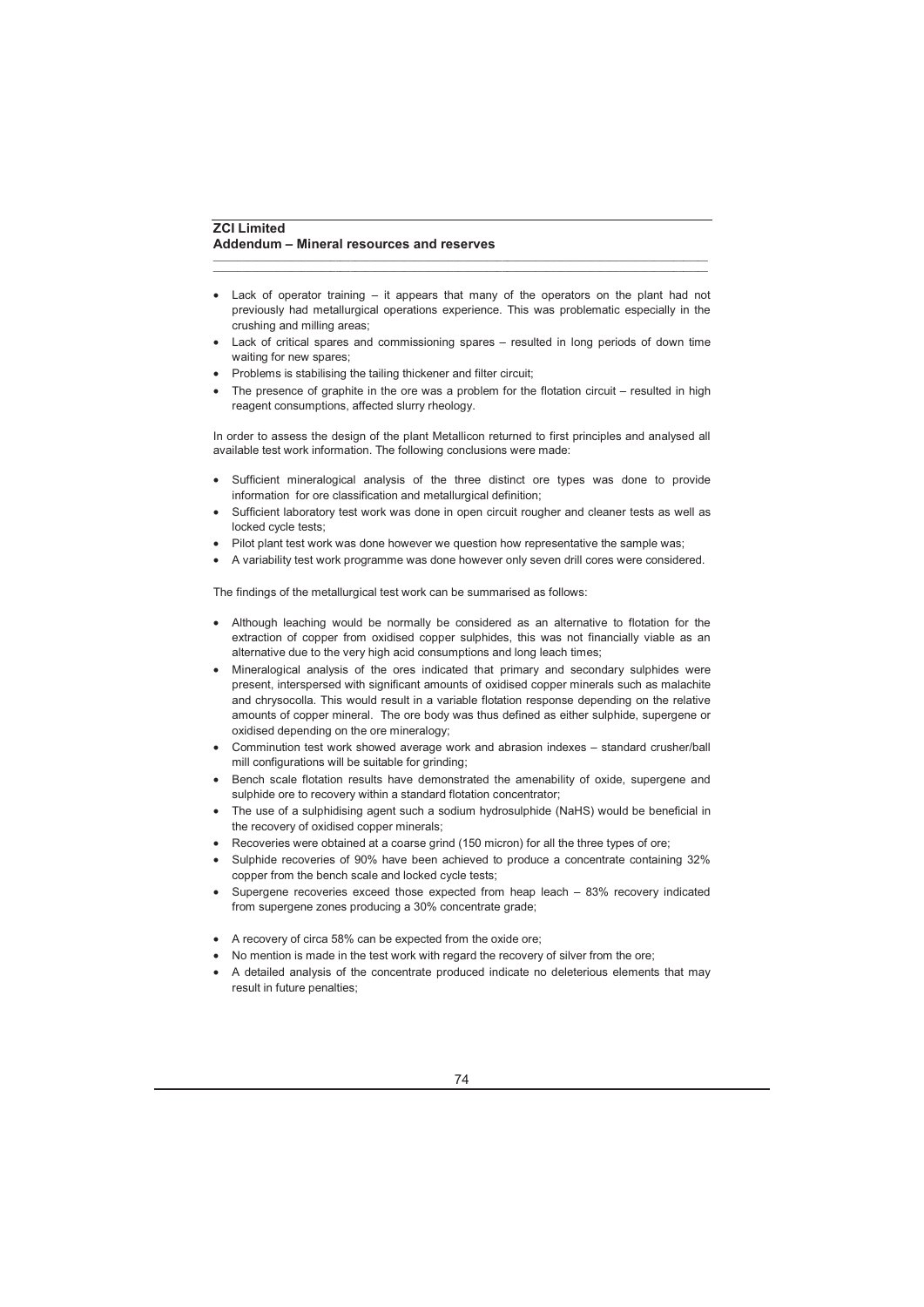In the analysis of the design documentation made available, it was apparent that cognisance was taken of the findings of the test work. In the review of the test work a number of observations and recommendations have been made that may be considered for future process improvement.

\_\_\_\_\_\_\_\_\_\_\_\_\_\_\_\_\_\_\_\_\_\_\_\_\_\_\_\_\_\_\_\_\_\_\_\_\_\_\_\_\_\_\_\_\_\_\_\_\_\_\_\_\_\_\_\_\_\_\_\_\_\_\_\_\_\_\_\_\_\_\_\_\_\_\_\_\_\_\_\_\_\_\_\_\_\_\_\_\_\_\_\_\_\_\_\_\_\_\_\_\_ \_\_\_\_\_\_\_\_\_\_\_\_\_\_\_\_\_\_\_\_\_\_\_\_\_\_\_\_\_\_\_\_\_\_\_\_\_\_\_\_\_\_\_\_\_\_\_\_\_\_\_\_\_\_\_\_\_\_\_\_\_\_\_\_\_\_\_\_\_\_\_\_\_\_\_\_\_\_\_\_\_\_\_\_\_\_\_\_\_\_\_\_\_\_\_\_\_\_\_\_\_

The proposed changes to the plant have been reviewed and can be justified. The associated capital cost is a good estimate from a metallurgical perspective.

The operating cost has been reviewed and the values appear to be low.

A review of test work reports describing work done on the Thakadu deposit have indicated that the plant will be able to process ore from Thakadu. The test work has indicated that processing of the Thakadu ore will benefit from the installation of a rougher concentrate regrind mill. In addition, the test work indicated that improved recoveries could be achieved on the Thakadu ore at a finer grind than that for the Mowana ore.

The introduction of a Dense Media separating (DMS) plant for the upgrading of low-grade ores is justified. Mowana has budgeted for the installation of a pilot unit late 2009, and based on the results of the test programme, will install a full-scale unit in 2010.

**Marketing** 

AC has an off-take agreement with MRI Trading AG, based in Zug, Switzerland, whereby MRI will purchase all the concentrates produced at Mowana. The agreement is valid for five years from March 2009. RSV did not examine the copper market, nor did AC provide any further marketing data.

**Legal** 

As far as RSV is aware, there are no outstanding legal matters.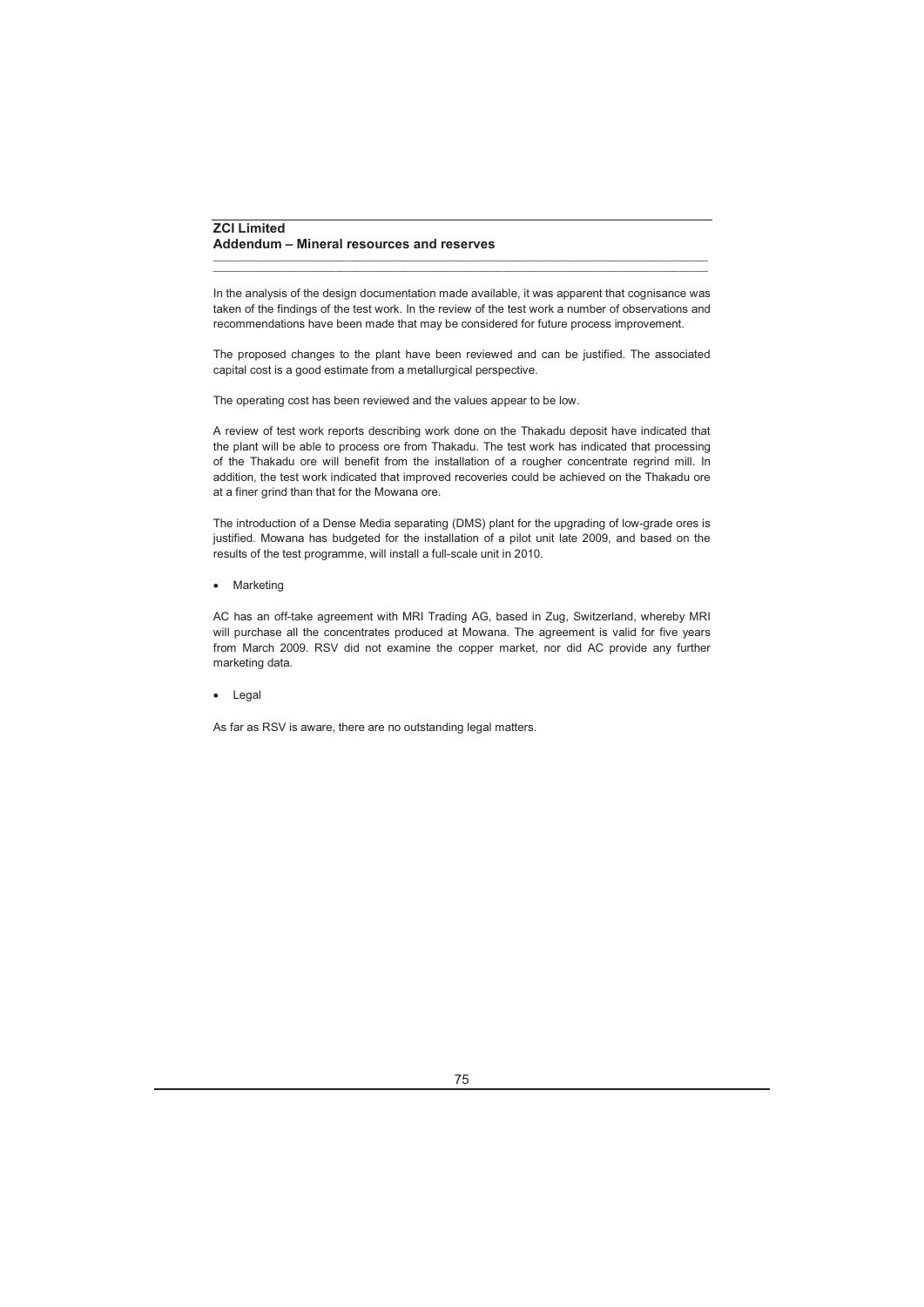#### **viii. Key environmental matters**

**JSE 12.9(h)(viii)**

Primitive mining and smelting sites in various parts of the Matsitama region, including the area around the Mowana Mine, indicate that production of copper occurred during the period 1300AD  $-1600AD$ 

\_\_\_\_\_\_\_\_\_\_\_\_\_\_\_\_\_\_\_\_\_\_\_\_\_\_\_\_\_\_\_\_\_\_\_\_\_\_\_\_\_\_\_\_\_\_\_\_\_\_\_\_\_\_\_\_\_\_\_\_\_\_\_\_\_\_\_\_\_\_\_\_\_\_\_\_\_\_\_\_\_\_\_\_\_\_\_\_\_\_\_\_\_\_\_\_\_\_\_\_\_ \_\_\_\_\_\_\_\_\_\_\_\_\_\_\_\_\_\_\_\_\_\_\_\_\_\_\_\_\_\_\_\_\_\_\_\_\_\_\_\_\_\_\_\_\_\_\_\_\_\_\_\_\_\_\_\_\_\_\_\_\_\_\_\_\_\_\_\_\_\_\_\_\_\_\_\_\_\_\_\_\_\_\_\_\_\_\_\_\_\_\_\_\_\_\_\_\_\_\_\_\_

The area in which AC operates is therefore both environmentally and archaeologically sensitive.

All operations at the Thakadu and Mowana sites are subject to the conditions of the Environmental Management Plan and the Archaeological Management Plan, contained in Appendices 3 and 4, respectively.

#### **ix**. **Mineral resources and mineral reserves JSE 12.9(h)(ix)**

Turgis Consulting, an independent firm appointed by Messina Copper, used their Report No. 30100-01, prepared in January 2007, as a basis for their review of the mine design. Using Mine2- 4D® and Datamine® software, Turgis prepared a resource depletion schedule for the period 2007 to 2014 which indicated Mowana would reach its production target of 3 Mtpa in 2010.

RSV examined the Turgis Mine2-4D® and Datamine® models, and is satisfied that the work seen is sound and reasonable and satisfies the requirements for classification of the Measured and Indicated Resources that fall within the practical pit design as a Proven and Probable reserve, as shown in Table S.4. These reserves have a 0.1% cut-off grade.

| Category                 | Tonnage | Copper | <b>Contained metal</b> |
|--------------------------|---------|--------|------------------------|
|                          | Mt      | %      | <b>Tonnes Cu</b>       |
| Proven                   | 10.82   | 1.00%  | 108 200                |
| Probable                 | 3.98    | 1.40%  | 55 720                 |
| Sub Total                | 14.80   | 1.11%  | 163 920                |
| In-pit Inferred Resource | 4.33    | 0.80%  | 34 640                 |

#### **Table S. 4 SAMREC compliant Proven & Probable In-pit Reserves and In-pit Inferred Resources as at 26 November 2007**

Using a 0.25% cut off grade, RSV re-estimated the Reserves as shown in Table S. 4.

| Category                 | Tonnage | Copper | <b>Contained</b><br>metal |  |
|--------------------------|---------|--------|---------------------------|--|
|                          | Mt      | %      | <b>Tonnes Cu</b>          |  |
| Proven                   | 8.27    | 1.25%  | 103,381                   |  |
| Probable                 | 3.15    | 1.61%  | 50,644                    |  |
| Sub Total                | 11.42   | 1.35%  | 154,025                   |  |
| In-pit inferred Resource | 2.56    | 1.20%  | 34,640                    |  |

**Table S. 5 SAMREC compliant Mowana Deposit: Proven & Probable In-pit Reserves, and in-pit inferred resources as at 06 August 2009**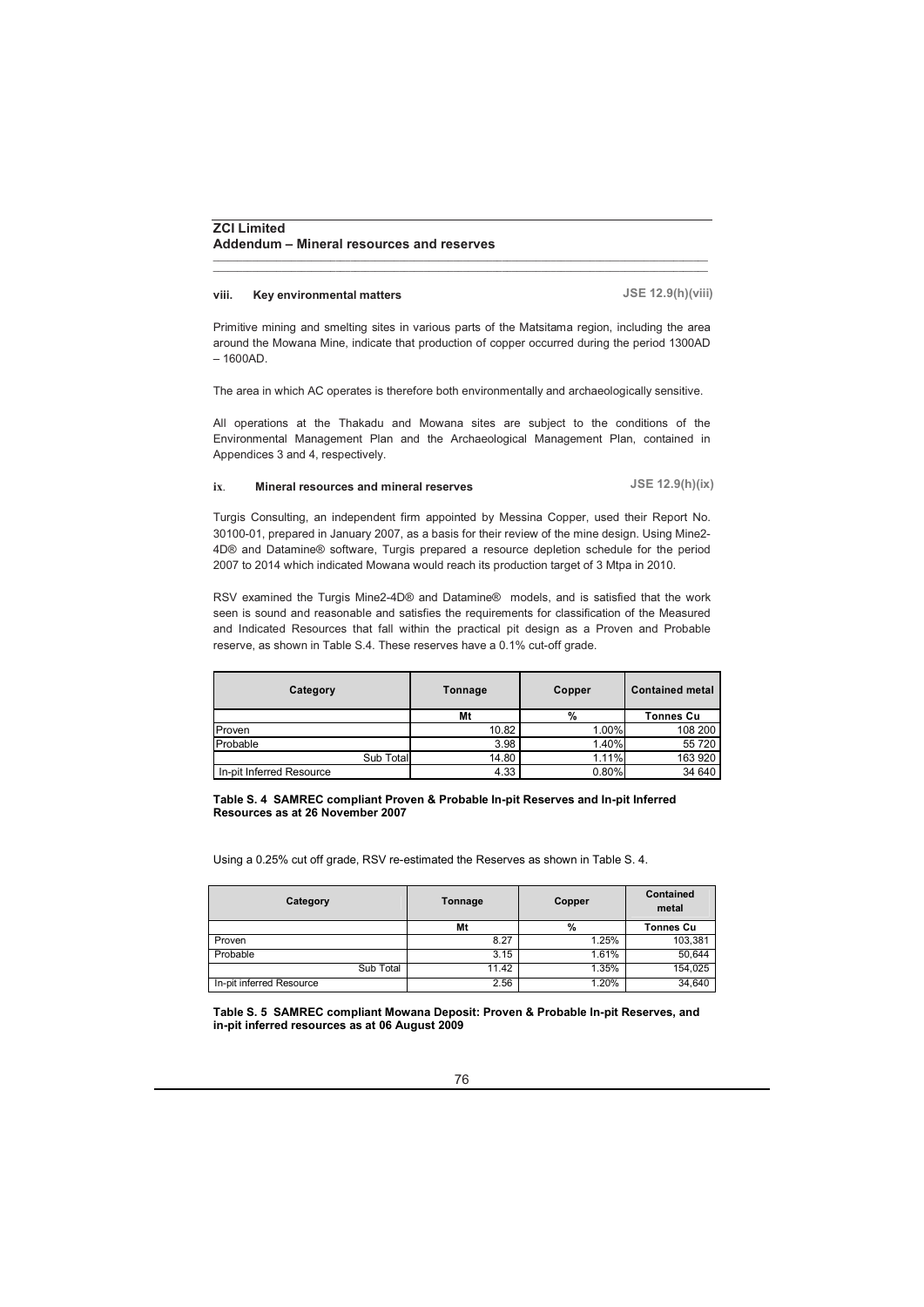The reserve was calculated to a cut-off of 0.5% Cu.

The Whittle optimisation software allows one to apply a cut off mining grade to the imported resource model. In the case of the Thakadu model, the grade applied for mining cut-off was 0.5%.

\_\_\_\_\_\_\_\_\_\_\_\_\_\_\_\_\_\_\_\_\_\_\_\_\_\_\_\_\_\_\_\_\_\_\_\_\_\_\_\_\_\_\_\_\_\_\_\_\_\_\_\_\_\_\_\_\_\_\_\_\_\_\_\_\_\_\_\_\_\_\_\_\_\_\_\_\_\_\_\_\_\_\_\_\_\_\_\_\_\_\_\_\_\_\_\_\_\_\_\_\_ \_\_\_\_\_\_\_\_\_\_\_\_\_\_\_\_\_\_\_\_\_\_\_\_\_\_\_\_\_\_\_\_\_\_\_\_\_\_\_\_\_\_\_\_\_\_\_\_\_\_\_\_\_\_\_\_\_\_\_\_\_\_\_\_\_\_\_\_\_\_\_\_\_\_\_\_\_\_\_\_\_\_\_\_\_\_\_\_\_\_\_\_\_\_\_\_\_\_\_\_\_

The pit design and schedule were then based on the economic shell produced from the optimisation economic pit shell.

In 2010 AC plan to process ore from the Thakadu project area. Table S.5 shows the RSV estimate of these Reserves and Resources.

| Category                 | Tonnage | Copper        | <b>Contained</b><br>metal |  |
|--------------------------|---------|---------------|---------------------------|--|
|                          | Mt      | $\frac{0}{0}$ | <b>Tonnes Cu</b>          |  |
| Proven                   | Nil     | Nil           | Nil                       |  |
| Probable                 | 2.77    | 2.15          | 59,477                    |  |
| Sub Total                | 2.77    | 2.15          | 59.477                    |  |
| In-pit inferred Resource | Nil     | Nil           | Nil                       |  |

## **Table S. 6 Thakadu Deposit: Proven & Probable In-pit Reserves, and in-pit inferred resources as at 06 August 2009**

The inferred material has been included at the bottom of the reserve statement because it is incidental to the mine plan. The inferred material only occurs in the later stages of the mine schedule (2017 to 2020) so has no impact on the five-year financial forecast.

The LOM has not been adjusted.

The following parameters form the basis of the cut-off grade:

- The forward copper price curve as supplied by  $AC$ i.e. 2009 - 2010 = \$2,25/lb and 2011 – 2020 = \$2,00/lb;
- Operating costs;
- Metallurgical recoveries;
- Prevailing Botswana tax rates;
- Average smelter charges ("TC/RCs").

Transport costs to the ports of Durban/Richards Bay, in Kwa-Zulu Natal, South Africa. Also see Section v.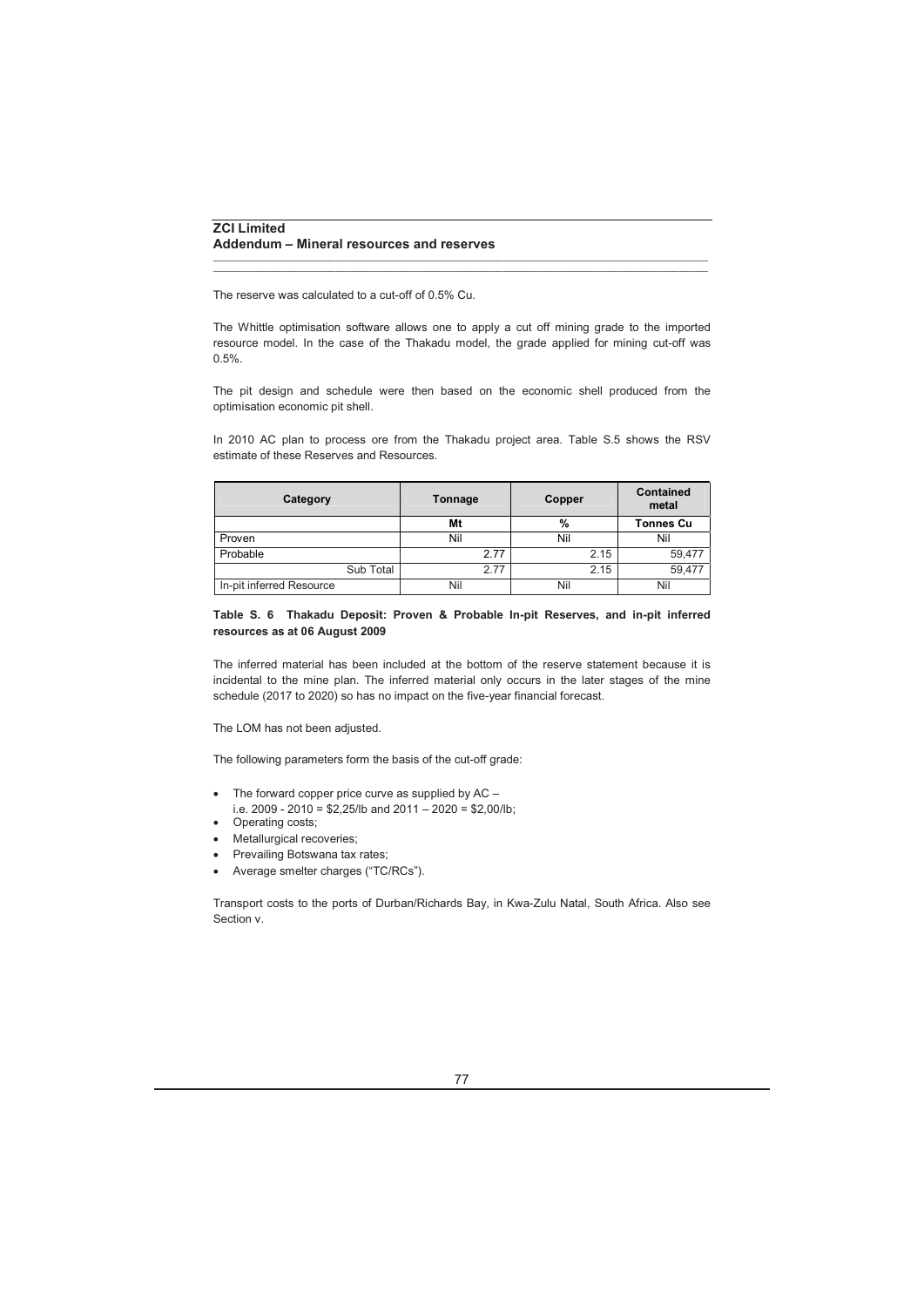### **x. Risks**

**JSE 12.9(h)(x)**

AC have indentified the following risks. Section 9 of the report discusses these in detail:

\_\_\_\_\_\_\_\_\_\_\_\_\_\_\_\_\_\_\_\_\_\_\_\_\_\_\_\_\_\_\_\_\_\_\_\_\_\_\_\_\_\_\_\_\_\_\_\_\_\_\_\_\_\_\_\_\_\_\_\_\_\_\_\_\_\_\_\_\_\_\_\_\_\_\_\_\_\_\_\_\_\_\_\_\_\_\_\_\_\_\_\_\_\_\_\_\_\_\_\_\_ \_\_\_\_\_\_\_\_\_\_\_\_\_\_\_\_\_\_\_\_\_\_\_\_\_\_\_\_\_\_\_\_\_\_\_\_\_\_\_\_\_\_\_\_\_\_\_\_\_\_\_\_\_\_\_\_\_\_\_\_\_\_\_\_\_\_\_\_\_\_\_\_\_\_\_\_\_\_\_\_\_\_\_\_\_\_\_\_\_\_\_\_\_\_\_\_\_\_\_\_\_

- Working capital deficit and completion of the financing package;
- Decisions by ZCI affecting the direction of operations;
- Continued financial support from ZCI;
- Dependence on the Mowana Project;
- Commercial viability of Mowana Mine cannot be guaranteed;
- Accuracy of capital and operating estimates;
- Validity of the copper price;
- Availability of smelting facilities;
- Retention of key personnel;
- Foreign investment risks:
- Changes in Government legislations;
- Foreign exchange fluctuations;
- Prevalence of HIV/AIDS in Botswana;
- Insurance adequacy;
- Lack of operating history:
- Outcome of exploration activities.

### **xi. Competent Person's statement**

The lead Competent Person, identified in Section 22, hereby declares that this summary is a true reflection of the full Competent Person's Report and Mine Asset Valuation.

#### **xii. Valuation summary**

The valuation deals with the deposits covered by mining licence ML 2006/53L, known as the Mowana Mine, and the deposits covered by prospecting licences PL 1/2005, PL 14/2004, PL 15/2004, Pl 2004/16, PL 2004/17, PL 33/2005, PL 180/2008, known as the Thakadu deposit.

The valuation presents a production profile based on the assumption that AC will meet their objective of producing ore from Mowana with ore from Thakadu early in 2010. It combines this with the reduced Mowana production profile to calculate the present values of the resultant cash flows.

The future focus of the Mowana operation will be to access the deeper sulphide ore, which constitutes approximately 80% of the remaining resource. AC and ZCI have completed an internal assessment of the potential offered by the deeper sulphide resources, but have not released this for general disclosed.

The valuation uses two approaches:

- The Cash –flow approach;
- The Market approach.

**JSE 12.9(h)(xi)**

**JSE 12.9(h)(xii)**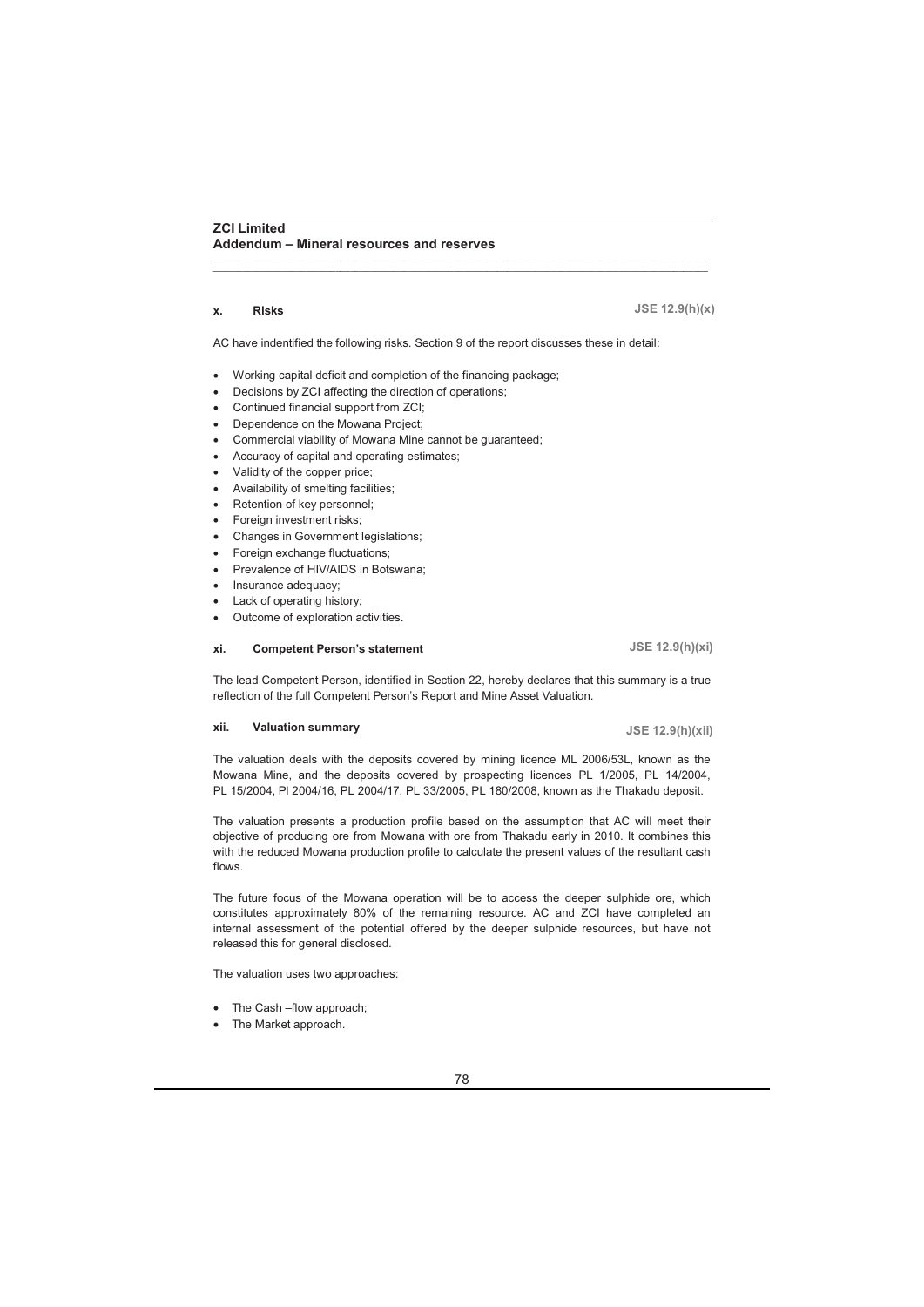The results of which are shown in Table S. 7 and Table S. 8 respectively.

|                                                   | <b>Discount Rate</b>                                         |         |                                   |         |        |        |  |
|---------------------------------------------------|--------------------------------------------------------------|---------|-----------------------------------|---------|--------|--------|--|
|                                                   | 0.0%                                                         | 5.0%    | 10.0%                             | 15.0%   | 20.0%  | 25.0%  |  |
|                                                   |                                                              |         | Present value of Operating Margin |         |        |        |  |
| Life of mine [\$000]                              | 219 906                                                      | 155 917 | 115 740                           | 89 30 8 | 71 150 | 58 179 |  |
| 5-year forecast (2009-2013) [\$000]               | 98 845                                                       | 83 403  | 71 032                            | 61 006  | 52 797 | 46 010 |  |
| 823 429 500<br>Number of post subscription shares |                                                              |         |                                   |         |        |        |  |
|                                                   |                                                              |         | <b>Discount Rate</b>              |         |        |        |  |
|                                                   | Present Value per share (823,429,500 ordinary shares issued) |         |                                   |         |        |        |  |
| Life of mine [\$]                                 | 0.267                                                        | 0.189   | 0.141                             | 0.108   | 0.086  | 0.071  |  |
| 5-year forecast (2009-2013) [\$]                  | 0.120                                                        | 0.101   | 0.086                             | 0.074   | 0.064  | 0.056  |  |

\_\_\_\_\_\_\_\_\_\_\_\_\_\_\_\_\_\_\_\_\_\_\_\_\_\_\_\_\_\_\_\_\_\_\_\_\_\_\_\_\_\_\_\_\_\_\_\_\_\_\_\_\_\_\_\_\_\_\_\_\_\_\_\_\_\_\_\_\_\_\_\_\_\_\_\_\_\_\_\_\_\_\_\_\_\_\_\_\_\_\_\_\_\_\_\_\_\_\_\_\_ \_\_\_\_\_\_\_\_\_\_\_\_\_\_\_\_\_\_\_\_\_\_\_\_\_\_\_\_\_\_\_\_\_\_\_\_\_\_\_\_\_\_\_\_\_\_\_\_\_\_\_\_\_\_\_\_\_\_\_\_\_\_\_\_\_\_\_\_\_\_\_\_\_\_\_\_\_\_\_\_\_\_\_\_\_\_\_\_\_\_\_\_\_\_\_\_\_\_\_\_\_

**Table S. 7 Cash flow approach summary**

| 21-May-09 | $f1.0^\circ$ | S1 5719 |
|-----------|--------------|---------|
| 31-Aug-09 |              | C1 621  |

| Agreed Buyer/Seller Value of African<br>Copper on |    | 21-May-09 | was        | \$13 084 959 |  |
|---------------------------------------------------|----|-----------|------------|--------------|--|
|                                                   | or | \$0.0157  | lper share |              |  |

## **Table S. 8 Marketing approach summary**

Three input variables, revenue, mining costs and process cost, were varied from -20% to +20% and applied to the cash flows obtained at two discount rates, 10% and 25%. T discount rate of 25% is considered appropriate because this is the rate at which the projected cash flow most closely approaches the ruling AIM stock price.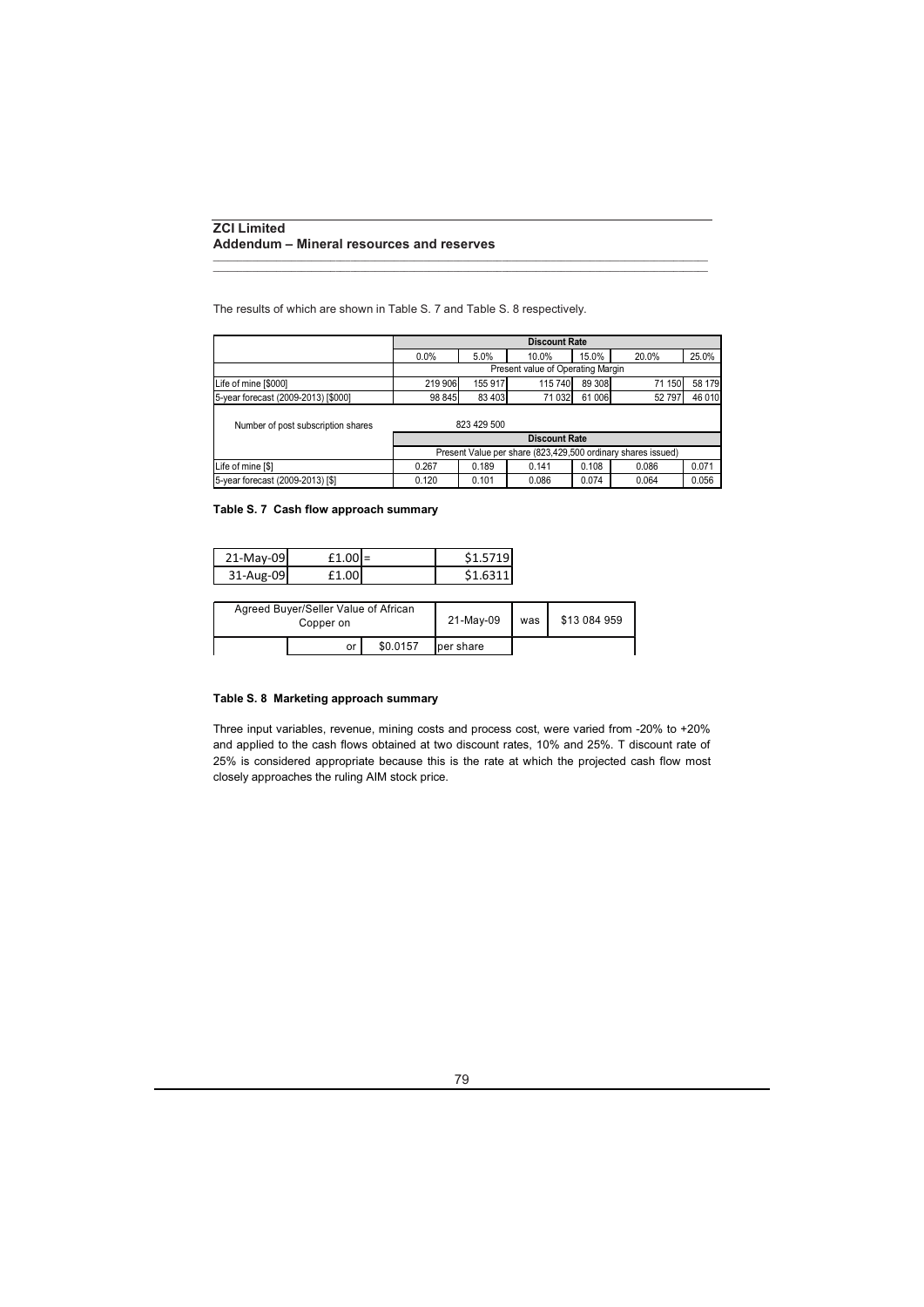

**Figure S. 3 Percentage Sensitivity of input parameters @ 25% discount**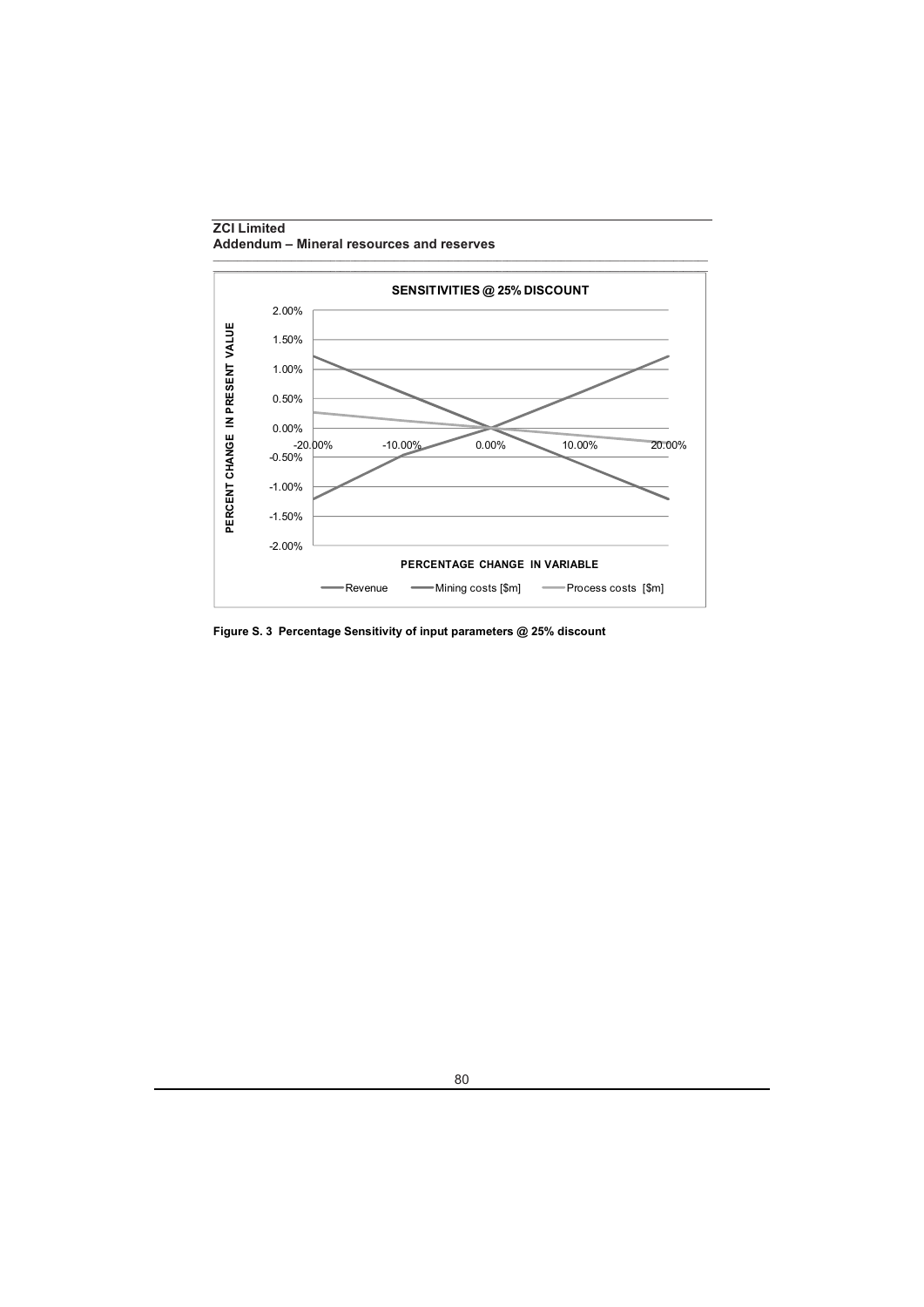

\_\_\_\_\_\_\_\_\_\_\_\_\_\_\_\_\_\_\_\_\_\_\_\_\_\_\_\_\_\_\_\_\_\_\_\_\_\_\_\_\_\_\_\_\_\_\_\_\_\_\_\_\_\_\_\_\_\_\_\_\_\_\_\_\_\_\_\_\_\_\_\_\_\_\_\_\_\_\_\_\_\_\_\_\_\_\_\_\_\_\_\_\_\_\_\_\_\_\_\_\_

**Figure S. 4 Percentage Sensitivity of input parameters @ 10% discount**

 $\_$ **L.C. Stilwell, Pr.Eng Competent Person**